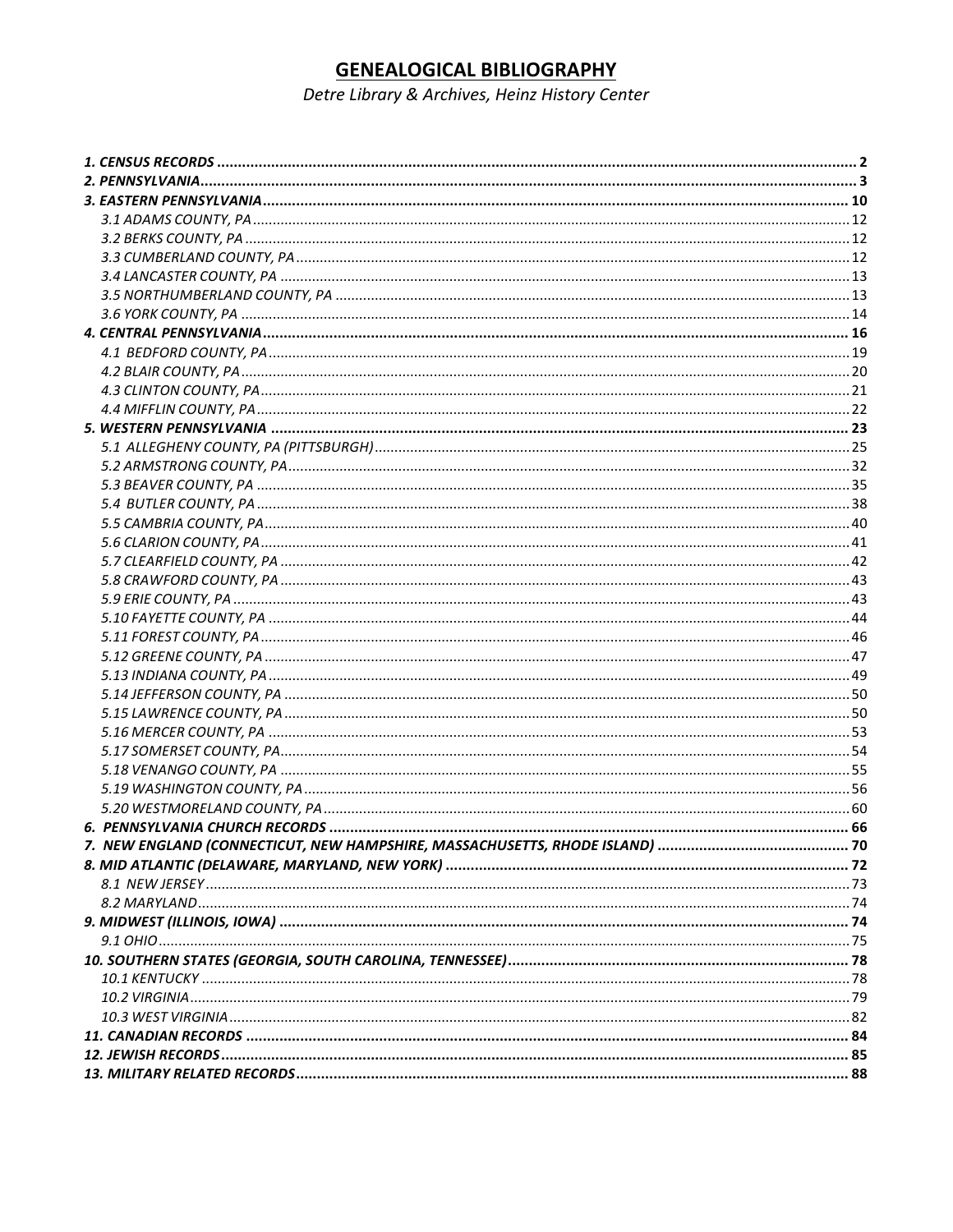# *1. CENSUS RECORDS*

### Your guide to the federal census for genealogists, researchers, and family historians

By: Kathleen W Hinckley, 1948-Published: Salt Lake City, UT: Ancestry, c1997 Call Number: HA37 .U6 H556 2002 q

# Heads of families at the first census of the United States taken in the year 1790

By: United States. Bureau of the Census Published: Washington, Govt Print Off., 1907-08 Call Number: HA218 .U58 q

### Alphabetical listing census for 1850-1880 for Allegheny City

Published: Pittsburgh: the University, 1976-1987 Call Number: HA730 .A6 A422

# **Alphabetical listing census for 1850-1880 for Pittsburgh**

Published: Pittsburgh: the University, 1976-1987 Call Number: HA730 .A6 P692

# **10th census, 1880, Kentucky [microform]**

Publisher: [Washington] : National Archives of the United States, [196-?] Call Number: MICROFILM 00123

# **New York State Census records, 1790-1925**

By: Marilyn Douglas and Melinda Yates Published: Albany, NY: State Education Dept, University of the State of New York, New York State Library, 1981 Call Number: HA545 .U58 N567 q

# Pennsylvania 1810 census index

By: Ronald Vern Jackson, Gary Ronald Teeples, David Schaefermeyer Published: Bountiful, UT: Accelerated Indexing Systems, 1976 Call Number: HA602 .J12 1810

# Pennsylvania 1820 census index

By: Ronald Vern Jackson, Gary Ronald Teeples, David Schaefermeyer Published: Bountiful, UT: Accelerated Indexing Systems, c1977 Call Number: HA602 .J12 1820

# **Pennsylvania 1830 census index**

By: Ronald Vern Jackson, Gary Ronald Teeples Published: Bountiful, UT: Accelerated Indexing Systems, c1978 Call Number: HA602 .J12 1840

# Pennsylvania 1850 census index

By: Ronald Vern Jackson, Gary Ronald Teeples Published: Bountiful, UT: Accelerated Indexing Systems, c1976 Call Number: HA602 .J12 1850 q

# **Pennsylvania 1860**

By: Ronald Vern Jackson, Gary Ronald Teeples Published: North Salt Lake City, UT: Accelerated Indexing Systems International, c1987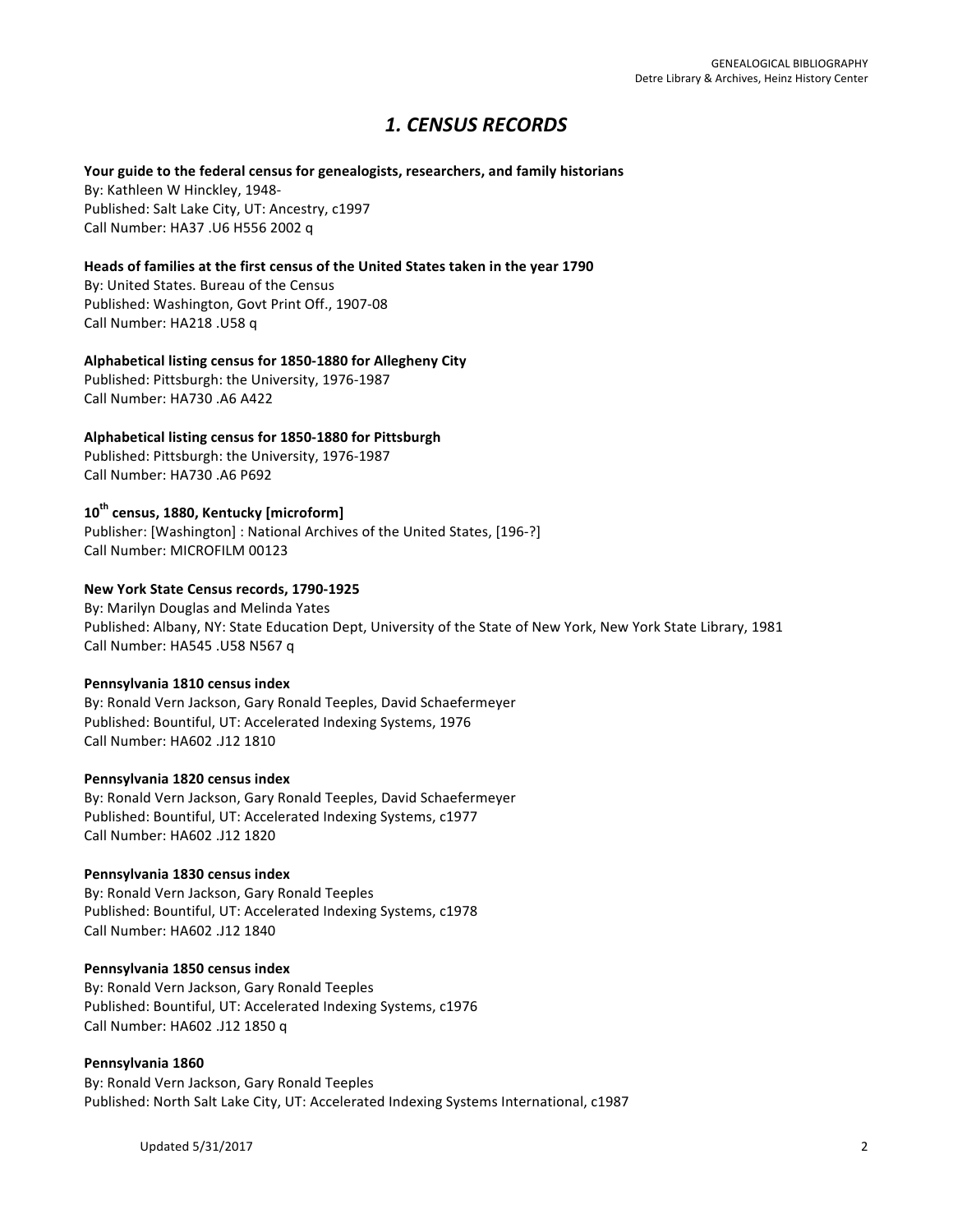Call Number: HA602 .J12 1860

### **The 1860 census index North Fayette Township, Allegheny County, Pennsylvania** Call Number: F157 .A49 N8 q

# The 1860 Census index Robinson Township, Allegheny County, Pennsylvania

Call Number: F157 .A49 R6 q

### **Pennsylvania 1870 mortality**

By: Ronald Vern Jackson Published: Bountiful, UT (1157 E 1850 S, Bountiful 84010): Accelerated Indexing Systems, c1979 Call Number: F148 .J33 1979 f

# Pennsylvania west, 1870 census index

By: Bradley W Steuart Published: Bountiful, UT: Precision Indexing, inc, 1992 Call Number: HA602 P4 S7 1870 West

# **Philadelphia, PA 1870 census index**

By: Bradley W Steuart Published: Bountiful, UT: Precision Indexing, c1989 Call Number: HA602 .P544 1870 Index

# A survey of American census schedules; an explanation and description of our Federal census enumerations 1790 to 1950

By: E Kay Kirkham Published: Salt Lake City: Deseret Book Co, 1959 Call Number: HA195 .K59

# *2. PENNSYLVANIA*

Abstracts of Pennsylvania records of naturalization 1695-1773, found in Colonial records (Minutes of the Provincial Council), volumes 1,2,3,9,&10, The statutes at large of Pennsylvania, volumes II, III, IV, VI, VII & VIII, Pennsylvania archives, series 1, volumes 1, 3 & 4 : with surname index compiled and published by the South Central Pennsylvania Genealogical Society. Published: York, PA (P.O. Box 1824, York 17405) : The Society, c1983.

Call Number: CS1 .S726 No.24 q

# **Annals of Buffalo Valley, Pennsylvania, 1755-1855**

Author: John Blair Linn, 1831-1899 Published: Harrisburg, PA: L.S. Hart, printer and binder, 1877 Call Number: F157 .B82 L758

# Annals of Buffalo Valley, Pennsylvania, 1755-1855

Author: John Blair Linn, 1831-1899 Intro by: Milton Rubincam Published: New Orleans: Polyanthos, 1975 Call Number: F157 .U5 L55 1975

# Annals of Buffalo Valley [Pennsylvania] 1755-1855.

Author: John Blair Linn, 1831-1899 Index: Mary Belle Lontz Published: [n.p., 1965]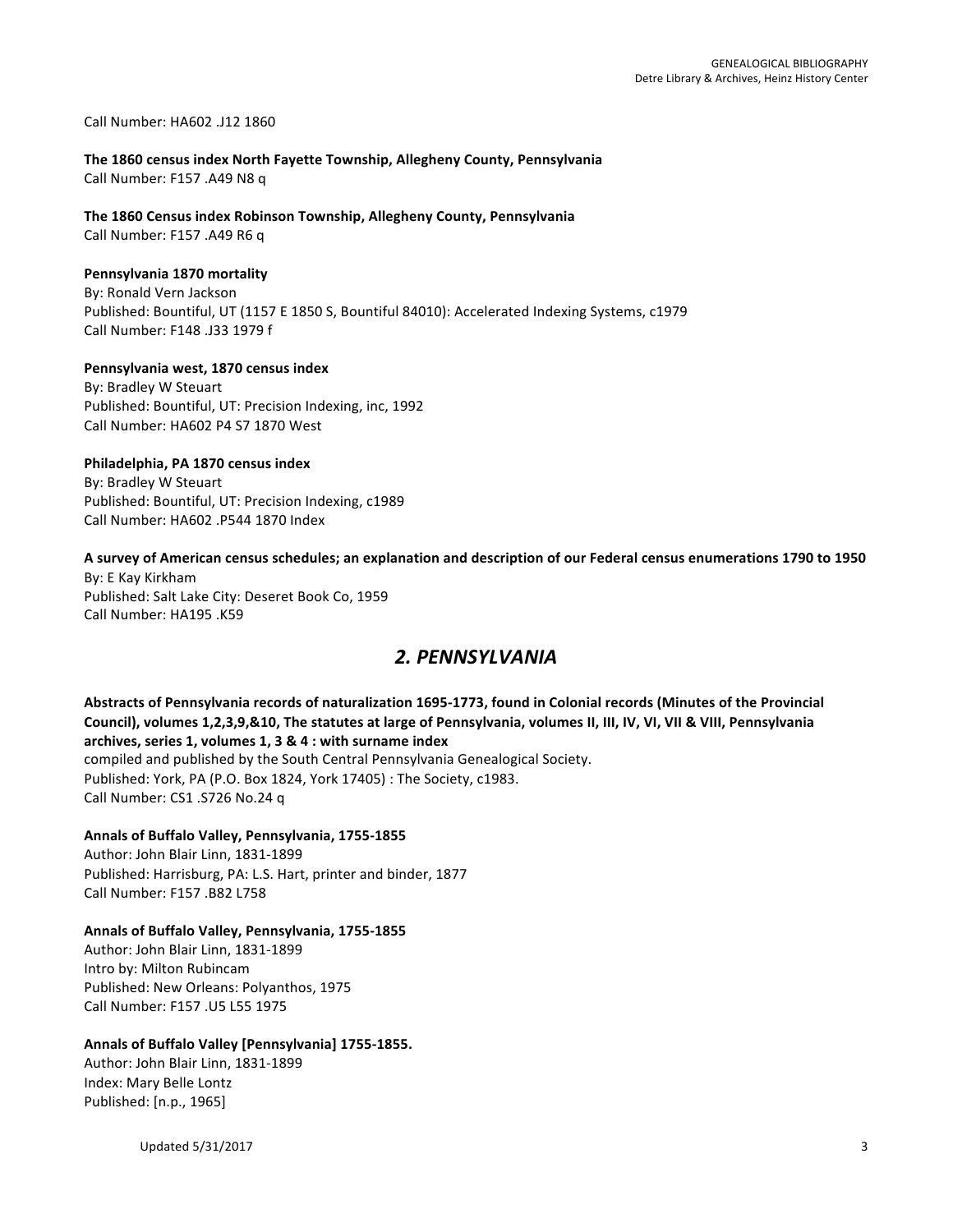Call Number: F157 .B82 L758

**Central Pennsylvania marriages, 1700-1896** By: Charles Adam Fischer, 1886-Published: Baltimore: Genealogical Pub. Co., 1974 Call Number: F148 .F47 1974

A collection of thirty thousand names German, Swiss, Dutch, French, Portuguese and other immigrants in Pennsylvania; chronologically arranged from 1727 to 1776 ...

By: Israel Daniel Rupp, 1803-1878 Published: Harrisburg, 1856 Call Number: F152 .R94 CASE d

A collection of upwards of thirty thousand names of German, Swiss, Dutch, French and other immigrants in Pennsylvania from 1727-1776: with a statement of the names of ships, whence they sailed, and the date of their arrival at **Philadelphia, chronologically arranged, together with the necessary historical and other notes, also, an appendix** containing lists of more than one thousand German and French names in New York prior to 1712 By: Israel Daniel Rupp, 1803-1878 Published: Philadelphia: IG. Kohler, 1876 Call Number: F152 .R94 1876 CASE d

A collection of upwards of thirty thousand names of German, Swiss, Dutch, French and other immigrants in Pennsylvania from 1727-1776, with a statement of the names of ships, whence they sailed, and the date of their arrival at **Philadelphia, chronologically arranged, together with the necessary historical and other notes, also, an appendix** containing lists of more than one thousand German and French names in New York prior to 1712 By: Israel Daniel Rupp, 1803-1878 Published: Philadelphia, Leary, Stuart & Co. [1898] Call Number: F152 .R94 1898

A collection of upwards of thirty thousand names of German, Swiss, Dutch, French and other immigrants in Pennsylvania from 1727 to 1776, with a statement of the names of ships, whence they sailed, and the date of their arrival at Philadelphia, chronologically arranged, together with the necessary historical and other notes, also, an appendix containing lists of more than one thousand German and French names in New York prior to 1712. [with German **translation]**

By: Israel Daniel Rupp, 1803-1878 Published: Philadelphia: Leary, Stuart & Co. 1898 Call Number: F152 .R9614 1927 

Colonial and revolutionary families of Pennsylvania: genealogical and personal memoirs Ed. By: Wilfred Jordan, 1884-Published: New York: The Lewis Publishing Company, 1954 Call Number: F148 .J82 1954

Colonial and revolutionary families of Pennsylvania; genealogical and personal memoirs

Ed. By: John Woolf Jordan, 1840-1921 Published: New York, Chicago, The Lewis Publishing Company, 1911 Call Number: F148 .J82 ref q

The Book of Prominent Pennsylvanians; a standard reference Published: Pittsburgh, Leader Publ., 1913 Call Number: F148 .B724 q

The constitution of the Society of Sons of the Revolution: and by-laws and register of the Pennsylvania Society

Updated  $5/31/2017$  and  $4/3$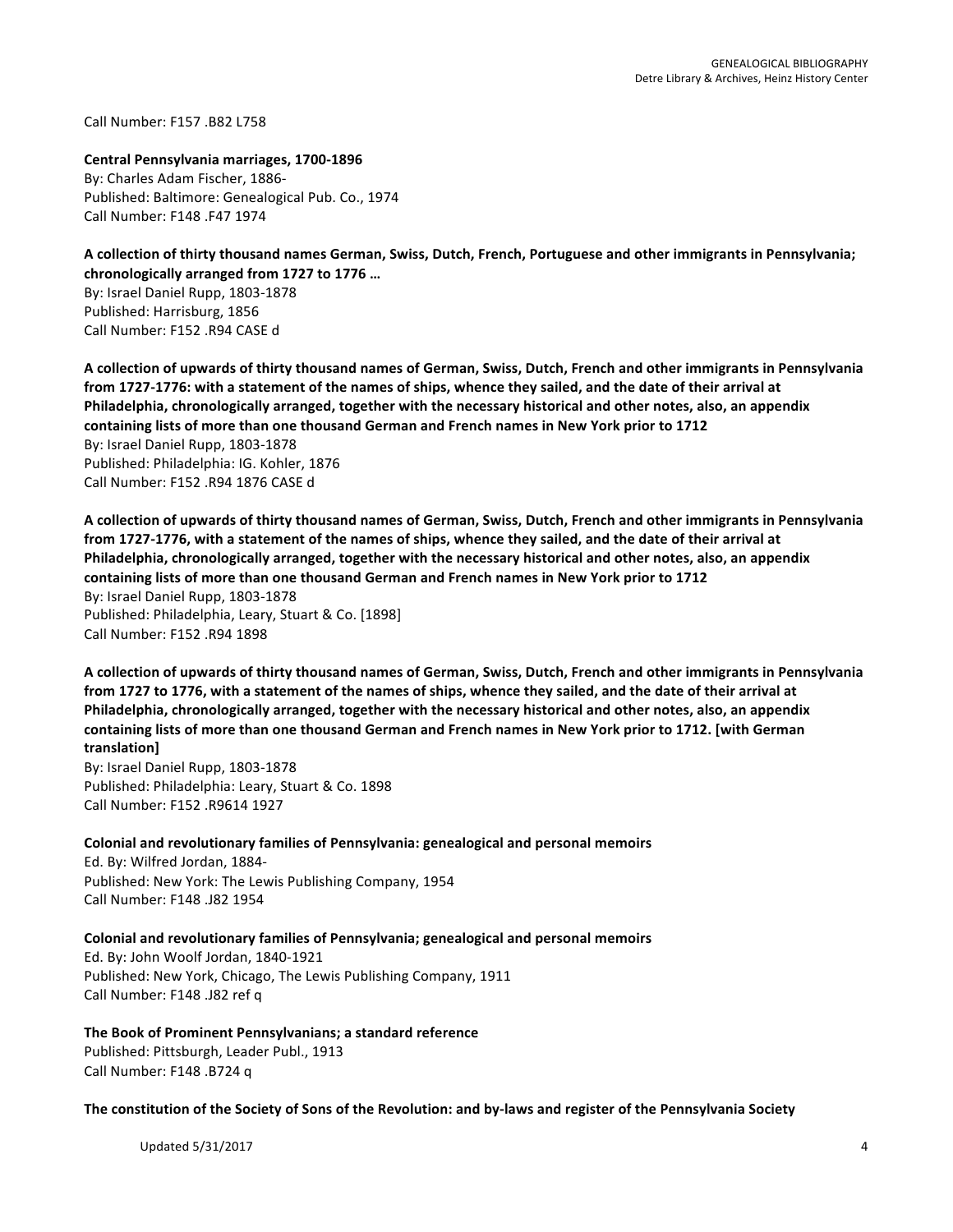By: Sons of the Revolution, Pennsylvania Society Published: Philadelphia: [The Society], 1890 Call Number: E202.4 .P4 1890 q

# Constitution of the National Society and by-laws of the Colonial Dames of America in the Commonwealth of **Pennsylvania**

By: National Society of the Colonial Dames of America in the Commonwealth of Pennsylvania Published: Philadelphia: the Society, 1957 Call Number: E186.4.N277 C6 d

**Deaths in the Pennsylvania bituminous coal districts** Published: Pittsburgh: Western Pennsylvania Genealocial Society, 2006-Call Number: F148 .D43 2006 q

Early landowners of Pennsylvania. Land tracts transferred from Virginia to Pennsylvania jurisdiction, 1779-1780 By: Sharon Cook MacInnes Published: Apollo, PA: Closson Press, c2004 Call Number: F152 .M35 2004 q

**Early Pennsylvania births, 1675-1875** By: Charles Adam Fisher, 1886-Published: Baltimore: Genealogical Pub. Co., 1975 Call Number: F148 .F5 1975

# Emigrants to Pennsylvania, 1641-1819: a consolidation of ship passenger lists from the Pennsylvania magazine of history **and biography**

By: Michael Tepper Published: Baltimore: Genealogical Pub. Co., 1975 Call Number: F148 .E53 1975

# Everyname index to Egle's Notes and queries, chiefly relating to interior Pennsylvania

By: Eva Draegert Schory Published: Decautr, IL (PO Box 2205, Decatur 62526): Decatur Genealogical Society, c1982-<c1986> Call Number: F146 .N91 Suppl 2 q

Genealogies of Pennsylvania families: from The Pennsylvania genealogical magazine Published: Baltimore: Genealogical Pub Co, 1982 Call Number: CS69 .P412 G324

Gone to Ohio—Ashland, Brown, Columbiana, Harrison, Jefferson, and Richland counties: from Pennsylvania counties: Adams, Cumberland, Dauphin, Franklin, Lancaster, and York, including surname index By: Gloria L Aughenbaugh

Published: York, PA (PO Box 1824, York 17405): South Central Pennsylvania Genealogical Society, c1990 Call Number: CS1 .S726 No.43 q

# The historical journal: a monthly record of local history and biography, devoted principally to northwestern Pennsylvania. Volume I [May 1887-April 1888]

By: John F Meginness, "John of Lancaster" Published: Williamsport, PA, Gazette and Bulletin Printing House, 1888 Call Number: F156.9.N8 M496

Historical register: notes and queries historical and genealogical, chiefly relating to interior Pennsylvania By: William Henry Egle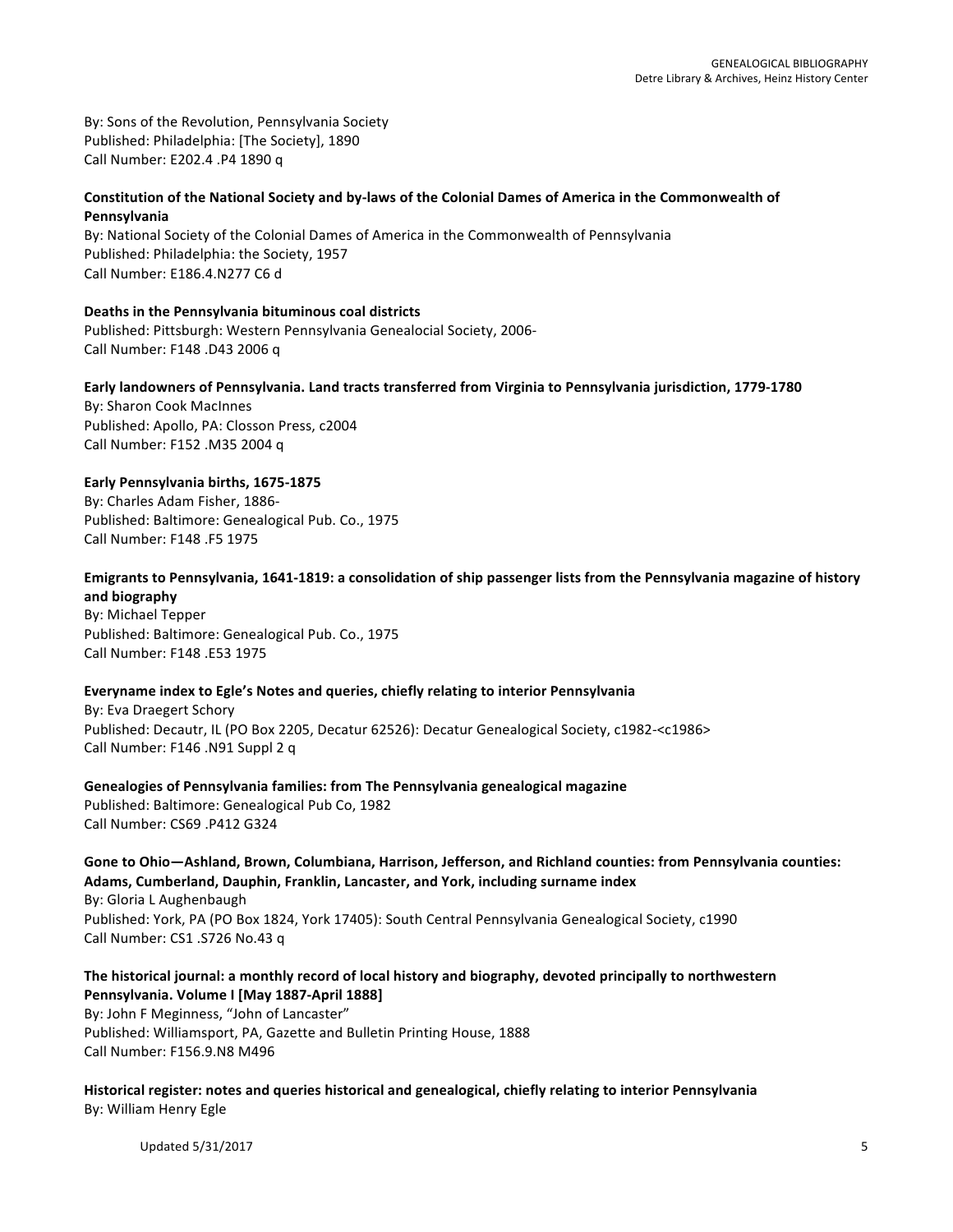Published: Harrisburg, PA: Lane S Hart, 1883 Call Number: F146 .N91 Hq

Immigration of the Irish Quakers into Pennsylvania, 1682-1750: with their early history in Ireland By: Albert Cook Myers, 1874-1960 Published: Swarthmore, PA: The author, 1902 Call Number: F152 .M996 1902 q

Immigration of the Irish Quakers into Pennsylvania, 1682-1750, with their early history in Ireland By: Albert Cook Myers, 1874-1960 Published: Baltimore: Genealogical Pub. Co., 1969 Call Number: F152 .M996 1969

Names of foreigners who took the oath of allegiance to the province and State of Pennsylvania, 1727-1775, with the **foreign arrivals, 1786-1808** By: William Henry Egle, 1830-1901

Published: Baltimore: Genealogical Pub Co, 1967 Call Number: F148 .E31n 1976

**Notes and queries, historical, biographical and genealogical, relating chiefly to interior Pennsylvania** By: William Henry Egle Published: Harrisburg, PA: Harrisburg Publishing Company, 1894-1901 Call Number: F146 .N91 q

Notes and queries: historical, biographical, and genealogical, relating chiefly to interior Pennsylvania Published: Baltimore, Genealogical Pub Co, 1970 Call Number: F146 .N91 q

Pennsylvania Area Key; a comprehensive study of the Genealogical Record Sources of the State of Pennsylvania, **including Genalogical maps and history**

By: Florence Clint Published: Denver Eden Press, 1970 Call Number: CS15 .P412 C636

Pennsylvania, cradle of a nation: NGS, GSP, 7-10 May, 1997, Valley Forge: National Genealogical Society, 1997 **Conference in the States: program syllabus** By: National Genealogical Society. Conference in the States (1997: Valley Forge, PA) Published: Arlington, VA: The Society, c1997

Call Number: F148 .N37 1997 q

**The Pennsylvania genealogical magazine** Published: Philadelphia: Genealogical Society of Pittsburgh Call Number: CS42 P412

**Pennsylvania genealogical research** By: George Keene Schweitzer, 1924-Published: Knoxville, TN: G K Schweitzer, c1997 Call Number: F148 .S32 1997

Pennsylvania genealogies and family histories: a bibliography of books about Pennsylvania families

By: Donald Odell Virdin Published: Bowie, MD: Heritage Books, 1992 Call Number: Z1329 .V57 1992 q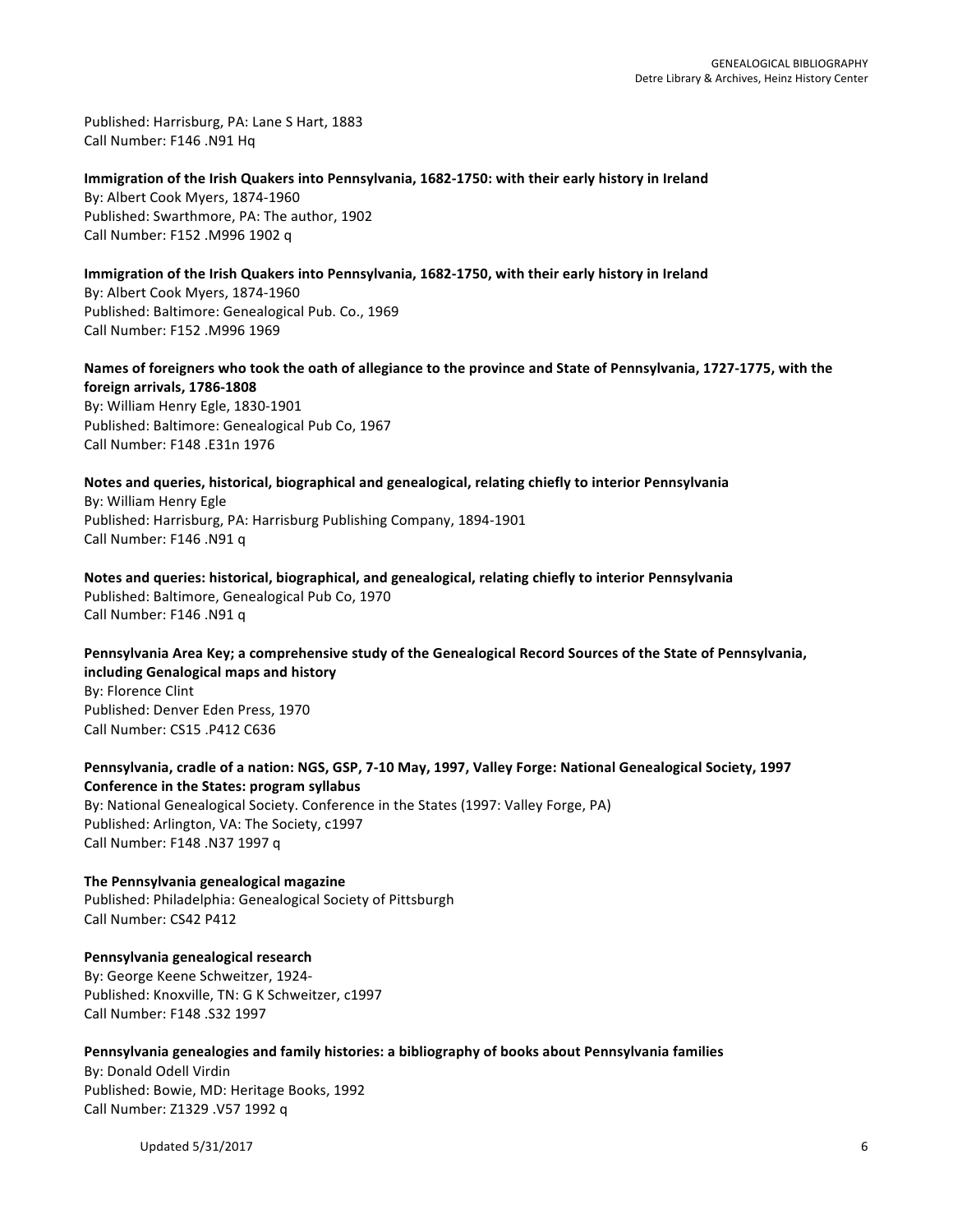### Pennsylvania genealogies; chiefly Scoth-Irish and German [limited re-print]

By: William Henry Egle, 1830-1901 Published: Harrisburg, PA: Harrisburg Publishing Company, 1896 Call Number: F148 .E31

### **Pennsylvania genealogist and historian**

Published: Laughlintown, PA: for the Heritage Society of Pennsylvania by Southwest Pennsylvania Genealogical Services, c1986- Call Number: SERIAL

# **Pennsylvania genealogy magazine**

Published: Milton, PA: Mary Lontz Call Number: SERIAL

### Pennsylvania German immigrants, 1709-1786: lists consolidated from yearbooks of the Pennsylvania German Folklore **Society**

Published: Baltimore: Genealogical Pub Co, 1980 Call Number: F160 .G3 P412 1989

### Pennsylvania German marriages: marriages and marriage evidence in Pennsylvania German churches

By: Donna R Irish Published: Baltimore, MD: Genealogical Pub Co, 1984, c1982 Call Number: F160 .G3 I86 1984

### The Pennsylvania-German; a popular magazine of biography, history, genealogy, folklore, literature, etc

Published: Lebanon, PA: P C Croll, 1900-11 Call Number: F146 .P415

### **Pennsylvania in the Civil War**

Published: Laughlintown, PA: Heritage Society of Pennsylvania, c1986-Call Number: SERIAL

### **Pennsylvania in the Revolution**

Published: Laughlintown, PA: Heritage Society of Pennsylvania, c1986-Call Number: SERIAL

# **Pennsylvania land records: a history and guide for research**

By: Donna Bingham Munger Published: Wilmington, DE: Scholarly Resources inc, 1991 Call Number: F149 .M963 1991 f

### **Pennsylvania line: a research guide to Pennsylvania genealogy and local history**

Published: Laughlintown, PA: The Southwest Pennsylvania Genealogical Services, c1983 Call Number: CS15 .S728 1983

### Pennsylvania line: a research guide to Pennsylvania genealogy and local history

By: William L Iscrupe, Shirley G M Iscrupe Published: Laughlintown, PA: Southwest Pennsylvania Genealogical Services, c1990 Call Number: CS15 .S728 1990

### Pennsylvania marriages prior to 1790: names of persons for whom marriage licenses were issued in the Province of **Pennsylvania, previous to 1790**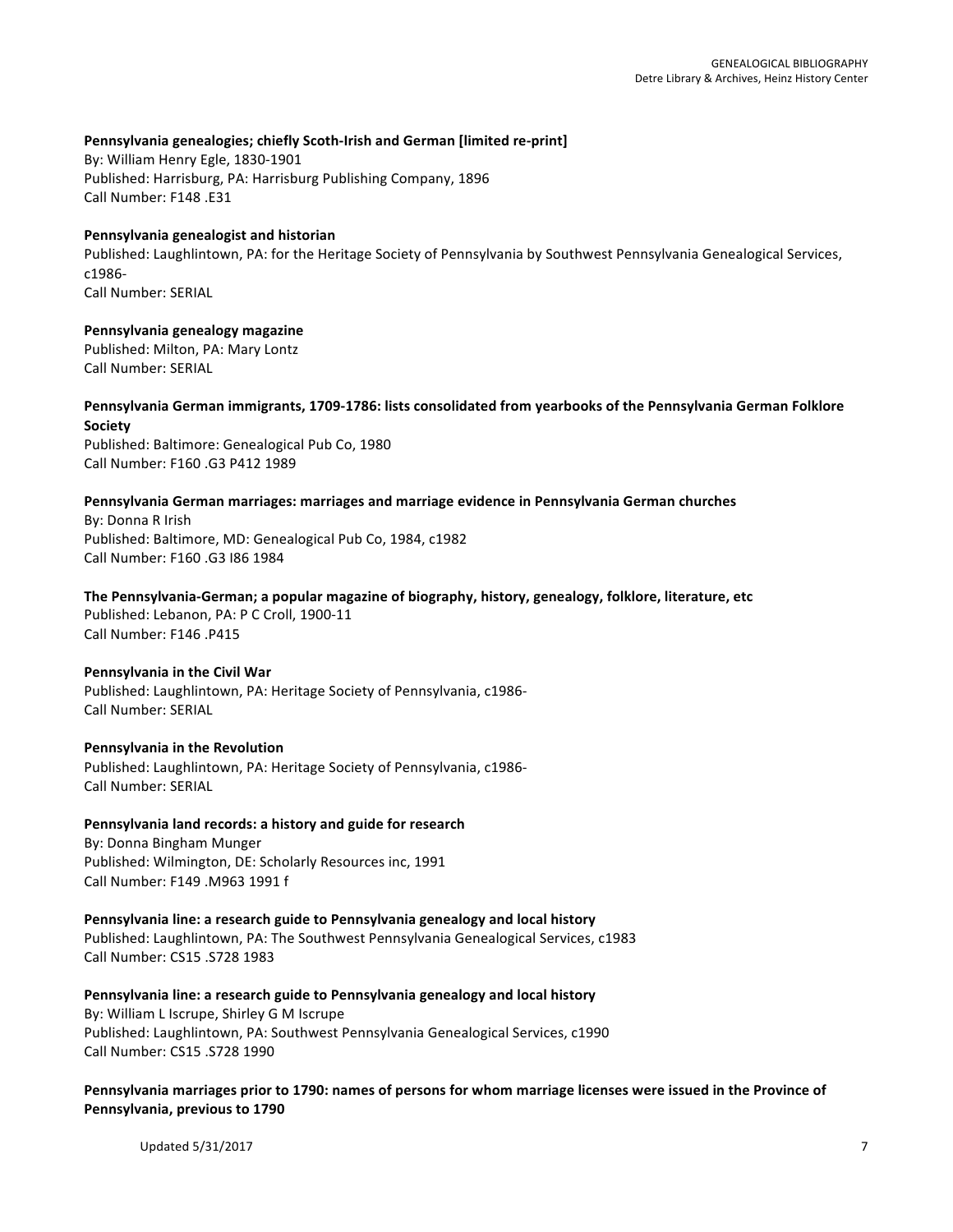Published: Baltimore: Genealogical Pub Co, 1976 Call Number: F148 .P45 1976

#### Pennsylvania research: county and township records

By: John T Humphrey Published: Washington, DC: PA Genealogy Books, 2006 Call Number: CS15 .H8 P4 2006 ref

#### Pennsylvania soldiers in the provincial service, 1746-1759

By: Audrey E Bradshaw Published: Ashland, OR?: A E Bradshaw, 1985 Call Number: F146 .P412 B812 q

# **Pennsylvania: genealogies chiefly Scotch-Irish and German**

By: William Henry Egle, 1830-1901 Published: Baltimore: Genealogical Pub Co, 1969 Call Number: F148 .E31 1969

### The people and times of western Pennsylvania: Pittsburgh gazette abstracts

By: Clara E Duer Published: Pittsburgh, PA (4338 Bigelow Blvd, Pittsburgh 15213): Western Pennsylvania Genealogical Society, c1988-Call Number: CS1 .W526 S741 no 5 q

# Population schedules of the eighth census of the United States, 1860...Pennsylvania microform

Published: Washington: National Archives, National Archives and Records Service, General Services Administration, 1967 Call Number: MICROFILM 00116

Population schedules of the seventh census of the United States, 1850 ... Pennsylvania microform Published: Washington: National Archives, National Archives and Record Service, General Services Administration, 1964 Call Number: MICROFILM 00114

Population Schedules of the third census of the United States, 1810: Pennsylvania microform Published: Washington: National Archives, National Archives and Records Service, General Services Administration, 1959 Call Number: MICROFILM 00108-00120

# The provincial councilors of Pennsylvania who held office between 1733-1776, and those earlier councilors who were some time chief magistrates of the province and their descendants By: Charles Penrose Keith, 1854-1939 Published: Philadelphia: 1883

Call Number: F152 .K28 P969 q

# **Publications of the Genealogical Society of Pennsylvania**

Published: Philadelphia: The Society, 1947 Call Number: SERIAL

**Register of Members - Society of Mayflower Descendants in the Commonwealth of Pennsylvania** Published: Philadelphia: The Society of Mayflower Descendants in the commonwealth of Pennsylvania, 1973-Call Number: F68 .S67 R335

### **Register of Pennsylvania Society of the Colonial Dames of America** Published: Philadelphia (Lancaster), PA: Wickersham Co Call Number: E186.4 .N277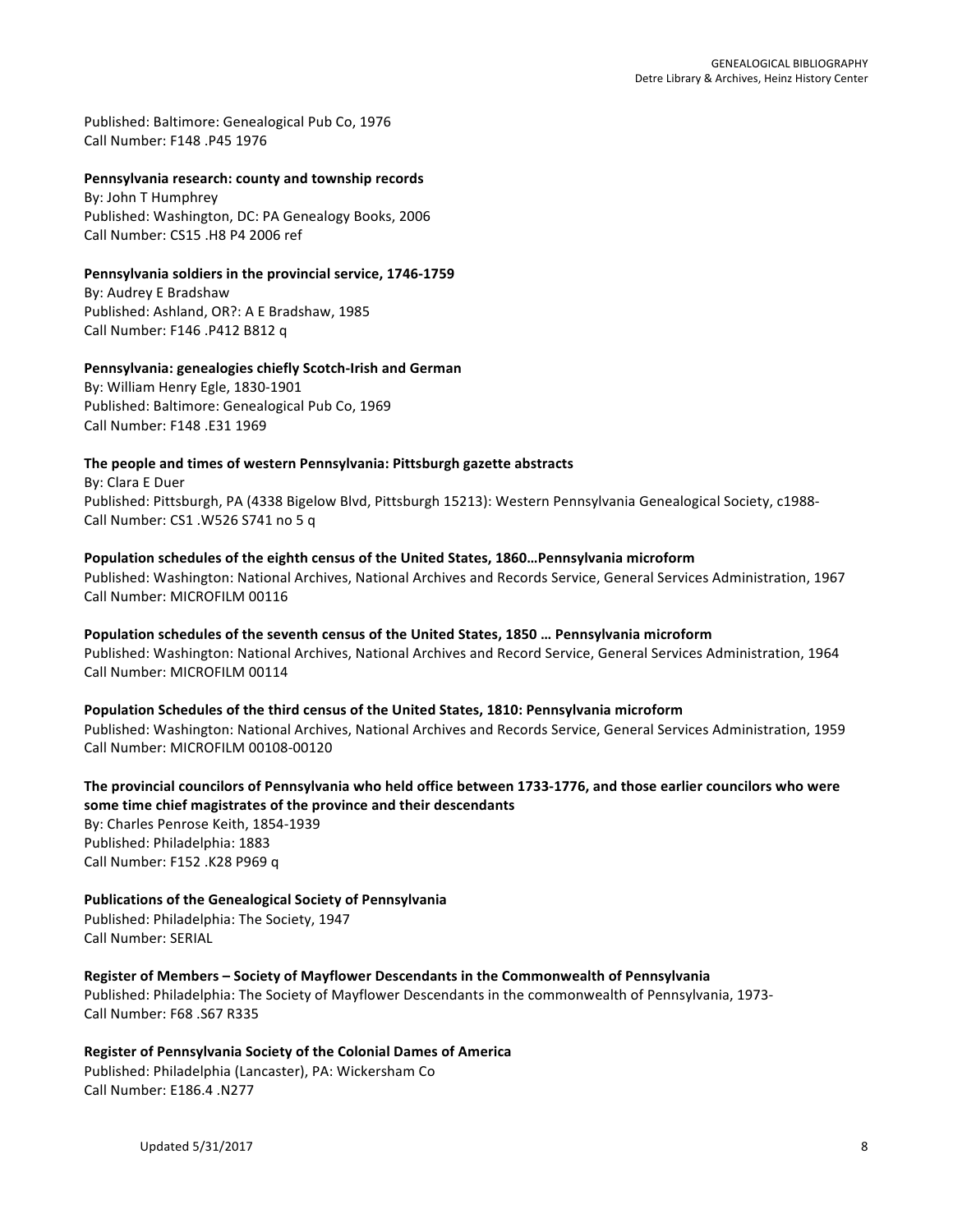### Register of the Pennsylvania Society of the Daughters of the American Revolution, 1894-1930

Published: Philadelphia, 1930 Call Number: E202.5.D4 R43 q

### **Researching European origins of Pennsylvania German families**

By: Milton Rubincam, 1909-Published: Philadelphia: Genealogical Society of Pennsylvania, 1968? Call Number: F150 .G3 R896

#### **Ohio Valley genealogies: relating chiefly to families in Harrison, Belmont, and Jefferson Counties, Ohio and Washington, Westmoreland, and Fayette Counties, Pennsylvania**

By: Charles Augustus Hanna, 1863-1950 Published: Baltimore: Genealogical Pub Co, 1968 Call Number: CS69 .H243 1968

# **Ohio Valley genealogies, relating chiefly to families in Harrison, Belmont and Jefferson Counties, Ohio, and Washington, Westmoreland, and Fayette Counties, Pennsylvania**

By: Charles Augustus Hanna, 1863-1950 Published: New York: Priv. Print. JJ Little & Co, c1900 Call Number: CS69 H243

### Ancestors from the Eastern Heartland: Pennsylvania, New Jersey, Maryland & Delaware

Author: Sherry Shopp Rehr Published: Seattle, WA (PO Box 1708, Seattle 98111): Seattle Genealogical Society, c1990. Call Number: CS1 A538 1990 q

### **Selected Pennsylvania bibliography**

By: Barbara S Giles Published: Seattle, WA: B S Giles, c1987 (1988 printing) Call Number: Sir William Penn: his proprietary province and its counties: those of the commonwealth of Pennsylvania, with the chronology, etymology and genealogy of the counties By: Hugh Hamilton, b. 1847 Published: Harrisburg, PA: Press of Central Print. and Pub. House, 1920 Call Number: F152.2 .H217

### **Ship passenger lists: Pennsylvania and Delaware (1641-1826)**

By: Carl Boyer,  $3<sup>rd</sup>$ , 1937-Published: Westminster, MD: Family Line, 1992 Call Number: CS68 .S557 P412 1992

# Slave owners in 1790, 1800, etc in Pennsylvania

By: Mary Belle Lontz, 1936-Published: PA: Mary Belle Lontz, c2007 Call Number: F153 .L66 2007 q

# **Welsh founders of Pennsylvania**

By: Thomas Allen Glenn, 1864-Published: Baltimore: Genealogical Pub Co, 1970 Call Number: F160 .W4 G5 1970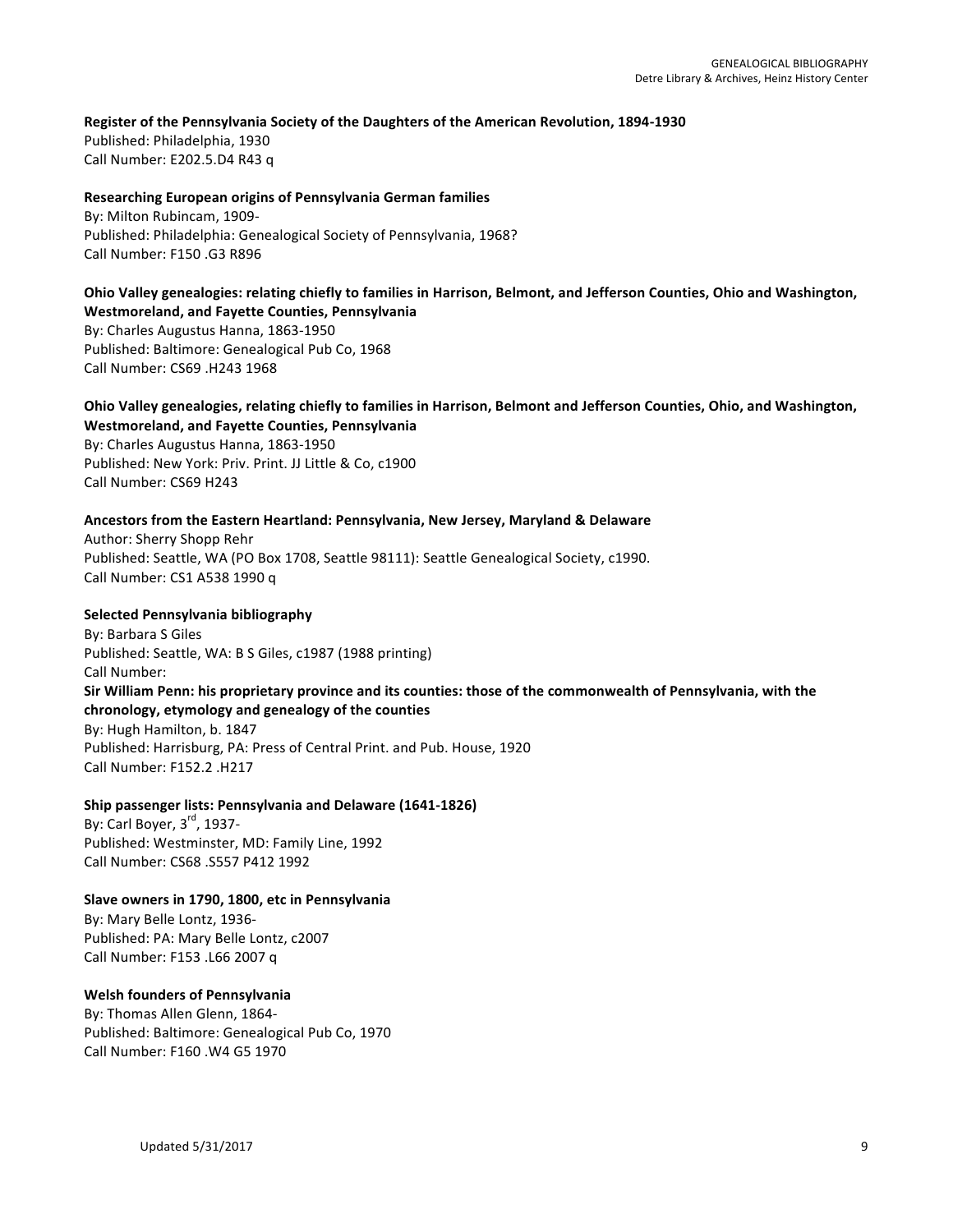# *3. EASTERN PENNSYLVANIA*

Blue book of Schuylkill County: who was who and why, in interior eastern Pennsylvania, in Colonial days, the Huguenots and Palatines, their service in Queen Anne's French and Indian, and Revolutionary Wars, history of the Zerbey, Schwalm, **Miller, Merkle, Minnich, Staudt, and many other representative families** 

By: Ella Zerbey Elliott Published: Pottsville, PA: Pottsville, PA "Republican", Joseph Zerbey, proprieter, 1916 Call Number: F157 .S3 E46

# Buried genealogical data: a complete list of addressed letters left in the post offices of Philadelphia, Chester, Lancaster, **Trenton, New Castle & Wilmington between 1748 and 1780**

By: Kenneth Scott Published: Baltimore: Genealogical Pub. Co., 1977 Call Number: F148 .S425

**Early marriage evidence from the court records of Dauphin County, Pennsylvania (including Lebanon County), 1785-1810** By: Annette K. Burgert Published: Myerstown, PA: AK Burgert, c1986

# Families of the Wyoming Valley: biographical and historical. Sketches of the bench and bar of Luzerne County, **Pennsylvania**

By: George Brubaker Kulp, 1839-1915 Published: Wilkes-Barre, PA [EB Yordy, printer] 1885-90 Call Number: F157 .L86 K96

# Genealogical and family history of the Wyoming and Lackawanna Valleys, Pennsylvania

By: Horace Edwin Hayden, 1837-1917, Alfred Hand, John W Jordan Published: New York, Chicago: The Lewis Publishing Company, 1906 Call Number: F156.9.W9 H41 v.1 q

# **Genealogy of Philadelphia County subdivisions**

By: John Daly, 1934-Published: Philadelphia, Dept of Records 1966 Call Number: F158.44 .D153 1966 q

# **The historical society news**

By: The Historical Society of Montgomery County at Norristown, Pennsylvania Published: Norristown, PA: The Society, 1986-Call Number: SERIAL

# History of Bucks County, Pennsylvania: from the discovery of the Delaware to the present time

By: William Watts Hart Davis, 1820-1910 Published: Pipersville, PA: A E Lear, c1975 Call Number: F157 .B8 D3 1975

History of the counties of Dauphin and Lebanon: in the commonwealth of Pennsylvania; biographical and genealogical By: William Henry Egle, 1830-1901 Published: Phladelphia: b Everts & Peck, 1883 Call Number: F157 .D26 E31 q

# An index to the subscribers to I. Daniel Rupp's 1845 History of Northampton, Lehigh, Monroe, Carbon and Schuylkill **counties**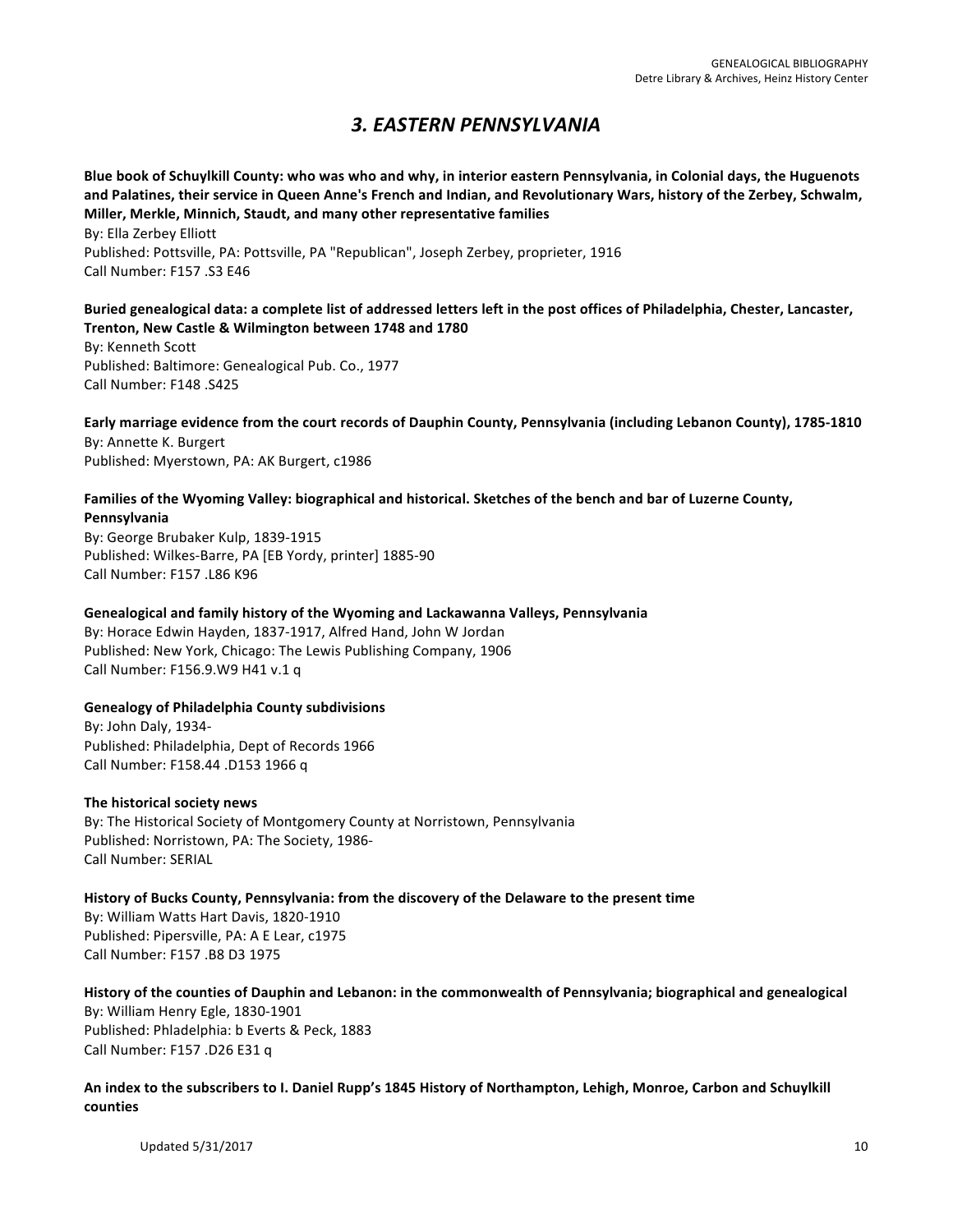By: Gary T Hawbaker Published: Hershey, PA: GT Hawbaker, c1984 Call Number: F157 .N7 R94 index Case

# Pennsylvania genealogical findings in the Allemangel area of Berks and Lehigh (Northampton) counties and adjoining

**areas: in 3 parts** By: Warren J Ziegler Published: Milford, NJ: Warren J Ziegler, 1982 Call Number: F157 .B39 Z66

**Philadelphia naturalization records: an index to records of aliens' declarations of intention and/or oaths of allegiance,** 1789-1880, in United States Circuit Court, United States District Court, Supreme Court of Pennsylvania, Quarter Sessions **Court, Court of Common Pleas, Philadelphia** Published: Detroit, MI: Gale Research Company, c1982 Call Number: CS68 .P544 F478 1982

**Philadelphia, PA 1870 census index** By: Bradley W Steuart Published: Bountiful, UT: Precision Indexing, c1989 Call Number: HA602 .P544 1870 Index

Pioneer and patriot families of Bradford County, Pennsylvania, 1770-1800: including history (1615-1800), marriages (1776-1850), soldiers of the Revolution, ministers, justices, original officers and all matters relating to early times By: Clement Ferdinand Heverly Published: Evansville, IN: Unigraphic Inc, 1976 Call Number: F157 .B76 H596pi 1976

The private records of Rev. George Jacob Martz, 1869-1878: comprising deaths, marriages, and baptisms during his ministerium at Womelsdorf Lutheran Church, Berks County, and Lutheran Churches of the southeastern area of Lebanon County and the extreme northern area of Lancaster County, PA

By: George Jacob Martz, 1822-1898 Published: York, PA: South Central Pennsylvania Genealogical Society, 1978 Call Number: CS1 .S726 No 2 q

**Quakeriana notes** Published: Haverford, PA: Haverford College, 1933-Call Number: SERIAL [Delaware County]

Record of indentures of individuals bound out as apprentices, servants, etc, and of German and other redemptioners in the office of the Mayor of the city of Philadelphia, October 3, 1771, to October 5, 1773. With a new index

By: Philadelphia (PA) Mayor Published: Baltimore: Genealogical Pub Co, 1973 Call Number: F148 .P544 1973

Schuylkill County, Pennsylvania; genealogy—family history—biography; containing historical sketches of old families and of representative and prominent citizens, past and present Published: Chicago: J H Beers, 1916 Call Number: F157 .S3 S38 q

**Township tidings from Potter County, Pennsylvania: news from all of the valleys, creeks and hollows in the country** By: Maureen M Lee Published: Westminster, MD: Heritage Books, 2007

Updated  $5/31/2017$  and  $11$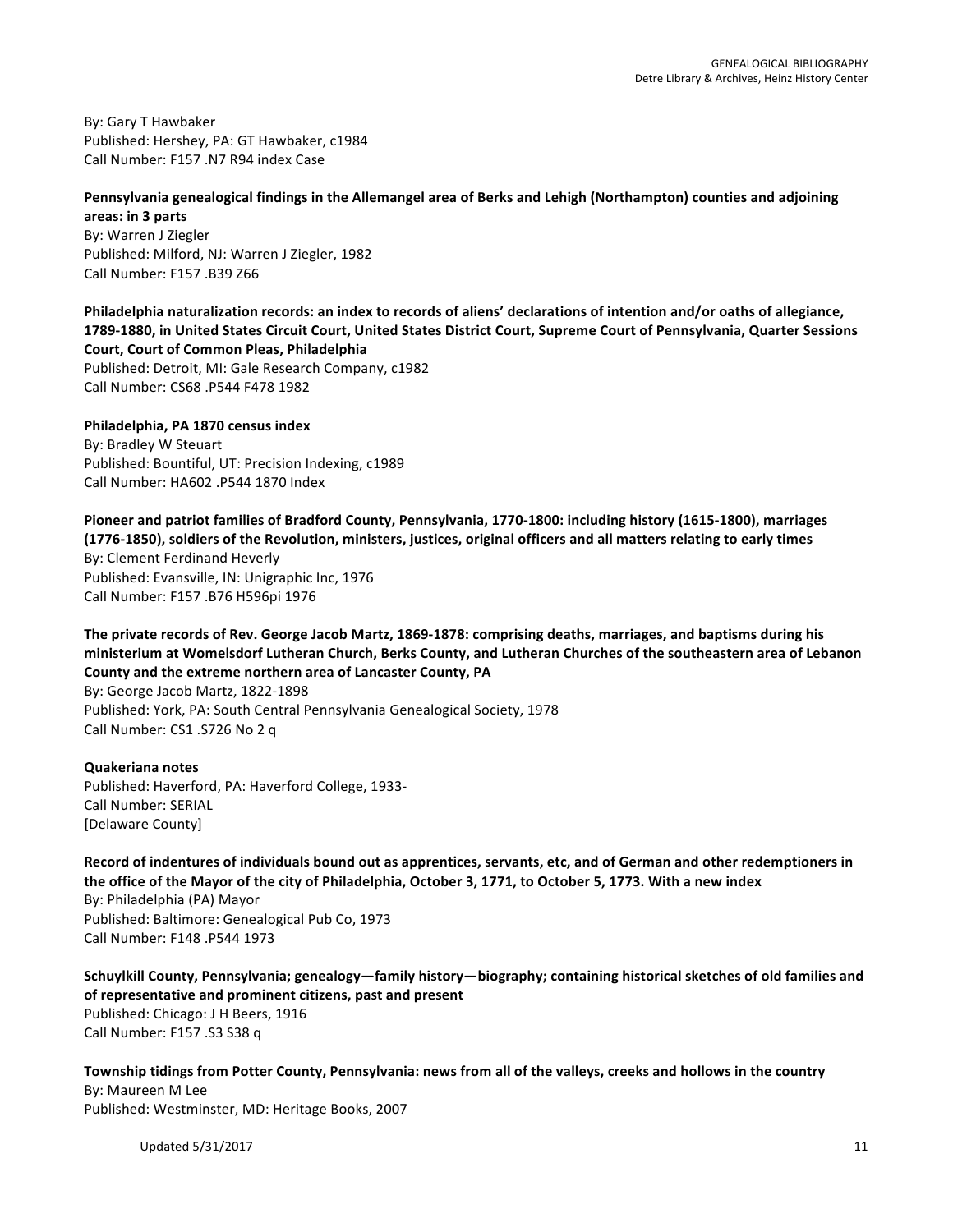Call Number: F157 .P87 T68 2007

# *3.1 ADAMS COUNTY, PA*

# Abstracts from the Republican compiler, Adams County, Pennsylvania, 1831-1851

**By: Rober Stover** Published: Baltimore: Gateway Press, 1976-Call Number: F157 .A2 S88

### Abstracts of Adams County, Pennsylvania Wills, 1800-1826

By: Kevin L. Greenholt Published: Westminster, Md.: Family Line Publications, 1988 Call Number: F157 .A2 G795 q

### An alphabetical listing of heads of households (with age and sex of all members of households) included in the 1800 **federal census of Adams County, Pennsylvania**

Compiled by: William C. Lightner Published: York, PA (P.O. Box 1824, York 17405) : South Central Pennsylvania Genealogical Society, c1982. Call Number: CS1 .S726 No.18 q

Genealogical abstracts of Adams County, Pennsylvania: birth, marriage and registrations, 1852-1855, with surname index Published: York, PA (PO Box 1824, York 17405): South Central Pennsylvania Genealogical Society, c1985 Call Number: CS1 .S726 No.32 q

# *3.2 BERKS COUNTY, PA*

# Berks of old: the history and genealogy of Berks County, Pennsylvania

Published: Laughlintown : Southwest Pennsylvania Genealogical Services. Call Number: SERIAL

# Goshenhoppen: (St Paul's Mission Church of the Blessed Sacrament), Bally, Berks County, Pennsylvania By: Barbara Brady O'Keefe Published: Miami, FL (2120 SW 127 Avenue 33175): BB O'Keefe, c1982-1984 Call Number: F157 .B39 G676 O41

### Pennsylvania genealogical findings in the Allemangel area of Berks and Lehigh (Northampton) counties and adjoining **areas: in 3 parts**

By: Warren J Ziegler Published: Milford, NJ: Warren J Ziegler, 1982 Call Number: F157 .B39 Z66

The private records of Rev. George Jacob Martz, 1869-1878: comprising deaths, marriages, and baptisms during his ministerium at Womelsdorf Lutheran Church, Berks County, and Lutheran Churches of the southeastern area of Lebanon County and the extreme northern area of Lancaster County, PA

By: George Jacob Martz, 1822-1898

Published: York, PA: South Central Pennsylvania Genealogical Society, 1978 Call Number: CS1 .S726 No 2 q

# *3.3 CUMBERLAND COUNTY, PA*

Alphabetical listing of heads of households (with age and sex of all members of households) included in the 1800 federal **census of Cumberland County, Pennsylvania** Compiled by: William C. Lightner

Publisher: York, PA (P.O. Box 1824, York 17405) : South Central Pennsylvania Genealogical Society, c1985. Call Number: CS1 .S726 No.29 q

Updated  $5/31/2017$  and  $12$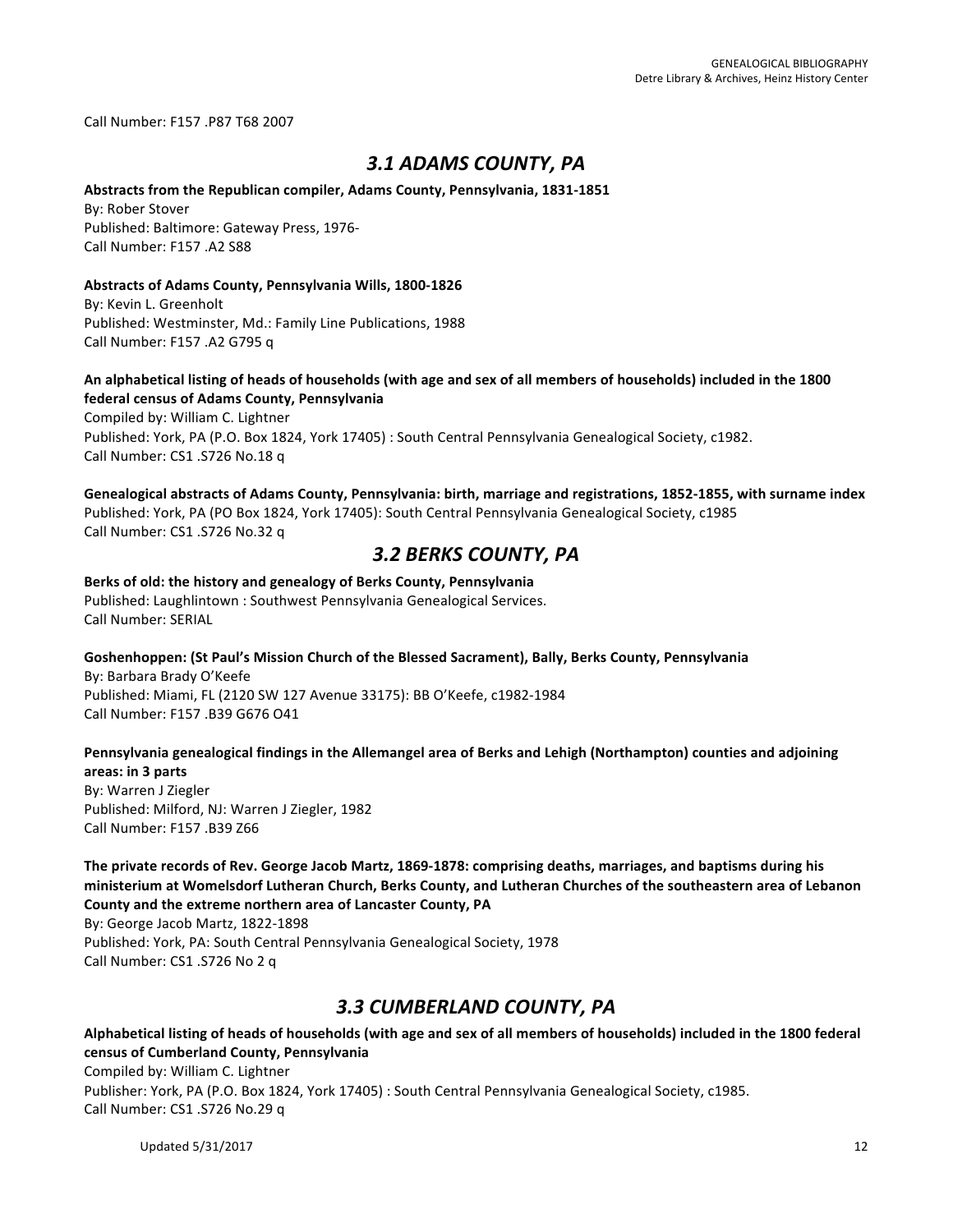### Demographic directory of the Harmony Society

By: Eileen Aiken English Published: Clinton, NY: Richard W. Couper Press, 2011 Call Number: HX656 .H2 A54 2011 f

### Marriages and deaths of Cumberland County, 1821-1830

By: F. Edward Wright Published: Westminster, MD (Rear 63 E. Main St, Westminster 21157): Family Line Publications, 1991 Call Number: F157 .C8 W947 1991

### Records of the Reformed Church in Shippensburg, PA, Cumberland County, 1770-1842

By: William C Lightner Published: York, PA (PO Box 1824, York 17405): South Central Pennsylvania Genealogical Society, c1982 Call Number: CS1 .S726 No 17 q

# *3.4 LANCASTER COUNTY, PA*

### **Biographical annals of Lancaster County, Pennsylvania**

Published: Spartanburg, S.C. : Published for Pennsylvania Reprint Society and Southwest Pennsylvania Genealogical Services [by] The Reprint Company, <1985-> Call Number: F157 .L22 B5 1985

History of Lancaster County: to which is prefixed a brief sketch of the early history of Pennsylvania

By: Israel Daniel Rupp, 1803, 1878 Published: Spartanburg, SC: Reprint Co, 1984 Call Number: F157 .L22 R94 1984

### **Lancaster County connections**

Published: Elizabethtown, PA: Hawbaker & Groff, c1983-Call Number:

### Lancaster legacy: the history and genealogy of Lancaster County, Pennsylvania

Published: Laughlintown, PA: Southwest Pennsylvania Genealogical Services, 1983-Call Number: SERIAL

**One hundred and thiry and three years: sketch of the Reformed Church of Maytown, Pennsylvania** By: Ellis S Hay Published: Hershey, PA: Gary T Hawbaker, 1985? Call Number: BX9437 .M3 R4 1898 d

The private records of Rev. George Jacob Martz, 1869-1878: comprising deaths, marriages, and baptisms during his ministerium at Womelsdorf Lutheran Church, Berks County, and Lutheran Churches of the southeastern area of Lebanon County and the extreme northern area of Lancaster County, PA

By: George Jacob Martz, 1822-1898 Published: York, PA: South Central Pennsylvania Genealogical Society, 1978 Call Number: CS1 .S726 No 2 q

# *3.5 NORTHUMBERLAND COUNTY, PA*

Every-name index to the Genealogical and biographical annals of Northumberland County, Pennsylvania By: Barbara A Riegel and Carl R Riegel Published: Sunbury, PA: Northumberland County Historical Society, c1989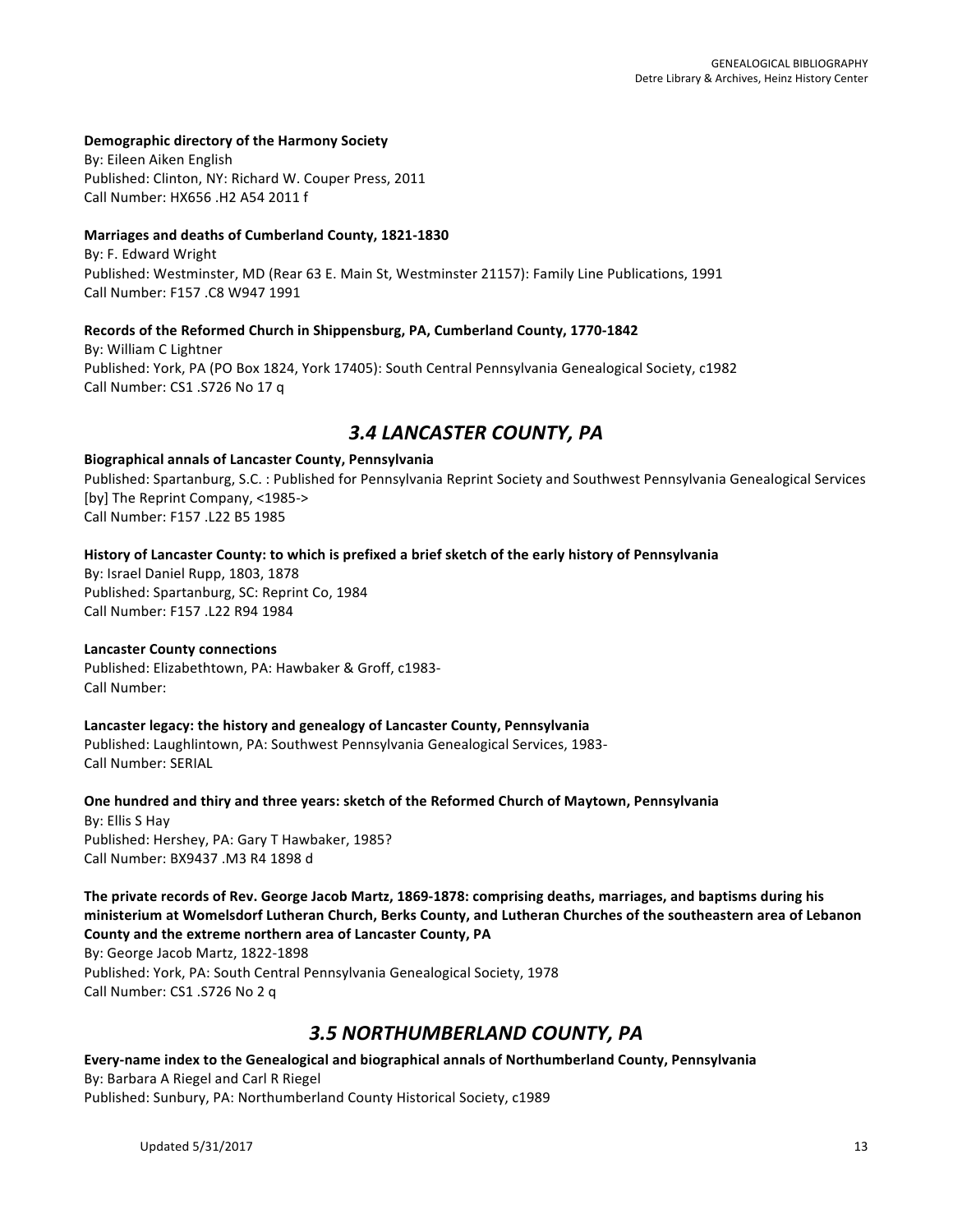Call Number: F157 .N82 R5 1989 q

Frontier rangers from Northumberland County, PA, 1778-1783 By: Paul W Myers Published: Apollo, PA: Closson Press, c1988 Call Number: F157 .N8 M94 1988 q

### **Index to wills of Northumberland County, Pennsylvania. Volume I (1772-1858)**

By: Charlotte D Walter Published: Farmville, VA (PO Box 332, Farmville, VA 23901): Sunbelt Associates, c1985 Call Number: F157 .N82 W3 1985 q

### Wills and administrations of Northumberland County, Pennsylvania, including wills and administrations of Union, Mifflin, and Indiana Counties, all formerly a part of Northumberland County, Pennsylvania

By: Charles Adam Fisher, 1886-Published: Baltimore: Genealogical Pub Co, 1974 Call Number: F157 .N82 F57 1974

# *3.6 YORK COUNTY, PA*

An abstract of the 1865 York County, Pennsylvania, asessor military roll with surname index Published: York, PA: South Central Pennsylvania Genealogical Society Inc, c1987 Call Number: CS1. S726 No.33 q

Abstracts from common pleas docket, York County, Pennsylvania, April term 1757 through July term 1761: with surname **index**

Abstracted and compiled by: David P. Hively Published: York, PA (P.O. BOx 1824, York 17405): South Central Pennsylvania Genealogical Society, c1991 Call Number: CS1 .S726 No.46 q

**Abstracts of unrecorded wills of York County, Pennsylvania, 1749-1798, with surname index** Published: York, PA (P.O. Box 1824, York 17405) : The South Central Pennsylvania Genealogical Society, Inc, c1989 Call Number: CS1 .S726 No.40 q

# An alphabetical listing of heads of households (with age and sex of all members of households) included in the 1800 **federal census of York County, Pennsylvania**

By: William C. Lightner Published: York, PA (P.O. Box 1824, York 17405) : South Central Pennsylvania Genealogical Society, c1981. Call Number: CS1 .S726 No. 15 & 16 q

An alphabetical listing of the assessed inhabitants of York County, Pennsylvania, for the year 1762

Compiled by: South Central Pennsylvania Genealogical Society Published: York, PA: The Society, 1978 Call Number: CS1 .S726 No. 5 & 6 q

# Alphabetized, cross referenced, and coded indexes to the 1876 Atlas of York County, Pennsylvania in two volumes

Compiled by: Patricia A. Gross Published: York: South Central Pennsylvania Genealogical Society, c 1991-Call Number: CS1 .S726 No. 44-45 q

# Codorus chronicles: the history and genealogy of York County, Pennsylvania

Published: Laughlintown, PA: Southwest Pennsylvania Genealogical Society, 1983-Call Number: F157 .Y6 C7

Updated  $5/31/2017$  and  $14$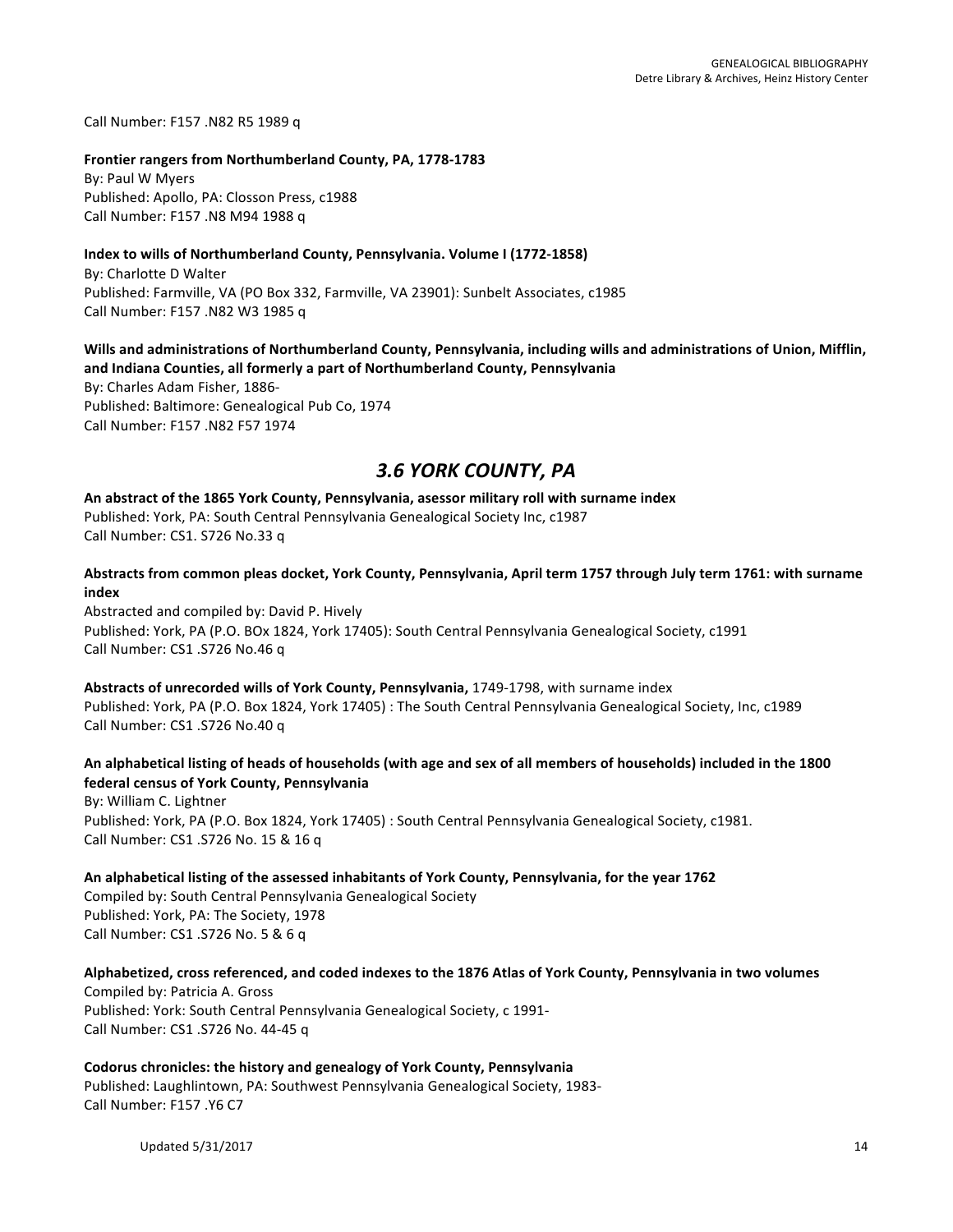Genealogical abstract of York County, Pennsylvania, birth registration book, 1852-1855, with surname index Published: York, PA: South Central Pennsylvania Genealogical Society, c1983 Call Number: CS1 .S726 No.21 q

Genealogical abstract of York County, Pennsylvania, marriage registration book, 1852-1855, with surname index Published: York, PA (PO Box 1824: York, PA, 17405): South Central Pennsylvania Genealogical Society, c1984 Call Number: CS1 .S726 No.28 q

**Index of tavern licenses allowed by York County, Pennsylvania, 1749-1806** By: John R McGrew Published: York, PA (PO Box 1824, York 17405): South Central Pennsylvania Genealogical Society, c1992 Call Number: CS1 .S726 No.48 q

Index to the taxable of Hanover and Heidelberg Township, York County, Pennsylvania, 1750-1817 By: John R McGrew Published: York, PA (PO Box 1824, York 17405): South Central Pennsylvania Genealogical Society, c1993 Call Number: CS1 .S726 no. 51 q

# Notes and documents concerning the manorial history of the Town of York, York County, Pennsylvania, with **commentary, additions, and every name index**

By: Henry James Young, 1908-Published: York, PA (PO Box 1824, York 17405): South Central Pennsylvania Genealogical Society, Inc, c192 Call Number: CS1 .S726 no 47 q

Notary docket of John Morris, Esquire of Borough of York, York County, PA, 1792-1809: with surname index Published: York, PA: The South Central Pennsylvania Genealogical Society, Inc, c1985 Call Number: CS1 .S726 No 30 q

# A plot map and coded listing of information given on grave markers and tombstones in Altland's Meetinghouse **Cemetery, Paradise Township, York County, Pennsylvania**

By: Rodney W Trimmer Published: York, PA: South Cental Pennsylvania Genealogical Society, 1980 Call Number: CS1 .S726 No 10 q

# A plot map and coded listing of information given on grave markers and tombstones in Bermudian Church of the **Bretheren Cemetery, Washington Township, York County, Pennsylvania**

By: Rodney W Trimmer Published: York, PA: South Central Pennsylvania Genealogical Society, 1978 Call Number: CS1 .S726 No 4 q

# "Poor" children named on the tax lists, 1811-1844, York County, Pennsylvania: including index

By: Gloria L Aughenbaugh Published: York, PA (PO Box 1824, York 17405): South Central Pennsylvania Genealogical Society, c1987 Call Number: CS1 .S726 No 35 q

# Record book of overseers of the poor, Borough of York, Pennsylvania, 1799-1804: more precisely being a record of **income and expenditures of overseers, 1799-1804**

Published: York, PA (PO Box 1824, York 17405): The South Central Pennsylvania Genealogical Society, c1984 Call Number: CS1 .S726 No 27 q

# Surviving early records of York County, Pennsylvania: more precisely being abstracts of all known existing documents submitted to York County Court of Quarter Sessions during 1749-1754, plus an all inclusive surname index

Updated  $5/31/2017$  and  $15/31/2017$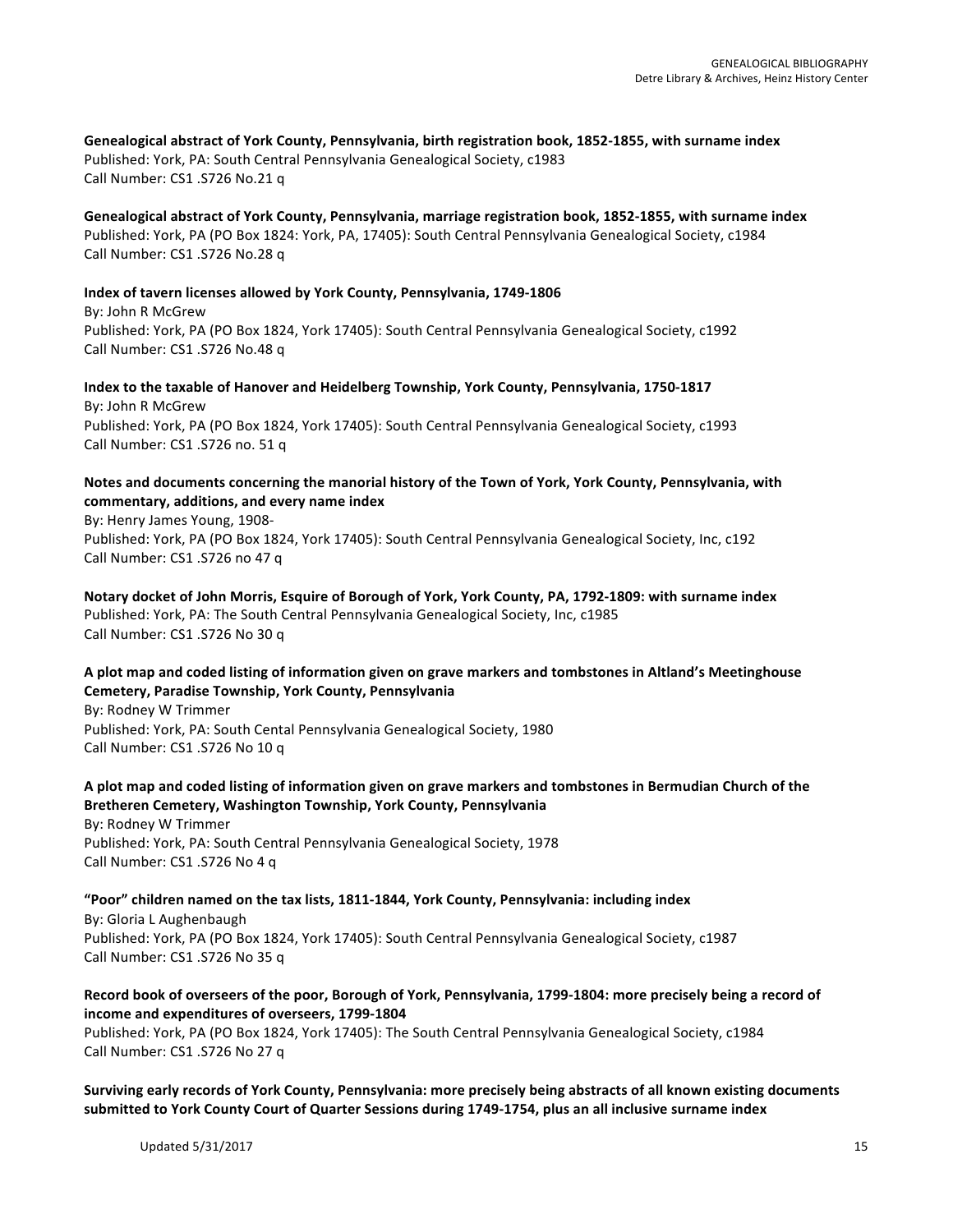Published: York, PA (PO Box 1824, York 17405): The Society, c1981 Call Number: CS1 .S726 No 14 q

Surviving early records of York County, Pennsylvania: more precisely being an alphabetical listing of the "taxable" given on collector's warrants of York County, Pennsylvania, December 1771 (for the county tax of 1772): (keyed to show the townships in which the "taxables" were listed)

Published: York, PA: South Central Pennsylvania Genealogical Society, 1980 Call Number: CS1 .S726 No 11 q

Surviving early records of York County, Pennsylvania: more precisely being collector's warrants for county tax of 1762 (for 1763), Hellam Township (duplicate), county tax of 1767 (for 1768), Cumberland (duplicate) and Newberry (fragment) Townships (both appealed), provincial tax of 1767 (for 1768), Germany, Hamiltonban, and Newberry Townships **(duplicates, all appealed) with appendix and surname index**

Published: York, PA: South Central Pennsylvania Genealogical Society, 1980 Call Number: CS1 .S726 No 8 q

Surviving early records of York, Pennsylvania: more precisely being constable's returns for Newberry Township, 1765 (county tax), Paradise Township, 1769, York Township, 1769, with appendix and surname index Published: York, PA: South Central Pennsylvania Genealogical Society, 1979 Call Number: CS1 .S726 No 9 q

Surviving early records of York County, Pennsylvania: more precisely being genealogical excerpts from Will book A, 1749-1762, with surname index

By: Mary Barr Bryant Wilt Published: York, PA (PO Box 1824, York 17405): South Central Pennsylvania Genealogical Society, c1982 Call Number: CS1 .S726 No 20 q

Tax lists of Westmoreland County, Pennsylvania: Mount Pleasant Township, 1811-1815 By: Marjorie McNair and Dorothy Philbrick Published: Greensburg, PA: The Baltzer Meyer Guild of Westmoreland County Historical Society, 1995 Call Number: F157 .W59 M928 1995 q

York County, PA directors of the poor: record of apprentices, 1860-1911, with surname index Published: York, PA (PO Box 1824, York 17405): South Central Pennsylvania Genealogical Society, c1982 Call Number: CS1 .S726 No 19 q

York County, Pennsylvania, land appraisement certificates issued by the county commissioners, 1835-1859: with **surname index**

Published: York, PA (PO Box 1824, York 17405): The Society, c1988 Call Number: CS1 .S726 No 38 q

# *4. CENTRAL PENNSYLVANIA*

Abstracts and identifications of entries giving European origins in church records of South Central Pennsylvania, and **adjacent areas**

By: the South Central Pennsylvania Genealogical Society, Inc. Published: York, PA (P.O. Box 1824, York 17405: The Society, C1990 Call Number: CS1 .S726 no. 41 q

Abstracts from the diary of the Reverend John Cuthbertson, 1751-1790: Covering the counties of Adams, Chester, **Cumberland, Franklin, Washington, and York, Pennsylvania** By: Paul K. Heckethorn

Updated  $5/31/2017$  and  $16$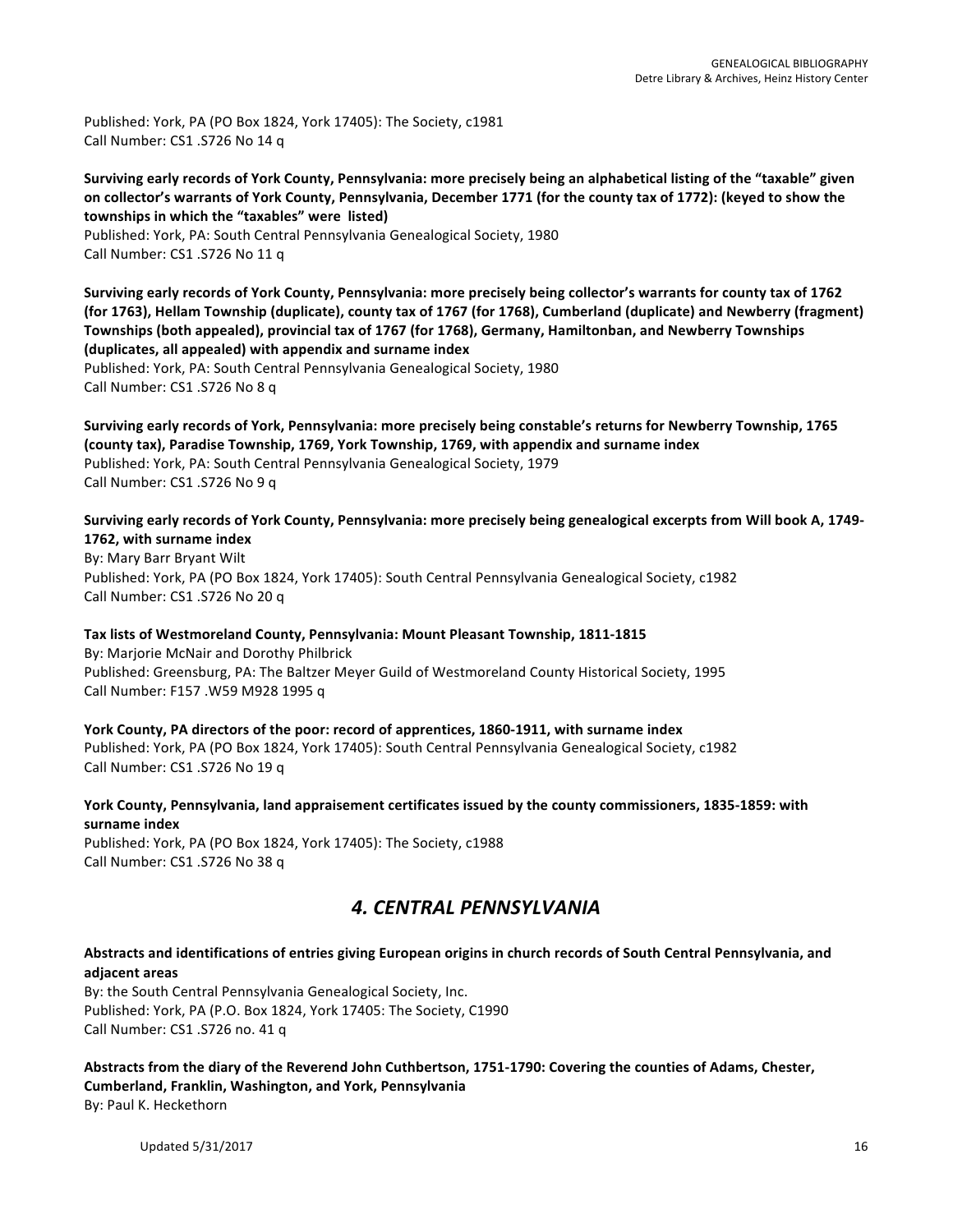Published: Apollo, PA: Closson Press, c2002 Call Number: F148 .H4 2002 q; F148 .H4 2002 q c.2

### **Abstracts of South Central Pennsylvania newspapers**

Author: Wright, F. Edward Published: Westminster, Md. : Family Line Publications, c1988 Call Number: F157 .Y6 A164 q

#### The Berlin area: which includes, Berlin Borough, Brothersvalley Township, Allegheny Township, New Baltimore Borough, **Northampton Township, Fairhope Township**

By: Berlin Area Historical Society Published: Berlin, Pa. : Berlin Area Historical Society, 1977. Call Number: F157 .S69 B515 q

Biographical annals of Franklin County, Pennsylvania, containing genealogical records of representative families, including many of the early settlers, and biographical sketches of prominent citizens Published: Evansville, Ind. : UNIGRAPHIC, 1978. Call Number: F157 .F86 S457 1978 q

Cameron County, Pennsylvania, area key: a guide to the genealogical records of Cameron County, Pennsylvania, including **maps, histories, charts, and other helpful materials** By: Florence Clint Published: Kiowa, CO: Area Keys, 1977 Call Number: CS15 .C182 C641 1977 q

Early marriage evidence from the court records of Dauphin County, Pennsylvania (including Lebanon County), 1785-1810 By: Annette K. Burgert Published: Myerstown, PA: AK Burgert, c1986

# An everyname index to Orphan's Court book A (1749-1762): plus introductory text

By: Patricia A Gross and Leonard A Heilman Published: York, PA: South Central Pennsylvania Genealogical Society, c1993 Call Number: CS1 .S726 no. 49 q

### Family records from Bibles: with surname index

By: South Central Pennsylvania Genealogical Society Published: York, PA (PO Box 1824, York 17405): The Society, c1988-Call Number: CS1 .S726 No. 36 q

# The GAR: its organization and the men of Post #37

By: Alfreda Patton, 1943-Published: York, PA (PO Box 1824, York 17405): South Central Pennsylvania Genealogical Society, c1989 Call Number: CS1 .S726 No.39 q

# **A History of Cameron County, Pennsylvania**

Published: Dallas, TX: Curtis Media Corp., c1991 Call Number: F157 .C182 1991 f

# Huntingdon Co., PA naturalizations, 1798 to 1846

By: Rebecca Z Cumming Published: Hollidaysburg, PA: Hoensteine Rental Library; 1900, 1989 Call Number: F157 .H96 C973 q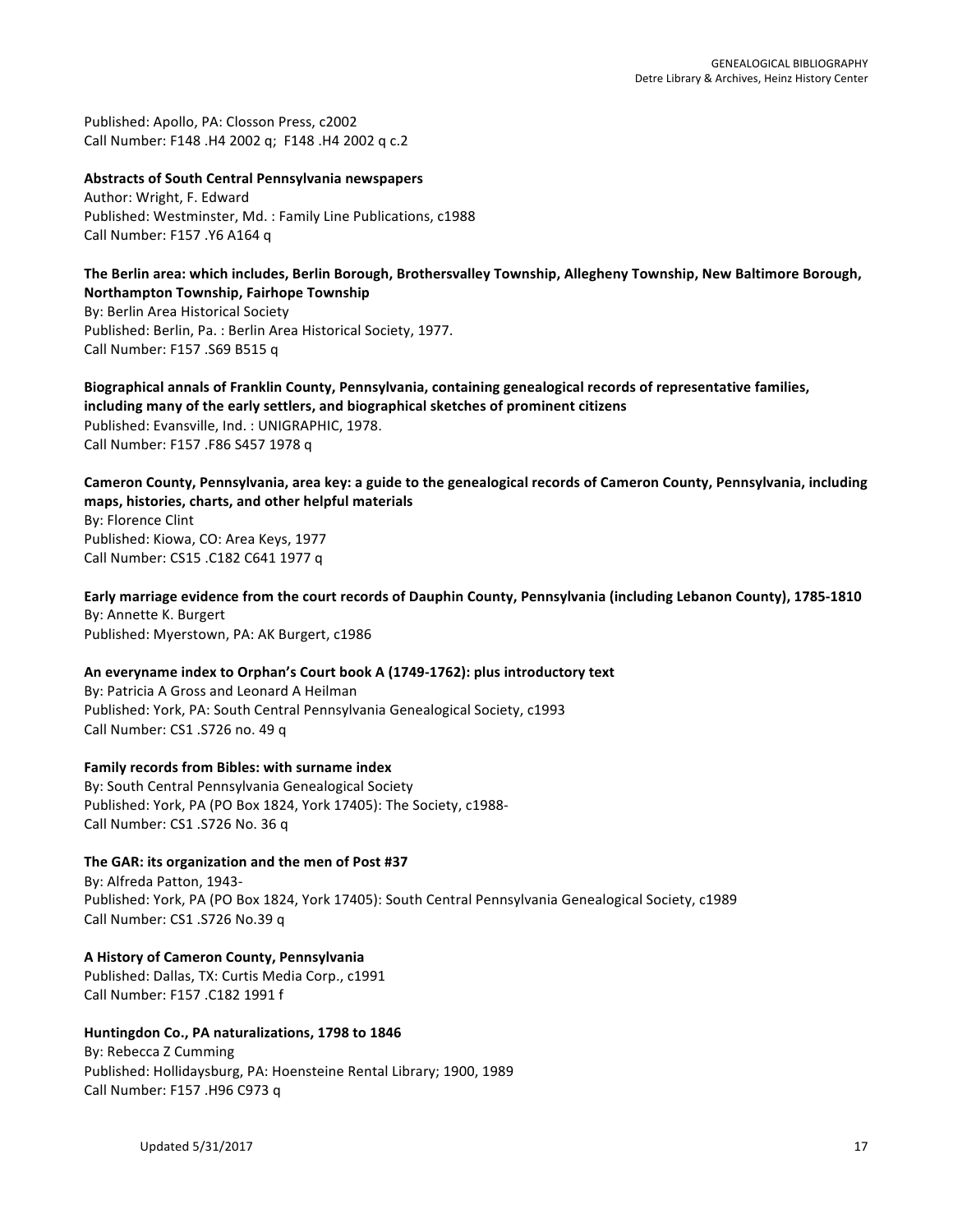### **Index to Ancestral charts: Articles of Consideration & Bi-Centennial editions**

By: South Central Pennsylvania Genealogical Society Published: York, PA: South Central Pennsylvania Genealogical Society, 1977 Call Number: CS1 .S726 A538 Index

# Into the valleys came Presbyterians: McConnelssburg, Green Hill, and Wells Valley Presbyterian congregations of Fulton **County, PA, with registers to 1900**

By: Esther Mellott Nelson Published: McConnellsburg, PA: Fulton County Historical Society, c1994 Call Number: F157 .F9 N45 1994

### **Lycoming County, PA cemeteries**

Published: Williamsport, PA: Lycoming County Genealogical Society, c1989-Call Number: F157 .L9 L91 1989 q

# **Marriages and deaths 1865-1884 from Fulton County newspapers**

Published: McConnellsburg, PA: Fulton County Historical Society, 2007 Call Number: F157 .F9 M3 2007

### Marriage and death records of Centre County, Pennsylvania (1858-1913): Justice of the Peace records of DH Yeager

By: Judy Jarvis Bishara Published: Youngstown, OH: Mahoning County Chapter, Ohio Genealogical Society; Canfield, OH: Available from Mrs. R Wilms, 1984 Call Number: F157 .C3 Y37 q

### **Naturalizatoin papers of Fulton and Bedford counties, PA**

Published: McConnellsburg, PA (Box 115, McConnellsburg 17233): Fulton County Historical Society, 1983 Call Number: JK1834 .F974 F974

### **Our name's the game**

Published: York, PA: The South Central Pennsylvania Genealogical Society Call Number: SERIAL

# The private records of Rev. George Jacob Martz, 1869-1878: comprising deaths, marriages, and baptisms during his ministerium at Womelsdorf Lutheran Church, Berks County, and Lutheran Churches of the southeastern area of Lebanon County and the extreme northern area of Lancaster County, PA

By: George Jacob Martz, 1822-1898

Published: York, PA: South Central Pennsylvania Genealogical Society, 1978 Call Number: CS1 .S726 No 2 q

# Probate and Orphans Court records of Snyder County, Pennsylvania, 1772-1855

By: Charles Adam Fisher, 1886-Published: Baltimore: Genealgoical Pub Co, 1974 Call Number: F157 .S5 F4 1974

Record of the annual Hench and Dromgold reunion held in Perry County, PA, from 1897 to 1912. These records contain the genealogies of Nicholas Ickes, Johannes Hench, Zachariah Rice, John Hartman, Thomas dromgold and kindred **families** who were among the early settlers of Chester Co, and served in the revolution

By: Lelia Alice Dromgold Emig, 1872-Published: Harrisburg, PA: The United Evangelical Press, 1913 Call Number: CS71 .H494 E53

### **Snyder county marriages, 1835-1899**

Updated  $5/31/2017$  and  $18$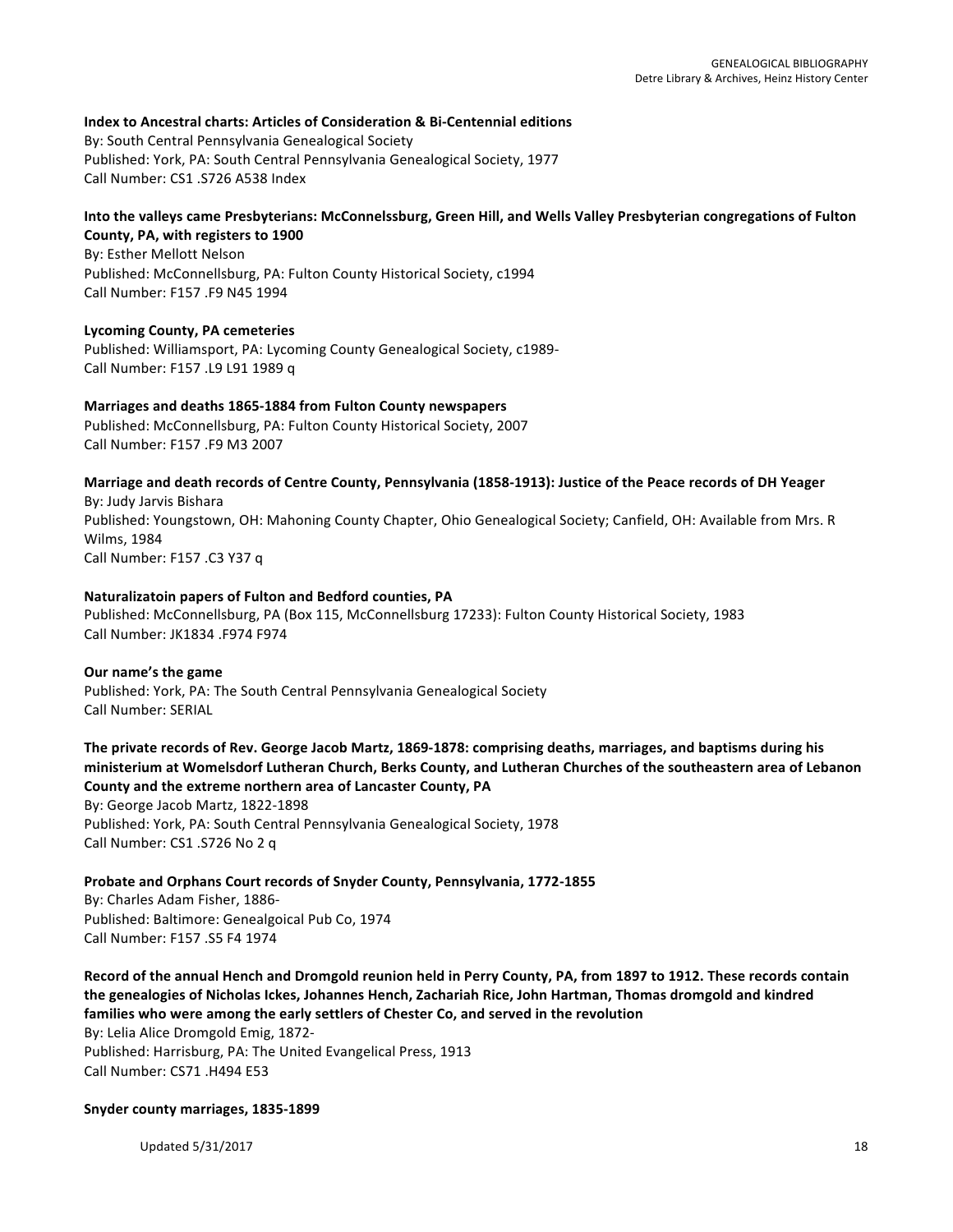By: George Washington Wagenseller, 1868-Published: Middleburgh, PA: Wagenseller Publishing Co, 1899 Call Number: F157 .S5 W131 S675

# Sundry genealogical materials pertaining to south central Pennsylvania: with surname index

Published: York, PA (PO Box 1824, York 17405): The Society, c1983-c1988 Call Number: CS1 .S726 no 7, 25, 26, 31, 34, 37 q

# Wills of Centre County, Pennsylvania: 1804-1854, Bellefonte, PA

By: Mary Belle Lontz, 1936-Published: Hollidaysburg, PA: Hoenstine Rental Library, 1967 Call Number: F157 .C3 L847 q

# *4.1 BEDFORD COUNTY, PA*

# **Bedford County archives**

By: James B. Whisker Published: Apollo: Closson Press, 1985-<c1989> Call Number: F157 .B25 W576 B399 q

# **Bedford County in the American Revolution**

By: James Biser Whisker Published: Apollo, PA: Closson Press, 1985 Call Number: F157 .B25 W576 A512 q

### Bedford County marriage records, Bedford County, Pennsylvania, Oct. 1885-April 1890

By: Michael Alan Hengst, 1958-Published: Apollo, PA: Closson Press, c1989 Call Number: F157 .B25 H511 B399 q **Bedford County, Pennsylvania, cemeteries** By: Robetta E. & Thomas C. Imler Published: Denver, Colo. : Area Keys ; [Arvada, Colo. : Order from Ancestor Publishers], 1975-<1981> Call Number: F157 .B25 I33 q

### Bedford County wills: unrecorded and volume I, 1770-1819

By: Hoenstine Library Staff Published: Hollidaysburg, PA: Hoenstine's, 1990 Call Number: F157 .B25 B43 1990 f

# Early occupations of Bedford County, Pennsylvania people

By: James B. Whisker, 1939 and Vaughn E. Whisker Published: Apollo, PA (RD 2 Box 373-A, Apollo 15613): Closson Press, c1983 Call Number: F157 .B25 W576 E11

# **Index to Bedford County, Pennsylvania, wills, 1771-1900**

By: Patricia Wainwright Collins Published: Apollo, PA: Closson Press, c1983 Call Number: F157 .B25 C712 I38 f

# **Naturalizatoin papers of Fulton and Bedford counties, PA** Published: McConnellsburg, PA (Box 115, McConnellsburg 17233): Fulton County Historical Society, 1983

Call Number: JK1834 .F974 F974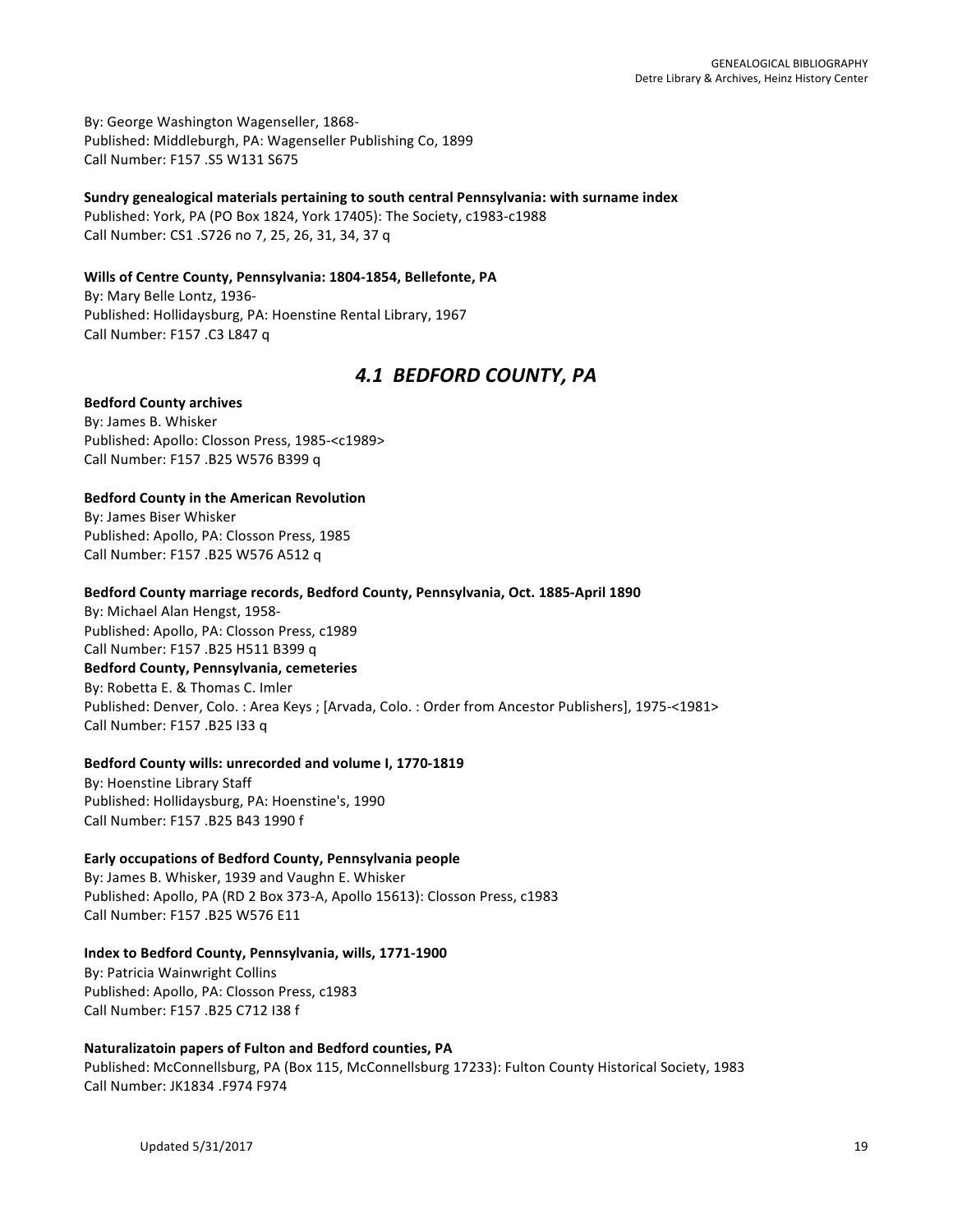### **Surname index to 74 Bedford County cemeteries, Pennsylvania**

By: William L Iscrupe and Shirley G McQuillis Published: Laughlintown, PA: Southwest Pennsylvania Genealogical Services, c1979 Call Number: F157 .B25 I77

# *4.2 BLAIR COUNTY, PA*

**Biographical and portrait cyclopedia of Blair County, Pennsylvania.** By: Samuel T. Wiley Published: Philadelphia, Gresham, 1892 Call Number: F157 .B5 W676 ref

Blair County, Pennsylvania, area key: a guide to the genealogical records of Blair County, Pennsylvania, including maps, histories, charts, and other helpful materials By: Florence Clint Published: Kiowa, CO: Area Keys, 1977. Call Number: CS15 .B635 C641 1977 q

Blair County tax records, 1846: from original county tax assessment records, Blair County, Pennsylvania By: the Blair County Genealogical Society Published: Altoona, PA (P.O. Box 855, Altoona 16603): The Society, c1981 Call Number: F157 .B5 B64 q

**First United Methodist Church, Altoona, PA, 1871-1915 [microfilm]** 

Call Number: MICROFILM 00144

Hollidaysburg Presbyterian Cemetery: from tombstone inscriptions, cemetery maps, and various records By: The Blair County Genealogical Society Published: Altoona, PA (PO Box 855, Altoona 16603): The Society, c1982 Call Number: F157 .B5 H739 q

Lafferty & Tobias Funeral Home, Altoona, PA: from mortuary records, April 16, 1907-December 31, 1918 Published: Altoona, PA: The Society, c1985 Call Number: F157 .B5 L163 1985 q

Lutheran Cemetery, Newry, PA: from cemetery records and tombstone inscriptions By: Blair County Genealogical Society Published: Altoona, PA: The Society, c1984 Call Number: F157 .B5 L973 q

**Mariage application records, Blair County, PA: vol I, Oct 1885-1890** 

By: Blair County Genealogical Society Published: Altoona, PA: The Society, c1986 Call Number: F157 .B5 M359 q

**Military services and genealogical records of soldiers of Blair County, Pennsylvania** 

By: Floyd G Hoenstine Published: Hollidaysburg, PA: 1940 Call Number: F157 >B5 H693 q

New St. Patrick's Cemetery and Old St. Patrick's Cemetery, Newry, PA: from cemetery records and tombstone **inscriptions** Published: Altoona, PA: The Society, c1984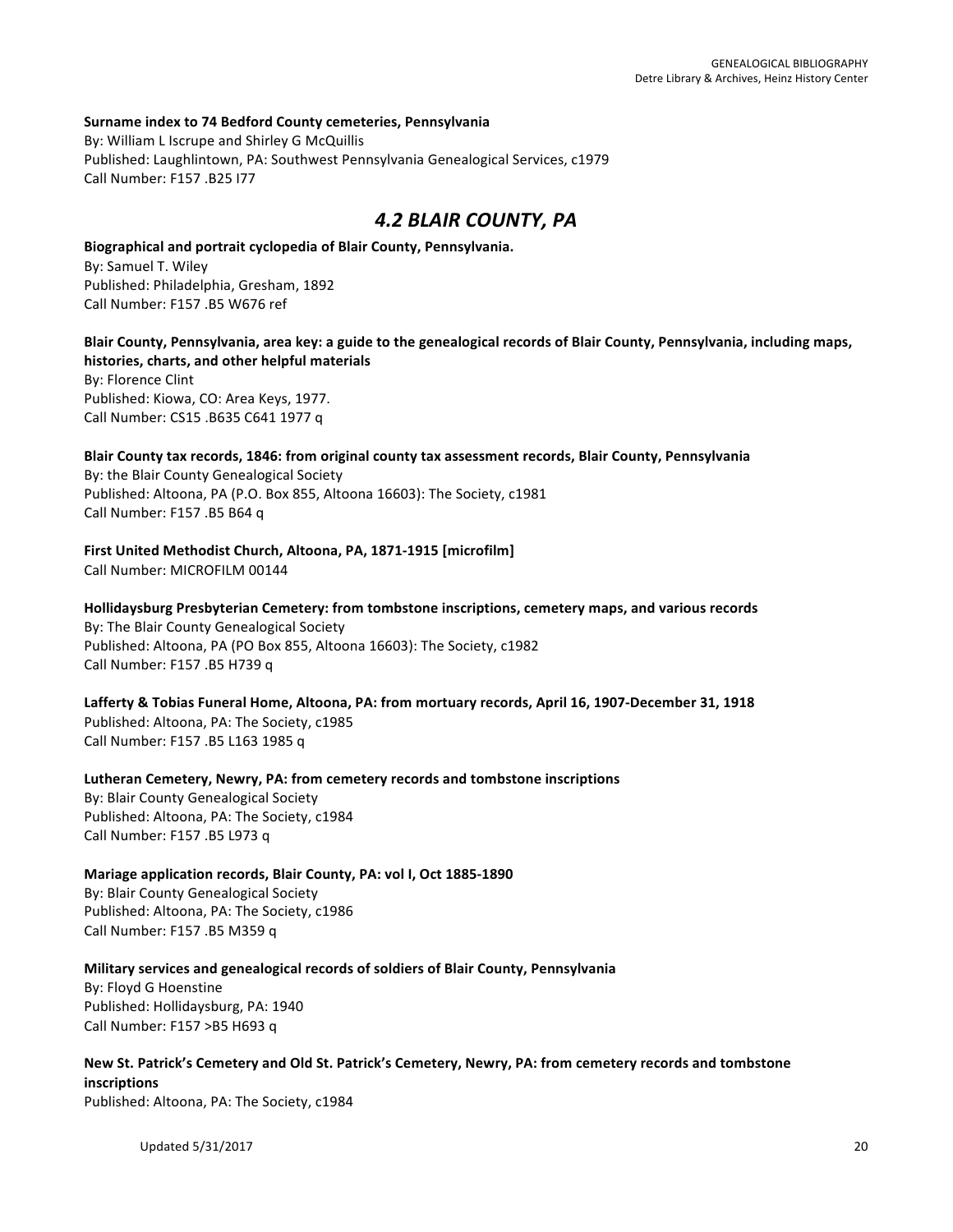Call Number: F157 .B5 S149 q

### **Newsletter – Blair County Genealogical Society**

Published: Altoona, PA: The Society Call Number: SERIAL

# Saint John's Cemetery, Altoona, PA: from cemetery records and tombstone inscriptions Published: Altoona, PA (PO Box 855, Altoona 16603): Blair County Genealogical Society, c1982 Call Number: F157 .B5 S143 q

### Some Blair County, PA cemeteries in Hollidaysburg Borough: Greenlawn, Holliday, Jackson, Old and New St. Mary's, **Union**

Published: Altoona, PA (PO Box 855, Altoona 16603): The Blair County Genealogical Society Call Number: F157 .B5 S693 q

### **Stevens Mortuary, Altoona, PA: from mortuary records July 16, 1883-December 31, 1910** Published: Altoona, PA (PO Box 855, Altoona 16603): The Blair County Genealogical Society, c1983 Call Number: F157 .B5 A469 S844 q

Zion's Evangelical Lutheran Church, Williamsburg, PA: from church records, book no. 2, 1837-1860, book no. 3, 1860-1885 Published: Altoona, PA (PO Box 855, Altoona 16603): The Blair County Genealogical Society, c1983 Call Number: F157 .B5 Z64 q

# *4.3 CLINTON COUNTY, PA*

# **Biographical and genealogical sketches of early settlers of the Beech Creek area** By: Harry A. and Vera A. Lingle Published: Lock Haven, PA: Clinton County Genealogical Society, 2005. Call Number: F157 .C62 B44 2005 q

# Camp Run area cemeteries: includes Camp Run United Presbyterian Church cemetery, Franklin Township, Beaver County, **PA, Camp Run Covenanter (Reformed Presbyterian) cemetery, Perry Township, Lawrence County, PA, Pyl family cemetery, Franklin Township, Beaver County, PA with church histories and genealogies**

By: D.K. Copper Published: Chicora, PA: Mechling Bookbindery, c2003 Call Number: F157 .B21 F7 2003 q

# The cemeteries of Bald Eagle Township, Beech Creek Township and Beech Creek Borough, Clinton County, Pennsylvania By: Clinton County Genealogical Society

Published: Lock Haven, PA: Clinton County Genealogical Society, 2005. Call Number: F157 .C62 B3 2005 q

# The cemeteries of Chapman Township and Renovo Borough, Clinton County, Pennsylvania

By: Clinton County Genealogical Society (PA) Published: Lock Haven, PA: Clinton County Genealogical Society, 2001 Call Number: F157 .C62 C4 2001 q

# The cemeteries of Crawford, Green, and Logan Townships and Loganton Borough, Clinton County, Pennsylvania (aka **Sugar Valley)**

By: Clinton County Genealogical Society (Penna.) Published: Lock Haven, PA: Clinton County Genealogical Society, 2005 Call Number: F157 .C62 C7 2005 q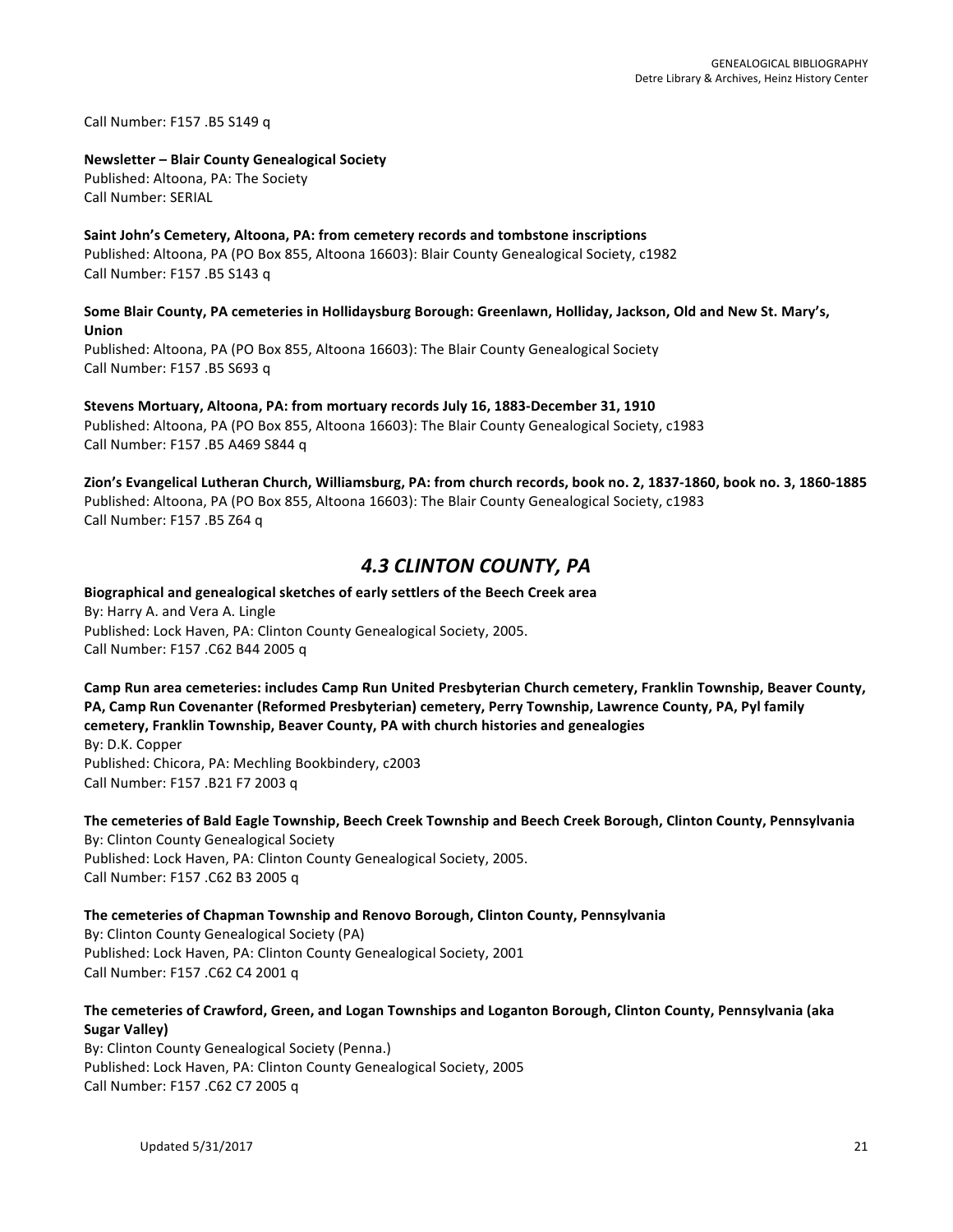### **The cemeteries of Lamar and Porter Townships, Clinton County, Pennsylvania**

By: Clinton County Genealogical Society (PA) Published: Lock Haven, PA: Clinton County Genealogical Society, 2005 Call Number: F157 .C62 L3 2005 q

### Church membership 1857 to 1881: "the pioneer days" of the Methodist in this region

By: the Clinton County Genealogical Society Published: [Lock Haven, PA]: Clinton County Genealogical Society, [2003?] Call Number: BX8481 .C45 C45 2003 q

# **Clinton County, PA marriages, 1885-2003, alpha-numeric [electronic resource]** Published: Lock Haven, PA: Clinton County Genealgocial Society, 2005 Call Number: DVD 0038

# **Clinton Presbyterian Church records 1852-1915 [manuscript]**

By: Clinton Presbyterian Church (Kelly's Station, PA) Call Number: MFF 0174

### From the cradle to the grave: miscellaneous birth, marriage, and death records of Clinton County, Pennsylvania By: Barbara Seyler Published: Lock Haven, PA: Clinton County Genealogical Society, 2002 Call Number: F157 .C6 S4 2002 q

### A history of Cedar Hill Cemetery, 1869 to 1987: RD #1 Mill Hall, PA

Published: Mill Hall, PA: Cedar Hill Cemetery Directors, 1987 Call Number: F157.C6 V389

# *4.4 MIFFLIN COUNTY, PA*

### **Obituaries of Mifflin County, 1822-1880** By: Dan McClenahen Published: Reedsville, PA: D McClenahen, 1982 Call Number: F157 .M55 M165 O12 1982 q

The people of Mifflin County, Pennsylvania, 1755-1798; pioneer settlers and defenders of the frontier during the Revolution, a county by 1789 and a thriving area of the Commonwealth by 1800. Tax lists, 1767-1789; federal census, **1790; federal direct tax, 1798** By: John Martin Stroup, 1896-Published: Lewistown, PA: Mifflin County Historical Society, 1973 Call Number: F157 .M55 S92pe

# The pioneers of Mifflin County, Pennsylvania: who's who in the early records with an account of the growth of the **county before 1790** By: John Martin Stroup, 1896-

Published: Lewistown, PA: 1942 Call Number: F157 .M55 S92

# **Wills of Mifflin County: 1789-1860**

By: Dan McClenahen Published: Reedsville, PA: D McClenahen, 1983 Call Number: F157 .M55 M165 1983 q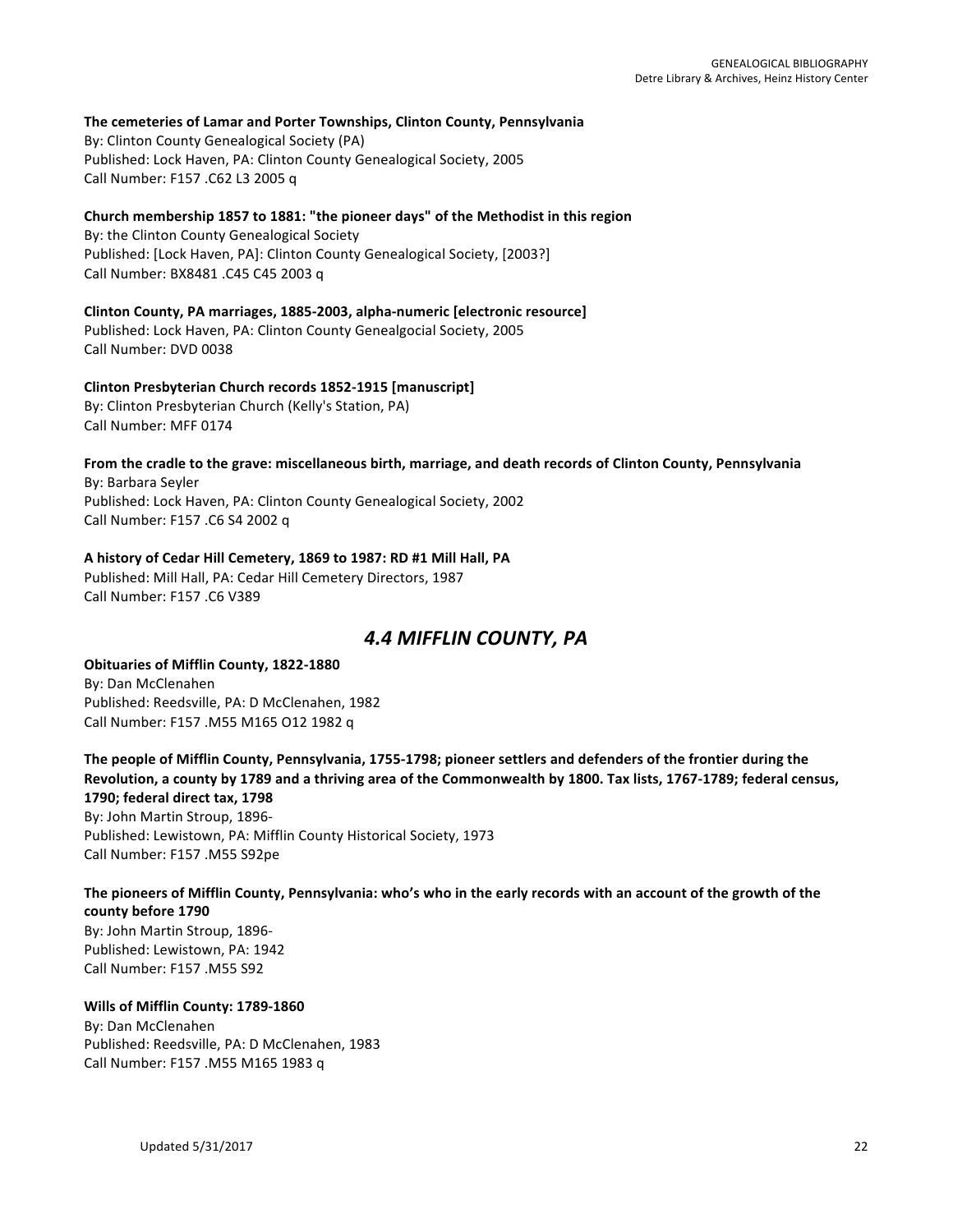# *5. WESTERN PENNSYLVANIA*

**175 southwestern Pa. marriages : performed by Rev. Abraham Boyd, 1802-1849 (Presbyterian)** Author: Robert & Marietta (Fowler) Closson. Published: 1977 Call Number: F157 .W56 B6 1976 q

# Catholic baptisms in western Pennsylvania, 1799-1828: Father Peter Helbron's Greensburg register: Reprinted from **Records of the American Catholic Historical Society of Philadelphia**

By: Peter Helbron Published: Baltimore: Genealogical Pub. Co., 1985 Call Number: F157 .G84 H45 1985

# **Conemaugh County**

Published: [Laughlintown, PA: Southwest Pennsylvania Genealogical Services], 1981-Call Number: SERIAL

### **Early history of western Pennsylvania**

By: Israel Daniel Rupp, 1803-1878 Published: Laughlintown, PA: Southwest Pennsylvania Genealogical Services, 1989 Call Number: F152 .R965 1989

# Elk County, Pennsylvania, area key: a guide to the genealogical records of Elk County, Pennsylvania, including maps,

histories, charts, and other helpful materials By: Florence Clint Published: Kiowa, CO: Area Keys, 1977 Call Number: CS15 .E37 C641 1997 q

# The forefathers and families of certain settlers in Western Pennsylvania

By: William Boyd Duff Published: Pittsburgh: Duff, c1976 Call Number: CS69 .D855F

# **Genealogical and personal history of the Allegheny Valley, Pennsylvania**

By: John Woolf Jordan, 1840-1921 Published: New York: Lewis Historical Pub. Co., 1913 Call Number: F156.9.A422 J82 v.1 q

# **Genealogical and personal history of Western Pennsylvania**

By: John Woolf Jordan, 1840-1921 Published: New York: Lewis Historical Publishing Company, 1915 Call Number: F148 .J82w ref q

# A history of Johnsonburg, Elk County, Pennsylvania: 1810-1985

By: Alice L Wessman Published: Ridgway, PA: Elk County Historical Society, Johnsonburg, PA: Johnsonburg, Chamber of Congress, 1985 Call Number: F157 .E4 J71 W515 q

History of the counties of Dauphin and Lebanon: in the commonwealth of Pennsylvania; biographical and genealogical By: William Henry Egle, 1830-1901 Published: Phladelphia: b Everts & Peck, 1883 Call Number: F157 .D26 E31 q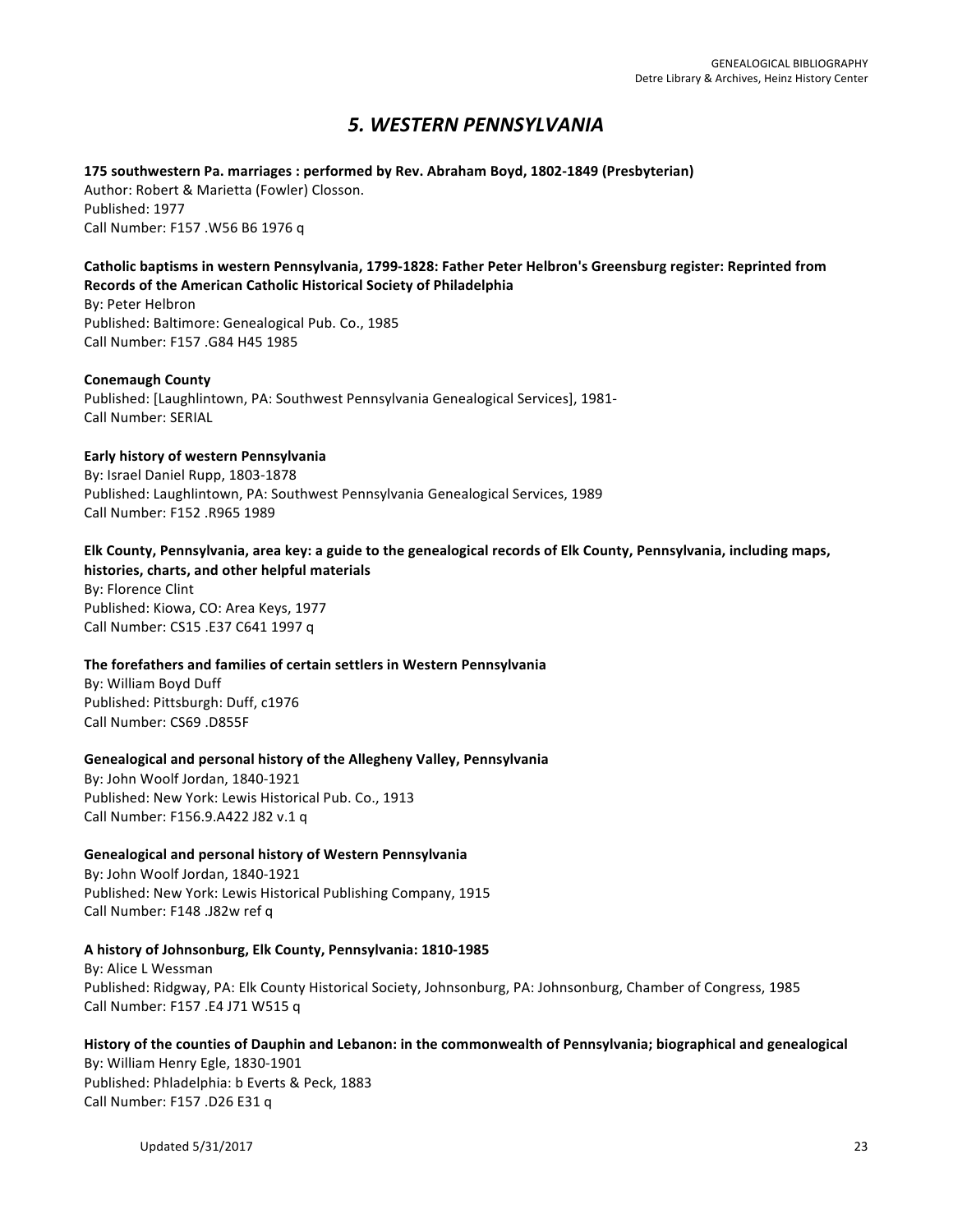### **Marriages, 1834-1855: gleaned from the Pittsburgh Christian Advocate**

By: Archives & History Ministry Team, Western Pennsylvania, Conference, The United Methodist Church Published: Pittsburgh, PA: Archives & History Ministry Team, 2000 Call Number: F157 .A46 P52 2000 q

### Marriages, 1866-1870: gleaned from the Pittsburgh Christian Advocate

Published: Cranberry, PA: Commission on Archives & History, Western Pennsylvania Conference, the United Methodist Church, 2007 Call Number: F157 .A46 P523 2007 q

### **Men of the whiskey insurrection in southwestern Pennsylvania**

By: Elizabeth J Wall Published: Pittsburgh, PA: E J Wall, 1988 Call Number: E315 .W187 M534 q

### **Methodism on the Upper Ohio before 1812**

By: Raymond Martin Bell, 1907-Published: Washington, PA: RM Bell, 1963 Call Number: BX8381 .B435 q

# Obituaries from the files of the Historical Society of Western Pennsylvania, 1973-1991, arranged alphabetically and

**obituaries gathered by John Bakehouse from 1896-1921 arranged chronologically [microfilm]** 

Published: Pittsburgh: Historical Society of Western Pennsylvania, 1992 Call Number: MICROFILM 00512-00515

### **Searching in western Pennsylvania**

By: Raymond Martin Bell, 1907-Published: Detroit: Detroit Society for Genealogical Research, 1968 Call Number: CS69 .B36 q **A Standing stone** Published: Laughlintown, PA: Southwest Pennsylvania Genealogical Services, 1981-Call Number: F157 .H96 S72

### Subject and contribution index of western Pennsylvania genealogical Quarterly: volumes one through six, 1974-1980 By: Edwin S Hodge

Published: Pittsburgh: Western Pennsylvania Genealogy Society, 1980 Call Number: CS1 .W526 H688

### Two lists of early residents in southwestern Pennsylvania: those holding Virginia grants 1779-1785: signers of a petition **to form a new state**

By: Helen L Harriss Published: Pittsburgh, PA: H L Harriss, 1984 Call Number: F148 .H37 1984 f

### Warren County, Pennsylvania, area key: a guide to the genealogical records of Warren County, Pennsylvania, including maps, histories, charts, and other helpful materials

By: Florence Clint Published: Kiowa, CO: Area Keys, 1977 Call Number: CS15 .W286 C641 1977

### **Western Pennsylvania Genealogical quarterly**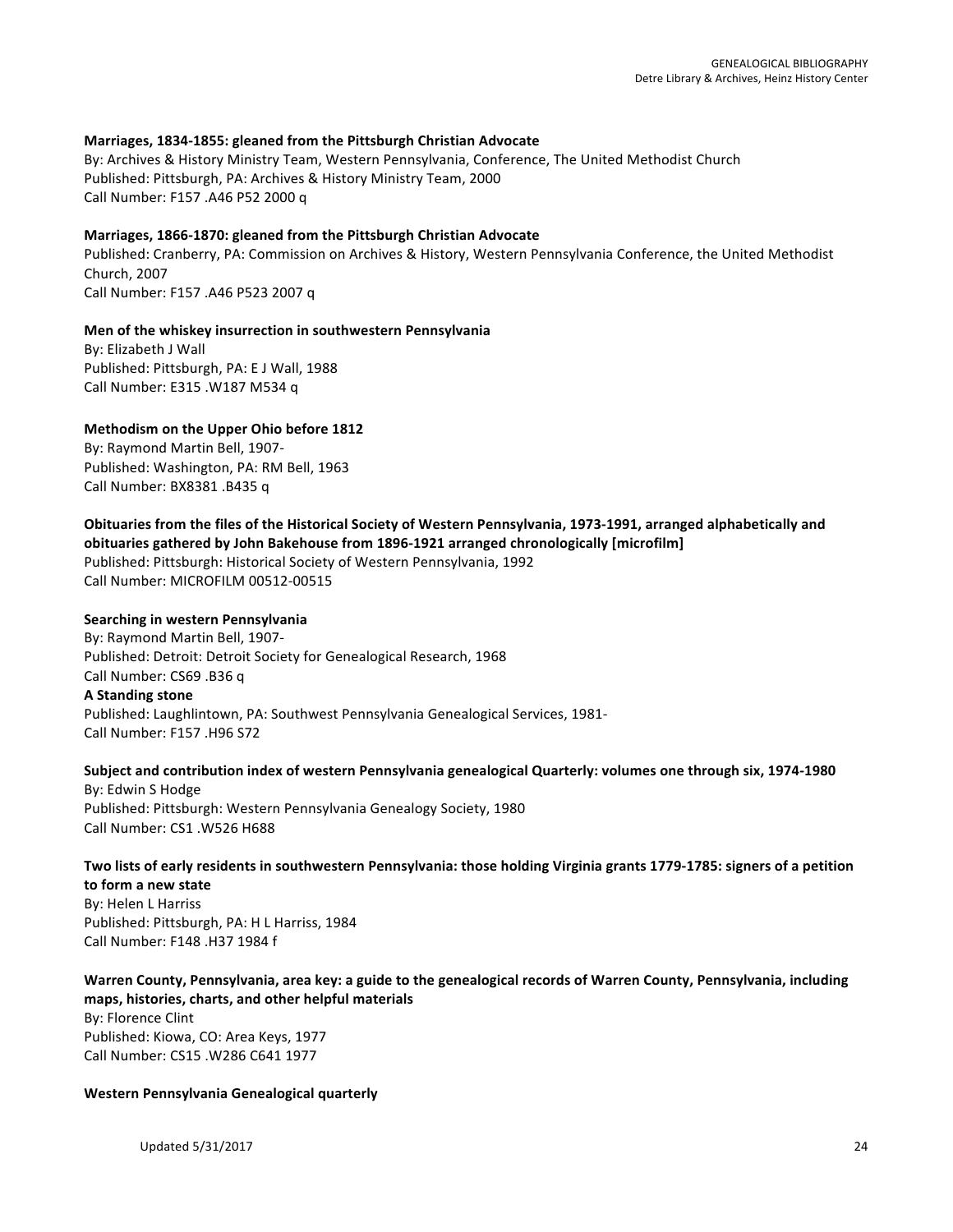Published: Pittsburgh, PA: Western Pennsylvania Genealogical Society Call Number: SERIAL

### Western Pennsylvania Genealogical Society's beginner course

By: Virginia R Patton Published: Pittsburgh, PA: Western Pennsylvania Genealogical Society, 1983 Call Number: CS1 .W526 W526

# *5.1 ALLEGHENY COUNTY, PA (PITTSBURGH)*

The 1860 census index North Fayette Township, Allegheny County, Pennsylvania Call Number: F157 .A49 N8 q

The 1860 Census index Robinson Township, Allegheny County, Pennsylvania Call Number: F157 .A49 R6 q

**7724 tombstone inscriptions of Richland Cemetery, Allegheny County, Dravosburg, PA** Copied by: Della Reagan Fischer and husband Frank, July 1976 Published: McKeesport, Pa.: Fischer, 1976 Call Number: F499 .C7 J58 1989 lon

### **Allegheny County, PA: quarter sessions minutes**

By: Elizabeth J. Wall; historical introduction by Joel Fishman, Mark Bernstein Published: Pittsburgh, Pa.: E.J. Hall?, 1984-Call Number: JS188 .A422 W187 q

### **Allegheny County, Pa. Cemetery records**

Compiled by: Sharon Lee DeWitt Kraynek Published: Apollo, Pa.: Closson Press, c1981-Call Number: F157 A46 A422 K89 q; F157 A46 A422 K89 c. 2 q

# **Allegheny County, Pa., Revolutionary War Soldiers**

Compiled by: Paul W. Myers Published: Apollo, Pa.: Closson Press, c1988 Call Number: UB314 .A422 M996 q; UB314 .A422 M996 c.2 q

# Allegheny County, Pennsylvania [area key]: a guide to the genealogical records of Allegheny County, Pennsylvania with maps, histories, charts and other helpful materials

By: Florence Clint Published: Denver, Colo.: Area Keys, c1977 Call Number: CS15 .A422 C636 q

# **Allegheny County, Pennsylvania, cemetery directory**

Compiled and published by: Western Pennsylvania Genealogical Society Published: Pittsburgh, PA (4400 Forbes Ave., Pittsburgh 15213-4080) : Western Pennsylvania Genealogical Society, c 2003. Call Number: F157 .A46 A53 2003 q ref

# Allegheny County, Pennsylvania, index to vital statistics, 1852-1854 : comprising all births, deaths, and marriages recorded by the county registers during the years 1852 through 1854

By: Linda Carey Treglia. Published: Pittsburgh, Pa. : L.C. Treglia, 1984. Call Number: F157 .A46 T784; F157 .A46 T784 c.2 ref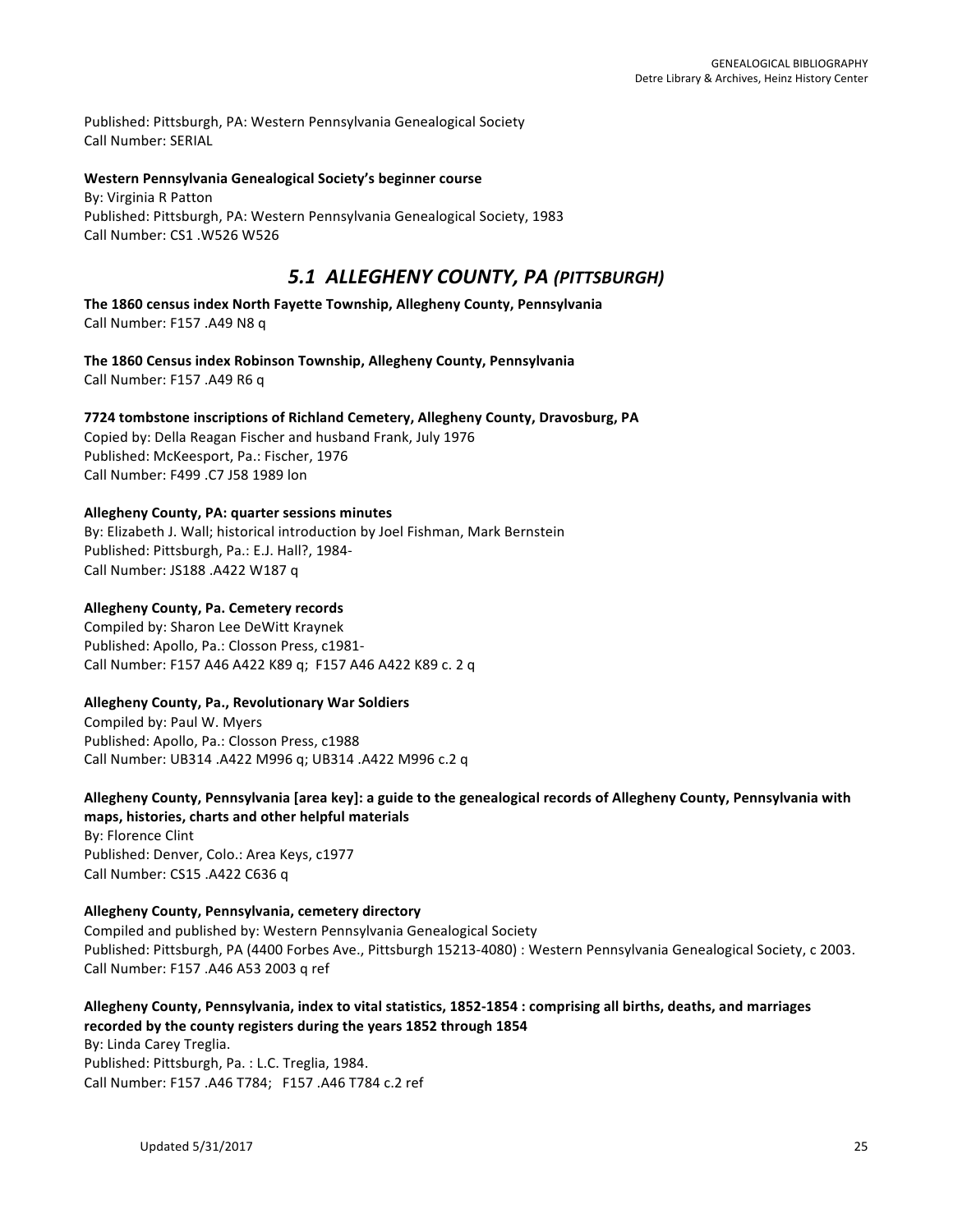# **Alleghenytown Methodist Episcopal Church records 1832-1835 [manuscript]**

Call Number: MSS 0324 Elect. Location: http://digital. library.pitt.ed u/cgi- bin/f/findaid/f indaid- idx?c=hswpead;c c=hswpead;rgn=m ain; view=text;d idno=US- QQS- MSS324

### Alphabetical listing census for 1850-1880 for Allegheny City

Published: Pittsburgh: the University, 1976-1987 Call Number: HA730 .A6 A422

# **Alphabetical listing census for 1850-1880 for Pittsburgh**

Published: Pittsburgh: the University, 1976-1987 Call Number: HA730 .A6 P692

### Annals of Old Wilkinsburg and vicinity: the village, 1788-1888

Author: The Group for Historical Research, Wilkinsburg Ed.: Elizabeth M. Davidson and Ellen B. McKee Published: Wilkinsburg, Pa. : The Group, 1940. Call Number: F157 .A49 W6 D265

### **Between Two Rivers**

By: Elizabeth Township Historical Society Published: Boston, PA: Elizabeth Township Historical Society, [1999]-Call Number: SERIAL

# **Borough Council minutes [microform] 1834-1928**

By: Pittsburgh, PA Published: Harrisburg, Pa. : Division of Archives and Manuscripts, Bureau of Archives and History, Pennsylvania Historical and Museum Commission, 1979. Call Number: MICROFILM 00189-00216

# **Burials in Trinity churchyard**

By: Helen L. Harriss Published: Pittsburgh, PA (6th Ave., Pittsburgh) : Trinity Episcopal Cathedral, 1987, c1986. Call Number: BX5917 .P68 T832 H317 q

# **A century and a half of Pittsburgh and her people**

By: John Newton Boucher, 1854-1933 Published: [New York]: The Lewis Publishing Company, 1908 Call Number: F159.3 .B75 ref q

# **Chronicles of families, houses and estates of Pittsburgh and its environs**

By: Annie Clark Miller Published: Pittsburgh, PA: [s.n.], 1927 Call Number: F159.25 .M6

# Deaths, 1834-1855: gleaned from the Pittsburgh Christian Advocate

By: Archives & History Ministry Team, Western Pennsylvania Conference; the United Methodist Church Published: [Pittsburgh, PA: Archives & History Ministry Team, 2000] Call Number: F157 .A46 P5 2000 q

# Deaths, 1866-1870: gleaned from the Pittsburgh Christian Advocate

By: New Brighton, PA: Archives & History Ministry Team, Western Pennsylvania Conference, United Methodist Church, 2007.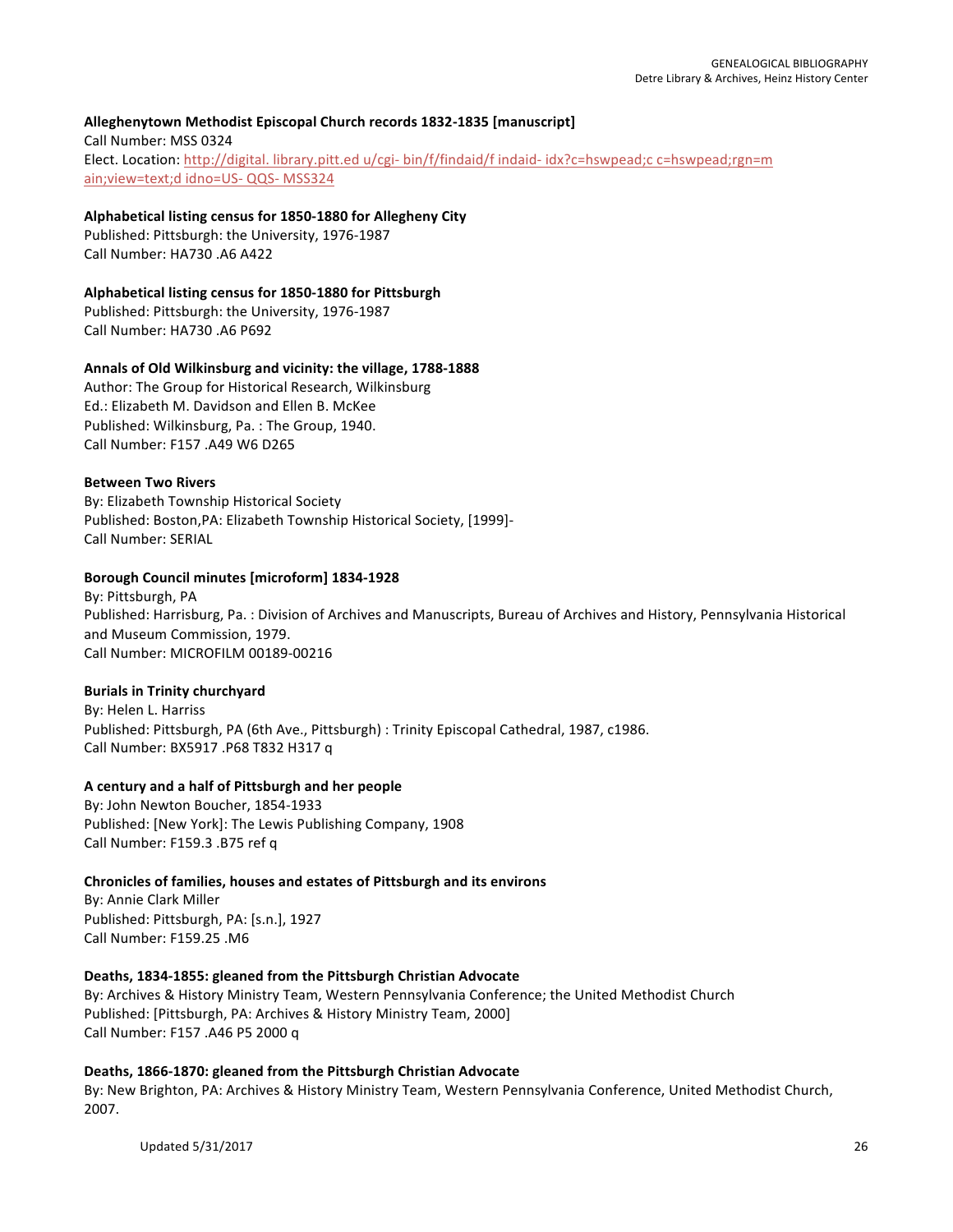Call Number: F157 .A46 P54 2007 q

### **Deed books 1&2, Allegheny County, PA, 1788-1792**

By: K. T. H. McFarland Published: Apollo, PA: Closson Press, c1990 Call Number: F157 .A46 M34 1991 v. 2 f

### **Early history and families of Moon Township, Allegheny County, Pennsylvania**

By: Charles D. Rouzer, 1868-1960 Published: [np: 1970] Call Number: CS69 .R87 XXLong

### The early history of the Fifteenth ward of the city of Pittsburgh

By: Sarepta Cooper Kussart, 1871-Published: Belleview, PA: Suburban Printing Co, c1925 Call Number: F159 .P69 K95

### The Elizabeth herald notices of marriages and deaths, 1874 through 1885

By: Elizabeth J Wall Published: Pittsburgh, PA: EJ Wall, 1982 Call Number: F157 .A49 E429 W187 q

### Founding families of Pittsburgh: The evolution of a regional elite, 1760-1910

By: Joseph F Rishel Published: Pittsburgh: University of Pittsburgh Press 1990 Elect. Location: http://public.eblib.com/choice/publicfullrecord.aspx?p=2038830 Call Number: HN80 .P6 .R384 1990

# Genealogical abstracts of the Presbyterian Banner and the Presbyterian Banner and Advocate: volumes 1-208, **September 18, 1852-September 20, 1856**

By: Paul K Heckethorn Published: Apollo, PA: Closson Press, c1999 Call number: CS66 .P66 H43 1999 q

### **A Genealogical and biographical history of Allegheny County, Pennsylvania**

By: Thomas Cushing Published: Baltimore: Genealogical Pub. Co., 1975 Call Number: F157 .A46 H67 1975

# Genealogical and other newsworthy items abstracted from the Pittsburg reporter, January 25, 1822-December 25, 1827 **(complete)**

By: Paul Keith Heckethorn Published: Apollo, PA: Closson Press, c1999 Call Number: F159 .P653 A253 1999 q

### Genealogical extracts from the Gary R. Ritter Funeral Home records 1908-1941: formerly J P Campbell Funeral Home, formerly Nevil E. Frank Funeral Home 1314 Middle Street - Sharpsburg, PA 15215 Allegheny County By: Norman J Meinert and Eileen G Meinert

Published: Butler, PA: Norman J and Eileen G Meinert, c2000 Call Number: F157 .A49 S6 2000 q

### Genealogical excerpts from the Presbyterian advocate: October 4, 1838-October 24, 1855, representing volumes 1-17, **inclusive**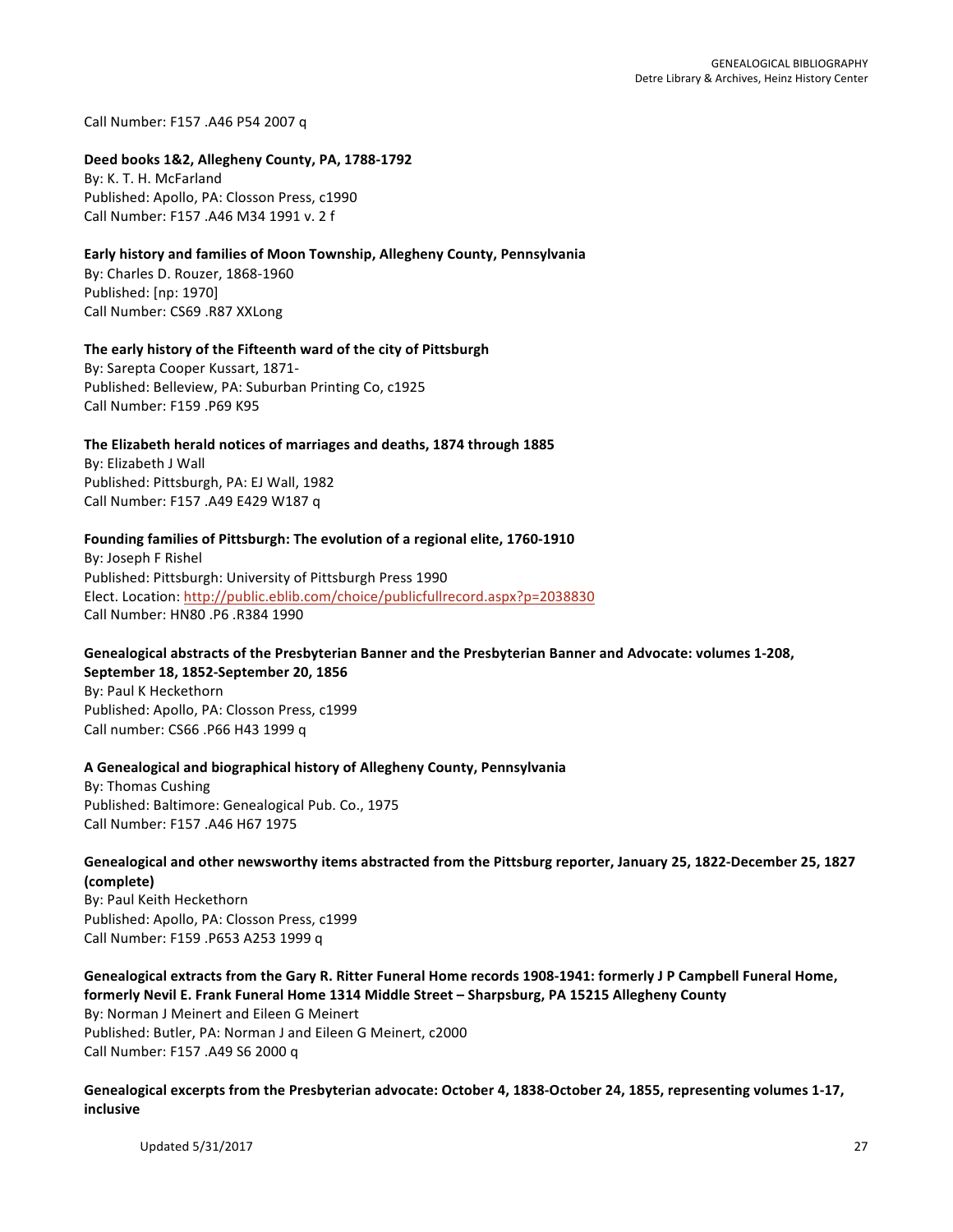By: Paul K Heckethorn Published: Apollo, PA: Closson Press, c1999 Call Number: F148 .H42 1999 q

### A general list of the taxable in Allegheny County Pennsylvania, September 22, 1794

By: Elizabeth J Wall Published: Pittsburgh, PA (310 Scotia St., Pittsburgh, 15205): EJ Wall, 1987 Call Number: F157 .A46 W187 q

### George King Buckingham of St. Ives, Cornwall, England and Allegheny County, PA: his ancestors and descendants

By: Clara Buckingham Harmening Published: Decorah, Iowa: Anundsen, c2011 Call Number: CS71 .B925 H3 2011 q

### **Greentree Cemetery**

By: Nancy C Long Published: Library, PA: NC Long, 1988 Call Number: F157 .A49 G816 L848 q

# **Holy Pittsburgh records: a partial list of early records of churches and synagogues**

By: Members of the Western Pennsylvania Genealogical Society Published: Pittsburgh, PA: The Society, 1990 Call Number: BV707 .H761

### Index to Allegheny County, PA wills, volumes 1-12, 1789-1869

By: Bob Closson Published: Apollo, PA: Closson, c1979 Call Number: F157 .A46 C645 q

# **Index to Pittsburgh Gazette death notices, 1790-1910 [microfilm]**

Published: Pittsburgh: Carnegie Library, 1984 Call Number: MICROFILM 00492-00504

# An index to the 1798 direct tax for Pennsylvania: Allegheny County

**By: Helen L Harriss** Published: Pittsburgh, PA (68 W Prospect Ave, Pittsburgh, 15205): HL Harriss, 1986 Call Number: F157 .A46 H317 I38 q

# **Index to the Registration of Deaths, Allegheny County, Pennsylvania, 1893-1905**

By: The Western Pennsylvania Genealogical Society Published: Pittsburgh, PA: Western Pennsylvania Genealogical Society, 2006 Call Number: F157 .A46 I5 2006 q

# **Inscriptions from Chartiers Cemetery, Pittsburgh, PA**

By: KTH McFarland Published: Apollo, PA: Closson Press, c1988 Call Number: F159.61.C486 M143

# **Inscriptions from Highwood Cemetery, Allegheny (now Pittsburgh), PA**

By: KTH McFarland Published: Apollo, PA: Closson Press, c1988 Call Number: F159.61.H638 M143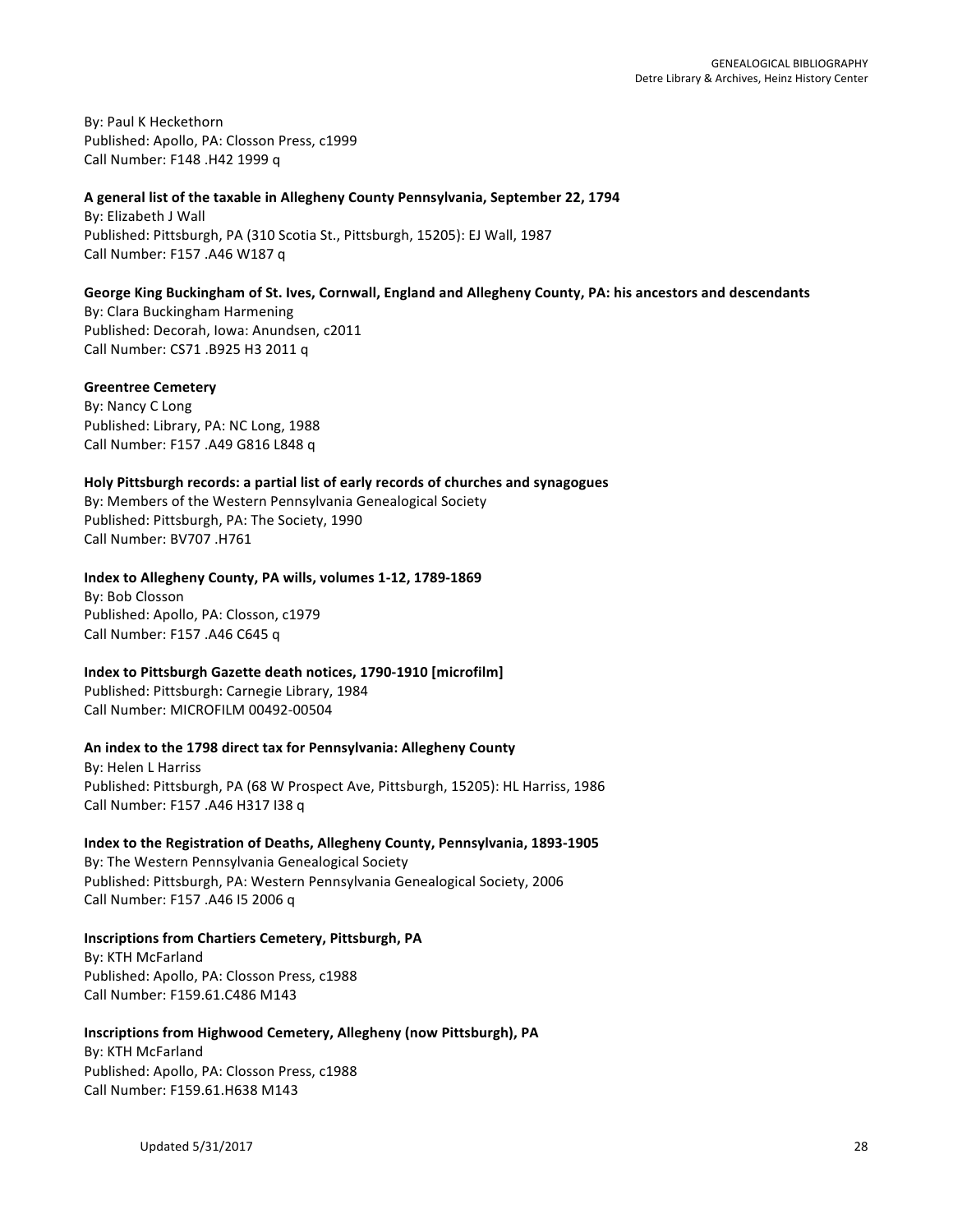# **Inscriptions from two German Protestant cemeteries, Allegheny (now Pittsburgh), PA: St. John's Lutheran Cemetery**

**(Spring Hill), Voegtly Cemetery (Troy Hill)** By: KTH McFarland Published: Apollo, PA: Closson Press, c1986 Call Number: F159.61.M143 I59

# **Inscriptions from Union Dale Cemetery, Allegheny (now Pittsburgh), PA**

By: KTH McFarland Published: Apollo, PA: Closson Press, c1985-c1986 Call Number: F159.61.U58 M143

**Just living by faith: a historical sketch of the Evangelical Protestant Church of West End** By: Oscar L Jurkat Published: Bethel Park, PA: NC Long, 1958, c1988 Call Number: BX7860 .P69 J96 1988 q

# A list of immigrants who applied for naturalization papers in the District Courts of Allegheny County, Pennsylvania

By: Members of the Western Pennsylvania Genealogical Society Published: Pittsburgh: The Society, 1978-1982 Call Number: JK1834 .A422 W525

# Lists and indexes to the legal, court and municipal records of Allegheny County, PA

By: Joel Fishman Published: Pittsburgh: Allegheny County Law Library, 1982-1984 Call Number: KFP2151 .A2 F532 q

# Marriage records, Trinity Protestant Episcopal Church, Pittsburgh, Pennsylvania, 1805-1867

By: Bob and Mary Closson Published: Apollo, PA (RD 2, Box 373-A, Apollo 15313): B. Closson, c1980 Call Number: BX5917 .P68 C645 q

# **Marriage returns City of Pittsburgh Allegheny County Pennsylvania, 1870-1875**

By: Western Pennsylvania Genealogical Society Published: Pittsburgh: Western Pennsylvania Genealogical Society, 1999 Call Number: F157 .A46 M3 1999 v. 1 q

# Marriages and deaths from the Pittsburgh gazette, Allegheny County, Pensylvania, 1829-1833

By: Shirley Q McQuillis Published: Laughlintown, PA: Southwest Pennsylvania Genealogical Services, c1983 Call Number: F157 .A46 M173

# **Marriages in Allegheny City, Pennsylvania 1877-1882**

By: Suzanne M Johnston Published: Pittsburgh: Western Pennsylvania Genealogical Society, c2006 Call Number: F157 .A46 J6 2006 q

# **Messer Candy Company collection, 1909-1950**

By: Messer Candy Company (Pittsburgh, PA) Call Number: 1998.0056

# Mount of Olives Presbyterian Church, Squirrel Hill... & Mifflin Associate Reformed, later United Presbyterian Church By: Paul Heckethorn Published: Apollo, PA: Closson Press, 2002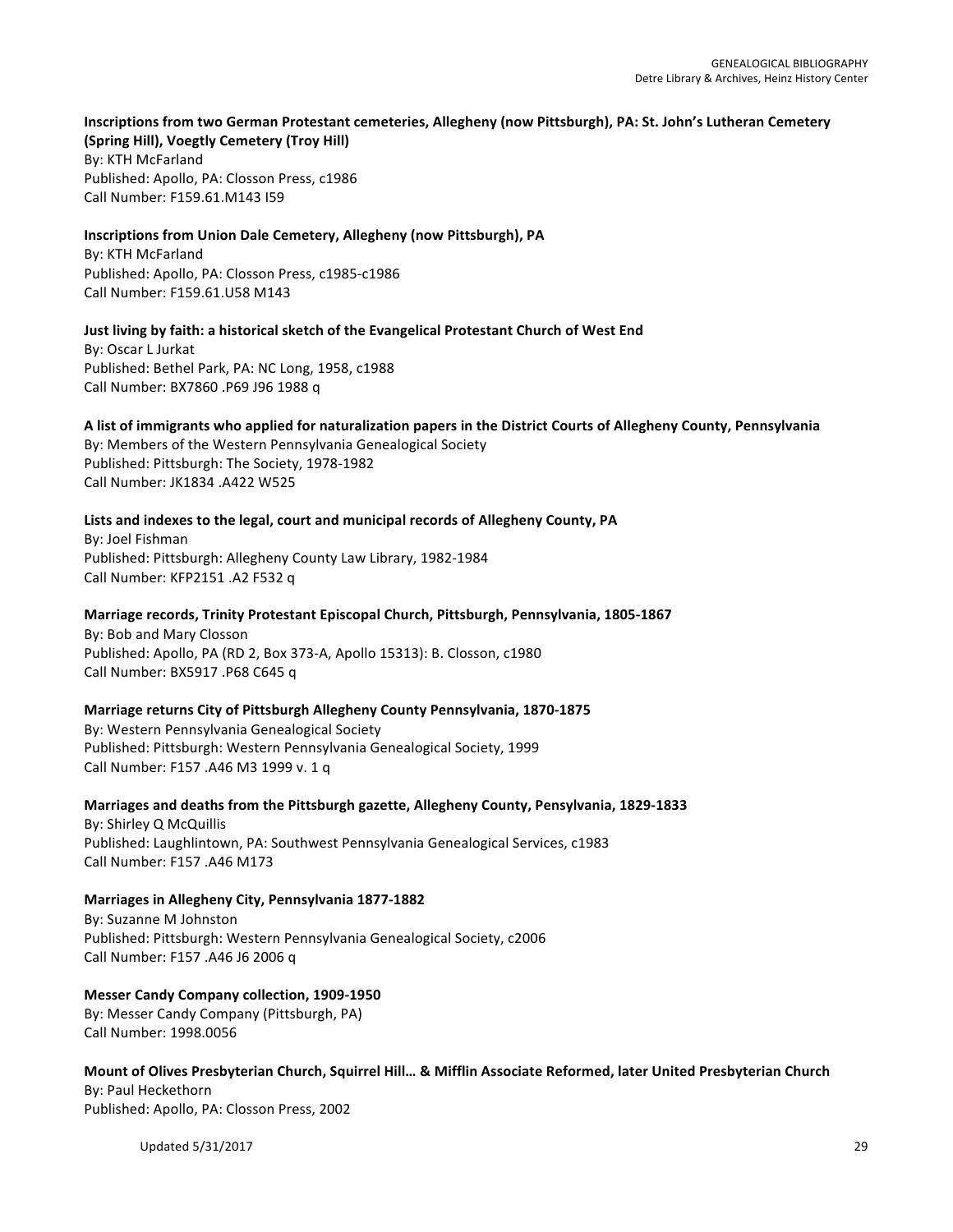Call Number: BX9211 .P6 M6 2002 q

#### Naturalization papers [microfilm], ca 1800-1891

By: Allegheny County (PA), Prothonotary Call Number: MICROFILM 00257-00284

### **North Hills Genealogists newsletter**

Published: Pittsburgh, PA: North Hills Genealogists, 1990-2000 Call Number: SERIALS

### **Orphans' Court docket 2, Allegheny County, PA, 1821-1831**

By: KTH McFarland Published: Apollo, PA: Closson Press, c1990 Call Number: F157 .A46 M34 1991 v 3 f

# **Orphans' Court docket 2c, Allegheny County, PA, 1831-1838**

By: KTH McFarland Published: Apollo, PA: Closson Press, c1991 Call Number: F157 .A46 M34 1991 v 4 f

### **Orphans' Court docket 3, Allegheny County, PA, 1838-1843**

By: KTH McFarland Published: Apollo, PA: Closson Press, c1991 Call Number: F157 .A46 M34 1991 v 5 f

### **Orphans' Court docket I, Allegheny County, Pa., 1789-1820**

By: KTH McFarland Published: Apollo, PA: Closson Press, c1990 Call Number: F157 .A46 M34 1991 v 1 f

### **Orphans' Court dockets 5&6, Allegheny County, PA, 1843-1847**

By: KTH McFarland Published: Apollo, PA: Closson Press, c1991 Call Number: F157 .A46 M34 1991 v 6 f

# Parish records of Christ Episcopal Church, Allegheny City, Pittsburgh, 1831-1863

By: Sharon Lee DeWitt Kraynek Published: Apollo, PA (RD 2, Box 373-A, Apollo 15613): Closson Press, c1981 Call Number: BX5980 .A422 K89 q

# Partition dockets...[docket book number], Allegheny County, PA

By: KTH McFarland Published: Apollo, PA: Closson Press, c1991-c1994 Call Number: F157 .A46 M34 1991 v 7-8 f

# **A Pennsylvania chronicle: the history of Marshall Township**

By: Judith A Oliver Published: Warrendale, Marshall Township, PA: JA Oliver, c1988 Call Number: F157 .A49 M367 O48

# Pioneer cemeteries of Franklin Park Borough and Marshall Township, Allegheny County, Pennsylvania

Published: Ingomar, PA: North Hills Genealogists, c 2007 Call Numer: F157 .A49 F831 2007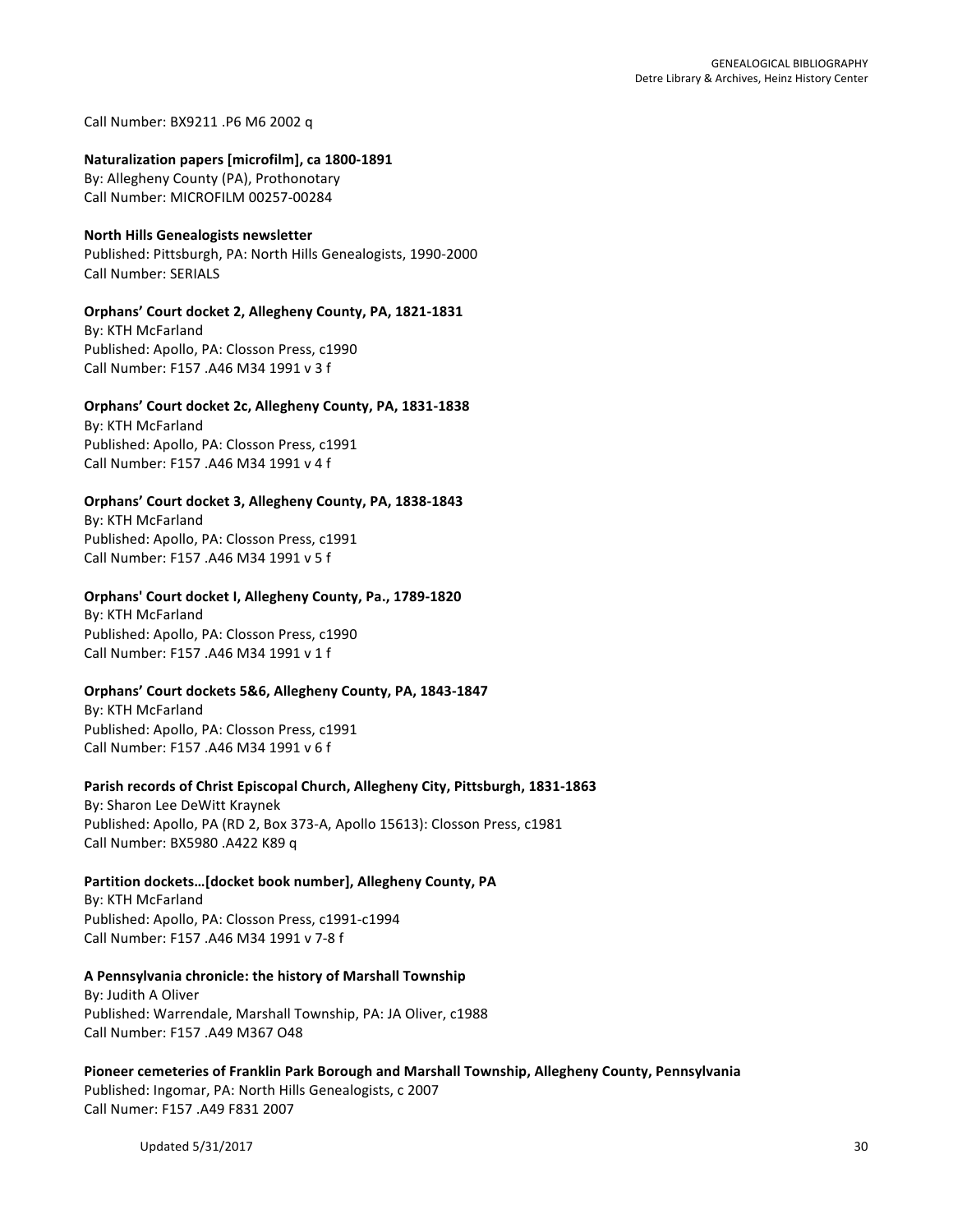### Pittsburgh city directory for the year 1815

Published: Apollo, PA (1935 Sampson Dr, Apollo 15613-9238): Copies can be purchased, Bob & Mary Closson, 1985 Call Number: F159.2 .R543 1815b q

#### **Pittsburgh during the American Civil War, 1860-1865**

By: Arthur B Fox Published: Chicora, PA: Mechling Bookbindery, c2002 Call Number: F159.3 .F6 2002 q

#### Pittsburgh, PA, gazette genealogical gleanings, 1786-1820

By: Mark H Welchley Published: Aliquippa, PA (690 N Brodhead Rd, Aliquippa 15001): M H Welchley, 1983-Call Number: F157 .A46 W439 q

# **Pittsburgh, Pennsylvania 19th century voter lists**

Call Number: F159 .P692 P6 2003 q

### Pittsburgh Select and Common Council records 1806-1938 [manuscript] 1820-1860 (bulk)

By: Pittsburgh (PA) Select and Common Council Elect. Location: http://digital.library.pitt.edu/cgi-bin/f/findaid/findaid-idx?c=hswpead;cc=hswpead;rgn=main;view=text;d idno=US-QQS-MSS46 Call Number: MSS 0046

### **Round Hill Presbyterian Church and cemetery: Allegheny County, Pennsylvania, 1778-1970**

By: Della Reagan Fischer Published: McKeesport, PA: 1970 Call Number: F157 .A46 F52 q

### Saint Philip's Cemetery, Crafton, Allegheny County, PA

Published: Pittsburgh, PA: Western Pennsylvania Genealogical Society (4338 Bigelow Boulevard, Pittsburgh 15213), c1991 Call Number: F157 .A49 C885 S149 1991 q

### **Sewickley Cemetery: history of the Sewickley Valley found in Sewickley Cemetery**

By: Harton Semple Published: Sewickley, PA: Sewickley Cemetery, c2009 Call Number: F157 .A49 S515 2009

### **Smithfield Street Methodist Church, Pittsburgh, Pennsylvania: baptisms, 1832-1879**

By: Henry L Hively Published: Pittsburgh, PA (4111 Tuxey Ave, Pittsburgh): H L Hively, c1987 Call Number: BX8382 .P69 S646 H61 q

### **Smithfield Street Methodist Church, Pittsburgh, Pennsylvania: marriages, 1818-1885**

By: Henry L Hively Published: Pittsburgh, PA (4111 Tuxey Ave, Pittsburgh 15227): H L Hively, c1987 Call Number: BX8382 .P69 S646 M359 q

### **St Clair's Bedford**

Published: Laughlintown, PA: Southwest Pennsylvania Genealogical Services, 1981-Call Number: SERIAL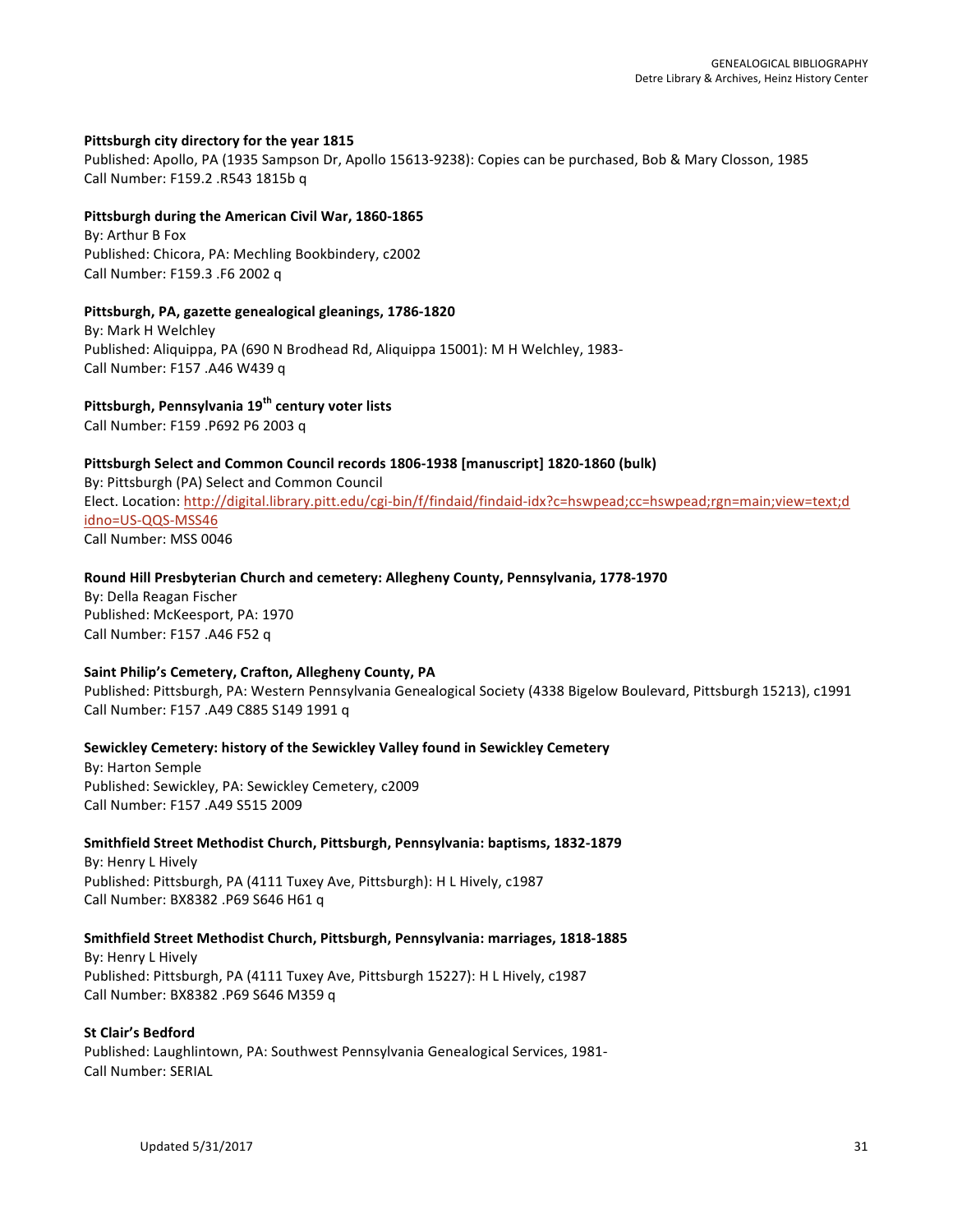# St John's Lutheran Church of Highland pre-1900 church records: 311 Cumberland Rd, Pittsburgh, PA 15237 (McCandless **Township, North Hills)**

By: Virginia Lightell Guttendorf, 1931-Published: Pittsburgh: V Guttendorf, 1983 Call Number: BX8076 .M121 S143 R311 q

### Tax lists of Washington County, Pennsylvania, 1784-85, 1793: (including present day Washington and Greene Counties and parts of Allegheny and Beaver Counties)

Published: Washington, PA: Chapter, DAR, 1955 Call Number: F157 .W36 B435 q

# Tombstone inscriptions St Mary's (old) cemetery: Sharpshill, Pennsylvania, 15215 (Allegheny County) United States of **America 1998**

By: Norman J Meinert and Eileen G Meinert Published: Butler, PA: Mechling Associates, c1999 Call Number: F157 .A49 S57 1999 q

# **Trinity Episcopal Cathedral records 1797-1979 [manuscript]**

By: Trinity Episcopal Cathedral (Pittsburgh, PA) Elect Location: http://digital.library.pitt.edu/cgi-bin/f/findaid/findaid-idx?c=hswpead;cc=hswpead;rgn=main;view=text;d idno=US-QQS-MSS86 Call Number: MSS 0086

# **Two rivers bulletin**

Published: Greenock, PA: Elizabeth Township Historical Society, 1978-Call Number: SERIAL

# **The Verona Cemetery in Oakmont, Pennsylvania**

Published: Pittsburgh, PA (4400 Forbes Ave, Pittsburgh, PA 15213-4080): Western Pennsylvania Genealogical Society, c1996 Call Number: F157 .A49 V54 1996 q

# The Way we were: or growing up Irish in Pittsburgh

By: Elizabeth Skeehan Lesquin Published: Pittsburgh, PA: E S Lesquin, c1999 Call Number: CS71 .K725 1999 q

Wesley Chapel Methodist Episcopal Church records 1836-1880 [manuscript]

By: Wesley Chapel Methodist Episcopal Church (Pittsburgh, PA) Call Number: MSS 0322

# Will abstracts of Allegheny County, Pennsylvania: will books I through V

By: Helen L Harriss, Elizabeth J Wall Published: Pittsburgh, PA: H L Harriss & E J Wall, 1986 Call Number: F157 .A46 H317 W689 q

# Will book, Allegheny Co, PA

By: K T H McFarland Published: Apollo, PA: Closson Press, c1997 Call Number: F157 .A46 M34 1991 v9-12 f

# *5.2 ARMSTRONG COUNTY, PA*

Abstracts from the Kittanning gazette, August 1825 to July 1828, Kittaning, Armstrong County, Pennsylvania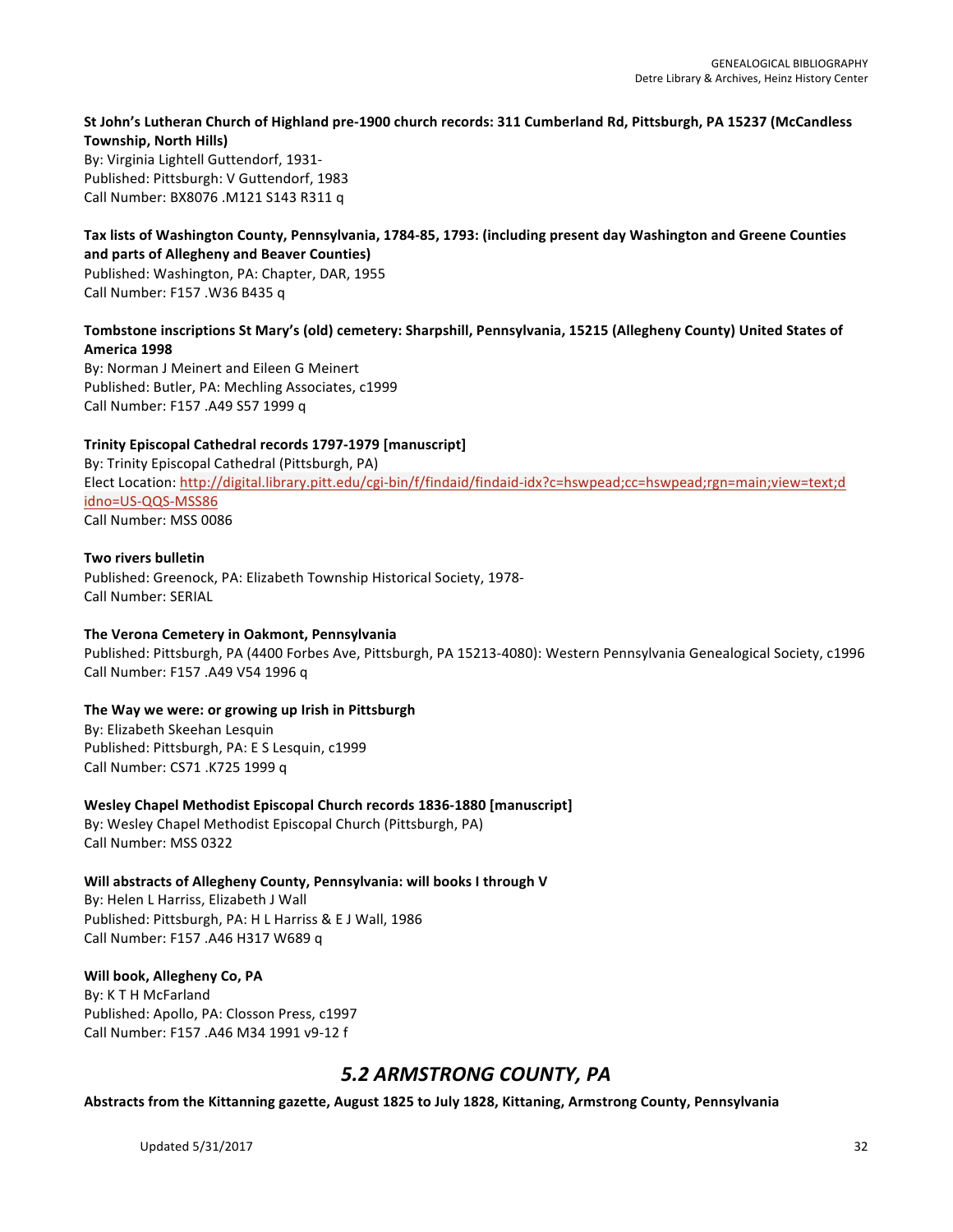Compiled by: Candy Livengood Published: Apollo, Pa.: Closson Press, c1984 Call Number: F157 A7 K62 L784 q

### Armstrong County, Pennsylvania: a collection of topical and family sketches

Published: [Pennsylvania] : Armstrong County Historical and Museum Society, c1980. Call Number: F157 .A7 A74 1980 f

### Armstrong County, Pennsylvania, area key: a guide to the genealogical records of Armstrong County, Pennsylvania, including maps, charts and other helpful materials

By: Florence Clint Published: Kiowa, Colo. : Area Keys, 1977. Call Number: CS15 .A7 C636 q

### **Armstrong County, Pennsylvania, willbook index, 1805-1900**

By: Diana Bowman Published: Apollo, PA : Closson Press, c1987. Call Number: F157 .A7 B68 1987 q

# The Armstrong Democrat & Sentinel: published in Kittanning, Armstrong Co., Penna.: Genealogical abstracts

By: Nancy Hill Hidinger Published: Apollo, PA : Closson Press, 1993-<1994> Call Number: F157 .A7 H53 1993 v.1 q

### Bethel Township Road Work Tax 1905-1906 [manuscript]

By: Bethel (Armstrong County, PA: Township) Call Number: MFF 0185

### Birth records take from the Leader times, Kittanning, PA & Vandergrift news, 1991-2001

By: Carmella Corcetti Shirley, 1929-Published: Ford City, PA (2124 Chaplin Avenue, Ford City) C.C. Shirley, c2002. Call Number: F157 .A7 C41 2002d q

# **Burials in the Kittanning Cemetery, Kittanning, Pennsylvania, 1811-1995**

By: Allen R. and Marla K. Mechling Published: Butler, PA (203 Pine Track Rd., Butler 16001): Mechling Associates, c1996. Call Number: F157 .A79 K5 1996 q

**Cemetery listings of Armstrong County, Pennsylvania** By: Don W. Rupert Published: Apollo, PA: Closson Press, c1992 Call Number: F157 .A7 R8 1992 q

The church records: one hundred and seventy-five years of First Evangelical Lutheran Church, 358 Main Street, **Leechburg, Pennsylvania 15656-1356, (412)845-7518** By: Margaret (Stivenson) Krecota Published: [S.I.]: M. Krecota, c1990 Call Number: BX8076 .L483 K7 1989 f

# Complete records of Emmanuel Evangelical Lutheran Church, Freeport, Armstrong Co., PA, 1875-1920

By: Peggy C. Cramer Published: Apollo, PA: Closson Press, c1990 Call Number: F157 .A7 C7 1990 q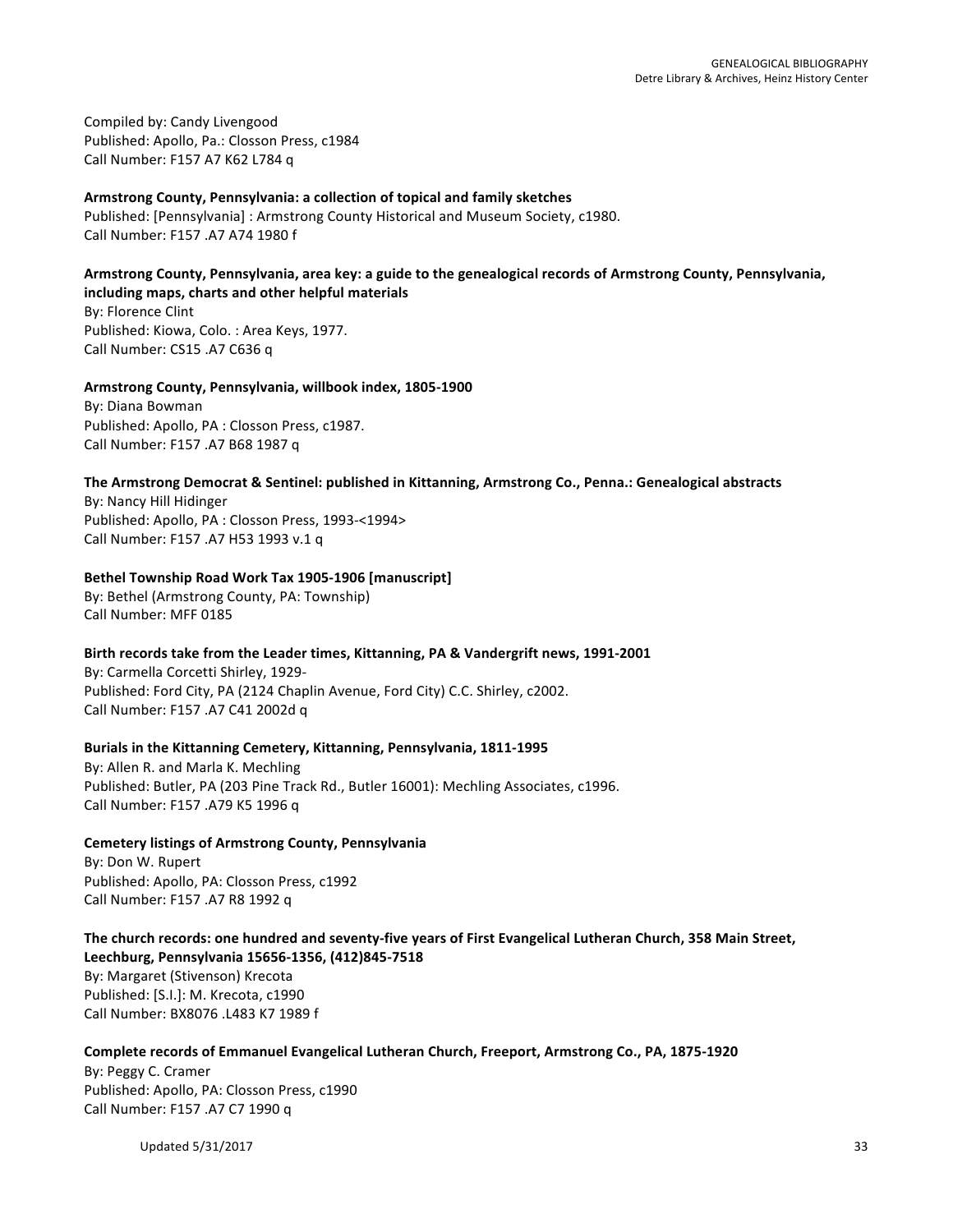# Complete records of St. Matthew's Lutheran Church, McVille, Armstrong, Co., PA, 1844-1932

By: Peggy C. Cramer Published: Apollo, PA: Closson Press, c1990 Call Number: F157 .A79 M3 1990 q

### Early deaths and marriages in Armstrong County, Pennsylvania

By: Constance Louise (Leinweber) Mateer Published: [SI: CLL Mateer, 1985?] Call Number: F157 .A7 M2 1992 q

### Ford City centennial, 1887-1987: 100 years of our town

By: John Francis Englert, 1931-Published: [Ford City]: Ford City Centennial Book Committee, c1987 Call Number: F157 .A7 F69 E58 f

### Historic Wilkinsburg, 1887-1987: one hundred years of pride

Published: Wilkinsburg, PA: Wilkinsburg Centennial Publication Committee, c1988 Call Number: F157 .A49 W68 H673 f

### Births, marriages & deaths of Armstrong, Indiana & Westmoreland Cos., PA, 1852-1854

By: K.T.H. McFarland Published: Apollo, PA: Closson Press, c1999. Call Number: F157 .A7 M44 1999 q

### **Marriage extractions from the Leader Times obituaries of 1970-2003**

By: Carmella Corcetti Shirley, 1929-Published: Chicora, PA: Mechling Bookbindery, 2004 Call Number: F157 .A7 C41 2004 q

### **Marriages of Westmoreland & Armstrong Counties, Pennsylvania, 1992-1996**

By: Carmella Corcetti, 1929-Published: Butler, PA: Mechling Associates, inc, 1996 Call Number: F157 .W56 S55 1996 q

### Path of blood: the untold story of the Kittaning PA regiment in the American Revolution By: Harold Frederic, William C Frederick III with William J McMaster, Sr Published: Kittanning, PA: the authors, c 1998 Call Number: E263 .P4 F7 1998

Records of Clinton Lutheran Church, Clinton, South Buffalo Township, Armstrong County, PA, 1852-ca 1860 By: Peggy C Cramer Published: Apollo, PA: Closson Press, c1990 Call Number: BX8076 .C5 C8 1990 q

Saltsburg United Presbyterian Church, formerly Presbyterian Church and United Presbyterian Church, Saltsburg, PA, 1895-1973, Apollo United Methodist Church, Apollo, PA, 1867-1883 [microfilm] Call Number: MICROFILM 00147

St Paul's Episcopal Church, Kittanning, PA, 1811-1948 [microfilm] Call Number: MICROFILM 00168

St Thomas the Apostle Roman Catholic Church: records of baptisms and births, marriages, and deaths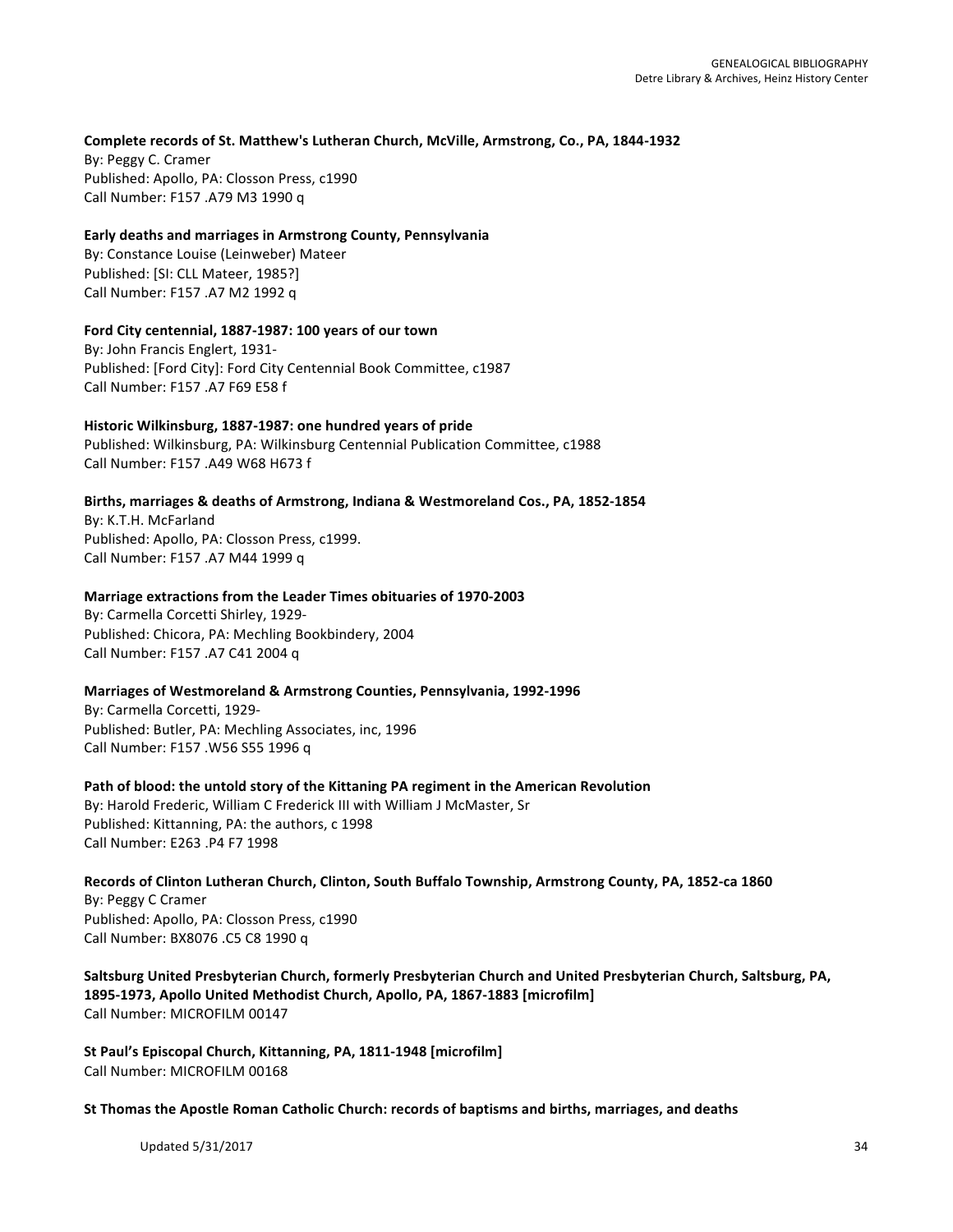By: James Biser Whisker, 1939-Published: Apollo, PA: Closson Press, c1992 Call Number: BX4603 .B4 S23 1992 q

# *5.3 BEAVER COUNTY, PA*

# **19th Century Marriage Registrations, Beaver County, Pennsylvania**

Compiled By: Helen G. Clear, Gladys G. Schmidt, Mae H. Winne. Published: [New Brighton, Pa.] (R.D. 2, Box 135, New Brighton 15066): H.G. Clear, c1982 Call Number: F157 .B2 N714 q

### **The Beaver Countian**

Published: Beaver Falls, PA : Resource & Research Center for Beaver County & Local History, Inc., 1990-1994. Call Number: SERIAL

### **Beaver County deaths: abstracted from Warner's history**

By: Helen G. Clear Published: [Pennsylvania? : s.n., 198-?] Call Number: F157 .B2 C623 B365 q

# Beaver County, PA marriages, 1830-1873 from Beaver Co. Newspapers

By: Mark H. Welchley Published: Apollo, PA (R.D. 2, Box 373-A, Apollo 15613): Closson Press, 1981. Call Number: F157 .B2 W386 q

# Beaver County, Pennsylvania, area key: a guide to the genealogical records of Beaver County, Pennsylvania, including **maps, histories, charts and other helpful materials**

By: Florence Clint Published: Denver, CO: 1974 Call Number: CS15 .B365 C636 q

# **Beaver County, Pennsylvania cemetery records**

Published: Apollo, PA: Closson Press, c1982-Call Number: F157 .B2 B385 1982 q

# **Beaver County, Pennsylvania cemetery records**

Edited by: Bob and Mary Closson Published: [Apollo, Pa.] : Closson Press, 1986 printing, c1982. Call Number: F157 .B2 B46 1986

# Beaver County records 1802-1848 [manuscript]

Author: Beaver County (PA) Call Number: MSS 0142 Elec. Location: http://digital. library.pitt.ed u/cgi- bin/f/findaid/f indaid- idx?c=hswpead;c c=hswpead;rgn=m ain; view=text;d idno=US- QQS- MSS142

# Beaver County's earliest residents: an everyname index compiled from tax records, 1802-1810

By: Helen G. Clear, Mae H. Winne Published: [New Brighton, Pa.] : Publishers of Beaver County Records, c1989. Call Number: F157 .B2C623 C736 B365 q

# **Biographical sketches: Beaver County, Pennsylvania**

By: members of the Beaver County Genealogical Society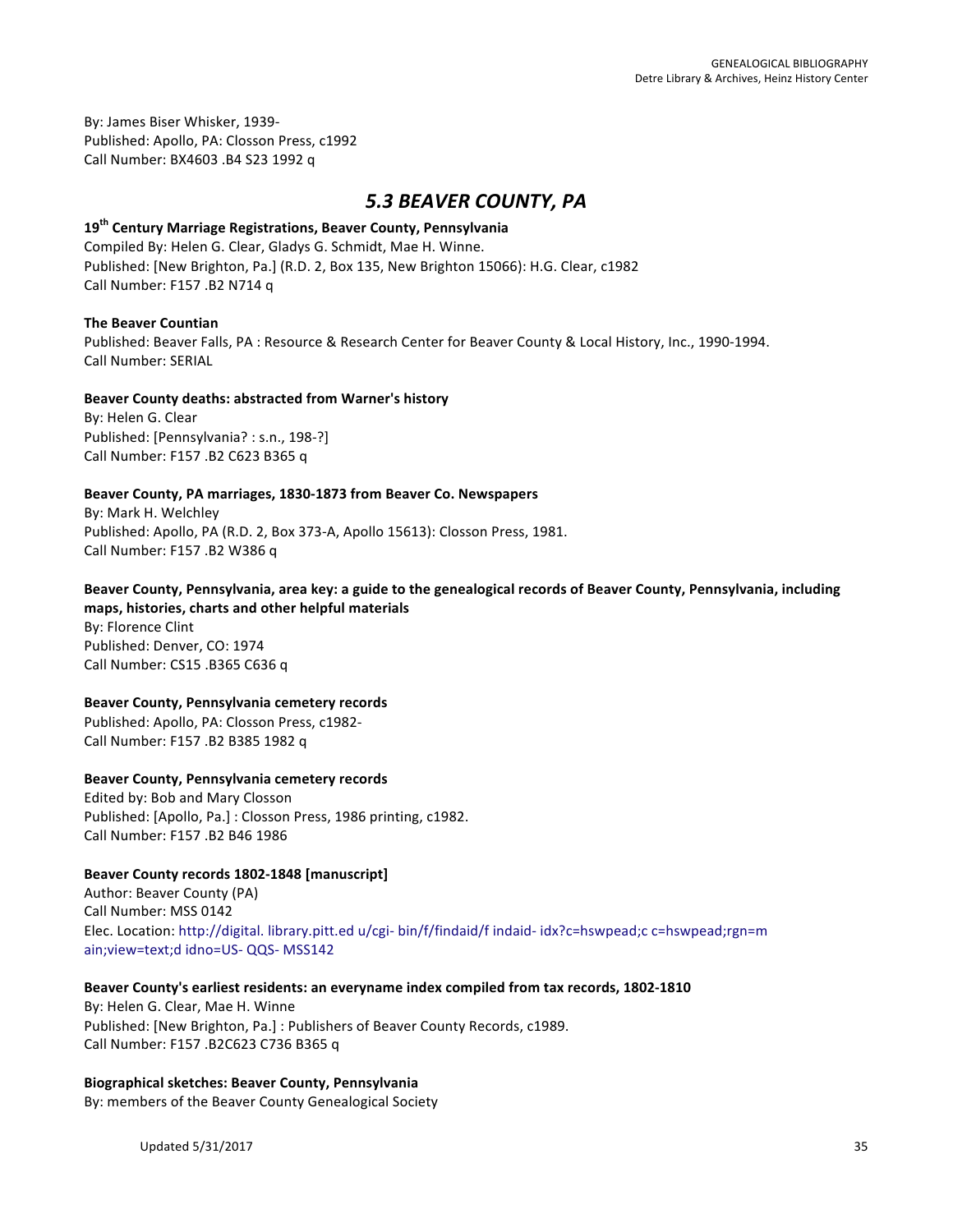Published: [Beaver, PA]: The Society, c1977 Call Number: F157, B2 B385 f

Complete index of remaining tax records, Beaver County, Pennsylvania, 1802-1840 By: Helen G. Clear, Gladys G. Schmidt, Mae H. Winne Published: [New Brighton, PA] (R.D. 2, Box 135, New Brighton 15066): H. G. Clear, c1983 Call Number: F157 .B2 C623 C736 q

**Complete index of will books and register's docket, Beaver County, Pennsylvania, 1800-1900** By: Helen G. Clear, Gladys G. Schmidt, Mae H. Winne Published: [Beaver, PA]: H. G. Clear, c1980 Call Number: F157 .B2 C623 q

Comprehensive index to the warrantee and patent maps of Beaver County, Pennsylvania: with a brief history of land **titles in Pennsylvania**

By: Helen G. Clear Published: [New Brighton, PA]: H. G. Clear, c1986 Call Number: F157 .B2 C623 C728 q

Concord Methodist Church Cemetery, organized 1835: with brief church history, early members and obituary notes: **Route 588, North Sewickley Township, Beaver County, Pennsylvania** 

By: Dwight Edward Copper Published: Chicora, PA: Mechling Bookbindery, c2002 Call Number: F157 .B21 N6 2002 q

Everyname abstract of volume 1 orphan's court records, Beaver County, Pennsylvania, February 1804-January 1830 By: Helen G Clear and Mae H Winne Published: [New Brighton?, PA]: HG Clear, 1988 Call Number: F157 .B2 O63 C6231 q

Frankfort Springs Presbyterian Church Cemetery, Frankfort Springs, Beaver County, PA...a complete list of those interred By: Emma Bryte Pollock Published: [Frankfort Springs, PA] 1964 Call Number: F157 .B21 P7 q

**Genealogical and personal history of Beaver County, Pennsylvania** By: John Woolf Jordan, 1840-1921 Published: New York: Lewis Historical Pub. Co., 1914 Call Number: F157 .B2 J82 q

**Gleanings: journal of the Beaver County Genealogical Society** Published: Beaver Falls, PA: The Society Call Number: SERIAL

Index to the Orphans' Court records, Beaver County, Pennsylvania, 1804-1897 By: Helen G Clear, Gladys G Schmidt, Mae H Winne Published: New Brighton, PA: Publishers of Beaver County Records, c1988 Call Number: F157 .B2 O63 C623 q

Marriages and vital records of western Pennsylvania and eastern Ohio, 1820-1868: from diaries and marriage register of **the Reverend Robert Dilworth of Beaver Co, PA**

By: Catherine Lutes Gowdy Published: Apollo, PA: Closson Press, 1996

Updated 5/31/2017 36 and the state of the state of the state of the state of the state of the state of the state of the state of the state of the state of the state of the state of the state of the state of the state of th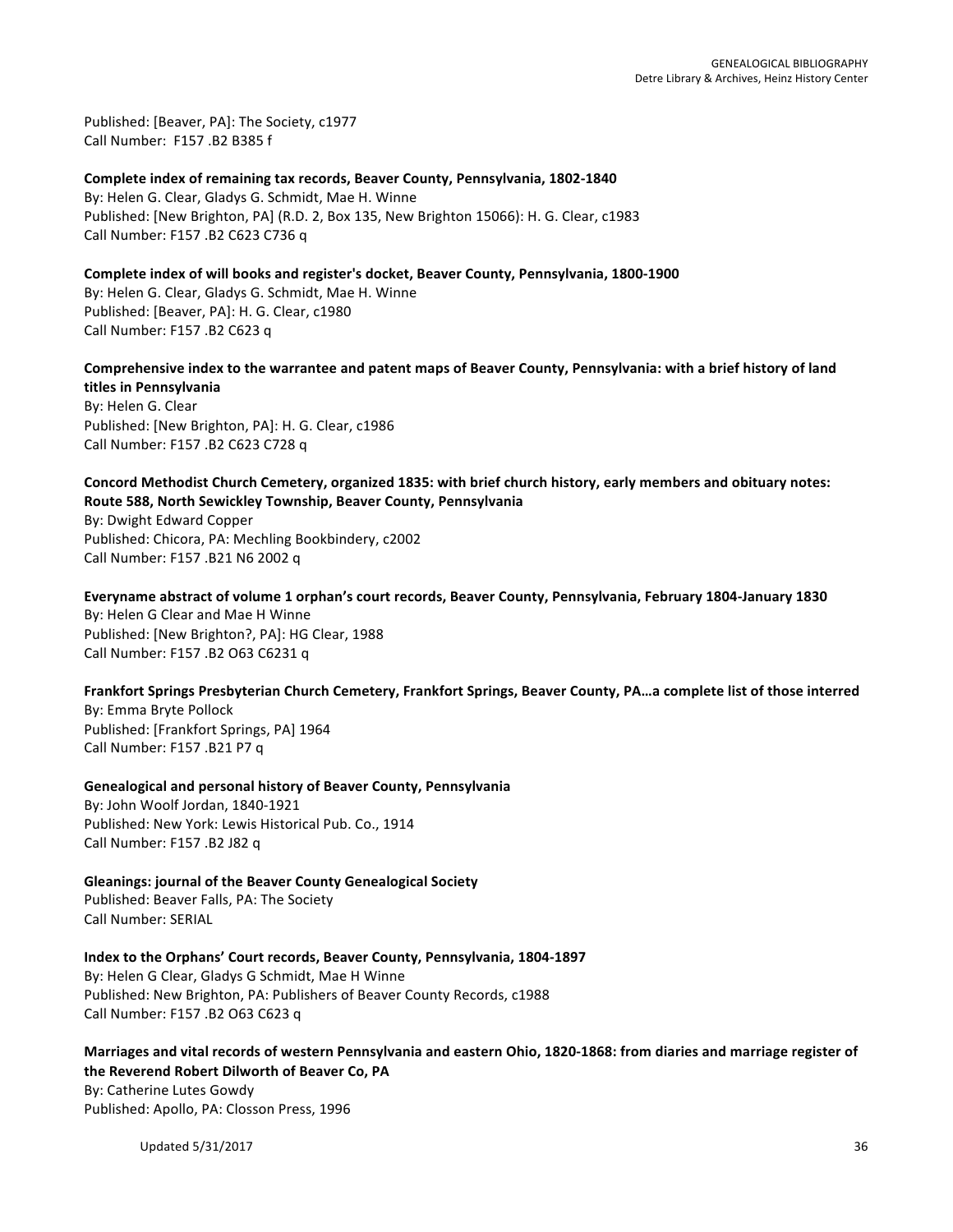Call Number: F148 .G69 1996 q

# Naturalizations of Beaver County, Pennsylvania, 1804-1840: abstracted from original documents

By: Helen G Clear, Gladys G Schmidt, Mae H Winne Published: New Brighton, PA (RD 2, Box 135, New Brighton 15066): Publishers of Beaver County Records, c1987 Call Number: JK1824 .B2 C623 q

#### North Sewickley Cemetery, established 1830: North Sewickley Township, Beaver County, Pennsylvania

By: Dwight Edward Copper Published: Chicora, PA: Mechling Bookbindery, c2002 Call Number: F157 .B21 N6 2003 q

#### Reformed Presbyterian Cemetery: New Galilee, also known as Union Cemetery, Darllington Township, Beaver County, **Pennsylvania**

By: Dwight Edward Copper Published: New Castle, PA: D. Copper, 2000 Call Number: F157 .B21 D2 2000 q

#### **Registration of deaths, Beaver County, Pennsylvania**

By: Helen G Clear, Gladys G Schmidt, Mae H Winne Published: Beaver County, PA: Publishers of Beaver County Records, c1984 Call Number: F157 .B2 C623 R335 q

# Rocky Spring Cemetery: associated with the former Rocky Spring United Presbyterian Church, Big Beaver Township, New **Galilee, Beaver County, Pennsylvania**

By: Dwight Edward Copper Published: New Castle, PA: D Copper, 1996 Call Number: F157 .B21 N55 1996 q

# Seceder Cemetery, est 1798: Brush Run Seceder Church, associate Presbyterian Church of Darlington, PA, first U P Church of Darlington: Georgetown Road, South Beaver Township, Beaver County, PA Dwight Edward Copper

Published: New Castle, PA: D Copper, 1997 Call Number: F157 .B21 S78 2004 q

# St John's (Burry's) United Evangelical Protestant Church Cemetery: church history, 1835-1935: RR #1, Rochester, New **Sewickley Township, Beaver County, Pennsylvania**

By: Dwight Edward Copper Published: Chicora, PA: Mechling Bookbindery, c2002 Call Number: F157 .B21 R676 2003 q

# **Surname index of existing tax records, Beaver County, Pensylvania, 1802-1840** By: Gladys G Schmidt Published: c1980 Call Number: F157 .B2 S349 q

# Tax lists of Washington County, Pennsylvania, 1784-85, 1793: (including present day Washington and Greene Counties **and parts of Allegheny and Beaver Counties)**

Published: Washington, PA: Chapter, DAR, 1955 Call Number: F157 .W36 B435 q

# **Veterans records, Beaver County, Pennsylvania**

By: Helen G Clear, Gladys G Schmidt, Mae H Winne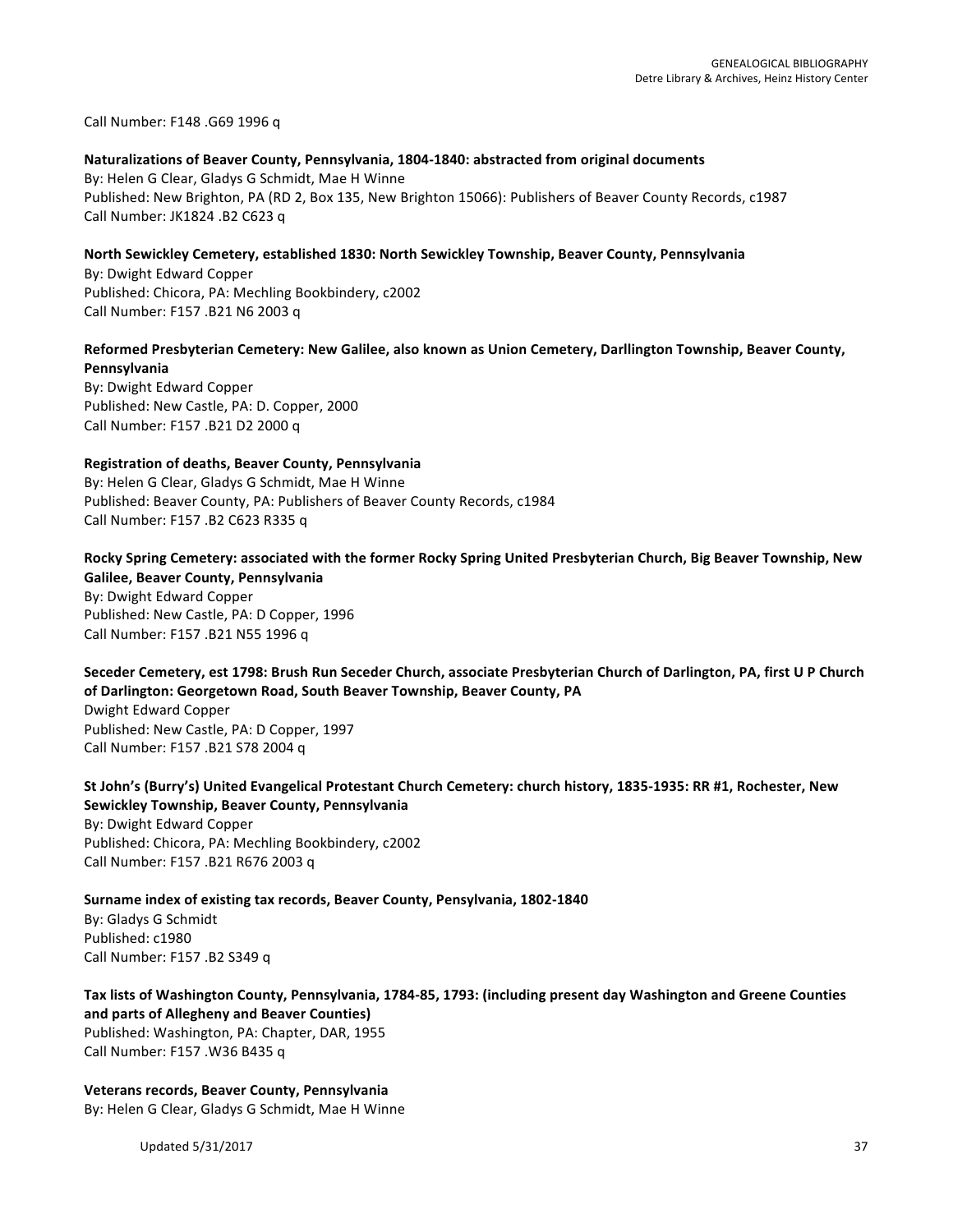Published: Publishers of Beaver County Records, c1984 Call Number: F157 .B2 C623 V585 q

#### Weyand & Reed's Beaver County centennial directory ... also, Patterson's complete History of the county By: J Weyand and W I Reed

Published: Salem, WV: Reprinted for Tri-State Genealogical Society by Walsworth Pub Co, 1982 Call Number: F157 .B2 W54G 1982

# *5.4 BUTLER COUNTY, PA*

#### **Butler County cemetery inventory**

By: Butler County Historical Society Published: Evansville, IN: Whipporwill Publications, c1983-Call Number: F157 .B85 B985 q

#### Butler County, Pennsylvania, area key: a guide to the genealogical records of Butler County, Pennsylvania, including maps, histories, charts, and other helpful materials

By: Florence Clint Published: Denver, CO, 1974 Call Number: CS15 .B985 C636 q

# Butler County records 1800-1861 [manuscript]

By: Butler County (PA) Elect. Location: http://digital. library.pitt.ed u/cgi- bin/f/findaid/f indaid- idx?c=hswpead;c c=hswpead;rgn=m ain; view=text;d idno=US- QQS- MSS49 Call Number: MSS 0049 **Cemetery survey of Cranberry Township, Butler County, Pennsylvania** By: Cranberry Genealogy Club Ed. By: Sheila Brown Published: Chicora, PA: Cranberry Genealogy Club, c2003 Call Number: F157 .B87 C7 2003 q

# Death records of Butler County, Pennsylvania, 1852-1854, 1893-1905

By: Cindy Baughman and Pat Collins Published: [Pennsylvania?]: C. Baughman & P. Collins, c2005 Call Number: F157 .B85 B83 2005 q

#### Early bounty hunters of Butler County, Pennsylvania; bounty lists of over 1200 wolves, panthers, foxes, and wild cats By: David Knowlton Webb, 1904-Published: Chillicothe, OH: Published privately by DK Webb, 1934 Call Number: F157 .B85 W.6 d

# First Presbyterian Church of Portersville, Pennsylvania cemetery records: village of Portersville, Muddy Creek Township, **Butler County, PA**

By: Dwight Edward Copper Published: New Castle, PA: D. Copper, 1997 Call Number: F157 .B87 P6 1997 q

#### First United Methodist Church, Butler, PA, 1885-1915, St Andrew's United Presbyterian Church, Butler, PA, 1871-1912 **[microfilm]** Call Number: MICROFILM 00151

# From the archives of Butler County, Pennsylvania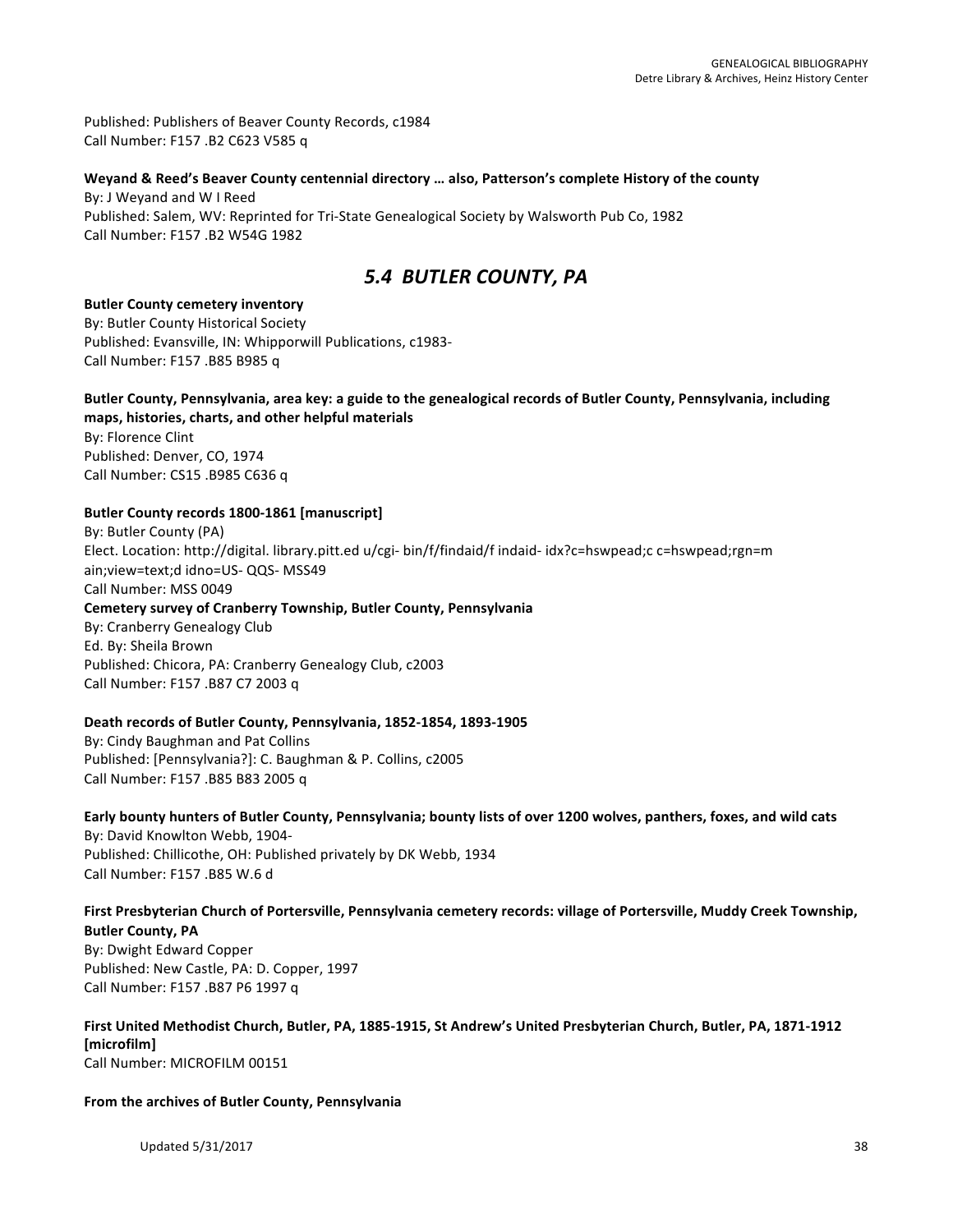By: Diana Marie Voltz Geibel Published: Apollo, PA: Closson Press, c1997 Call Number: F157 .B85 G4 1997 f

# Harmony Cemetery: Site of the First Harmony Presbyterian Church, organized as the Associate Presbyterian Church at

**Boiling Springs, Harrisville, Mercer Township, Butler County, Pennsylvania** By: Dwight Edward Copper Published: New Castle, PA: D Copper, 2000 Call Number: F157 .M5 H3 2000 q

**Index, Butler County cemetery inventory** By: Nancy Byers Romig Published: Butler, PA: Butler County Historical Society, 1993

Call Number: F157 .B85 B985

**Index to Butler County, PA, wils, 1800-1900**

By: Bob and Mary Closson Published: Apollo, PA (RD 2, Box 373-A, Apollo, PA 15613): B and M Closson, 1981 Call Number: F157 .B85 C645 I38 q

# **Leader times obituaries**

By: Carmella Corcetti Shirley, 1929-Published: Butler, PA: Mechling Associates, 1996 Call Number: F157 .A7 C41 2002 q

# **The McCandless and related families: pioneers of Butler County, Pennsylvania**

By: Joseph A Ferree, 1885-1966 Published: Natrona Heights, PA: Ferree, 1977 Call Number: CS71 .M122 F382

# **Merrie olde Middlesex**

By: Caroljo Forsythe Lee Published: Valencia, PA: Lee, c1976 Call Number: F157 .B87 M627 L477 q

# Muddy Creek oil field of Butler County, Pennsylvania, Moraine State Park: history and observations

By: Ned H Stokes Published: Butler, PA: NE Stokes, 2001 Call Number: F157 .B87 M8 2001

**Muddy Creek Presbyterian Church Cemetery, Route 8, Clay Township, Butler County, Pennsylvania** Published: Chicora, PA: Mechling Bookbindery, c2001 Call Number: F157 .B87 M83 2002 q

**Newsletter – Zelienople Historical Society** Published: Zelienople, PA: The Society, 197-Call Number: SERIAL

# The old home week book: made up of sketches of history, biography, tradition and reminiscences pertaining to Prospect, **Butler County, Pennsylvania**

By: Andrew White McCulloch and David Luther Roth Published: Greenville, PA: Beaver Print. Co, 1912 Call Number: F157 .B87 P7 1912 d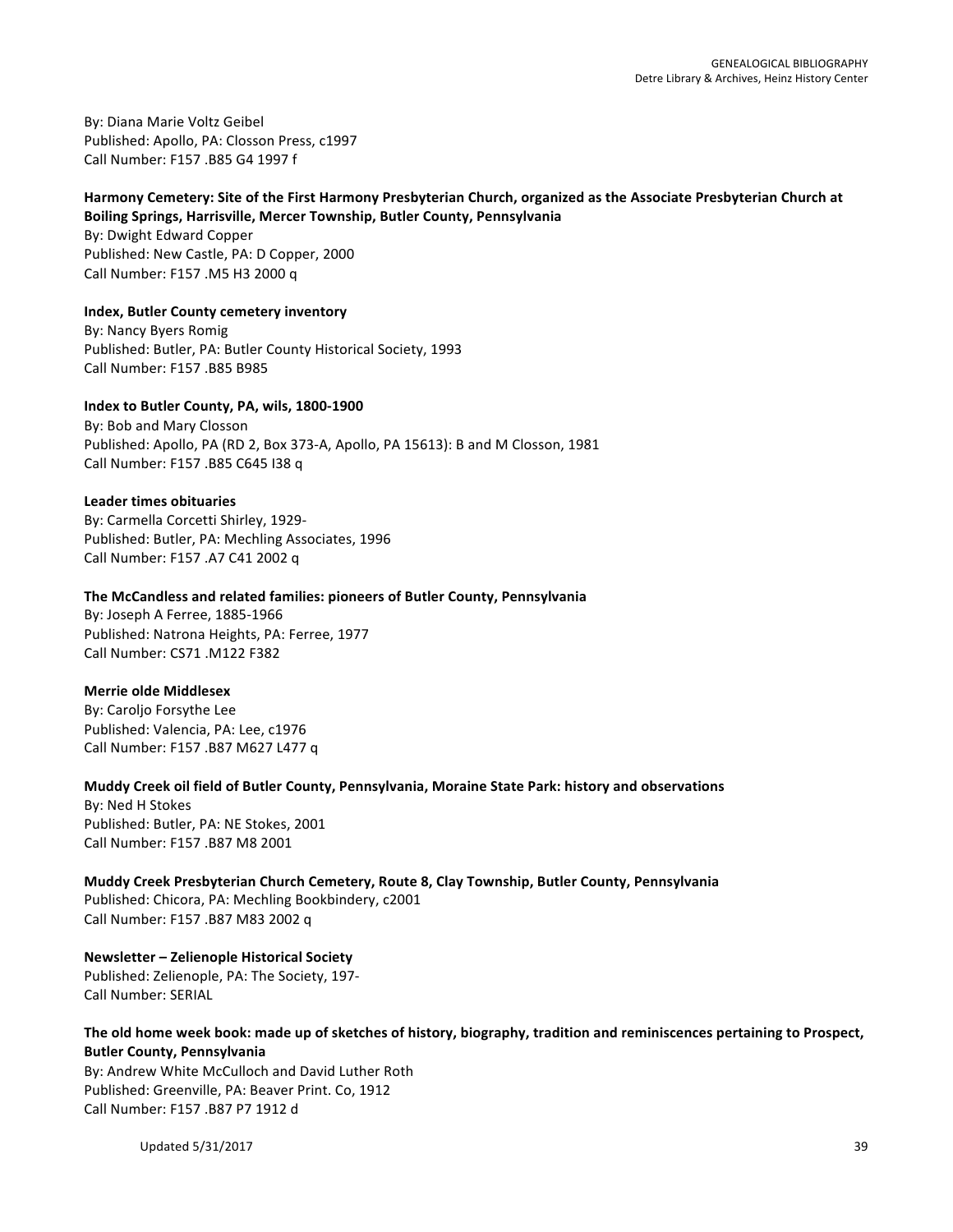# Portersville Bible Church Cemetery: organized 1840 as the Associated Reformed Presbyterian Church of Portersville, later **becoming the Portersville United Presbyterian Church, 1958 became the Portersville Bible Church**

Published: New Castle, PA: DK Copper, 2003 Call Number: F157 .B85 P7 2003 q

# Revolutionary War veterans who settled in Butler County, Pennsylvania: an independent study

By: Paul W Myers Published: Pennsylvania: P W Myers, c1987 (Apollo, PA: Closson Press) Call Number: F157 .B85 M94 1987 q

St Mark's Evangelical Lutheran Church, Butler, PA, 1845-1861 [microfilm] Call Number: MICROFILM 00164

#### **Surname index to the 1874 atlas of Butler County, Pennsylvania**

By: Nancy Byers Romig Published: Pittsburgh (4338 Bigelow Boulevard, Pittsburgh 15213): Western Pennsylvania Genealogical Society, c1993 Call Number: F157 .B85 H794 Index q

**A town hidden on a hill: Queen Junction: history of a railroad town, Clay Township, Butler County, Pennsylvania** By: Hazel Timblin Townsend, Charles Conn Brown, Gary M Fleeger Published: Greenville, SC: H T Townsend, c2004 Call Number: F157 .B87 Q8 2004 q

# Wolf Creek United Presbyterian Church Cemetery, with genealogical notes: Route 108 at Moore's Corners, Worth **Township, Butler County, Pennsylvania**

By: Dwight Edward Copper Published: Chicora, PA: Mechling Bookbindery, c2000 Call Number: F157 .B87 W6 2000 q

Zion Lutheran Church Cemeteries, includes the Old German Cemetery and English Cemetery, Route 19, Borough of **Middle Lancaster, Lancaster Township, Butler County, Pennsylvania** Published: Chicora, PA: Mechling Bookbindery, c2003 Call Number: F157 .B85 Z56 2003 q

# *5.5 CAMBRIA COUNTY, PA*

Births, marriages and death certificates: Cambria County, Pennsylvania, 1850-1855 By: Betty J. Mulhollen Transcribed: October 1972 Published: [Ebensburg, PA]: B.J. Mulhollen, c1979. Call Number: F157 .C19 M954

#### **Cemetery records, of Cambria and Somerset counties, Pennsylvania**

By: Brian J. Ensley Published: Apollo, PA: Closson Press, 1999-Call Number: F157 .C19 C46 1999 q

**Early parish records of St. John Gaulbert Co-Cathedral, Johnston, PA: transcribed from original church records, volume 1,** 1844-1862, volume 3, 1890-1899, volume 5, 1908-Sept. 1913 By: the Blair County Genealogical Society Published: Altoona, PA: The Society, c1987 Call Number: BX4603 .J73 S143 q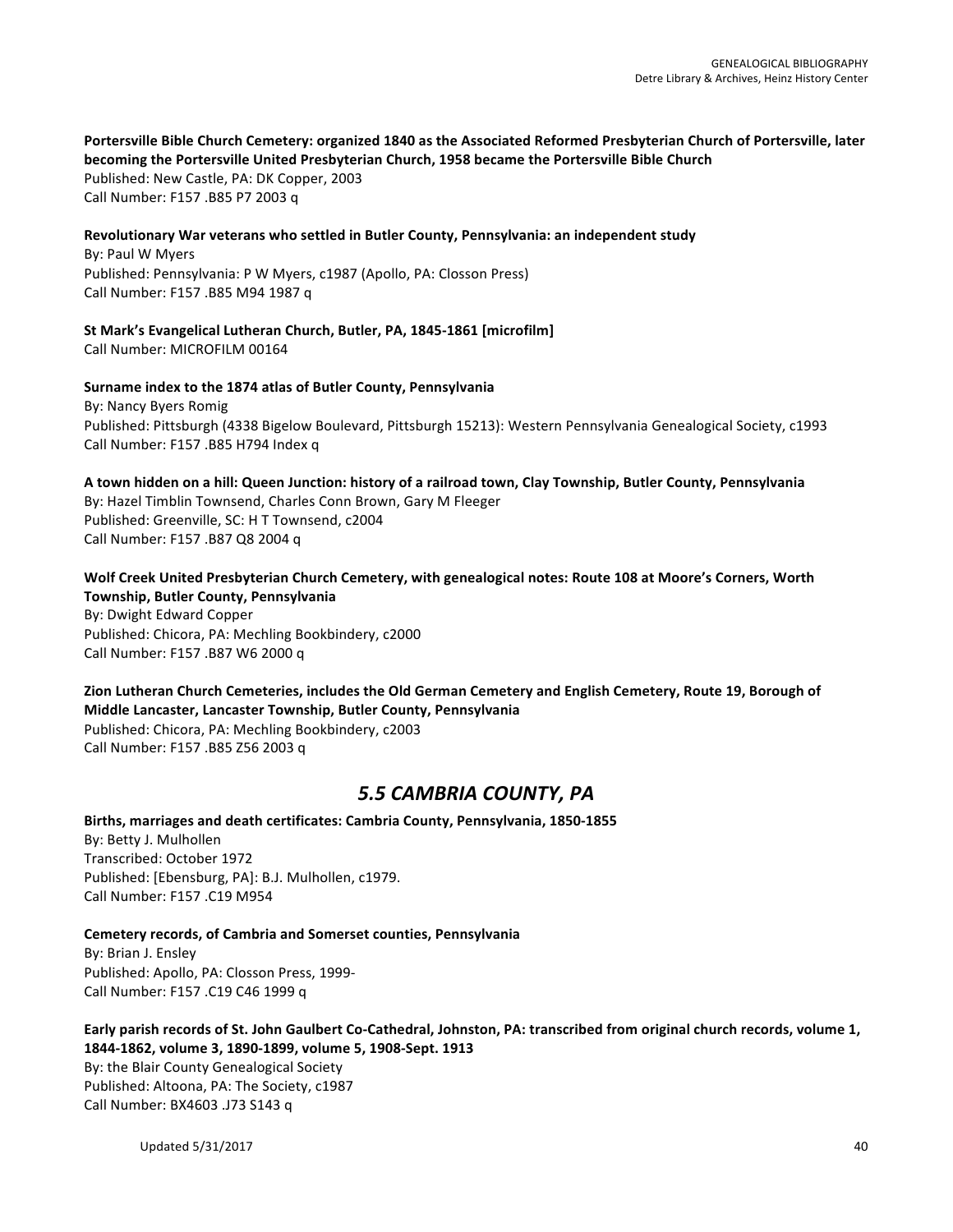#### **History of Cambria County, Pennsylvania**

By: Henry Wilson Storey Published: New York, Chicago: The Lewis Publishing Company, 1907 Call Number: F157 .C19 S884 q ref

#### Marriages and deaths from the Cambria tribune, Johnstown, PA

By: Patricia Wainwright Collins Published: Apollo, PA: Closson, Press, c1981-Call Number: F157 .C19 c712 q

#### **Marriages and deaths from the Ebensburg sky, Cambria County, Pennsylvania, 1831-1837**

By: Shirley G McQuillis Published: Laughlintown, PA: Southwest Pennsylvania Genealogical Services, c1983

#### **Middle Taylor Township, 1770-1944**

By: Barbara Metzger Anderson Published: State College, PA: B M Anderson, 1980 Call Number: PN3211 .C178 A545

#### Sandyvale cemetery, Johnstown, Pennsylvania: a recreation of burials, 1850-1906

By: Phyllis M Oyler Published: Apollo, PA: Closson Press, 1986 Call Number: F157 .C19 S222 q

# *5.6 CLARION COUNTY, PA*

# Abstracts of Clarion County birth register 1, 1893-1898

Compiled by: Lisa Kerr Ilowite Published: Chicora, Pa: Mechling Bookbindery, c2006 Call Number: F157 .C5 I46 2006 q

At rest in these hills: a record of burials in small cemeteries of Bradys Bend Township and Perry Township Published: East Brady, Pa. : Bradys Bend Historical Society, [1987?] Call Number: F157 .A7 B798 A86 q

Atop these hills: a compilation of the major cemeteries of the Brady's Bend area By: Deborah McCanna Published: East Brady, PA (Rural Rt. 1 East Brady 16028) : Brady Bend Historical Society, [200-?] Call Number: F157 .A7 .B798 2000 q

Clarion County, Pennsylvania, area key: a guide to the genealogical records of Clarion County, Pennsylvania, including **maps, histories, charts and other helpful materials** By: Florence Clint Published: Kiowa, CO: Area Keys, 1977

Call Number: CS15 .C591 C641 1977 q

#### **Marriage announcements from the Clarion Democrat**

By: Sally Jordan Reed Published: Chicora, PA: Mechling Bookbindery, c2002-Call Number: F157 .C5 R4 2002 q

# **Obituaries from the Clarion Democrat**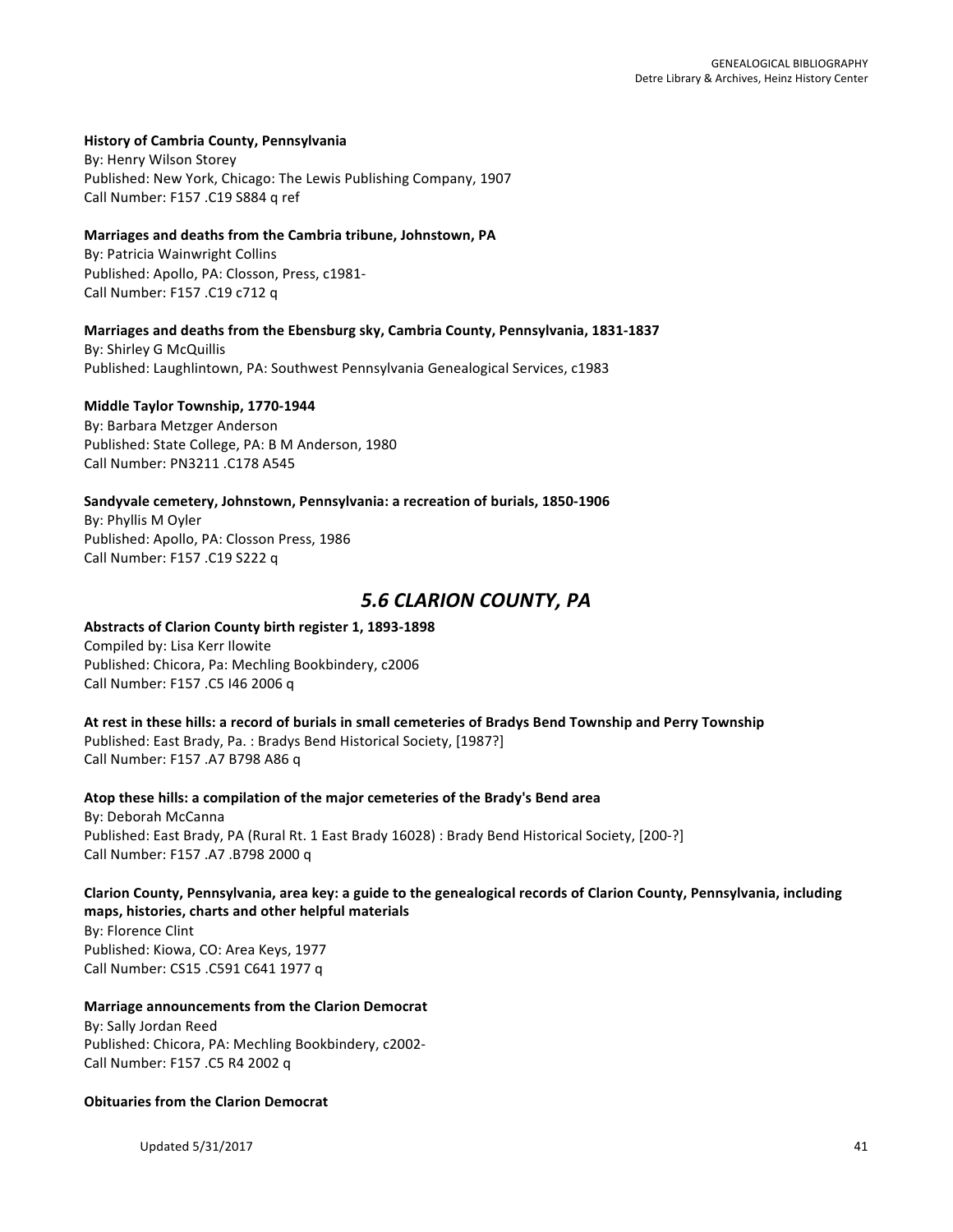By: Sally Jordan Reed Published: Butler, PA: Mechling Bookbindery, c2000-c2002 Call Number: F157 .C5 R44 2000 q

#### Perry Township, Clarion County, Pennsylvania: pioneer history, settlers, and their descendants

By: Sally Jordan Reed Published: Butler, PA (203 Pine Tract Road, Butler 16001): Mechling Associates, inc, 1998 Call Number: F159 .P34 R44 1998 q

#### A Proud people, a proud heritage: the history of Clarion County's Knox township area, Lucinda, Snydersburg, Huefner **and St. Joseph Parish**

Published: State College, PA: Jostens Print & Pub, c1988 Call Number: F157 .C52 K5 1988 f

# **Rimersburg Cemetery, Rimersburg, PA**

By: Sally Jordan Reed Published: Butler, PA: Mechling Bookbindery, c2000 Call Number: F157 .C59 R5 2000 q

# **St Michael's: Fryburg, PA, 1820-1974**

By: St Michael's Church, Fryburg, PA Published: Fryburg, PA: the Church, 1974 Call Number: BX1418 .C591 S143 q

# Walking among our ancestors: cemetery inscriptions of Ashland Township, Clarion County, Pennsylvania, Book one, **Ashland Township**

By: Clarion County Historical Society Published: Chicora, PA: Mechling Bookbindery, c2003 Call Number: F157 .C52 C52 2003 q

#### **Weddings from Clarion newspapers, 1894 through 1900**

By: Sally Jordan Reed Published: Pennsylvania: S J Reed, c2002 Call Number: F159 .C5 R42 2002 q

# *5.7 CLEARFIELD COUNTY, PA*

Clearfield County, Pennsylvania, area key: a guide to the genealogical records of Clearfield County, Pennsylvania, **including maps, histories, charts, and other materials** By: Florence Clint Published: Kiowa, CO: Area Keys, 1977 Call Number: CS15 .C623 C641 1977 q

# History of the French settlers in Covington and Girard Townships [Clearfield County, PA]

By: Margaret Billotte Mignot Published: 1968 Call Number: F157 .C53 M635 q

# **Marriage records of Clearfield County, PA**

By: Robert J Allison Published: Clearfield, PA: RJ Allison, 1990 Call Number: F157 .C53 M359 q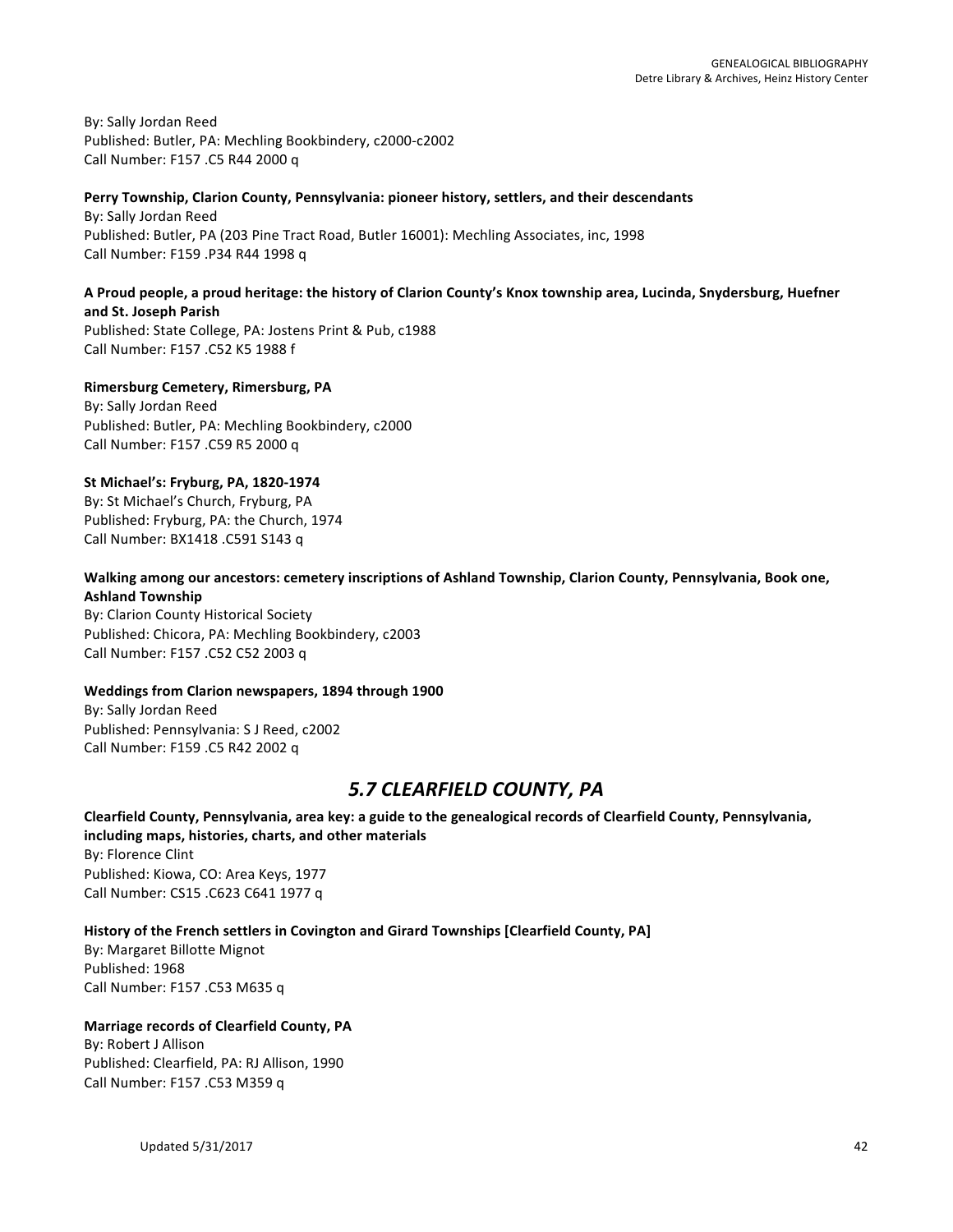#### **Some genealogies and family records**

By: Albert Young Straw Published: Clearfield, PA: Clearfield County Historical Society?, c1931, 1982 Call Number: F157 .C53 S913 1982

# *5.8 CRAWFORD COUNTY, PA*

#### **Crawford County, PA cemetery inscriptions**

By: Crawford County Genealogical Society and the Crawford County Historical Society, Meadville, Pennsylvania Published: Meadville, PA: Crawford County Genealogical Society: Crawford County Historical Society, 1982-Call Number: F157 .C77 C77 C394 q

# Crawford County, Pennsylvania, area key: a guide to the genealogical records of Crawford County, Pennsylvania, including maps, histories, charts, and other helpful materials

By: Florence Clint Published: Denver: Area Keys, 1977 Call Number: CS15 .C899 C641 1977

# Early census records of Crawford County, Pennsylvania

By: Harry Hollingsworth Published: Inglewood, CA: the Author, 1964 Call Number: F157 .C77 H741 1977 q

# The fist hundred years of Townville and vicinity...

By: Mary Ann Bidwell Higby, 1839-Published: Rutland, VT, Priv. print. For the author by the Tuttle company, 1924 Call Number: F157 .C77 T743 H634

# History of Conneaut Lake, PA and the High Street Church congregation

By: David V Johnson Published: DV Johnson, c1996 Call Number: F157 .C79 C7 1996 q

# Our country and its people: a historical and memorial record of Crawford County, Pennsylvania

By: Samuel Penniman Bates, 1827-1902 Published: Marceline, MO: Walsworth Press, inc for the Cochranton Heritage Society, 1986 Call Number: F157 .C86 B329 1986 q ref

#### **Pioneers of Crawford County, Pennsylvania, 1788-1800**

By: Robert D Illisevich Published: Bowie, MD: Heritage Books, 1985 Call Number: F157 .C77 I28 q

# *5.9 ERIE COUNTY, PA*

# Erie County, Pennsylvania, area key: a guide to the genealogical records of Erie County, Pennsylvania, including maps, histories, charts, and other helpful materials

By: Florence Clint Published: Denver, Area Keys, 1977 Call Number: CS15 .E68 C641 1977 q

# Erie County, Pennsylvania naturalizations, 1825-1906

By: the members of the Erie Society for Genealogical Research, Inc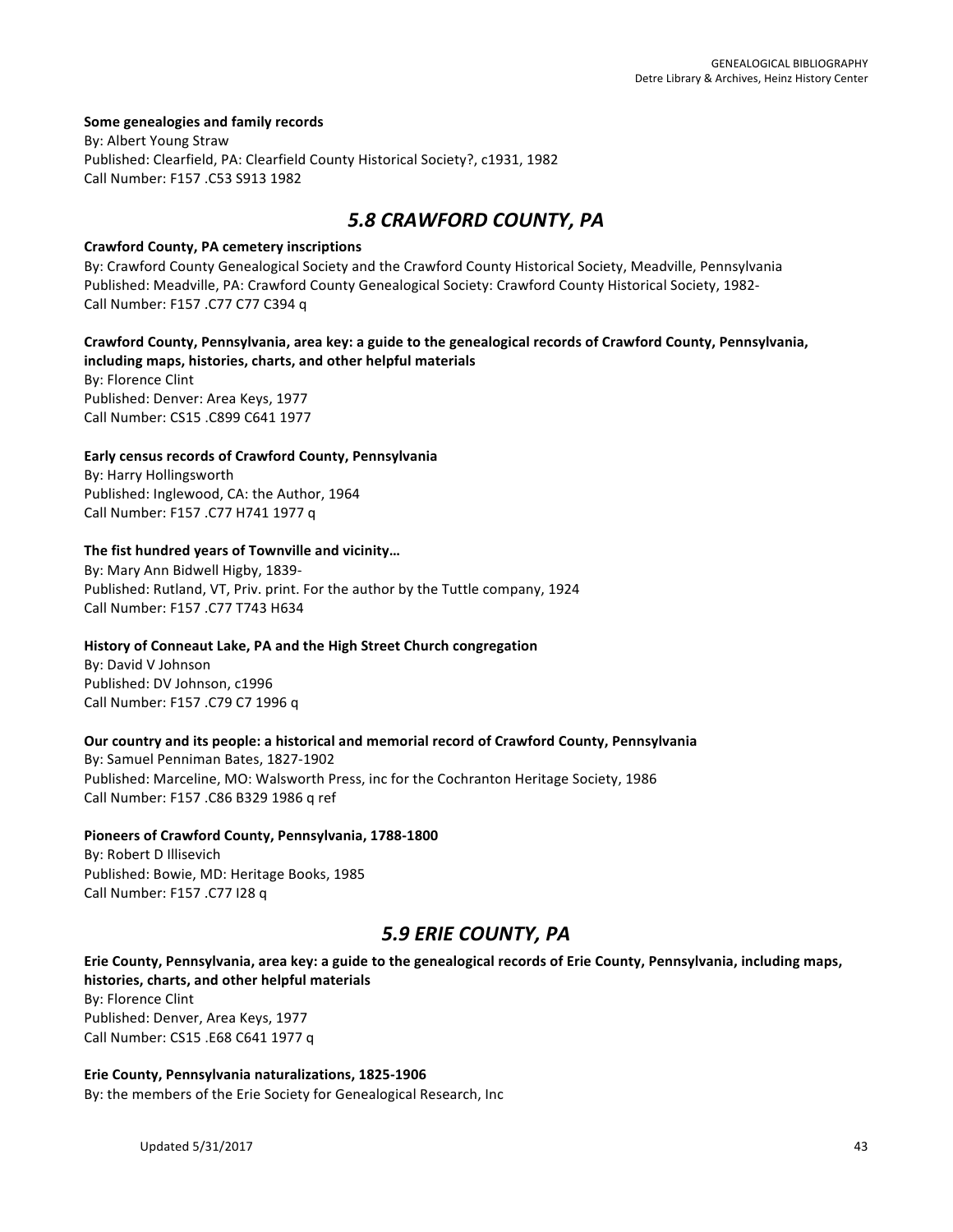Published: Erie, PA (PO Box 1403, Erie 16512): The Society, c1983 (Marceline, MO: Walsworth Pub Co.) Call Number: JK1834 .E68 q

# Index to 2000 death notices covering northwestern Pennsylvania and southwestern New York extracted from the Corry **weekly herald (Corry, Pennsylvania)**

By: Gary V Smith Published: Montgomery, AL: GV Smith, c1991-<c1992> Call Number: F159 .C823 1991

#### **Revolutionary patriots in Erie County, PA**

By: Sons of the American Revolution. Pennsylvania Society. Erie Chapter Published: Gohrs Printing Service, 1995 Call Number: F157 .E6 S6 1995 f

# 5.10 **FAYETTE** COUNTY, PA

# **Cemeteries; Fayette County, PA**

By: Della Reagan Fischer Published: McKeesport, PA: The Author, 1979 Call Number: F157 .F26 F529 q

# **Cemeteries of Fayette County PA**

By: Rose Yaniga Published: Apollo, PA: Closson Press, C1996-Call Number: F157 .F26 Y2 1996 q

#### **Early families of Somerset and Fayette Counties, Pennsylvania**

By: Keith A. Dull Published: Westminster, MD: Willow Bend Bks., 2000 Call Number: F157 .S66 E27 2000

#### Early landowners of PA [electronic resource]: scans of Fayette County township warrantee maps in the Pennsylvania **Archives, Harrisburg, PA**

Published: [Alexandria, VA]: Ancestor Tracks, c2005 Call Number: COMPUTER DISC 0011

# Early landowners of Pennsylvania. Atlas of township warrantee maps of Fayette County, PA

By: Sharon Cook MacInnes Published: Apollo, PA: Closson Press, c2005 Call Number: F157 .F26 M3 2004 q

#### Families of Fayette County: quarterly publication of the Fayette County Genealogical Society Published: Uniontown, PA: The Society, [1995-] Call Number: SERIAL

#### Fayette County, Pennsylvania, area key: a guide to the genealogical records of Fayette County, Pennsylvania, including maps, histories, charts, and other helpful materials

By: Florence Clint Published: Denver, CO: 1974 Call Number: CS15 .F284 C636 q

Fayette County telephone directory: including subscribers and toll stations of the Central District and Printing Telegraph **Co. and connected companies**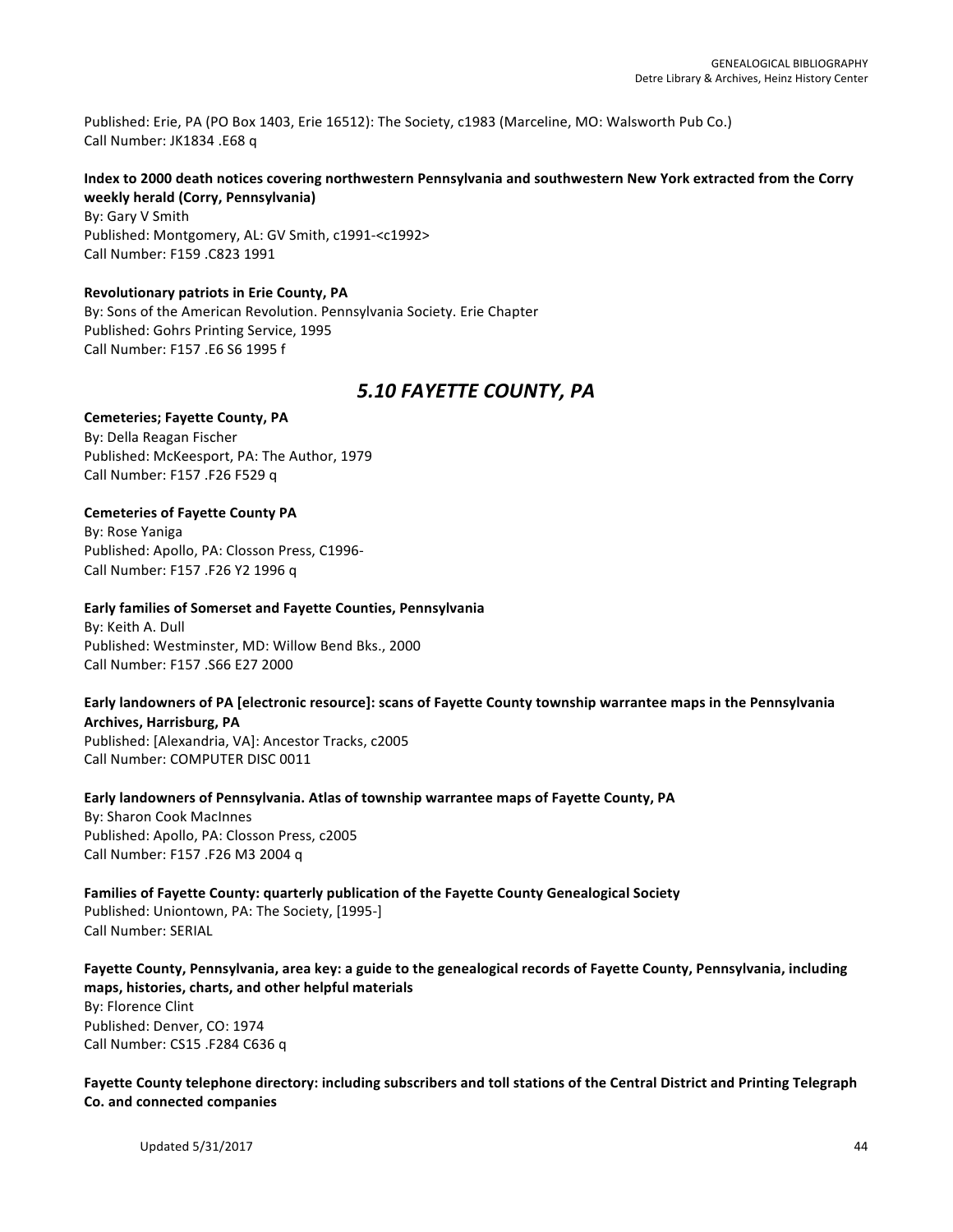By: American Telephone and Telegraph Company Published: Pittsburgh: American Directory, 1911-Call Number: TK6011 .F284 C397

#### **Genealogical and personal history of Fayette County, Pennsylvania**

By: John Woolf Jordan, 1840-1921 Published: New York: Lewis Historical publishing company, 1912 Call Number: F157 .F25 J82 q ref

#### Good Hope Lutheran Church parish records 1788-1945 Salt Lick Township Fayette County, the German church records of **Western Pennsylvania**

By: Paul Miller Ruff Published: Greensburg, PA: PM Ruff, 1994 Call Number: F157 .F29 S3 1994 q

# **Index to Fayette Co., PA, wills, 1783-1900**

By: Bob and Mary Closson Published: Apollo, PA (RD 2, Box 373-A, Apollo 15613 Call Number: F157 .F26 C645 q

# Jacobs Lutheran Cemetery, German Township, off Masontown-Smith Road, Fayette County, PA from 1765

By: Della Reagan Fischer Published: Greensburg, PA: Baltzer Meyer Historical Society, 1995 Call Number: F157 .F29 G4 1995 q

#### Jacobs Lutheran Church, German Township, Fayette County, parish records

By: Paul Miller Ruff, 1918-Published: Greensburg, PA: PM Ruff, 1996-Call Number: F157 .F29 G4 1996 q

#### La Fayette was here in Fayette County, PA, were your ancestors?: a collection of the ancestor charts of the members of **the Fayette County Genealogical Society**

Published: Uniontown, PA (24 Jefferson St, Uniontown, PA 15401-3602): Fayette County Genealogical Society, 1997?-2003 Call Number: F157 .F29 L3 1997 q

# Marriage and death notices extracted from the Genius of liberty and Fayette advertiser of Uniontown, Pennsylvania, **1805-1854**

By: Jean R Rentmeister Published: Apollo, PA (RD 2, Box 373-A, Apollo 15613): Closson Press, c1981 Call Number: F157 .F26 R422 M359 q

Nelson's biographical dictionary and historical reference book of Fayette County, Pennsylvania: containing a condensed history of Pennsylvania, of Fayette County, and the boroughs and townships of the county: also, portraits and biographies of the governors since 1790, and genealogies, family histories and biographies of representative men of the **country**

Published: Uniontown, PA: SB Nelson, 1900 Call Number: F157.F26 N43 q ref

# Oak Grove Cemetery: located on Route 40 west of Uniontown, Fayette County, PA Published: Apollo, PA (1935 Sampson Drive, Apollo, PA 15613-9209): Closson Press, 1996 Call Number: F157 .F26 O3 1996q

#### Records from the past: funeral home records, Fairchance, PA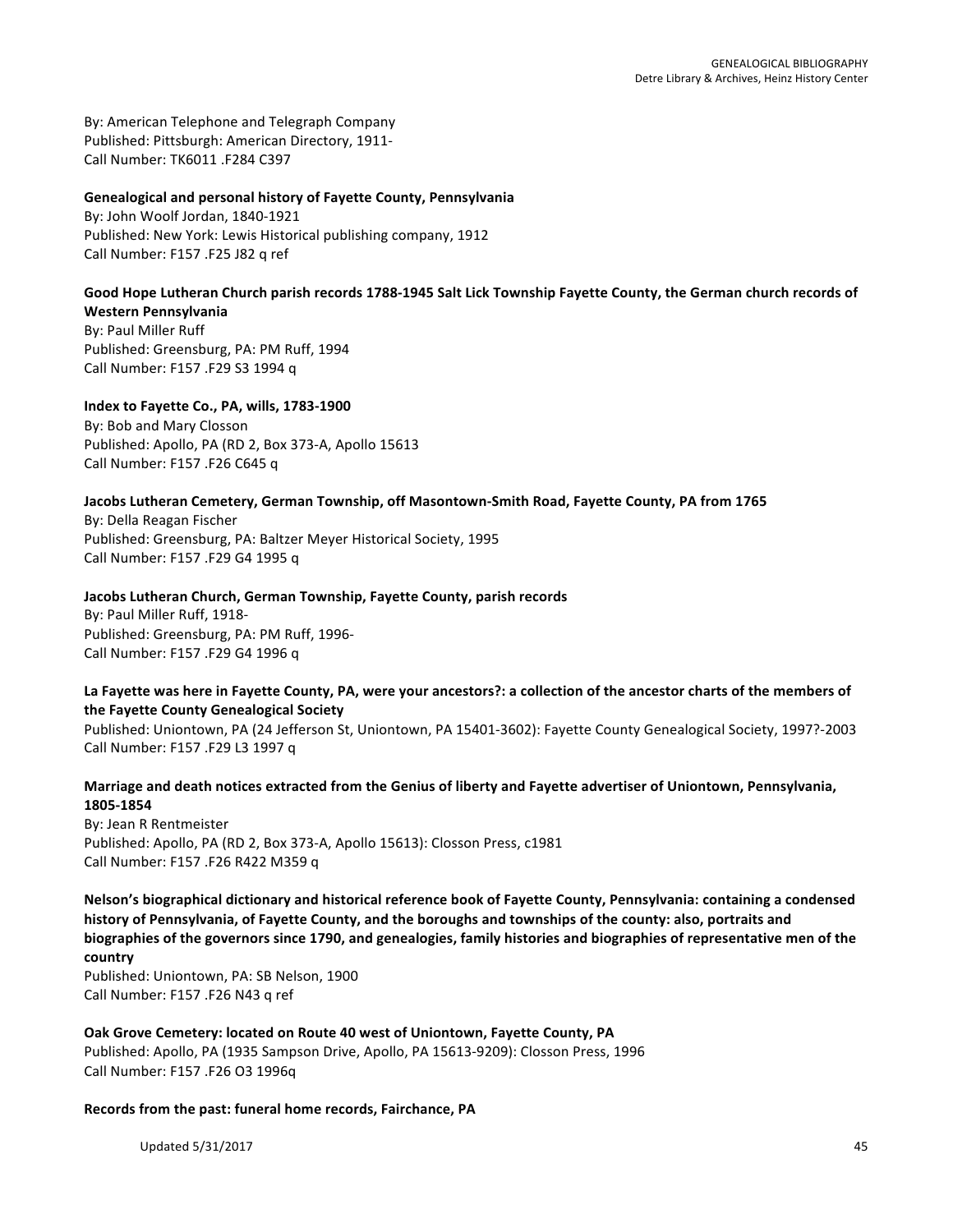By: Kathryn Mercedes Cooley Miller Published: Apollo, PA: Closson Press, c1997 Call Number: F157 .F29 F3 1997 q

# Ohio Valley genealogies: relating chiefly to families in Harrison, Belmont, and Jefferson Counties, Ohio and Washington, **Westmoreland, and Fayette Counties, Pennsylvania**

By: Charles Augustus Hanna, 1863-1950 Published: Baltimore: Genealogical Pub Co, 1968 Call Number: CS69 .H243 1968

# **Ohio Valley genealogies, relating chiefly to families in Harrison, Belmont and Jefferson Counties, Ohio, and Washington, Westmoreland, and Fayette Counties, Pennsylvania**

By: Charles Augustus Hanna, 1863-1950 Published: New York: Priv. Print. JJ Little & Co, c1900 Call Number: CS69 H243

# **Some Fayette County, Pennsylvania cemeteries** By: Kathryn Mercedes Cooley Miller

Published: Apollo, PA: Closson Press, c1996 Call Number: F157 .F26 M5 1996 q

# Surname index to 71 Fayette County cemeteries, Pennsylvania

By: Shirley G McQuillis, William L Iscrupe Published: Laughlintown, PA: Southwest Pennsylvania Genealogical Services, c1980 Call Number: F157 .F26 M173 S961

# Tombstone inscriptions of Mt Washington Cemetery, Perryopolis, Fayette County, Pennsylvania

By: Joan Rodgers Clems Lyons Published: Apollo, PA: Closson Press, c2005 Call Number: F157 .F29 P46 2005 q

# **Washington Township, Fayette County collection c1813-1852 [manuscript]**

By: Washington (Fayette County, PA: Township) Call Number: MFF 0069

# *5.11 FOREST COUNTY, PA*

# **East Hickory Methodist and Prather cemeteries, Forest County, Pennsylvania** By: Lois Wike

Published: [Tionesta, PA]: Forest Press, Inc., [c1998] Call Number: F157 .F79 E2 1998 q

# Forest County, Pennsylvania, area key: a guide to the genealogical records of Forest County, Pennsylvania, including **maps, histories, charts, and other helpful materials**

By: Florence Clint Published: Kiowa, CO: Area Keys, 1977 Call Number: CS15 .F716 C641 1977 q

# **Forest County, Pennsylvania cemetery inscriptions**

By: Eugene F Throop Published: Bowie, MD: Heritage Books, 1987 Call Number: F157 .F7 T529 F716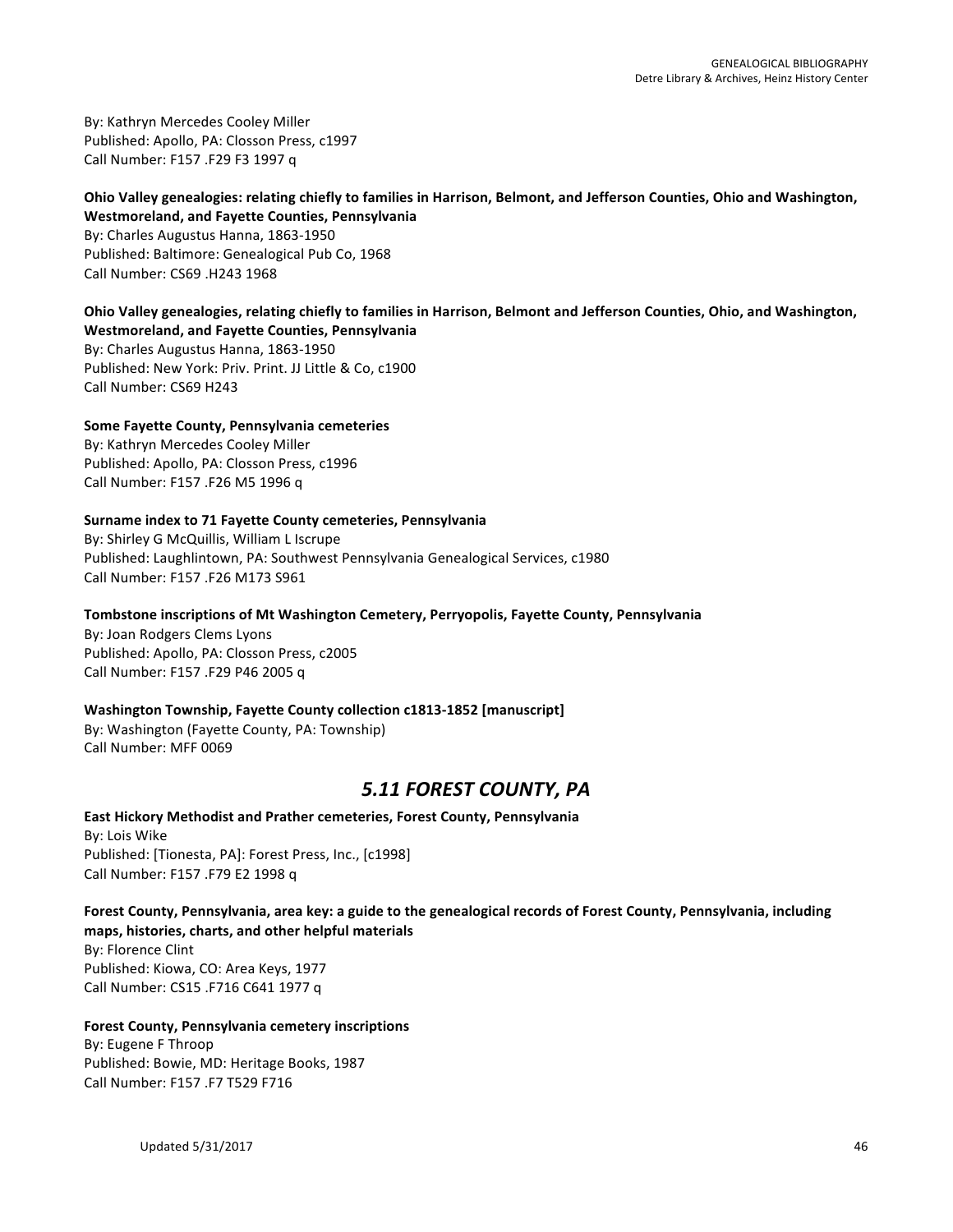#### **History of Church Hill Cemetery, Forest County, Pennsylvania**

**By: Lois Wike** Published: Tionesta, PA: Forest Press, Inc, c1996 Call Number: F157 .F79 H5 1996 q

#### **History of East Hickory Riverside Cemetery, Forest County, Pennsylvania**

By: Lois Wike Published: Tionesta, PA: Forest Press, Inc, c1997 Call Number: F157 .F79 E4 1997 q

#### **History of Guitonville Cemetery, Forest County, Pennsylvania**

By: Lois Wike Published: Tionesta, PA: Forest Press, Inc, c1999 Call Number: F157 .F79 G8 1999 q

#### **History of Mt. Zion Lutheran Cemetery, Forest County, Pennsylvania**

By: Lois Wike Published: Tionesta, PA: Forest Press, Inc, c1991 Call Number: F157 .F79 G7 1991 q

#### **History of Starr Cemetery, Forest County, Pennsylvania**

By: Lois Wike Published: Tionesta, PA: Forest Press, Inc, c1990 Call Number: F157 .F79 K5 1990 q

#### History of Whig Hill (Hindman), Townline, and Kiffer Hill cemeteries: Forest County, Pennsylvania

By: Lois Wike Published: Tionesta, PA: Forest Press, Inc, c1992 Call Number: F157 .F79 K5 1992 q

#### **Holeman Cemetery, 1835-1926, Forest County, Pennsylvania**

By: Lois Wike Published: Tionesta, PA: Forest Press, c2000 Call Number: F157 .F79 T5 2000 q

# *5.12 GREENE COUNTY, PA*

# Cemetery records of Greene County, Pennsylvania: a project of the American Revolution Bicentennial observance, **177601976**

By: Dorothy T. Hennen Published: Waynesburg, PA: D.T. Hennen, 1975-1980 (Parsons, WV: McClain Print. Co.) Call Number: F157 .G86 H515

#### **Cornerstone clues**

Published: [Waynesburg, PA]: Cornerstone Genealogical Society Call Number: SERIAL

# Early African American life in Waynesburg, Greene County, Pennsylvania

By: Marlene Bransom and William Allen Davidson Published: Indiana, PA: AG Halldin Pub., c2002 Call Number: F157 .G86 B7 2002 q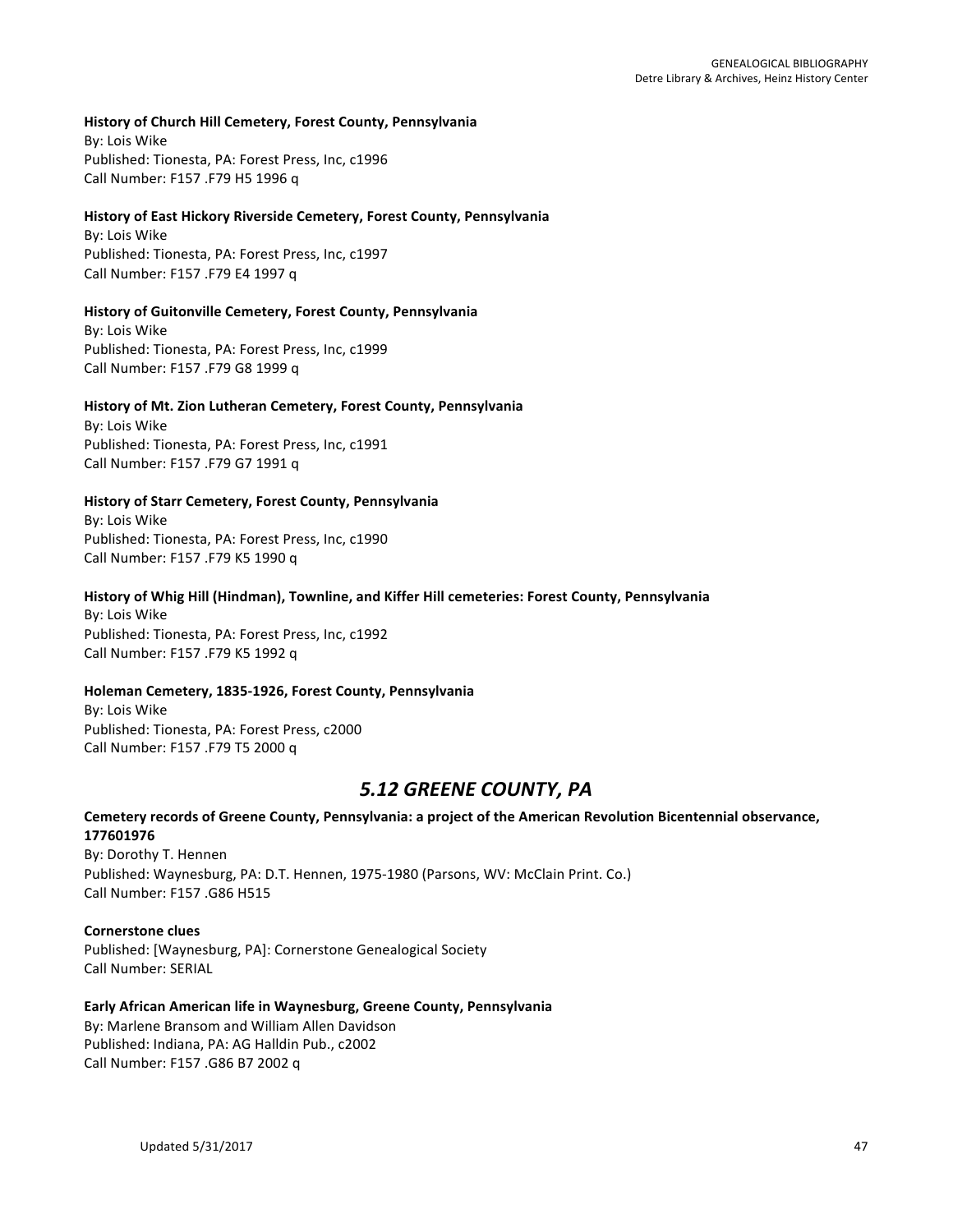# Early landowners of PA [Electronic resource]: scans of Greene county township warrantee maps in the Pennsylvania **Archives**

Published: [Alexandria, VA]: Ancestor Tracks, c2005 Call Number: COMPUTER DISC 0010

#### Early landowners of Pennsylvania. Atlas of township warrantee maps of Greene County, PA

By: Sharon Cook MacInnes Published: Apollo, PA: Closson Press, c2005 Call Number: F157 .G86 M3 2005 q

**The first landowners of Greene County, Pennsylvania** By: Don Corbly Call Number: F157 .G8 C665 2012

# Greene County, Pennsylvania, area keys: a guide to genealogical records of Greene County, Pennsylvania, including maps, histories, charts, and other helpful materials

By: Florence Clint Published: Logan, UT: Everton Publishers, inc, 1977? Call Number: CS15 .G799 C636 1977?q

# Greene County, Pennsylvania cemeteries [electronic resource]

By: James Fordyce Published: [Pennsylvania?]: J Fordyce, c2002 Call Number: F157 .G86 F6 2002 q

#### **Green County records 1785-1877 [manuscript]**

Electronic Location: http://digital.library.pitt.edu/cgi-bin/f/findaid/findaid-idx?c=hswpead;cc=hswpead;rgn=m ain;view=text;didno=US-QQS-MSS97 Call Number: MSS 0097

#### **History of Greene County, Pennsylvania**

By: Gerald Wayne Smith Published: Waynesburg, PA: Cornerstone Genealogical Society, 1996 Call Number: F157 .G86 S6 1996

# **Index to Greene County, PA wills, 1796-1900**

By: Bob and Mary Closson Published: Apollo, PA: B Closson, c1980 Call Number: F157 .G8 C645 q

# An index to the 1798 direct tax for Pennsylvania: Greene County

By: Helen L Harriss Published: Pittsburgh, PA (68 W Prospect Ave, Pittsburgh 15205): HL Harriss, 1986 Call Number: F157 .G8 H318 q

# Local history of Greene County and southwestern Pennsylvania: a project of the American Revolution Bicentennial **observance, 1776-1976**

By: Andrew J Waychoff, 1849-1927 Published: Waynesburg, PA: Greene County Historical Society, 1975 Call Number: F157 .G8 W39 1975 q

**McConnell's map of Greene County, Pennsylvania: drawn from actual surveys** By: J L McConnell, G F Wolfe and assistants

Updated  $5/31/2017$  and  $48$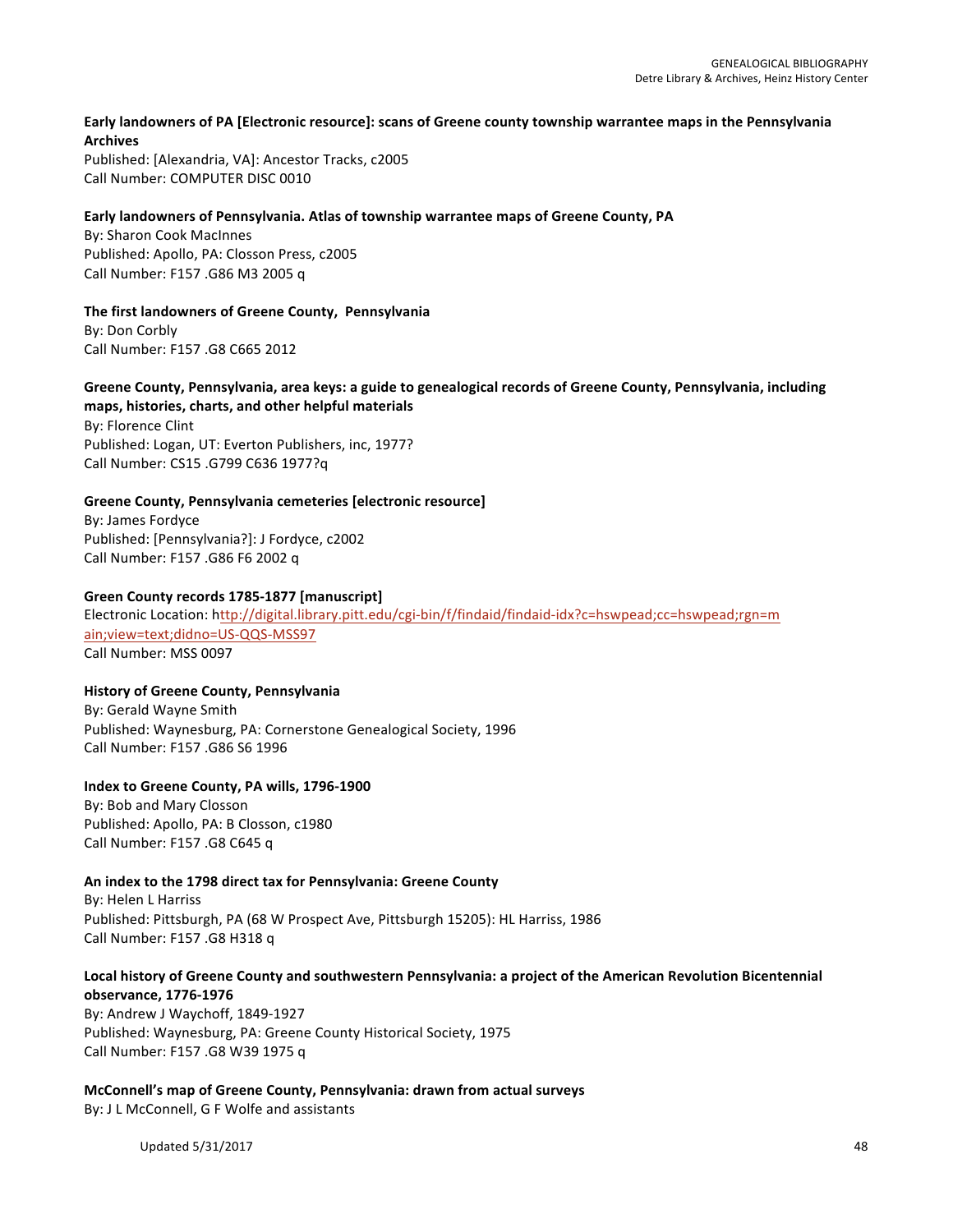Published: Apollo, PA: Closson Press, 1983 Call Number: F157 .G86 M12 long

# Tax lists of Washington County, Pennsylvania, 1784-85, 1793: (including present day Washington and Greene Counties and parts of Allegheny and Beaver Counties) Published: Washington, PA: Chapter, DAR, 1955

Call Number: F157 .W36 B435 q

# *5.13 INDIANA COUNTY, PA*

Births, marriages & deaths of Armstrong, Indiana & Westmoreland Cos., PA, 1852-1854 By: K.T.H. McFarland Published: Apollo, PA: Closson Press, c1999. Call Number: F157 .A7 M44 1999 q

**Index to Indiana County, PA wills, 1803-1900** By: Bob and Mary Closson Published: Apollo, PA (RD 2, Box 373-A, Apollo 15613): Closson Press, 1982 Call Number: F157 .136 C645 q

Indiana County marriages taken from the Indiana progress newspaper, 1870-1879 By: Kathy Zima Published: Butler, PA (203 Pine Tract Rd, Butler 16001): Mechling Associates, 1998 Call Number: F157 .I36 Z4 1998 q

# Indiana County, Pennsylvania: her people, past and present, embracing a history of the county, and a genealogical and **biographical record of representative families**

By: Joshua Thompson Stewart, 1862-Published: Indiana, PA: Historical and Genealogical Society of Indiana County, 1989 Call Number: F157 .I36 S849 1989 ref

Indiana County, Pennsylvania, area key: a guide to the genealogical records of Indiana County, Pennsylvania, including maps, histories, charts and other helpful materials

By: Florence Clint Published: Denver, CO: 1974 Call Number: CS15 .I39 C636 q

#### Indiana County, Pennsylvania, area key: a guide to the genealogical records of Indiana County, Pennsylvania, including **maps, histories, charts and other helpful materials** By: Florence Clint

Published: Denver, CO: Area Keys, 1976 Call Number: CS15 .I39 C636 1976 q

Listing of inhabitants in 1807, Indiana County, Pennsylvania By: Susan Penrod Published: Laughlintown, PA: Southwest Pennsylvania Genealogical Services, c1983 Call Number: F157 .I36 P417

**Newsletter – Historical and Genealogical Society of Indiana County (PA)** Published: Indiana, PA: Historical & Genealogical Society of Indiana County Call Number: SERIAL

# **The Quarterly**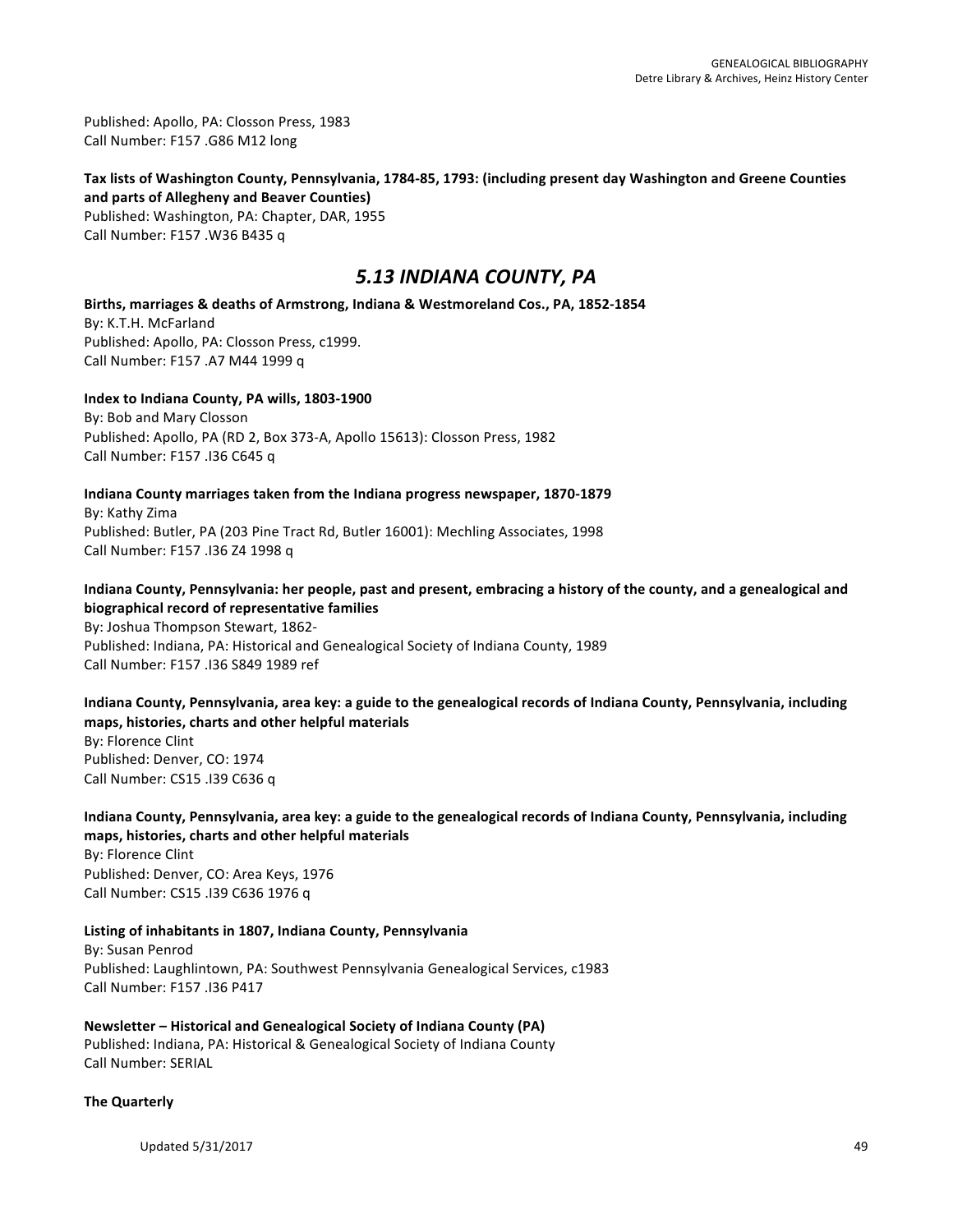Published: Indiana, PA: The Historical and Genealogical Society of Indiana County (PA) Call Number: SERIAL

#### Saltsburg United Presbyterian Church, formerly Presbyterian Church and United Presbyterian Church, Saltsburg, PA, **1826-1895 [microfilm]**

Call Number: MICROFILM 00146

# *5.14 JEFFERSON COUNTY, PA*

The century farms of Jefferson County, Pennsylvania By: Jean K. Harriger Published: Brookville, PA: Jefferson County Historical and Genealogical Society, c1988. Call Number: F157 .J46 H3 1988

#### **Jefferson County, Pennsylvania: her pioneers and people, 1800-1915** By: William James McKnight, 1836-1918

Published: Chicago: JH Beers, 1917 Call Number: F157 .J46 M18 q

# **Jefferson County, Pennsylvania, area key: a guide to the genealogical records of Jefferson County, Pennsylvania,** including maps, histories, charts, and other helpful materials

By: Florence Clint Published: Kiowa, CO: Area Keys, 1977 Call Number: CS15 .J45 C641 q

# **Jefferson County Pennsylvania Her Pioneers and People 1800-1915**

By: William James McKnight, 1836-1918 Published: Evansville: Unigraphic, 1975 Call Number: F157 .J46 M18 1975 q

# **Jefferson County, Pennsylvania history**

Published: Brookville, PA: Jefferson County Pennsylvania Historical and Genealogical Society, 1982 Call Number: F157 .J46 J45 f

# Tombstone hoppin': cemetery inscriptions of Jefferson County, PA

By: Patricia Steele Published: Brookville, PA (10 Cherry St, Brookville 15825): P Steel, c1980-1981 Call Number: F157 .J46 S814 q

# Who, when, and where, Jefferson County, PA

By: Patricia M Steele Published: Evansville, IN: Whipporwill Publications, 1987-Call Number: F157 .J46 S814 W628 v 1 q

# *5.15 LAWRENCE COUNTY, PA*

1872 atlas and 1877 history of Lawrence County, Pennsylvania: with illustrations Published: Mt. Vernon, IN: Windmill Pub., 1990 Call Number: F157 .L36 H794 1990 ff

# **Cemeteries of Lawrence County, Pennsylvania**

By: Dwight Edward Copper Published: Apollo, PA: Closson Press, c1988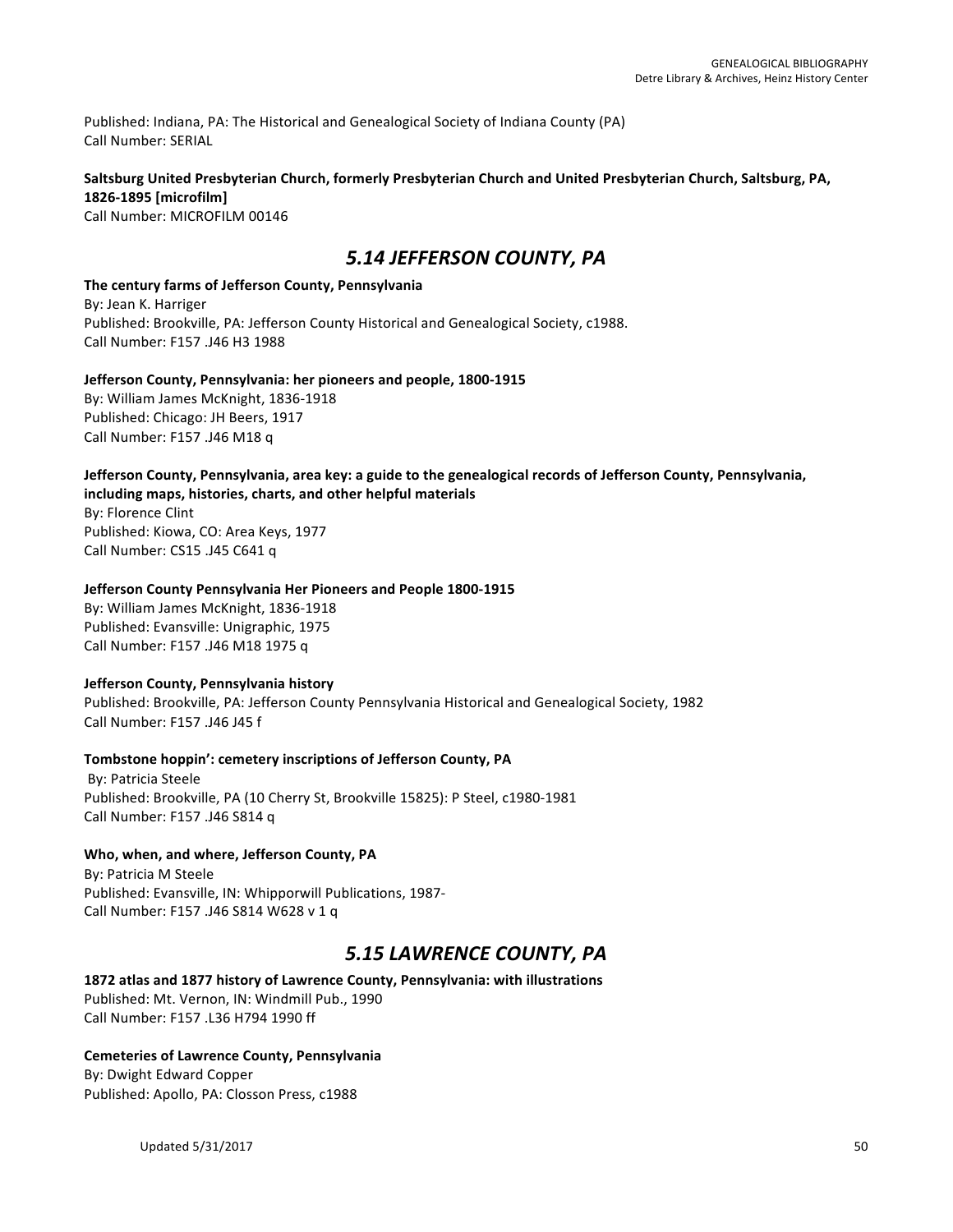Call Number: F157 .L36 C785 q

#### East Brook United Presbyterian Church Cemetery inscriptions, genealogies and church history: Hickory Township, **Lawrence County, Pennsylvania**

By: Dwight Edward Copper Published: New Castle, PA: D. Cooper, 1998 Call Number: F157 .L39 H5 1998 q

# Edinburg Cemetery: Edinburg Methodist Church, village of Edinburg, org. 1828 as Edenburg, Mahoning Township,

**Lawrence County, Pennsylvania** By: Dwight Edward Copper Published: New Castle, PA: D. Copper, 2000 Call Number: F157 .L39 E4 2000 q

**Emanuel (Emmanuel) Evangelical Church: South Jefferson and South Streets, New Castle, Pennsylvania** By: Dwight Edward Copper

Published: Chicora, PA: Mechling Bookbindery, c2007 Call Number: F157 .L39 N4 2007 q

#### Grace Bible Church Cemetery, organized as St. Peter's German Reformed Church 1854, adjoining this cemetery is the old **Methodist Episcopal cemetery of Middle Lancaster 1841-1856: Village of Middle Lancaster, Lancaster Township, Lawrence County, Pennsylvania**

By: Dwight Edward Copper Published: Chicora, PA: Mechling Book bindery, c2003 Call Number: F157 .B87 M6 2003 q

# Harmony Baptist Church Cemetery: Rte. 65 & Frew Road, Slippery Rock Township, Lawrence County, Pennsylvania

By: Dwight Edward Copper Published: New Castle, PA: D Copper, c2000 Call Number: F157 .L39 S5 2000 q

# Hillsville Cemetery, Hillsville, Mahoning Township, Lawrence County, Pennsylvania: includes Hillsville Methodist **Cemetery and Hillsville (Zoar) Baptist Cemetery**

By: Dwight Edward Copper Published: Chicora, PA: Mechling Bookbindery, c2004 Call Number: F157 .L36 H55 2004 q

# King's Chapel United Methodist Church Cemetery, organized 1804: includes brief histories of the congregation and **genealogical data, Neshannock Township, Lawrence County, Pennsylvania** By: Dwight Edward Copper

Published: Chicora, PA: Mechling Bookbindery, c2003 Call Number: F157 .L36 N4 2003 q

# Lawrence County, PA soldiers: Revolutionary War, War of 1812, Civil War

By: Paul W Myers Published: Pennsylvania: P W Myers, c1988 (Apollo, PA: Closson Press) Call Number: UA420 .L36 M996 q

# Lawrence County, Pennsylvania, area key: a guide to the genealogical records of Lawrence County, Pennsylvania, including maps, histories, charts, and other helpful materials By: Florence Clint Published: Kiowa, CO: Area Keys, 1977 Call Number: CS15 .L419 C641 1977q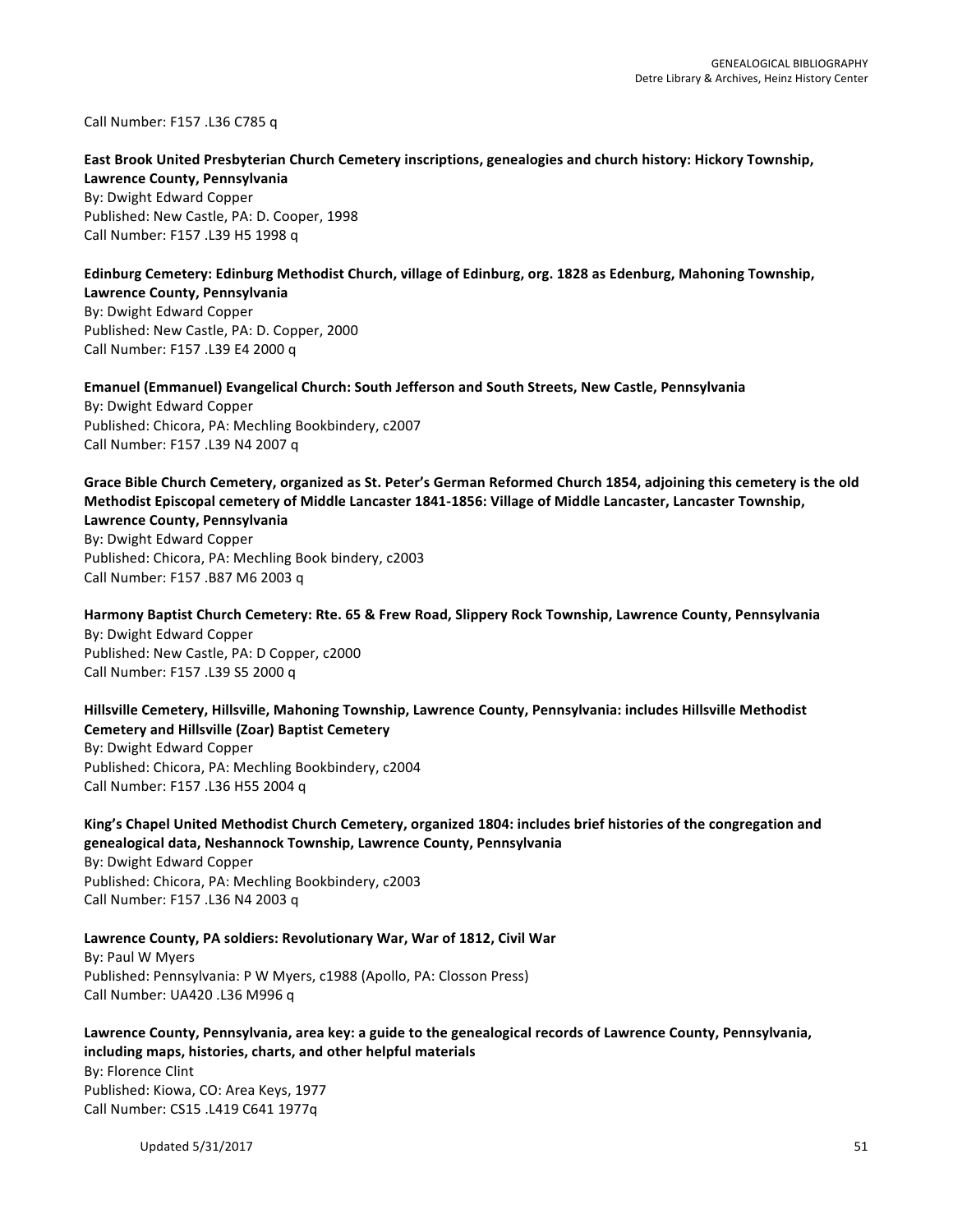#### Little Beaver Cemetery: Little Beaver Township, Lawrence County, Pennsylvania, with a brief history of the Little Beaver **Presbyterian Church**

By: Dwight Edward Copper Published: New Castle, PA: D. Copper, 1996 Call Number: F157 .L39 L5 1996 q

# Mahoning United Presbyterian Church Cemetery, also known as Tent Hall Cemetery or McBride Cemetery: Mahoning

**Township, Lawrence County, Pennsylvania** By: Dwight Edward Copper Published: Chicora, PA: Mechling Bookbindery, c2003 Call Number: F157 .L36 M3 2003 q

# **Mount Jackson M E Church Cemetery: North Beaver Township, Lawrence County, Pennsylvania**

By: Dwight Edward Copper Published: New Castle, PA: Dwight Edward Copper, c1993 Call Number: F157 .L39 N6 1993 q

#### Mount Jackson Presbyterian Church Cemetery (also known as Hickory Run Cemetery): North Beaver Township, Lawrence **County, Pennsylvania**

By: Dwight Edward Copper Published: New Castle, PA: Dwight Edward Copper, c1993 Call Number: F157 .L39 N62 1993 q

# **Neshannock Presbyterian Church Cemetery, Wilmington Township, Lawrence County, Pennsylvania**

By: Dwight Edward Copper Published: New Castle, PA: D E Copper, 1999 Call Number: F157 .L39 W5 1999 q

# **Oak Grove (Disciples of Christ) Christian Church, Slippery Rock Township, Lawrence County, Pennsylvania: church and cemetery records, 1870-1938**

By: Dwight Edward Copper Published: New Castle, PA: D Copper, c1997 Call Number: F157 .L39 S5 1997 q

#### Plain Grove Presbyterian Church Cemetery: (aka South Plain Grove Cemetery): Plain Grove Township, Lawrence County, **Pennsylvania**

By: Dwight Edward Copper Published: New Castle, PA: D Copper, 1989 Call Number: F157 .L39 P7 1998 q

# Rose Point Reformed Presbyterian Church Cemetery: Rose Point, Slippery Rock Township, Lawrence County,

**Pennsylvania** By: Dwight Edward Copper Published: New Castle, PA: DE Copper, 1994 Call Number: F157 .L39 S5 1994 q

# Savannah Methodist Church Cemetery, Shenango Township, Lawrence County, Pennsylvania

By: Dwight Edward Copper Published: New Castle, PA: D Copper, 1999 Call Number: F157 .L39 S4 1999 q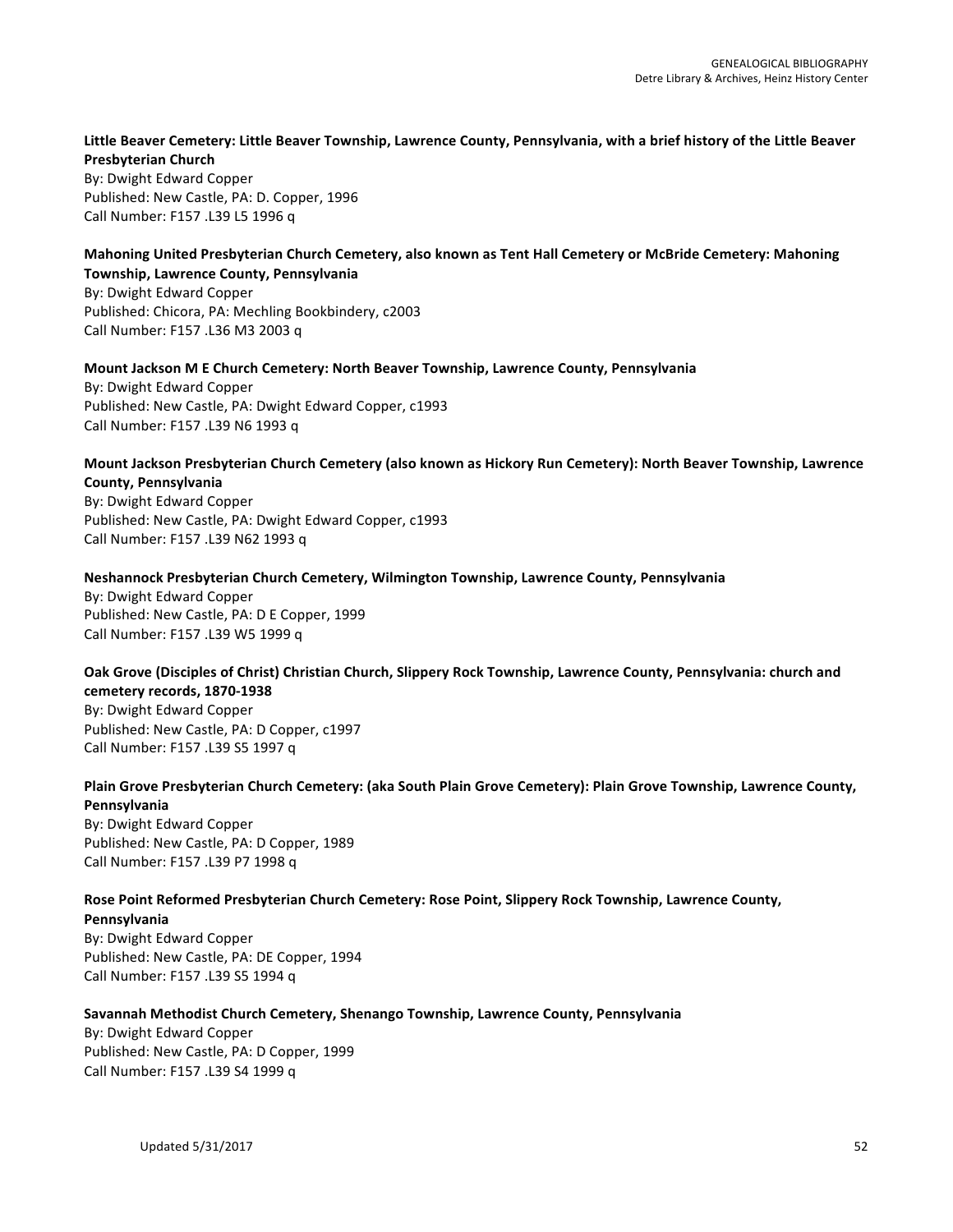#### Shenango Presbyterian Church Cemetery (also known as Coaltown Cemetery and Union Cemetery): Neshannock

**Township, Lawrence County, Pennsylvania** By: Dwight Edward Copper Published: New Castle, PA: D Copper, 2000 F157 .L39 N37 2000 q

#### **St John's Cemetery: Neshannock Township, Lawrence County, Pennsylvania**

By: Dwight Edward Copper Published: New Castle, PA: Dwight Copper; Chicora, PA: Published by Mechling Bookbindery, c2004 Call Number: F157 .L36 N4 2004 q

#### Valley View Cemetery: Mahoningtown, a division of New Castle, Lawrence County, Pennsylvania

By: Dwight Edward Copper Published: New Castle, PA: Dwight Edward Copper, c1994 Call Number: F157 .L39 N4 1994 q

# Westfield Presbyterian Church Cemetery: organized 1803: North Beaver Township, Lawrence County, Pennsylvania

By: Dwight Edward Copper Published: Chicora, PA: Mechling Book bindery, c2003 Call Number: F157 .L36 N67 2003 q

# *5.16 MERCER COUNTY, PA*

# Amish Cemetery: north of New Wilmington, Wilmington Township, Mercer County, Pennsylvania, est. 1846, also burial Grounds for the Maple Grove Mennonite Church, 1850-1913

Author: Dwight Edward Copper Published: New Castle, Pa.: D. Copper, 2000. Call Number: F157 .M5 N48 2000 q

# **Mercer County, PA archives**

By: Mark S Painter Published: Apollo, PA: Closson Press, c1995-1996 Call Number: F157 .M46 P34 1995 q

# **Mercer County, PA soldiers: Revolutionary War, War of 1812, Civil War**

By: Paul W Myers Published: Apollo, PA (1935 Sampson Dr, Apollo 15613-9238): Closson Press, c1987 Call Number: UA420 .M46 M996 q

# Mercer County, Pennsylvania, area key: a guide to the genealogical records of Mercer Countys, PA, including maps, histories, charts, and other helpful materials

By: Florence Clint Published: Logan, UT: Everton Publishers, inc, 1977? Call Number: CS15 .M554 C641 1977 q

# **Mercer County, Pennsylvania, cemetery inscriptions**

By: Loretta Barker DeSantis Published: Sharon, PA: The Society, c1980-c1989 Call Number: F157 .M5 D441 q

# **Mercer County, Pennsylvania, willbook index, 1804-1900**

By: James K Sewall Published: Apollo, PA: Closson Press, c1992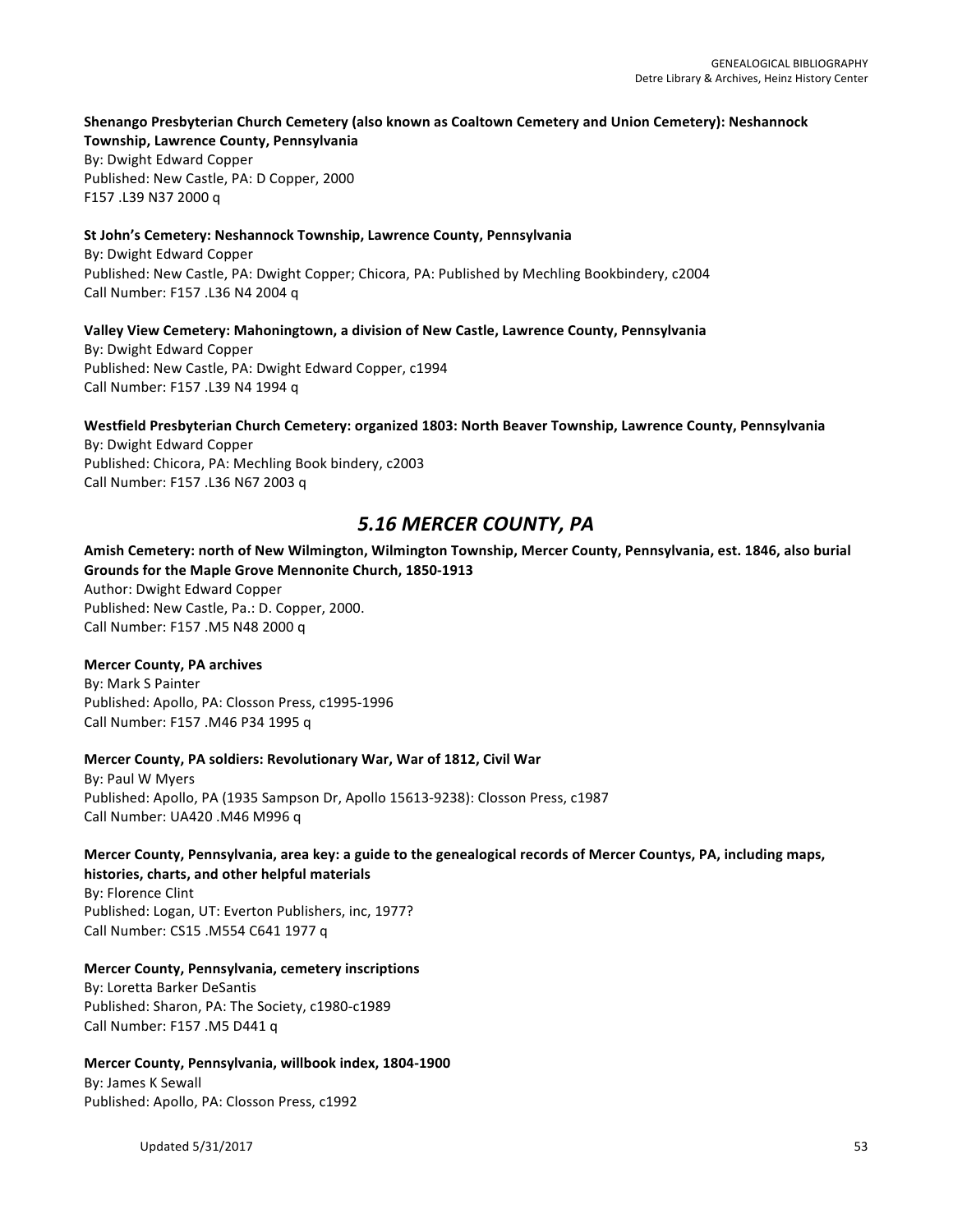Call Number: F157 .M5 S49 1992 q

# *5.17 SOMERSET COUNTY, PA*

#### 1850 census, Somerset County, Pa.; Greenville, Jefferson, Paint, Somerset twps.; Somerset boro.

Published: [Pittsburgh, 1973?] Call Number: F157 .S66 H497 q; F157 .S66 H497 q Index

#### **Cemetery records, of Cambria and Somerset counties, Pennsylvania**

By: Brian J. Ensley Published: Apollo, PA: Closson Press, 1999-Call Number: F157 .C19 C46 1999 q

Church records of Berlin, Somerset County, Pennsylvania: church book of congregations of both Evangelical Lutheran and Evangelical Reformed (Brothers Valley Township): births, deaths, baptisms, marriages, and burials, approximate period **covers 1788-1856**

By: Helen Hill Greenberg Published: Apollo, PA: Closson Press, c1989 Call Number: F157 .S69 B615 S275 q

#### **Early families of Somerset and Fayette Counties, Pennsylvania**

By: Keith A. Dull Published: Westminster, MD: Willow Bend Bks., 2000 Call Number: F157 .S66 E27 2000

#### **Evangelical Lutheran and Reformed cemetery inscriptions of Somerset County, Pennsylvania**

By: Della Reagan Fischer Published: McKeesport, PA: [sn], 1968 Call Number: F157 .S66 F52 q

# **Evangelical Lutheran and Reformed cemetery inscriptions of Somerset County, Pennsylvania**

By: Della Reagan Fischer Published: McKeesport, PA: DR Fischer, 1968 Call Number: F157 .S66 F52 f

#### **Laurel messenger, 1971-1980**

By: Historical and Genealogical Society of Somerset County Published: Somerset: sn, 198-Call Number: F157 .S69 H673 1960-1970 f

#### Mongst the hills of Somerset: a collection of historical sketches and family histories

By: members and friends of the Historical and Genealogical Society of Somerset County, Inc Published: Somerset, PA: The Society, c1980 Call Number: F157 .S66 M743 f

#### **Naturalization records, 1802-1854, Somerset County, Pennsylvania**

By: William L Iscrupe Published: Laughlintown, PA: Southwest Pennsylvania Genealogical Services, c1979 Call Number: F157 .S66 I77 q

Records, Beam German Reformed Church (now Mount Laurel United Church of Christ), Jenner Twp, Somerset County, Pennsylvania and joint consistory of the Beam's charge By: Mary Pyle Palmer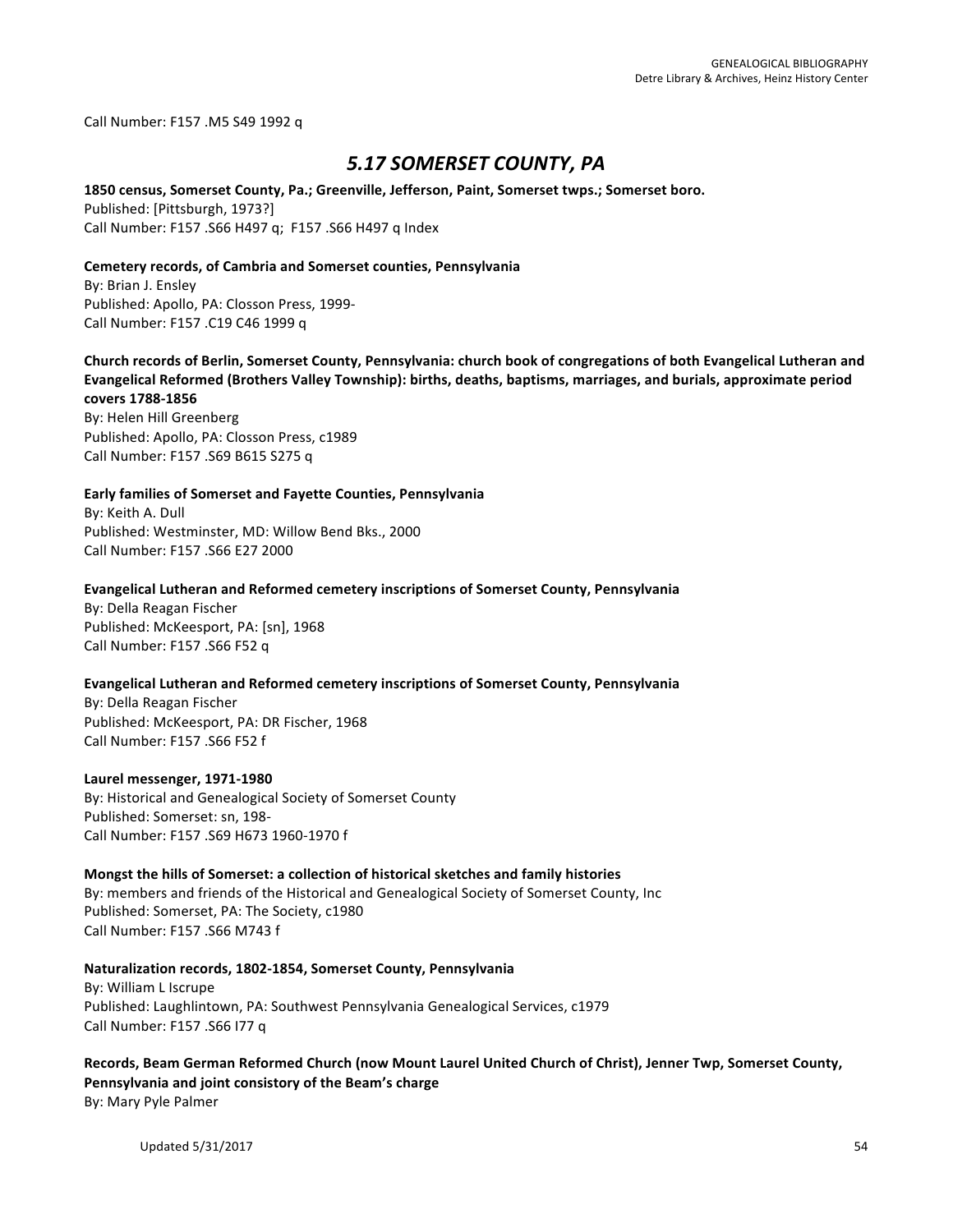Published: Apollo, PA: Closson Press, c1991 Call Number: F157 .S6 B367 1991 q

**Revolutionary War veteran's grave register, Somerset County, Pennsylvania** 

Published: Laughlintown, PA: Southwest Pennsylvania Genealogical Services, c1979 Call Number: F157 .S66 S728 1979 q

**Somerset County historical quarterly** By: A Van Doren Honeyman Published: Raritan, NJ: Somerset Historical, 1977-1978 Call Number: F142 .S8 S65

# Somerset County, Pennsylvania, area key: a guide to the genealogical records of Somerset County, Pennsylvania,

including maps, histories, charts, and other helpful materials By: Florence Clint Published: Logan, UT: Everton Publishers, Inc, 1997 Call Number: CS15 .S695 C641 1977? Q

Somerset County, Pennsylvania, willbook index, 1795-1900

By: Bob and Mary Closson Published: Apollo, PA: Closson Press, 1984 Call Number: F157 .S66 C645 q

# **Somerset past: the history and genealogy of Somerset County, Pennsylvania**

Published: Laughlintown, PA: Southwest Pennsylvania Genealogical Society Call Number: SERIAL

# Tombstone inscriptions of cemeteries, Somerset County, PA

By: Della Reagan Fischer Published: McKeesport, PA: Fischer, 1977 Call Number: F157 .S66 F52 T656 q

# **Union County, PA**

**Union County, Pennsylvania, 1855-1965** By: Mary Belle Lontz, 1936-Published: Milton, PA: 1966 Call Number: F157 .U5 L86 q

# *5.18 VENANGO COUNTY, PA*

History and vital records of the Scrubgrass Presbyterian Church, Crawford's Corners, Venango County, PA

By: Marilyn Quigley Gerhold Published: State College, PA: MQ Gerhold, 1992 Call Number: BX9211 .V46 S433 1992 q

# History of Venango County, Pennsylvania: its past and present, including...biographies of pioneers and representative **citizens**

Published: Marceline, Missouri: Walsworth Pub. Co, 1984 Call Number: F157 .V46 H673 1984 ref

# Marriages from Venango County sources, 1795-1885 (all), 1886-1921 (outside the county)

By: Joan Search Hanson and Kenneth L Hanson Published: Apollo, PA: Closson Press, c1994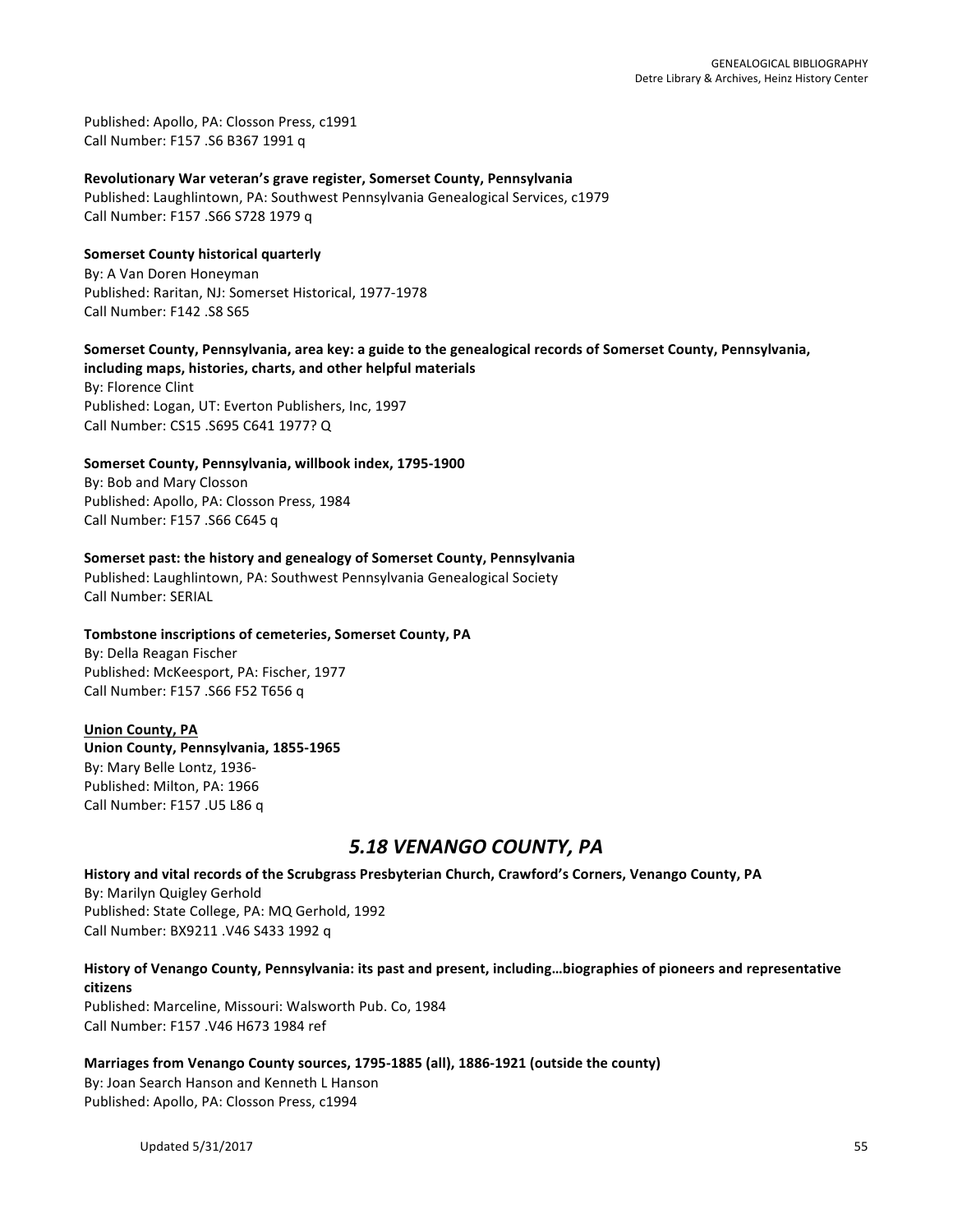Call Number: F157 .V46 H36 1994 q

#### **Threads of Venango**

By: Alan R Jones Published: Indiana, PA: A G Halldin Pub, c1984 Call Number: F157 .V4 J65 1984

#### **Venango County 2000: the changing scene**

By: Venango County Historical Society (PA) Published: Franklin, PA: Seneca Print and Label Co, 2000-Call Number: F157 .V46 V4 2000 q

#### Venango County, Pennsylvania: cemetery records and early church histories

Published: Franklin, PA (301 South Park St, Franklin 16323): Venango County Historical Society, c1992-Call Number: F157 V46 1992 q

#### Venango County, Pennsylvania, area key: a guide to the genealogical records of Venango County, Pennsylvania, including maps, histories, charts, and other helpful materials

By: Florence Clint Published: Logan, UT: Everton Publishers, inc, 1977? Call Number: CS15 .V448 C641 1977? q

# Venango County soldiers: includes biographical sketches & pension records of Revolutionary War soldiers, War of 1812

**burials & Civil War burials** By: Paul W Myers Published: Apollo, PA: Closson Press, c1988 Call Number: UA420 .V448 M996 q

# *5.19 WASHINGTON COUNTY, PA*

#### Abstracts of the Washington, PA, Reporter

Compiled: Bonnie Malmat Published: Apollo, PA: Closson Press, c1990-1993 Call Number: F157 .W36 M3 1990 q; F157 .W36 M3 1990 c.2 q

#### Buckingham Cemetery: Buckingham Road, Deemston Borough, Washington County, PA

By: Floyd Gillis Published: [S.I.]: Floyd Gillis, 2001. Call Number: F157 .W39 D44 2001 q

# Cemetery maps of soldier's grave registration of Washington County, Pennsylvania [electronic resource] Published: Washington, PA: Washington County Historical Society, 2007

Call Number: F157 .W36 W33 2007 f

Centennial anniversary of the founding of Monongahela City, PA: celebrated August 27<sup>th</sup>, 1892 Published: California, PA: Yohogania Press, 2004 Call Number: F157 .W39 M751 2004

Centennial anniversary of the founding of Monongahela City, PA: celebrated November 15<sup>th</sup>, 1892 Published: Monongahela City: C.W. Hazzard, 1895 Call Number: F157 W39 M751 C397 1895

**Donora diamond jubilee, 1901-1976**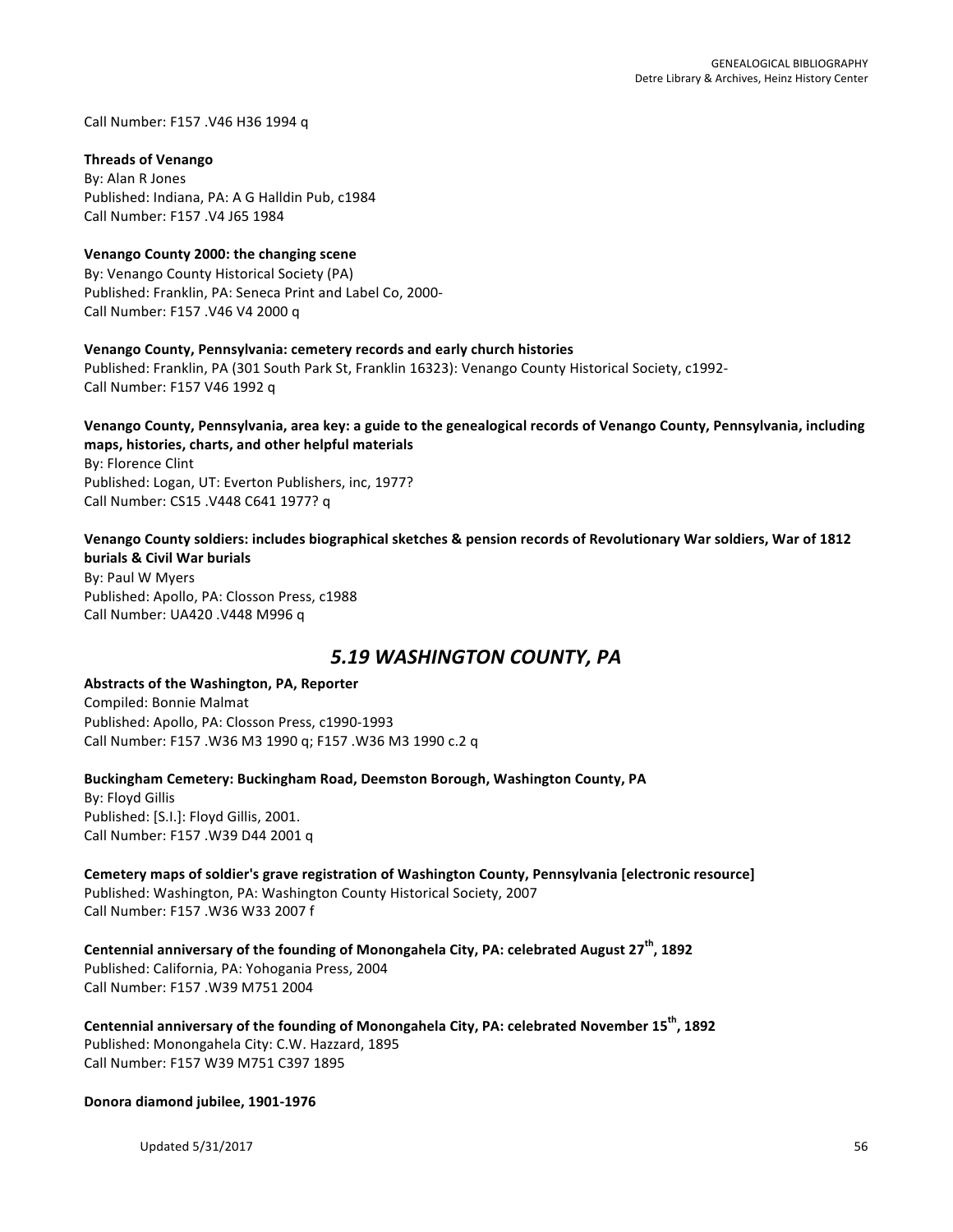By: John P. Clark Published: Donora, PA: [s.n], 1976 Call Number: F157 .W39 D687 1976 q

The Dutch Fork settlement of Donegal Township, Washington County, Pennsylvania, with notes on these families, Deeds **(Dietz), Fullenwider (Follenweider), Hupp, Leffler (Löffler), Miller (Müller), Philabaum, Rice (Reis), Winter and on Zion United Methodist Church** By: Raymond Martin Bell, 1907-Published: Washington, PA: Martin Bell, 1978

Call Number: F157 .W39 D67 1978 q

Dutch Glory: church register, 1791-1860, of the Bethlehem Lutheran and Reformed Church, Bethlehem Township, **Washington County, Pennsylvania** By: Margaret Miller Simon Published: Youngstown, OH: Mahoning County Chapter, Ohio Genealogical Society, 1971 Call Number: F157 .W36 B562 S594 q

Early landowners of Pennsylvania. Atlas of township warrantee maps of Washington County, PA By: Sharon Cook MacInnes Published: Apollo, PA: Closson Press, c2004 Call Number: F157 .W36 M3 2004 q

Early landowners of Pennsylvania [electronic resource]: scans of Washington County township warrantee maps in the **Pennsylvania Archives, Harrisburg, PA** Published: [Alexandria, VA]: Ancestor Tracks, c2005

Call Number: COMPUTER DISC 0012

# **Estate records 1781-96 and deed records 1782-85 in Washington County, Pennsylvania**

By: Raymond Martin Bell, 1907-Published: Washington, PA: 1967 Call Number: F157 .W36 B39 1967 q

# George Hill and John Welsh Cemetery: located on private property near Beallsville, Washington County, PA

By: Debbie Hill Day Published: Debbie Hill Day, 2002 Call Number: F157 .W39 B23 2002 q

# **Highland Cemetery, California, Washington County, PA: interments to June 1991**

By: Edgar Harris Published: Apollo, PA: Closson Press, c1992 Call Number: F157 .W36 H37 1992 q

# Hill Cemetery located in Scenery Hill, Washington County, Pa.

By: Debbie Hill Day Published: Debbie Hill Day, 2006 Call Number: F157 .W39 S35 2003 q

# **Hill Cemetery maps and photographs**

By: Warren K Killen Published: Warren K Killen, 1987 Call Number: F157 .W39 M38 1987 q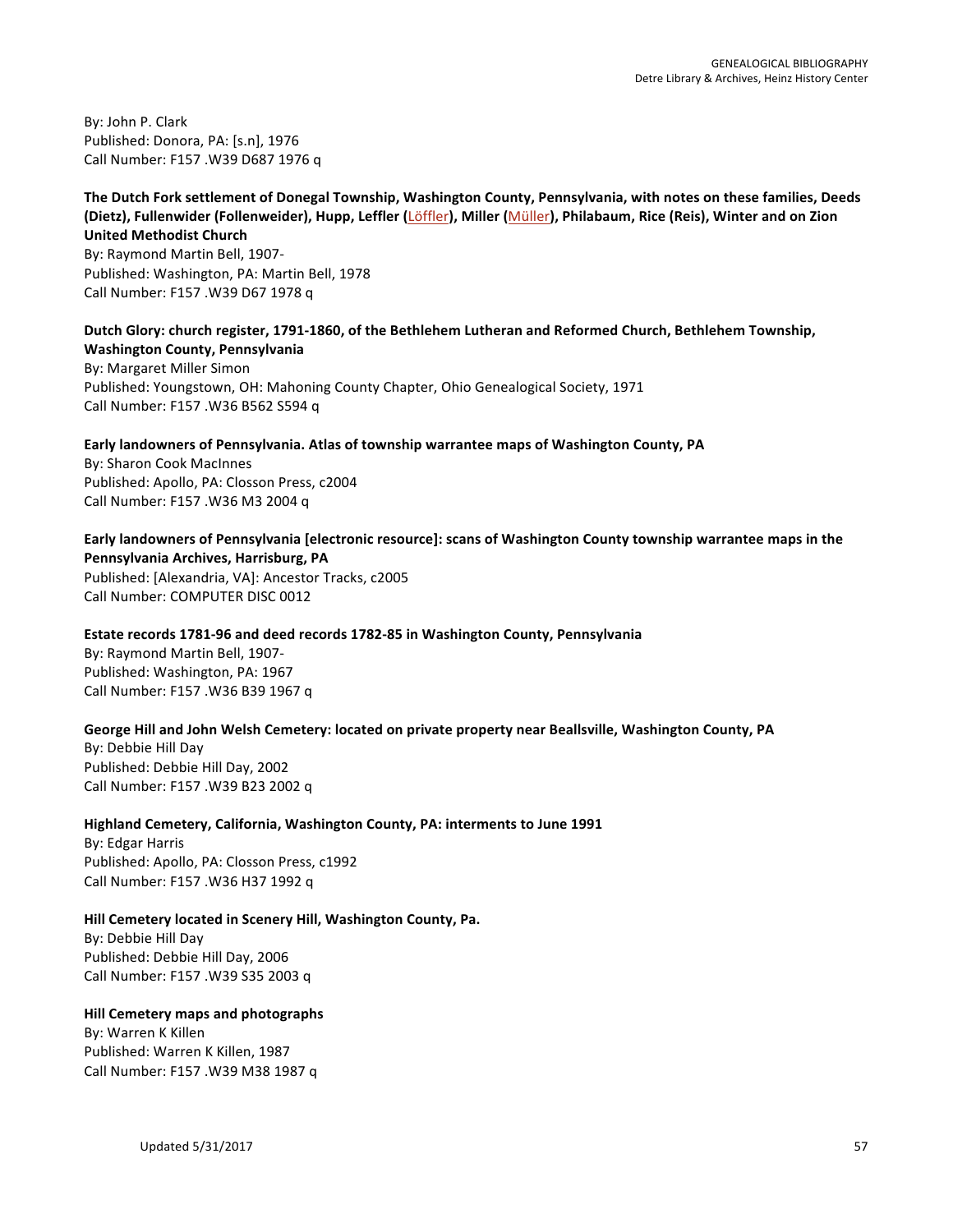History of the graveyard connected with Cross Creek Presbyterian Church, by James Simpson. 1779-1894. With record of interments from 1894 to the present time by the directors of the Cross Creek Cemetery Company By: James R Simpson Published: Burgettstown, PA: Enterprise Press, 1942

History of the Mount Prospect Graveyard and Cemetery in Mount Pleasant Township, Washington County, Pennsylvania By: Mount Prospect Cemetery Association Published: The Association, 1972 Call Number: F157 .W36 M928

History of Washington County: from its first settlement to the present time, first under Virginia as Yohogania, Ohio or Augusta County until 1781, and subsequently under Pennsylvania; with sketches of all the townships, boroughs, and villages, etc; and to which is added a full account of the celebrated Mason and Dixon's Line, the Whiskey Insurrection, **Indian warfare, traditional and local historical events**

By: Alfred Creigh Published: Apollo, PA: Closson Press, c1987 Call Number: F157 .W36 C914 1987

Call Number: BX9211 .C95 S613

#### An index to the 1798 direct tax for Pennsylvania: Washington County

By: Helen L Harriss Published: Pittsburgh, PA (68 W Prospect Ave, Pittsburgh 15205): HL Harriss, 1986 Call Number: F157 .W36 H317 I38 q

#### **Index to Washington County, Pennsylvania wills, 1781-1900**

By: Bob and Mary Closson Published: Apollo, PA: B Closson, c1981 Call Number: F157 .W36 C645 q

#### **List of Revolutionary War soldiers buried in Washington County, Pennsylvania**

Published: March 1967 Call Number: UB314 .W59 1967 q

#### Listing of inhabitants in 1781, Washington County, Pennsylvania

By: Shirley G M Iscrupe Published: Laughlintown, PA: Southwest Pennsylvania Genealogical Services, 1991 Call Number: F157 .W36 L5 1991

#### Miscellaneous records of the Washington County, PA, Recorder of Deeds] microfilm 1776-1851

By: Washington County (Pa), Recorder of Deeds Published: Harrisburg, PA: Division of Archives and Manuscripts, Bureau of Archives and History, Pennsylvania Historical and Museum Commission, 1979 Call Number: MICROFILM 00136

#### **The old and new Monongahela**

By: John Stodgell Van Voorhis, b. 1823 Published: Baltimore: Genealogical Pub Co, 1974 Call Number: F156.9.M58 V28 1974 ref

#### **Old section of Taylor Cemetery, as recorded by Gerald Lacey, 1976**

By: Floyd Gillis Published: Floyd Gillis, 1976 Call Number: F157 .W39 C4 1976 q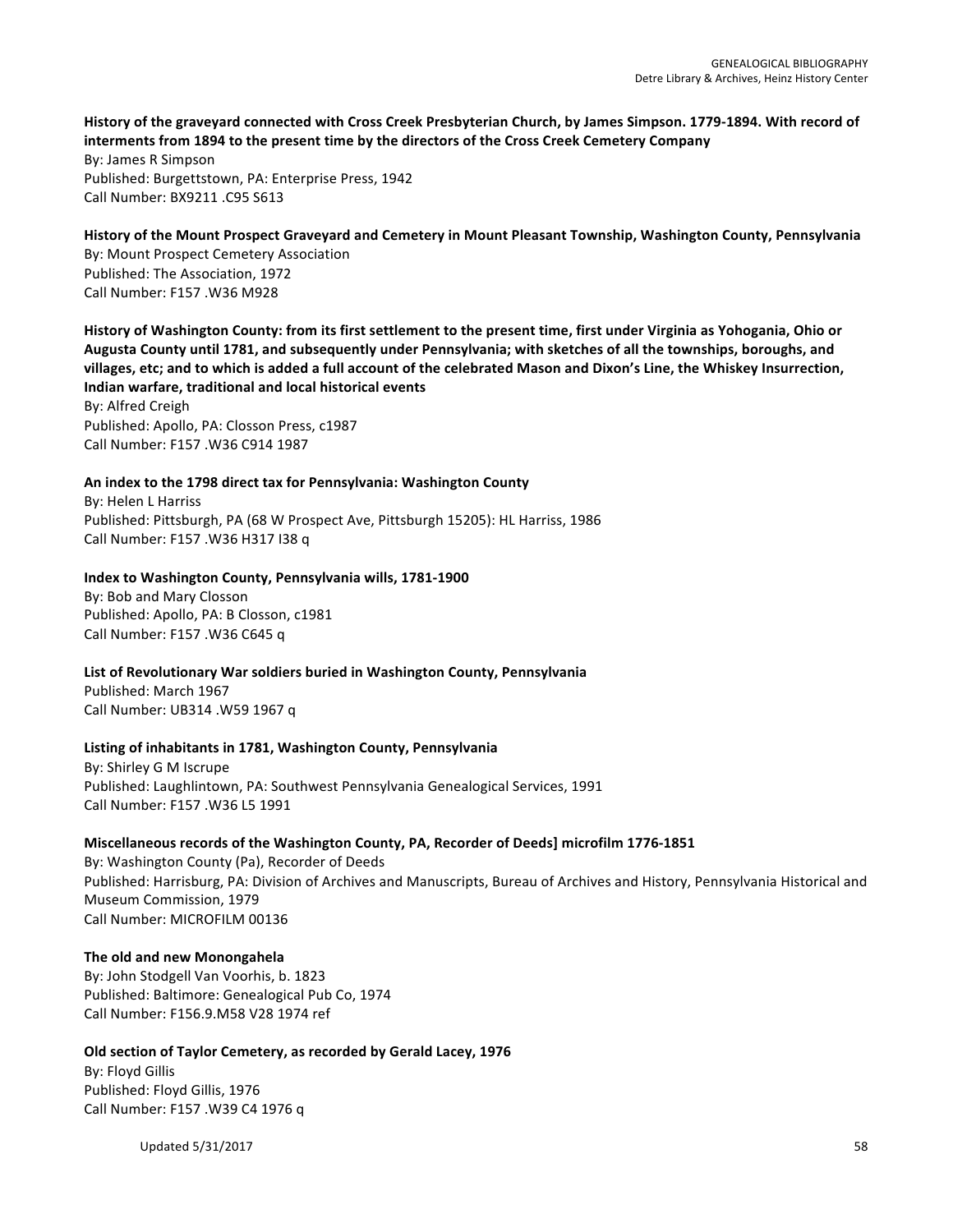Records of Coal Center Methodist Church, 1873-1938, Washington County, Pennsylvania: including related area churches, Lucyville (modern Roscoe), Ebenezer's, Clover Hill, Mt Tabor, Edward's Chapel, Newkirk's, and Pigeon Creek By: Glen David Dixon

Published: Apollo, PA: Closson Press, c1996 Call Number: F157 .W39 C7 1996 q

**History of the Cross Creek Graveyard and the Cross Creek Cemetery** By: James Simpson, 1824-1902 Published: Parsons, WV: McClain Print. Co., 1989 Call Number: BX9211 .C95 S613 1969

Ohio Valley genealogies: relating chiefly to families in Harrison, Belmont, and Jefferson Counties, Ohio and Washington, **Westmoreland, and Fayette Counties, Pennsylvania** By: Charles Augustus Hanna, 1863-1950 Published: Baltimore: Genealogical Pub Co, 1968 Call Number: CS69 .H243 1968

**Ohio Valley genealogies, relating chiefly to families in Harrison, Belmont and Jefferson Counties, Ohio, and Washington, Westmoreland, and Fayette Counties, Pennsylvania** By: Charles Augustus Hanna, 1863-1950

Published: New York: Priv. Print. JJ Little & Co, c1900 Call Number: CS69 H243

# **Some pioneers of Washington County, PA. A family history**

By: Francis Smith Reader, b. 1842 Published: New Brighton, PA: Press of F S Reader & Son, 1902 Call Number: F157 .W36 R28

# Stecher-Mt Zion Lutheran Church records: Ginger Hill, Washington County 1783-1859; the German church records of **western Pennsylvania**

By: Paul Miller Ruff, 1918-Published: Aliquippa, PA: P M Ruff, 1990 Call Number: F157 .W39 G5 1990 q

Tax lists of Washington County, Pennsylvania, 1784-85, 1793: (including present day Washington and Greene Counties **and parts of Allegheny and Beaver Counties)** Published: Washington, PA: Chapter, DAR, 1955

Call Number: F157 .W36 B435 q

Ten Mile Church of the Bretheren Cemetery located in Washington County, PA listing

By: Debbie Hill Day Published: Debbie Hill Day, 2006 Call Number: F157 .W36 T45 2006 q

# The Ten Mile country and its pioneer families: a genealogical history of the Upper Monongahela Valley, with complete **index**

By: Howard Louis Leckey, 1892-1951 Published: Knightstown, IN: Bookmark, 1977 Call Number: F157 .M58 L4 1977

The Ten Mile country and its pioneer families; a genealogical history of the Upper Monongahela Valley By: Howard Louis Leckey, 1892-1951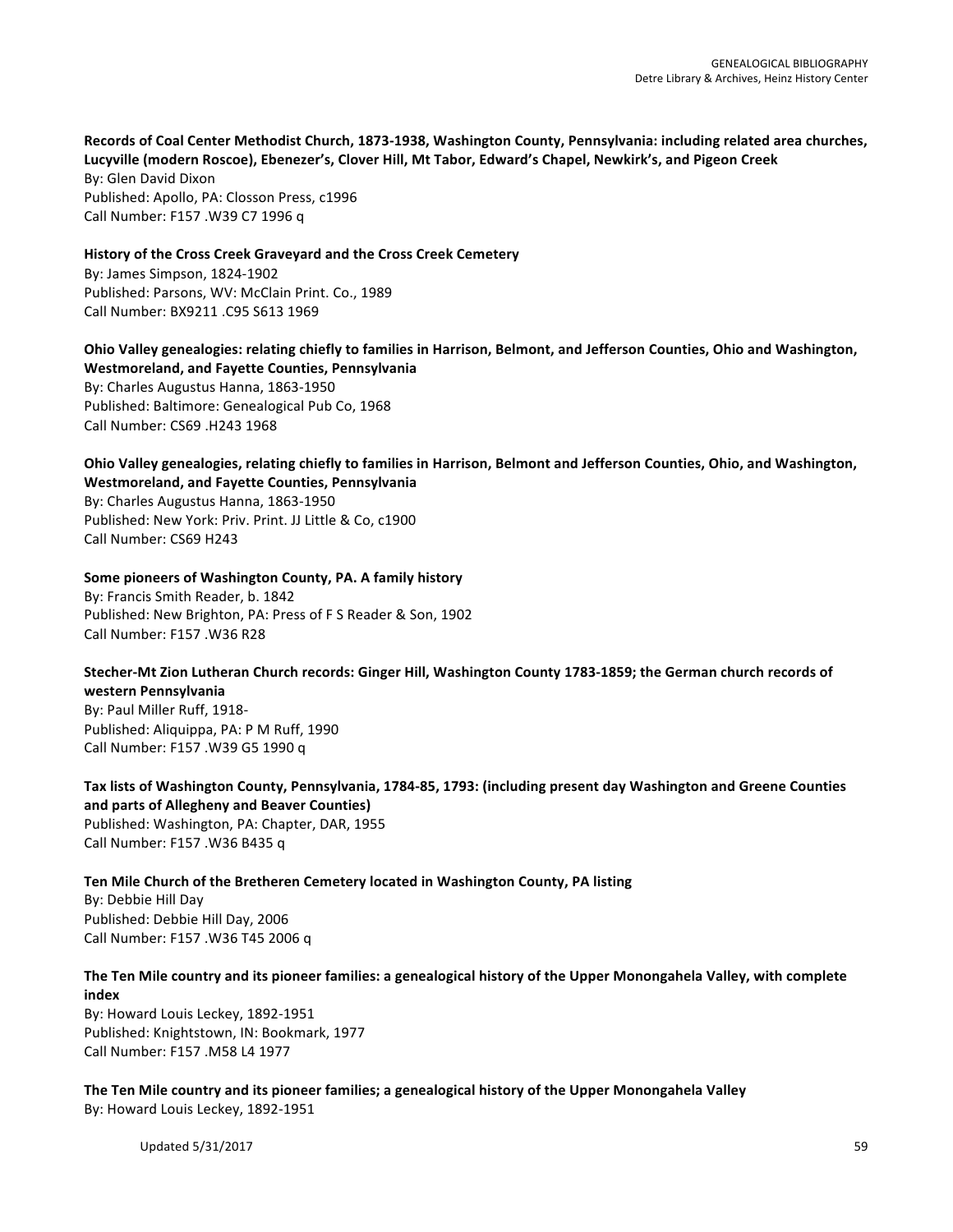Published: Waynesburg, PA: Waynesburg Republican, 1950 Call Number: F156.9.M58 L461

**Washington County, OH, 1860 census** Published: Parkersburg, WV (2515 10<sup>th</sup> Ave, Parkersburg 26101-5829): Wes Cochran, 1988 Call Number: F497 .W3 W36 1988 q

**Washington County, OH, 1870 census** Published: Parkersburg, WV: W Cochran, 1988 Call Number: F497 .W3 W37 1988 q

Washington County, PA, Frontier Rangers, 1781-1782: Washington County, PA, Rangers, Revolutionary War burials of **Greene County, PA, Revolutionary War burials of Washington County, PA** 

By: Paul W Myers Published: Apollo, PA: Closson Press, c1987 Call Number: UA420 .W56 M996 q

# **Washington County, Pennsylvania**

Published: New Orleans: Polyanthos, 1976 Call Number: F157 .W35 B61 1976 ref q

Washington County, Pennsylvania, area key: a guide to the genealogical records of Washington County, Pennsylvania, including maps, histories, charts, and other helpful materials

By: Florence Clint Published: Denver, CO: 1974 Call Number: CS15 .W317 C636 q

# **Washington County, Pennsylvania early marriage index**

By: Citizens Library Genealogical Records Group Published: Pittsburgh, PA: The Genealogical Society of Southwestern Pennsylvania, 1998 Call Number: F157 .W36 C4 1998 q

# **Washington County, Pennsylvania, marriages, 1780-1857**

By: Michelle Weister Published: Apollo, PA: Closson Press, c1987 Call Number: F157 .W36 C645 W317 q

Westland Cemetery listing: located at Westland Meeting House, West Brownsville, Washington County, PA

By: Floyd Gillis Published: Floyd Gillis, 2000 Call Number: F157 .W39 W4 2000 q

# *5.20 WESTMORELAND COUNTY, PA*

14 Cemeteries, Westmoreland Co., Pa. By: Della Reagan Fischer Call Number: F157 .W56 F52cf q

# **1798 direct tax for Pennsylvania: Wheatfield Township, Westmoreland County (presently Indiana County)**

Prepared by G.J. Gregord. Published: Pittsburgh, PA: G.J. Gregord, 1987. Note: Index to Microcopy 372, roll 22, United States direct tax of 1798 for the state of Pennsylvania, National Archives record group 58, Records of the Internal Revenue Service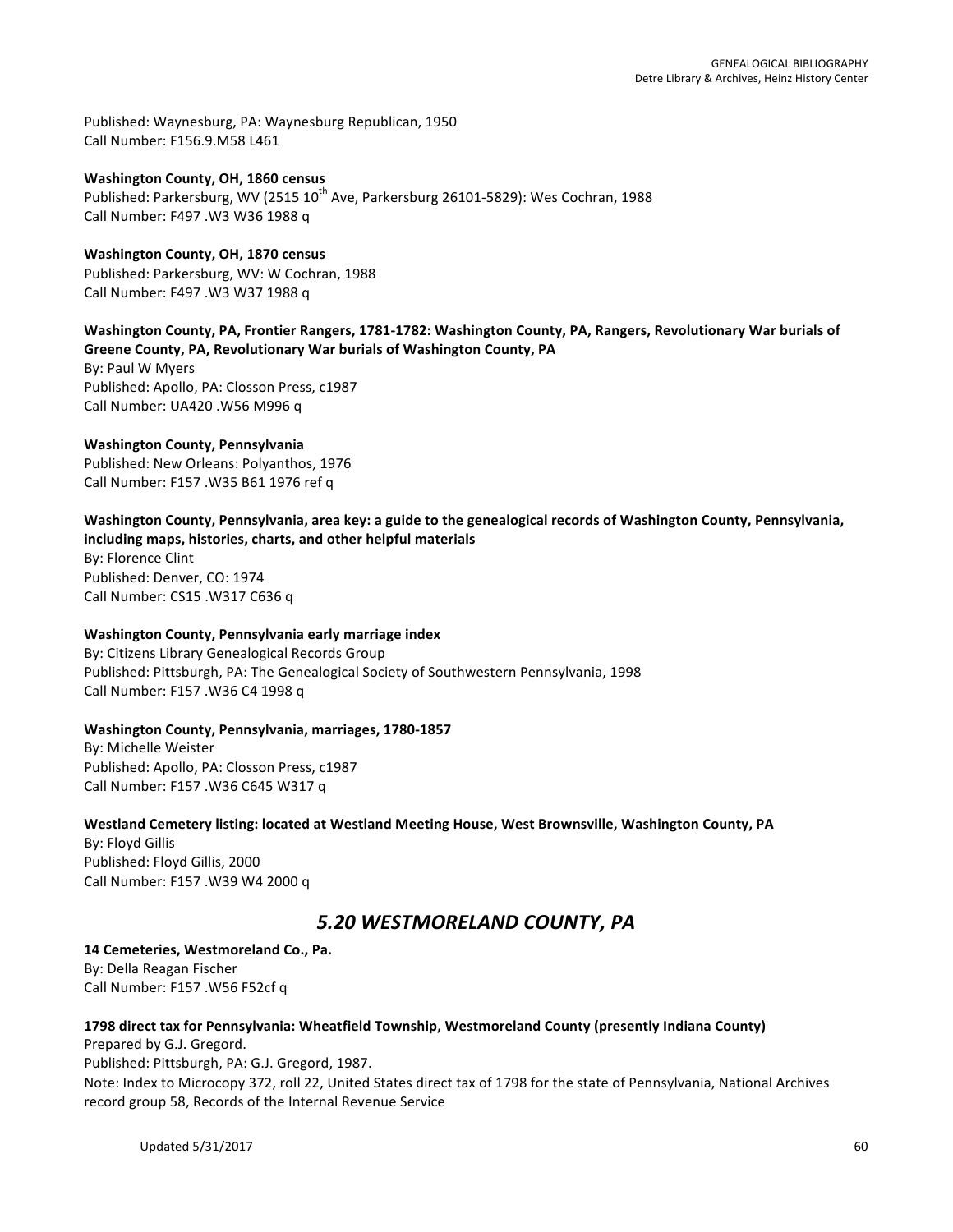#### **1880 census, Westmoreland County, Pennsylvania**

Compiled by: Della Reagan Fischer and Morrow C. Henderson Call Number: F157 .W56 F52c 1880 q Published: McKeesport, PA.? 1973 Note: v. 1-6 arranged alphabetically by township and boro, and secondly alphabetically by surname. v. 7 is an index of persons living in other households

#### **8736 marriages, 1866-1900: old newspapers, Westmoreland County, Pennsylvania**

By: Della Reagan Fischer Published: McKeesport, Pa.: Della Reagan Fischer, 1970 Call Number: 

#### Alverton & Tarr cemeteries, East Huntington Township, Westmoreland County, PA

Compiled by: Della Reagan Fischer Publisher: [McKeesport, Pa.] : Fischer, 1976. Call Number: F157 .W56 A472 q

# Birth certificates, 1852-1855, Westmoreland County, Pennsylvania

By: William L. Iscrupe Published: Laughlintown, Pa. : Southwest Pennsylvania Genealogical Services, c1979. Call Number: F157 W56 I77 B617 q

#### Cemeteries of Westmoreland County, Pennsylvania: Long Run, Middle, Rehoboth (Presbyterian); St. Boniface (Catholic)

By: Della Reagan Fischer Published: McKeesport, PA: 1972 Call Number: F157 .W56 F52ce q

#### Early Landowners of Pennsylvania: atlas of township patent maps of Westmoreland County, PA

By: Sharon Cook MacInnes Published: Apollo, PA: Closson Press, c2007 Call number: F157 .W56 M3 2007 q

# The ecclesiastical records of the Evangelical Lutheran Church, St. James, Bell Township, Westmoreland County, PA, **formerly Washington Township, 1847-1875**

By: St. James Evangelical Lutheran Church, Bell Township, PA (Westmoreland County) Published: [Apollo, PA]: R. Closson, c1977 Call Number: F157 .W59 B433 C645 q

#### **Every name index, Fort Ligonier and its times**

By: Jody Rogers Speece Published: [Apollo, PA]: Closson Press, C1983 Call Number: F149 .S61 .S6 1982

# First Lutheran Church, Greensburg, Westmoreland County, Pennsylvania

By: Della Reagan Fischer Published: McKeesport, PA: [sn], 1964-1965 Call Number: F157 .W56 G81 q

# Four churches of Westmoreland County, PA: 1. Bethel United Presbyterian: 2. Long Run Presbyterian: 3. Fells United **Methodist: 4. Old Zion or Harrold Lutheran**

By: Della Reagan Fischer Published: McKeesport, PA: Fischer, 1978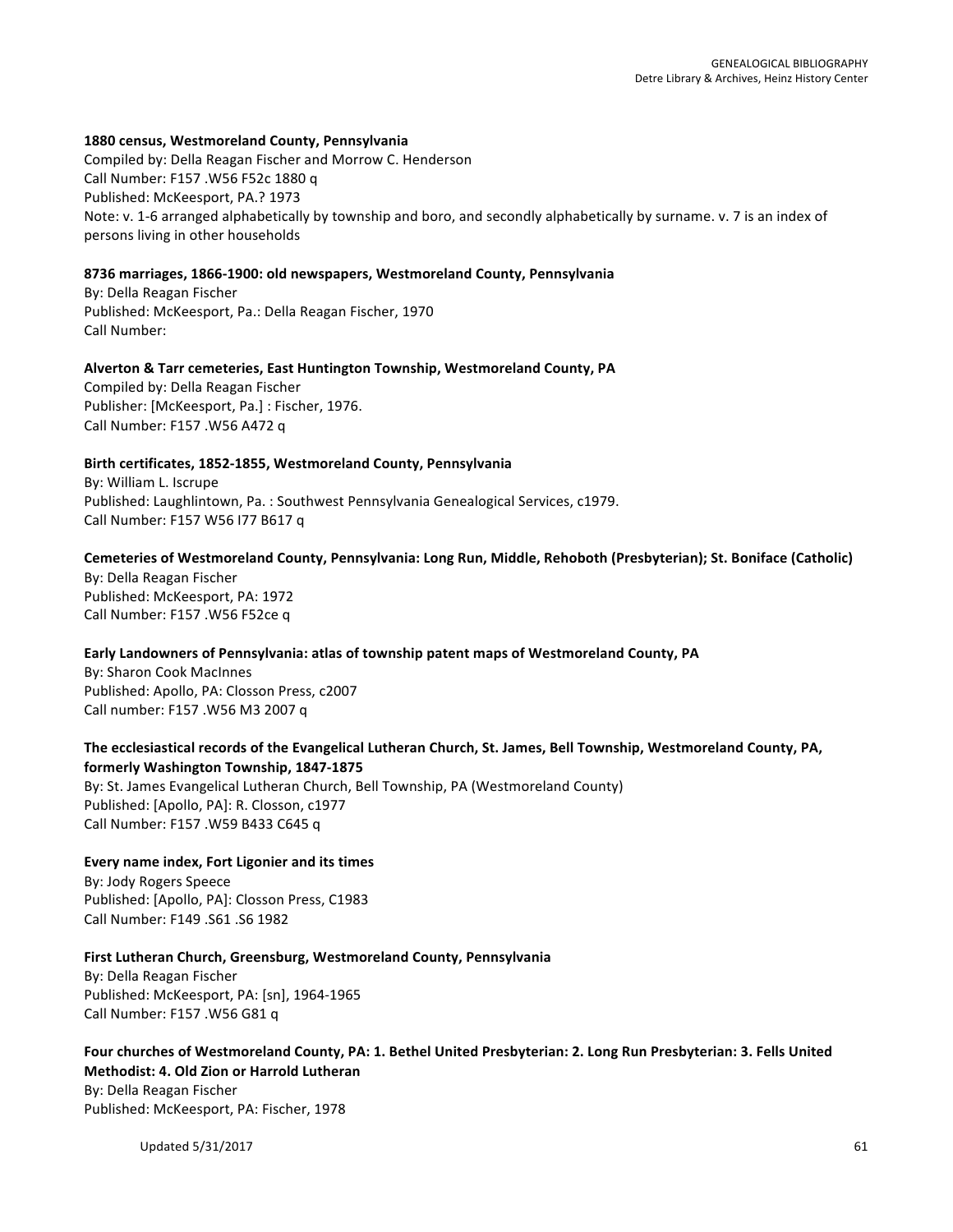Call Number: F157 W56 F52 F773 q

#### **Four Westmoreland County, PA cemeteries**

**By: Nancy Welsh** Published: Apollo, PA: Closson Press, c1992 Call Number: F157 .W56 W4 1992 q

#### **The German church records of Westmoreland County, Pennsylvania**

By: Paul Miller Ruff, 1918-Published: Pittsburgh: PM Ruff, 1982-Call Number: F160 .G3 R922 q

#### The German church records of Westmoreland County, Pennsylvania, 1772-1791

By: Paul Miller Ruff, 1918-Publisehd: Pittsburgh: Ruff, c1980 Call Number: F160 .G3 R922 Index q

#### The German church records of Westmoreland County, Pennsylvania, 1813-1820, Vol. 4

By: Paul Miller Ruff, 1918-Published: Aliquippa, PA: Paul Miller Ruff, c1989 Call Number: F160 .G3 R922 v.4

#### Harold's Reformed Church, Hempfield Twp, Westmoreland Co, PA: births, baptisms, cemetery records, 1781-1920

By: Della Reagan Fischer (Mrs Frank C) Published: McKeesport, PA?: DR Fischer, 1967 Call Number: F157 .W56 H32 q

# Hempfield Township/Greensburg Borough tax lists-1802, Westmoreland County, Pennsylvania

By: William L Iscrupe Published: Laughlintown, PA: Southwest Pennsylvania Genealogical Services, c1979 Call Number: F157 .W59 G7 1979 q Call Number: CS71 .H529 F611 1991 q

# Births, marriages & deaths of Armstrong, Indiana & Westmoreland Cos., PA, 1852-1854

By: K.T.H. McFarland Published: Apollo, PA: Closson Press, c1999. Call Number: F157 .A7 M44 1999 q

# History of the county of Westmoreland, Pennsylvania, with biographical sketches of many of the pioneers and prominent **men**

By: George Dallas Albert Published: Apollo, PA: Closson Press, 1998 Call Numer: F157 .W56 A33 1998 f

# **History of Westmoreland County, Pennsylvania**

By: John Newton Boucher, 1854-1933 Published: New York, Chicago, The Lewis publishing company, 1906 Call Number: F157 .W56 B7 q

#### Index to landowners and joiners in the early land survey books, 1769-1905, Westmoreland County, Pennsylvania: (survey **books | & II)**

By: Shirley G McQuillis Published: Laughlintown, PA: Southwest Pennsylvania Genealogical Services, c1983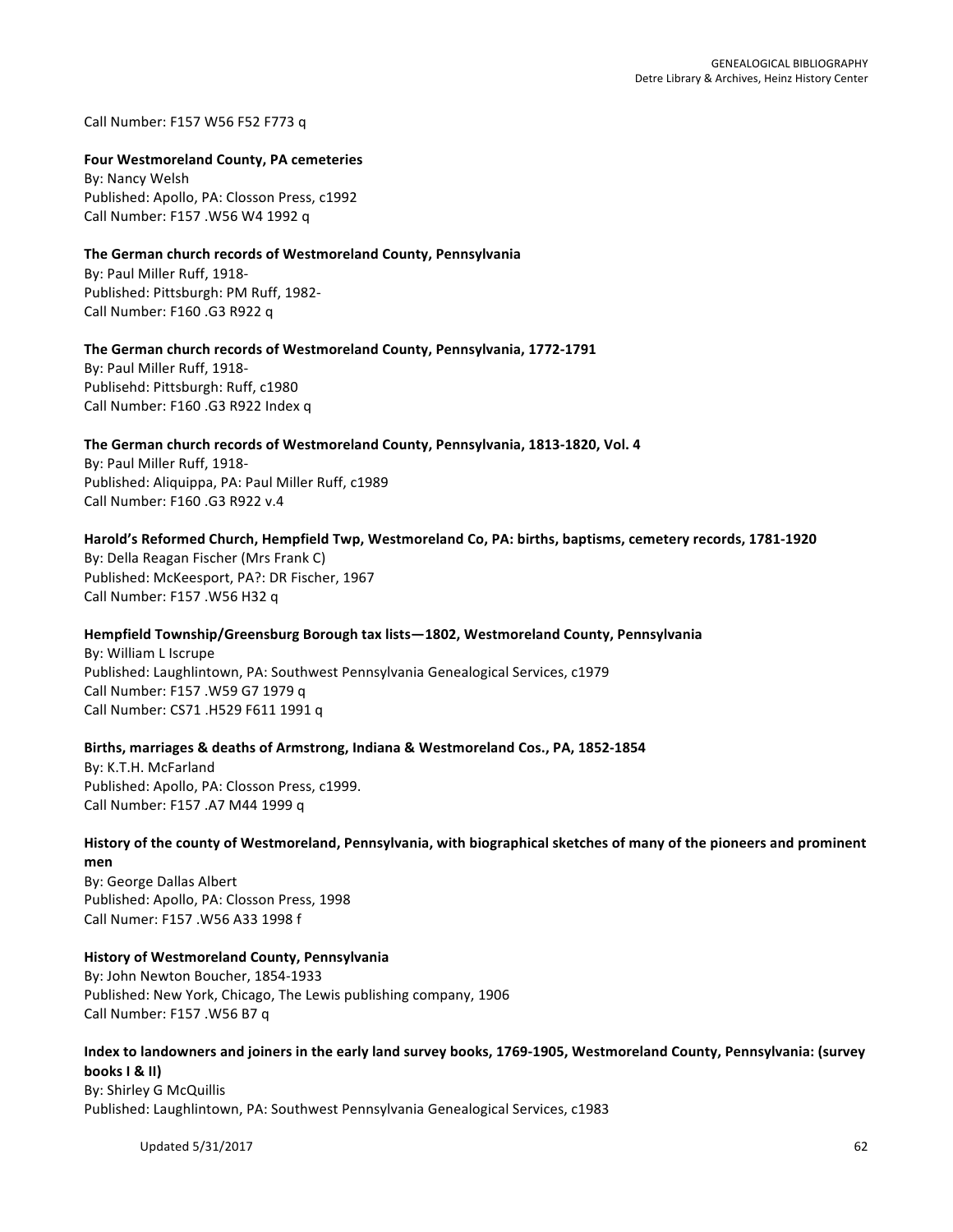Call Number: F157 .W56 M173 q

#### An index to the 1798 direct tax for Pennsylvania: Westmoreland County

**By: Helen L Harriss** Published: Pittsburgh, PA (68 W Prospect Ave, Pittsburgh 15205): HL Harriss, 1986 Call Number: F157 .W56 G818 q

#### **Index to Westmoreland County, PA wills, volumes 1-9, 1773-1896**

By: Bob and Mary Closson Published: Apollo, PA (RD 2, Box 373-A, Apollo 15613): B and M Closson, 1979 Call Number: F157 .W56 C645 I38 q

#### Inscriptions of the Unity Presbyterian Church cemetery, Unity Township, Westmoreland County, PA

By: Della Reagan Fischer Published: McKeesport, PA: 1976 Call Number: F157 .W56 F52un q

#### **Ligonier Valley cemeteries**

By: William L Iscrupe Published: Laughlintown, PA: Southwest Pennsylvania Genealogical Services, c1976 Call Number: F157 .W56 L726 I77li q

#### Marriage and death notices from newspapers: 1808-1921, not all inclusive, Westmoreland County, Pennsylvania

By: Agnes Campbell Tomichek Published: Greensburg, PA: Westmoreland County Historical Society, c1988 Call Number: F157 .W56 T6 1988 f

#### Marriage and death notices from weekly newspapers, 1818-1865, Westmoreland County, Pennsylvania

By: Della Reagan Fischer Published: McKeesport, PA: Fischer, 1963 Call Number: F157 .W56 F52 1818-1865 q

#### **Marriage certificates, 1852-1855, Westmoreland County, Pennsylvania**

By: William L Iscrupe Published: Laughlintown, PA: Southwest Pennsylvania Genealogical Services, c1982 Call Number: F157 .W56 I77 M359 q

#### Marriages & anniversaries taken from the Leader times newspaper, 1922-1962-1997-1998-1999-2000 & the Vandergrift **news, 1997-1998-1999-2000**

By: Carmella Corcetti Shirley, 1929-Published: Chicora, PA: Mechling Bookbindery, c2002 Call Number: F157 .A7 C41 2002e q

#### **Marriages of Westmoreland & Armstrong Counties, Pennsylvania, 1992-1996**

By: Carmella Corcetti, 1929-Published: Butler, PA: Mechling Associates, inc, 1996 Call Number: F157 .W56 S55 1996 q

#### **Mount Pleasant Cemetery, Mount Pleasant Township, Westmoreland County, Mount Pleasant, PA**

By: Della Reagan Fischer Published: McKeesport, PA: Fischer, 1979 Call Number: F157 .W56 M928 F52 q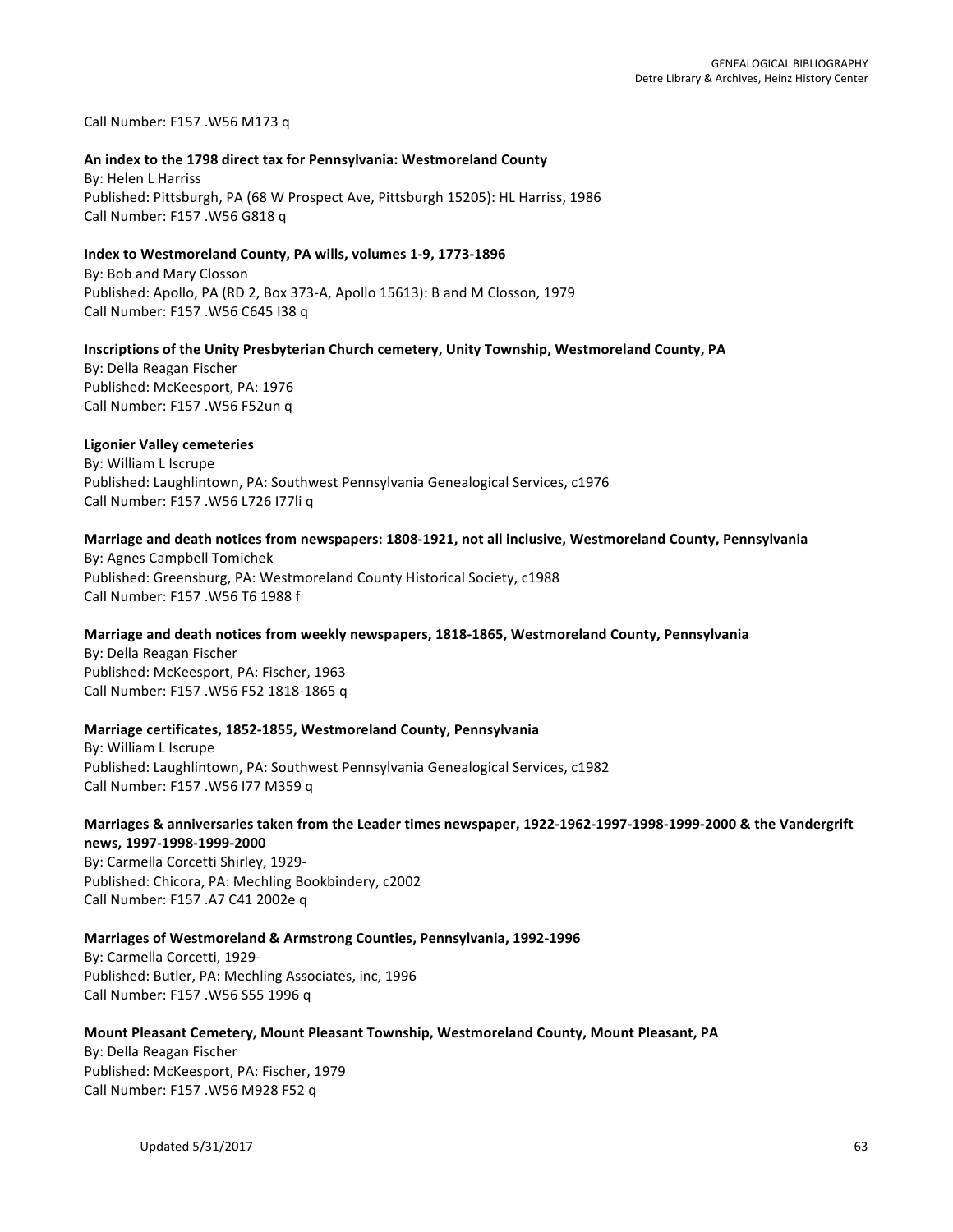#### **Naturalization records 1802-1852, Westmoreland County, Pennsylvania**

By: William L Iscrupe Published: Laughlintown, PA: Southwest Pennsylvania Genealogical Services, c1978 Call Number: JK1834 .W533 I77

#### Newspaper accounts of births, marriage and deaths: 1808-1929, not all inclusive, Westmoreland County, Pennsylvania

By: Mary Jane Mains Published: Greensburg, PA: Westmoreland County Historical Society, c1994 Call Number: F157 .W56 M3 1994 q

#### **Obituary extractions taken from the Vandergrift news, Vandergrift, Westmoreland Co, Pennsylvania**

By: Carmella Corcetti Shirley, 1929-Published: Butler, PA: Mechling Associates, 1996 Call Number: F157 .A7 C41 2002c q

#### **Old and new Westmoreland**

By: John Newton Boucher, 1854-1933 Published: New York: The American Historical Society, 1918 Call Number: F157 .W56 B75 q

#### **Old Westmoreland**

Published: Laughlintown, PA: Southwest Pennsylvania Genealogical Services, 1980-Call Number: SERIAL

#### **Rambling in the Valley of Jacobs Creek**

By: A L Rowe Published: Smithton, PA: A L Rowe Call Number: F157 .W56 J53 d

**Ohio Valley genealogies: relating chiefly to families in Harrison, Belmont, and Jefferson Counties, Ohio and Washington, Westmoreland, and Fayette Counties, Pennsylvania** By: Charles Augustus Hanna, 1863-1950

Published: Baltimore: Genealogical Pub Co, 1968 Call Number: CS69 .H243 1968

Ohio Valley genealogies, relating chiefly to families in Harrison, Belmont and Jefferson Counties, Ohio, and Washington, **Westmoreland, and Fayette Counties, Pennsylvania**

By: Charles Augustus Hanna, 1863-1950 Published: New York: Priv. Print. JJ Little & Co, c1900 Call Number: CS69 H243

**Sources for searching Westmoreland County, Pennsylvania** By: Karen B Cavanaugh Published: Fort Wayne, IN: K B Cavanaugh, 1987 Call Number: CS15 .W544 C376

# St James Lutheran Church, Ligonier, Westmoreland County, part II parish records 1852-1942; the German church records **of Western Pennsylvania**

By: Paul Miller Ruff Published: Greensburg, PA: P M Ruff, 1994 Call Number: F157 .W59 L72 1994 q

#### St James Lutheran Church, Unity Twp, Westmoreland Co, Youngstown, Pennsylvania, 1820-1950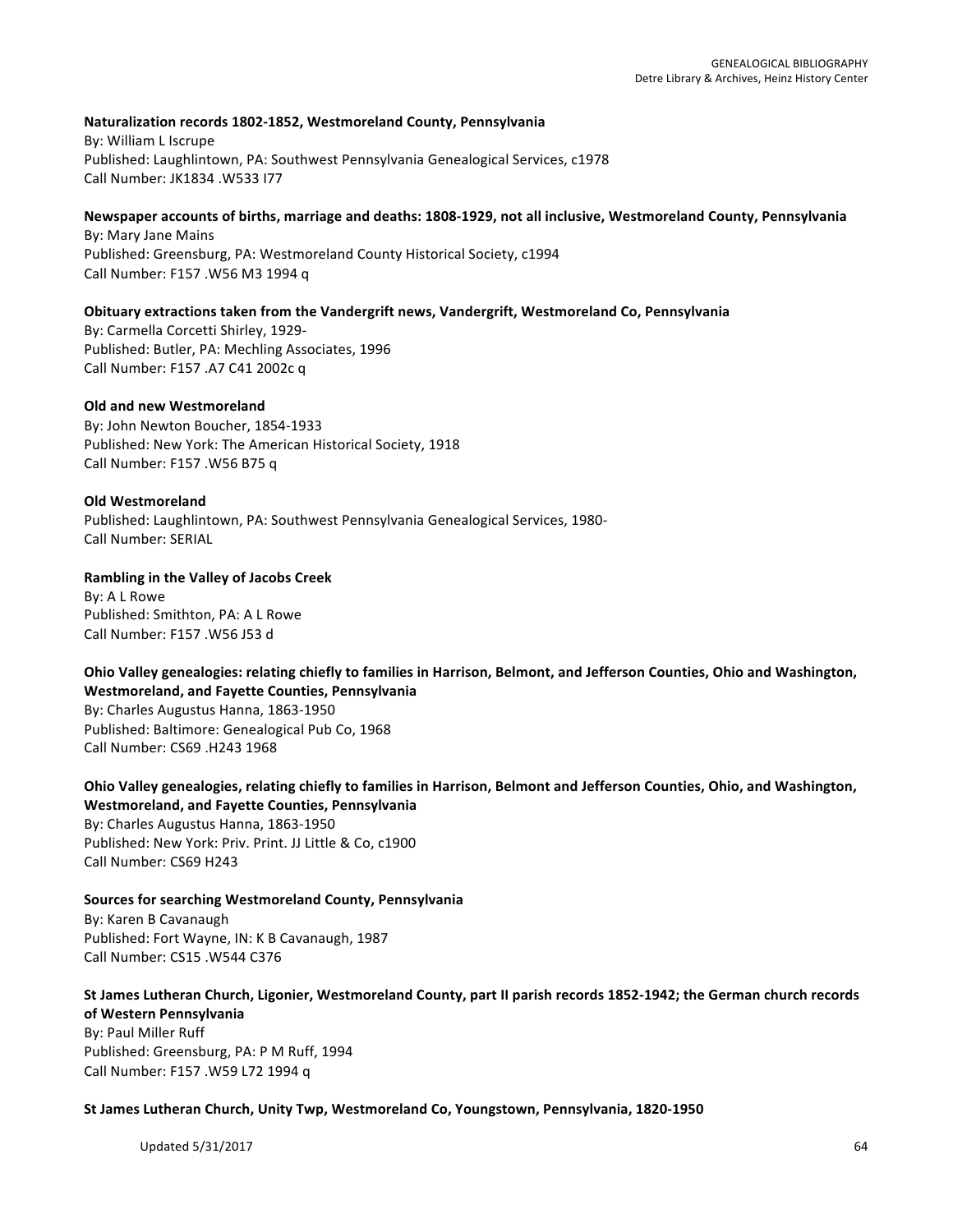By: Richard Glenn Huffman, 1927-Published: Whitney, PA: Huffman, 1974 Call Number: F157 .W59 Y78 1974 q

#### **Surname index to 52 Westmoreland County, PA cemeteries**

By: Robert M and Marietta Fowler Closson Published: Apollo, PA: Closson, c1876-c1981 Call Number: F157 .W56 C645 q

#### **Surname index to ... Westmoreland County cemeteries**

By: Robert M and Marietta (Fowler) Closson Published: Apollo, PA: Closson, C1976 Call Number: F157 .W56 C645 q

#### **Westmoreland County, PA, cemetery records**

By: Bob and Mary (Fowler) Closson Published: Apollo, PA: B and M Closson, c1980 Call Number: F157 .W56 C645 W533 q

# Westmoreland County, Pennsylvania, area key: a guide to the genealogical records of Westmoreland County,

Pennsylvania, including maps, histories, charts, and other helpful materials

By: Florence Clint Published: Denver, CO: Area Keys, c1975 Call Number: CS15 .W533 C636 q

# Westmoreland County records 1769-1857 [manuscript]

By: Westmoreland County (PA) Elect. Location: http://digital.library.pitt.edu/cgi-bin/f/findaid/findaid-idx?c=hswpead;cc=hswpead;rgn=main;view=text;d idno=US-QQS-MSS134 Call Number: MSS 0134

# Westmoreland County, Virginia records, 1658-1661

By: John Frederick Dorman Published: Washington, DC: Author, 1970 Call Number: F232 .W4 D59 f

# **Westmoreland in 1773: Westmoreland County, Pennsylvania**

By: William L Iscrupe Published: Laughlintown, PA: Southwest Pennsylvania Genealogical Services, c1983 Call Number: F157 .W56 I77 1983

# Westmoreland in 1825, Westmoreland County, Pennsylvania

By: William L Iscrupe, Shirley G McQuillis Published: Laughlintown, PA: Southwest Pennsylvania Genealogical Services, c1983 Call Number: F157 .W56 I77 W531 q

# Wills and letters of administrations of Westmoreland County circuit house, Greensburg, Pennsylvania

By: Della Reagan Fischer Published: 1969 Call Number: F157 .W56 F52w v.1 q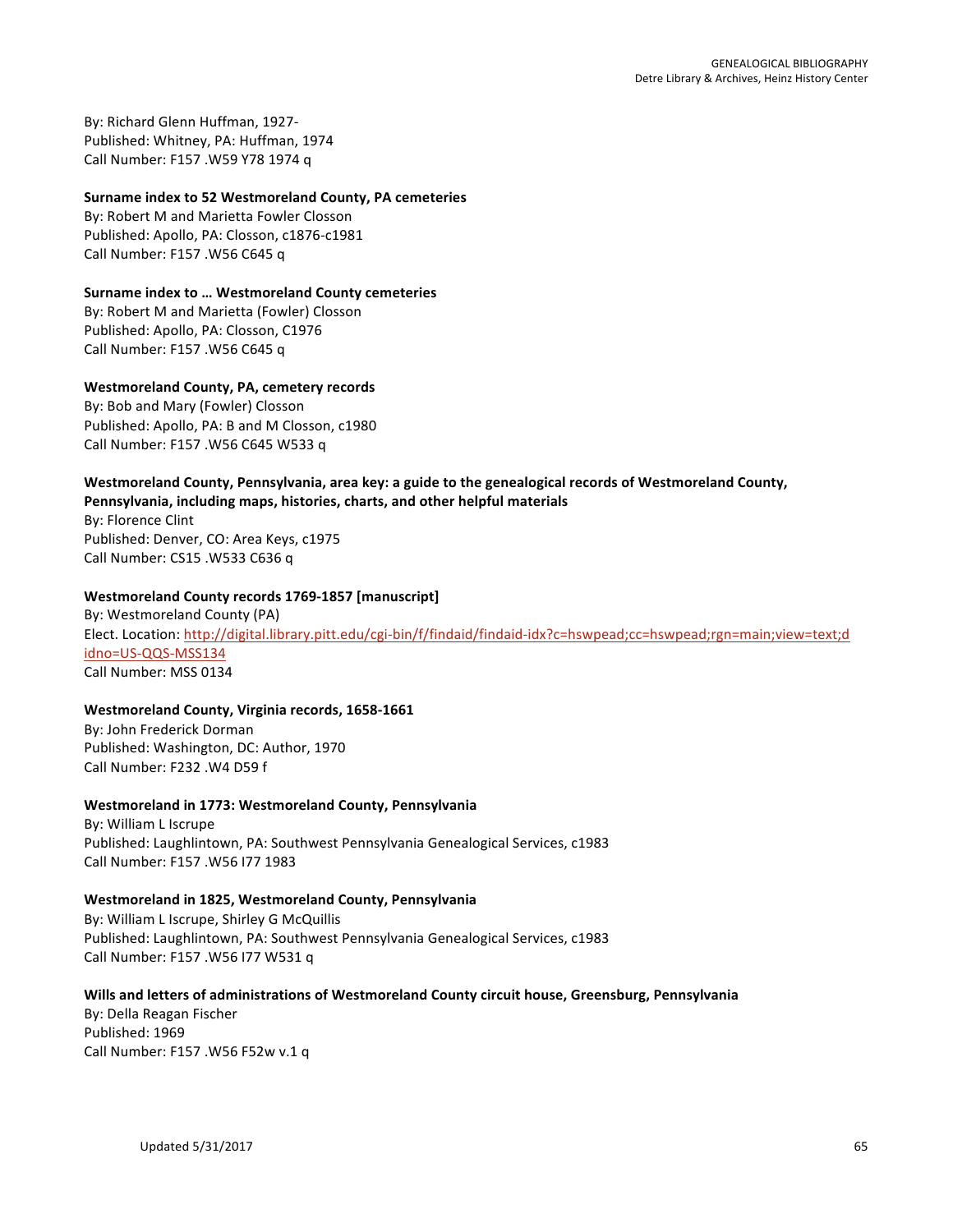# *6. PENNSYLVANIA CHURCH RECORDS*

Apollo United Methodist Church, Apollo, PA, 1873-1911, Grace Reformed Church, formerly Grace Evangelical Reformed Church, Harmony, PA, 1829-1918, Jefferson Avenue United Methodist Church, Washington Call Number: MICROFILM 00148

Baptism index of the German church records, Lutheran and Reformed, of Westmoreland County, Pennsylvania: 1772-**1820, Volume D** 

By: Paul Miller Ruff, 1918-Published: Aliquippa, PA: P.M. Ruff, 1989 Call Number: F160 .G3 R8 1982

Bethany Presbyterian Church, Bridgeville, Pa., 1821-1895, Valley Presbyterian Church, Imperial, Pa., 1894-1910, First **Presbyterian Church, Turtle Creek, Pa., formerly Associate Reformed Church, 1829-1** Call Number: MICROFILM 00167

Bethany Presbyterian Church formerly Laurel Avenue Presbyterian, Johnstown, Pa, 1884-1917, Zion Evangelical Lutheran Church, Henry's Church, Luther Chapel, Williamsburg, Pa, 1837-1925, St. John's Evan Call Number: MICROFILM 00137

Bethel United Presbyterian Chuch Cemetery: an alphabetical census with genealogical data: North Beaver Township,

**Lawrence County, Pennsylvania** By: Dwight Edward Copper Published: Chicora, PA: Mechling Bookbindery, c2002 Call Number: F157 .L36 N67 2002 q

# **Bethel United Presbyterian Church cemetery record**

By: Nell Young Herchenroether Published: Pittsburgh, PA (158 Dickson Ave., Ben Avon, Pittsburgh 15202) : N.Y. Herchenroether, 1985. Call Number: F157 .L36 H539 B562 q

# Births and baptisms, 1782-1815

By: Rev. John William Weber, 1735-1816 Compiled from the translated copy of the original book of German record by Della Regan Fischer Published: McKeesport, PA: [s.n], 1966. Call Number: F157 .W56 F52b q

Births and baptisms, 1782-1900, St. John's (Middle) Lutheran and Reformed Churches, Mt. Pleasant Twp., Westmoreland Co., Penna.

By: Della Reagan Fischer Published: [McKeesport, PA: D.R. Fischer, 1968] Call Number: F157 .W56 F52s q

Briar Hill Cemetery, also known in its early days as East Brook Methodist Episcopal Cemetery or Painter/Briar Hill Cemetery: Briar Hill Road, Hickory Township, Lawrence County, Pennsylvania

By: Dwight Edward Copper Published: Chicora, PA: Mechling Bookbindery, c2002 Call Number: F157 .L36 H54 2002 q Brush Valley United Methodist Church, Homer City, PA, 1859-1870, Mt. Pisgah United Presbyterian Church, Greetree, PA, 1869-79, 1909-1910, Latrobe Methodist Church, Latrobe, PA, 1868-1910, Greyston Call Number: MICROFILM 00170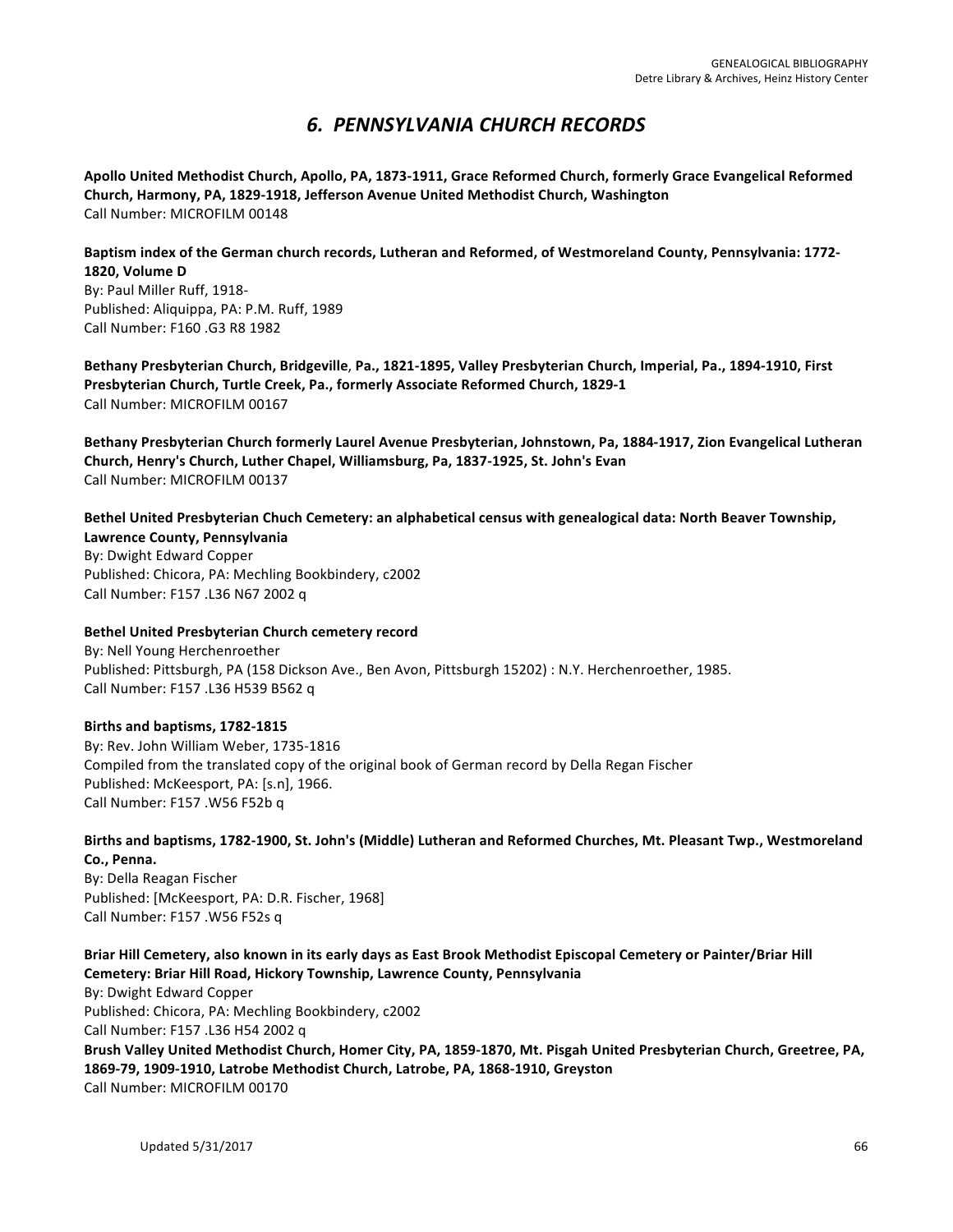Canonsburg United Presbyterian Church, formerly first Presbyterian Church, 1846-1931, United Presbyterian Church of Canonsburg, Greenside Church, 1867-1943, Chartiers United Presbyterian Church, 1871-1911, Central Presbyterian **Church, 1888-1915** Call Number: MICROFILM 00145

Center Presbyterian Church, McMurray, PA, 1864-1907, First United Methodist Church, Belle Vernon, PA, 1883-1897, Zion Lutheran Church, Pittsburgh, PA, 1881-1910, Ascension Episcopal Church, Pittsburgh, PA, 1889-1910, First Presbyterian Church, Irwin, PA, 1871-1910 [microfilm] Call Number: MICROFILM 00171

**The church records of Sweden** By: Church of Jesus Christ of Latter-Day Saints. Genealogical Society Published: [Salt Lake City] 1971 Call Number: CS923 .C58 1971 q

**A compendium of the families who worshipped at Jacob's Union Church during the past approximately 200 years** By: Warren J. Ziegler Published: Milford, NJ: Ziegler, 1978 Call Number: F157 L52 Z66 J17 q

Emmanuel Lutheran Church, Ford City, PA, 1844-1958, Christ Lutheran Church, Kittanning, PA, formerly Rupp Lutheran, **1853-1907, St. Mark's Episcopal Church, Pittsburgh, PA, formerly St. Martins and Incarnation, 1857-1916 [microfilm]** Call Number: MICROFILM 00154

Evans City Methodist Church, Evans City, PA, 1889-1911, House of Prayer Evangelical Lutheran Church, Aliquippa, PA, 1893-1924, Grace Episcopal Church, Pittsburgh, PA, 1852-1926, Bethesda Lutheran Church, Lower Burrell, PA, 1851-1943 **[microfilm]** Call Number: MICROFILM 00158

First Evangelical Lutheran Church, Sharpsburg, PA, 1863-1943, Church of the Epiphany, Pittsburgh, PA, 1889-1920, formerly in Bellevue, PA, West End United Church of Christ, Pittsburgh, PA, 1869-19 Call Number: MICROFILM 00156

First Methodist Church, formerly Hollidaysburg Station Church, Hollidaysburg, PA, 1837-1916, United Methodist Church, Martinsburg, PA, includes Martinsburg, Woodburgh, Loysburg and Yellow Creek, 1895-1959 [microfilm] Call Number: MICROFILM 00140

First Presbyterian Church, Freedom, PA, 1843-1915, Conway United Presbyterian Church, Conway, PA, formerly Remington United Presbyterian Church, 1870-1911, Redeemer Lutheran Church, Oakmont, PA, 1900-1923, First **Hungarian Reformed Church, Pittsburgh, PA, 1891-1912 [microfilm]** Call Number: MICROFILM 00162

First United Methodist Church, Vandergrift, PA, formerly Methodist Episcopal Church, 1898-1921, St. Mark's Evangelical Lutheran Church, Butler, PA, 1859-1900, St. Mark's Evangelical Church, Butler, 1813-1879 [microfilm] Call Number: MICROFILM 00163

First United Methodist Church, Washington, PA, 1819-1910, First Presbyterian Church, Washington, PA, 1866-1895, Faith United Presbyterian Church, formerly Second United Presbyterian Church, Washington, PA, 1894-1966 [microfilm] Call Number: MICROFILM 00159

First United Presbyterian Church, New Bethlehem, 1876-1911, Mount Lebanon United Presbyterian Church, Mount Lebanon, PA, formerly Associate Reformed Congregation of Saw Mill Run and St. Clair United Presbyterian Church, 1858-1901, Christ Episcopal Church, New Brighton, PA 1871-1925 [microfilm]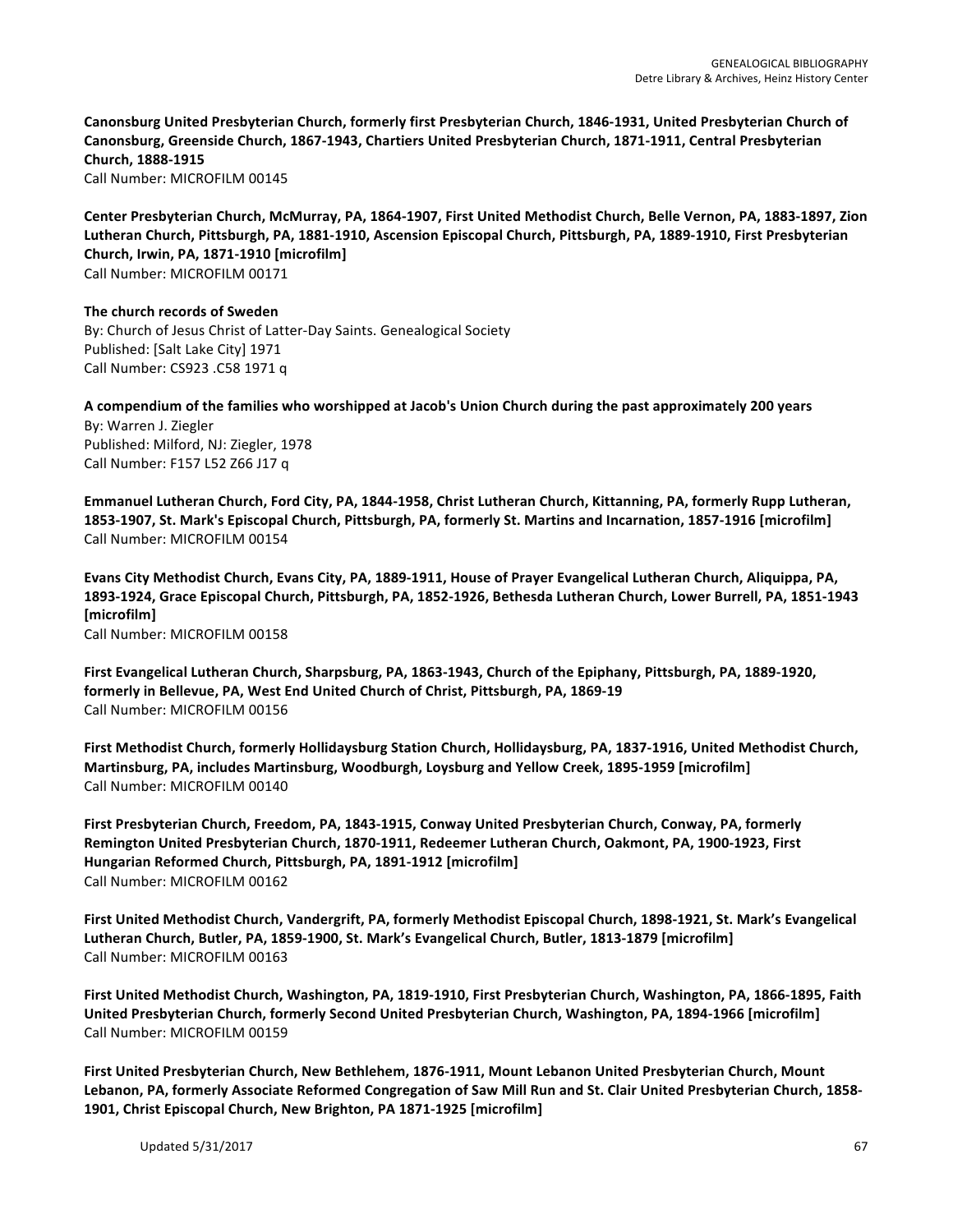Call Number: MICROFILM 00161

First United Presbyterian Church, Oakmont, PA, 1871-1910, St. James Lutheran Church, Ligonier, PA, 1809-1910, First United Church of Christ, Irwin, PA, 1880-1910, St. Thomas Memorial Episcopal Church, Butler, PA, 1890-1910 [microfilm] Call Number: MICROFILM 00173

Highland United Presbyterian Church, Slippery Rock, PA, 1894-1922, Center United Presbyterian Church, Slippery Rock, PA, 1882-1913, Harmony United Presbyterian Church, Harrisville, PA, formerly Boiling Spring Presbyterian Church, 1872-1973, First Presbyterian Church, Pottersville, PA, 1885-1949, Elderton United Presbyterian Church, Elderton, PA, 1895-1929, Trinity Episcopal Church, Sharpsburg, PA, 1896-1926 [microfilm] Call Number: MICROFILM 00155

Hiland Presbyterian Church, Ross Township, Pa., 1871-1946, Hampton United Presbyterian Church, Gibsonia, Pa., formerly Pine Creek Reformed Church, 1850-1880, Boiling Springs Presbyterian Church, Kiskiminetas Township, 1845-1903, Christ United Presbyterian Church, Carnegie, Pa., formerly First United Presbyterian and Mansfield United **Presbyterian Church, 1878-1962 [microfilm]** Call Number: MICROFILM 00152

Kylertown Presbyterian Church, formerly Morris Presbyterian Church, 1852-1952, Osceola Presbyterian Church, Osceola, PA, 1876-1973, Winburne Presbyterian Church, Winburne, PA, 1889-1958, St. John's Reformed Church of Christ, formerly German Reformed Church, Boalsburg, PA, 1853-1939, First United Methodist Church, Altoona, PA, 1853-1911, First **United Presbyterian Church, Ebensburg, PA, 1850-1911** Call Number: MICROFILM 00143

Little Redstone United Methodist Church, Fayette City, PA, 1889-1910, Hillcrest United Presbyterian Church, Monroeville, PA, 1893-1910, Christ's Lutheran Church, Murrysville, 1820-1910, First United Presbyterian Church, Vandergrift, PA, 1897-1910, Springdale United Presbyterian Church, Springdale, PA, 1874-1910 [microfilm] Call Number: MICROFILM 00174

Lutheran Church of the Redeemer, Monaca, PA, 1883-1916, Grace Lutheran Church, Rochester, PA, 1863-1917, First **Presbyterian Church, Beaver, PA, 1855-1958 [microfilm]** Call Number: MICROFILM 00150

Mt Vernon Community United Presbyterian Church, McKeesport, PA, 1867-1933, First Presbyterian Church, Duquesne, PA, 1889-1914, Bethel Presbyterian Church, Bethel Park, PA, 1837-1913, Jefferson Congregation of the Associate Reformed Church now Presbyterian, Jefferson, PA, 1957-1961 [microfilm] Call Number: MICROFILM 00160

**Mt Zion United Church of Christ, Union Township, Bedford County, PA, and Greenfield Charge, 1860-1903, First** Presbyterian Church, Altoona, PA, 1864-1931, Birmingham Presbyterian Church, Birmingham, Huntingdon County, PA, 1835-1879, Beulah Presbyterian Church, Beulah, Clearfield County, PA, 1859-1894, St. John's United Church of Christ, **Bedford, PA, 1888-1953 [microfilm]** Call Number: MICROFILM 00138

Newport Cemetery: with a history of the Newport Methodist Church, Presbyterian Church at Newport and Bethel Baptist **Church, village of Newport near Wampum, Rte 18, Lawrence County, Pennsylvania** By: Dwight Edward Copper Published: New Castle, PA: D. Copper, 1998

Call Number: F157 .L39 N45 1998 q

**Quakeriana notes** Published: Haverford, PA: Haverford College, 1933-Call Number: SERIAL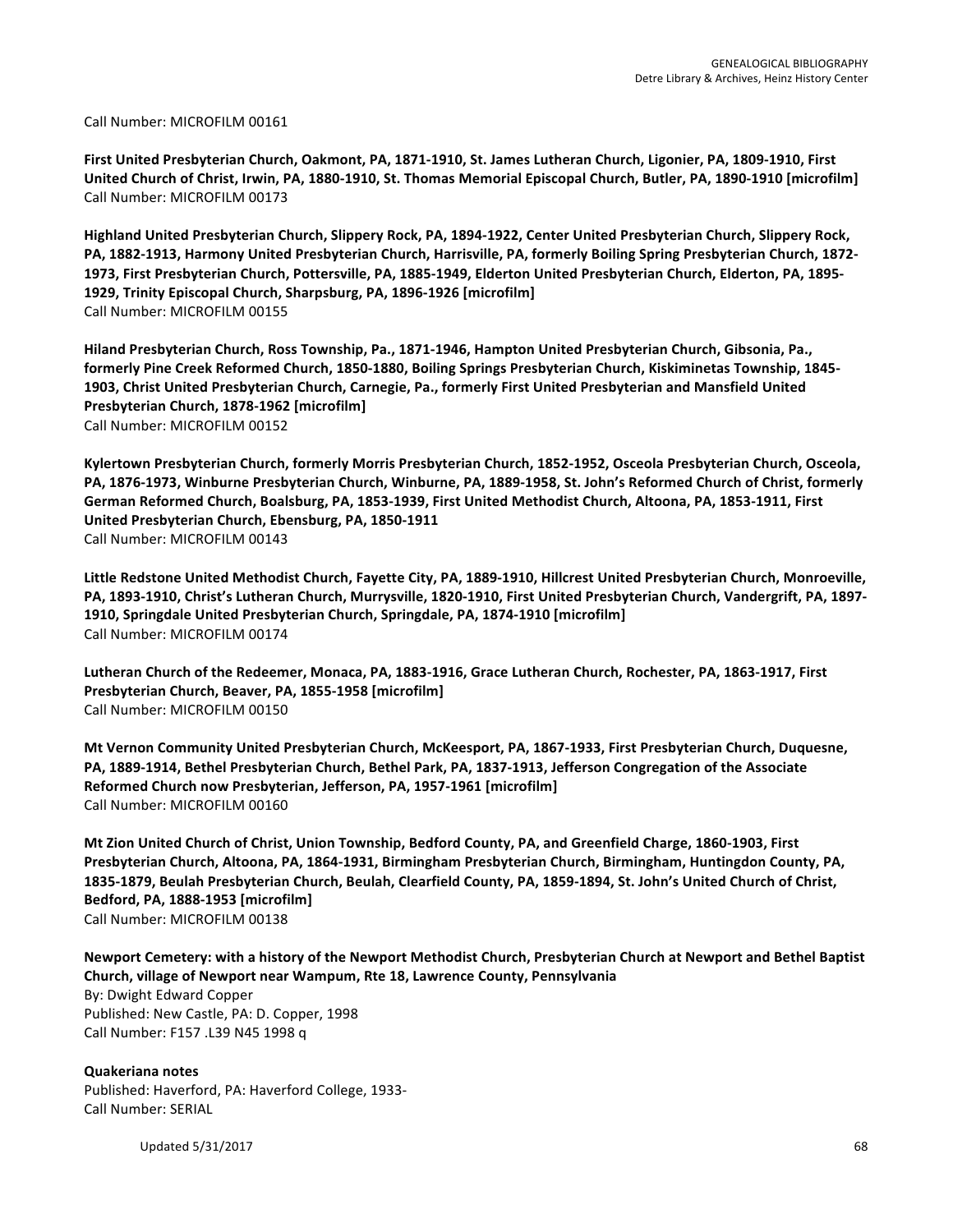St John's Episcopal Church, Huntingdon County, PA, 1844-1949, First Presbyterian Church, Tyrone, PA, 1857-1907, St Luke Lutheran Church, formerly Evangelical Faith Church of Mt Union, 1903-1954, Cassville Lutheran Church, formerly Mt Zion Evangelical Lutheran Church, Cassville, PA, 1801-1887 [microfilm] Call Number: MICROFILM 00142

St John's Lutheran church, Houtzdale, PA, 1881-1947, Mt Zion Evangelical Lutheran Church, Glasgow, PA, 1853-1968, Blandburg Evangelical Lutheran Church, 1897-1907, Bethel Evangelical Lutheran Church formerly Swedish Evangelical Lutheran Church, Houtzdale, 1883-1967 [microfilm] Call Number: MICROFILM 00141

St John's United Church of Christ, formerly Reformed and Evangelical Reformed, Larimer, PA, 1885-1950, McGinnis Presbyterian Church, Pitcairn, PA, 1891-1905, Dutilh United Methodist Church, Butler, PA, 1893-1918, First United **Methodist Church, Beaver Falls, PA, 1860-1908 [microfilm]** Call Number: MICROFILM 00149

St Luke Lutheran Church, Lilly, PA, 1873-1810, First Lutheran Church formerly Luther's Monumental Church, Portage, PA, 1873-1893, Duncansville Presbyterian Church, Duncansville, PA, 1884-1965, First Presbyterian Church, Hollidaysburg, PA, 1788-1890, St Thomas Episcopal Church, Barnesboro, PA, 1894-1930, Trinity Episcopal Church, Patton, PA, 1896-1931 **[microfilm]**

Call Number: MICROFILM 00139

St Luke's Memorial Lutheran Church, Pittsburgh, PA, formerly Memorial Evangelical Lutheran Church, 1883-1938, Good Shepherd Lutheran Church of South Hills, Whitehall, PA, 1852-1876, Conenant United Presbyterian Church, Butler, PA, 1872-1887, Edgewood Presbyterian Church, Edgewood, PA, 1892-1915, Church of the Covenant United Presbyterian Church, Washington, PA, formerly Second and Third Presbyterian Church, 1876-1914, First St Paul's Evangelical Lutheran **Church [microfilm]** Call Number: MICROFILM 0165

St Mary's Episcopal Church, Red Bank, PA, 1905-1963, Christ Episcopal Church, Brownsville, PA, St John's Church, 1813-1916, St Luke's Lutheran Church, Shaler, PA, 1856-1912, Mingo Presbyterian Church, Finleyville, PA, 1864-1910 Call Number: MICROFILM 00169

St Peter's Episcopal Church, Uniontown, PA, 1851-1910, Christ Lutheran Church, Beaver Falls, PA, 1886-1910, First United Methodist Church, 1860-1910 [microfilm] Call Number: MICROFILM 00172

Trinity United Methodist Church, Trafford, PA, 1883-1910, Grace Evangelical Lutheran Church, Manorville, PA, 1888-1910, Christ Episcopal Church, 1825-1904, St Paul's United Church of Christ, Chiroca, PA, 1833-1875, United Presbyterian Church of the Covenant, Irwin, PA, 1874-1910 [microfilm] Call Number: MICROFILM 00175

US Catholic sources: a diocesan research guide By: Virginia Humling Published: Salt Lake City, UT: Ancestry, c1995 Call Number: CD3605 .H86 1995

**Voegtly Evangelical Church records 1833-1986 [manuscript]** By: Voegtly Evangelical Church (Pittsburgh, PA) Elect. Location: Call Number: MSS 0125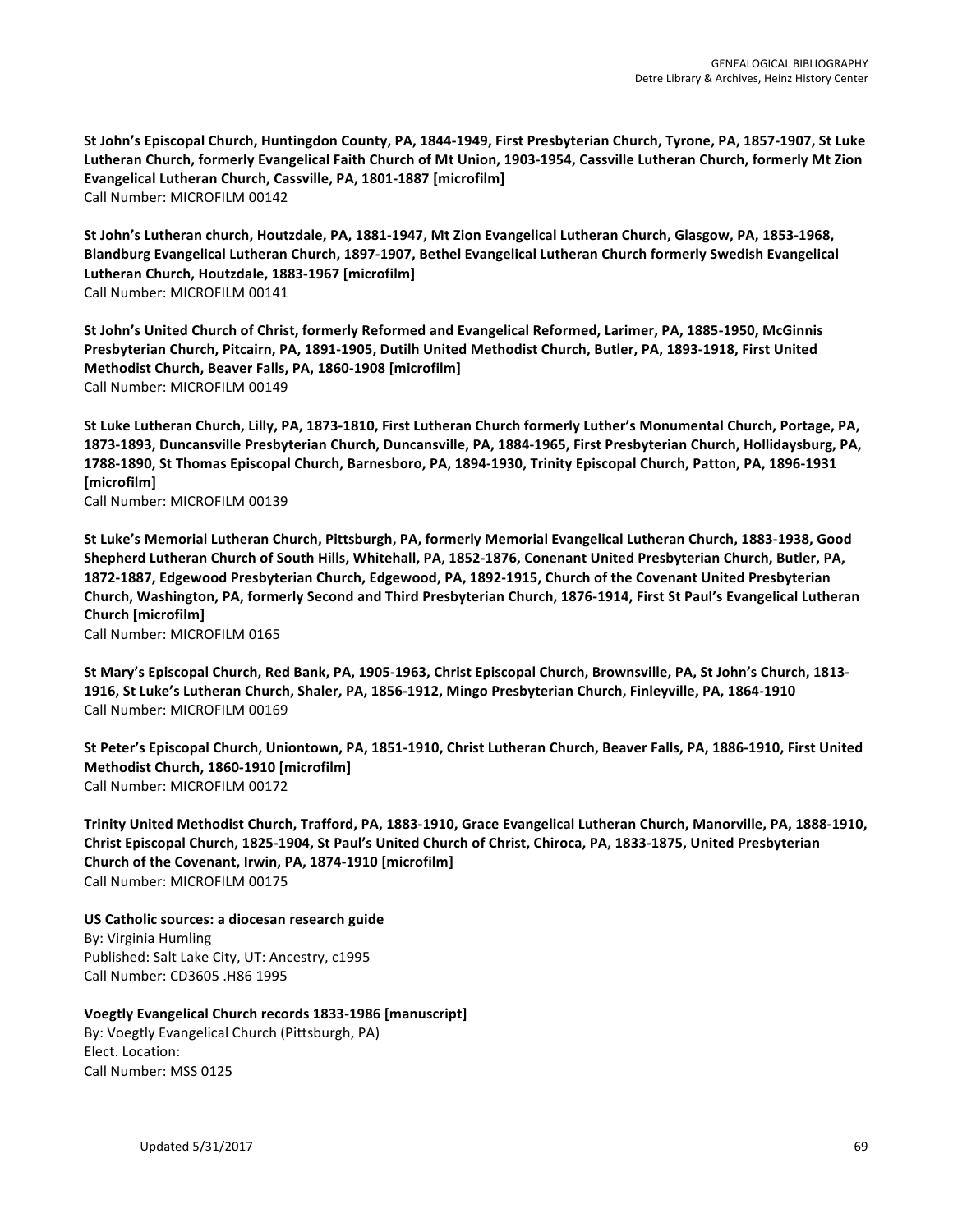Zion's Reformed United Church of Christ, Greenville, PA, 1775-1909, Gray Stone United Presbyterian Church, Leechburg, PA, formerly First Presbyterian and Hungarian Reformed of Rossiter, PA, 1844-1919, St Matthew's Lutheran Church, **Pittsburgh, PA, 1873-1936 [microfilm]** Call Number: MICROFILM 00153

# *7. NEW ENGLAND (CONNECTICUT, NEW HAMPSHIRE, MASSACHUSETTS, RHODE ISLAND)*

#### **Early Greene marriages in Rhode Island** By: William Montgomery Clemens, 1860-1931 Published: [NY: WM Clemens], 1917 Call Number: CS71 .G799 C625

#### **Families of early Hartford, Connecticut** By: Lucius Barnes Barbour, 1878-1934 Published: Baltimore: Genealogical Pub. Co., 1977 Call Number: F104 .H3 B37 1977

#### A genealogical dictionary of the first settlers of New England, showing three generations of those who came before May, 1692, on the basis of the Farmer's Register

By: James Savage, 1784-1873 Published: Baltimore, Genealogical Pub Co, 1965 Call Number: F3 .S2 1965

# **Genealogical notes of New York and New England families**

By: Sebastian Visscher Talcott, 1812-Published: Albany, NY: Weed, Parsons and Co, 1883 Call Number: F118 .T137 1974

# Ye historie of ye town of Greenwich, county of Fairfield and State of Connecticut, with genealogical notes on the Adams

By: Spencer Percival Mead, 1863-Published: Harrison, NY: Harbor Hill Books, 1979 Call Number: F102 .F2 M48 1979

# **History and lineage book**

By: National Society Women Descendants of the Ancient & Honorable Artillery Company [Mass.] Published: Washington, 1940-Call Number: E186.99 .W872

History of Candia: once known as Charmingfare; with notices of some of the early families [New Hampshire] By: Francis Brown Eaton, 1825-1904 Published: Manchester, NH: J. O. Adams, printer, 1852 Call Number: F44 .C2 E14

A history of Framingham, Massachusetts, including the Plantation, from 1640 to the present time, with an appendix, containing a notice of Sudbury and its first proprietors; also, a register of the inhabitants of Framingham before 1800, **with genealogical sketches**

By: William Barry, 1805-1885 Published: Boston: J Munroe and Co, 1847 Call Number: F74 .F8 B2

History of the early settlement of Bridgewater, in Plymouth County, Massachusetts, including an extensive family **register**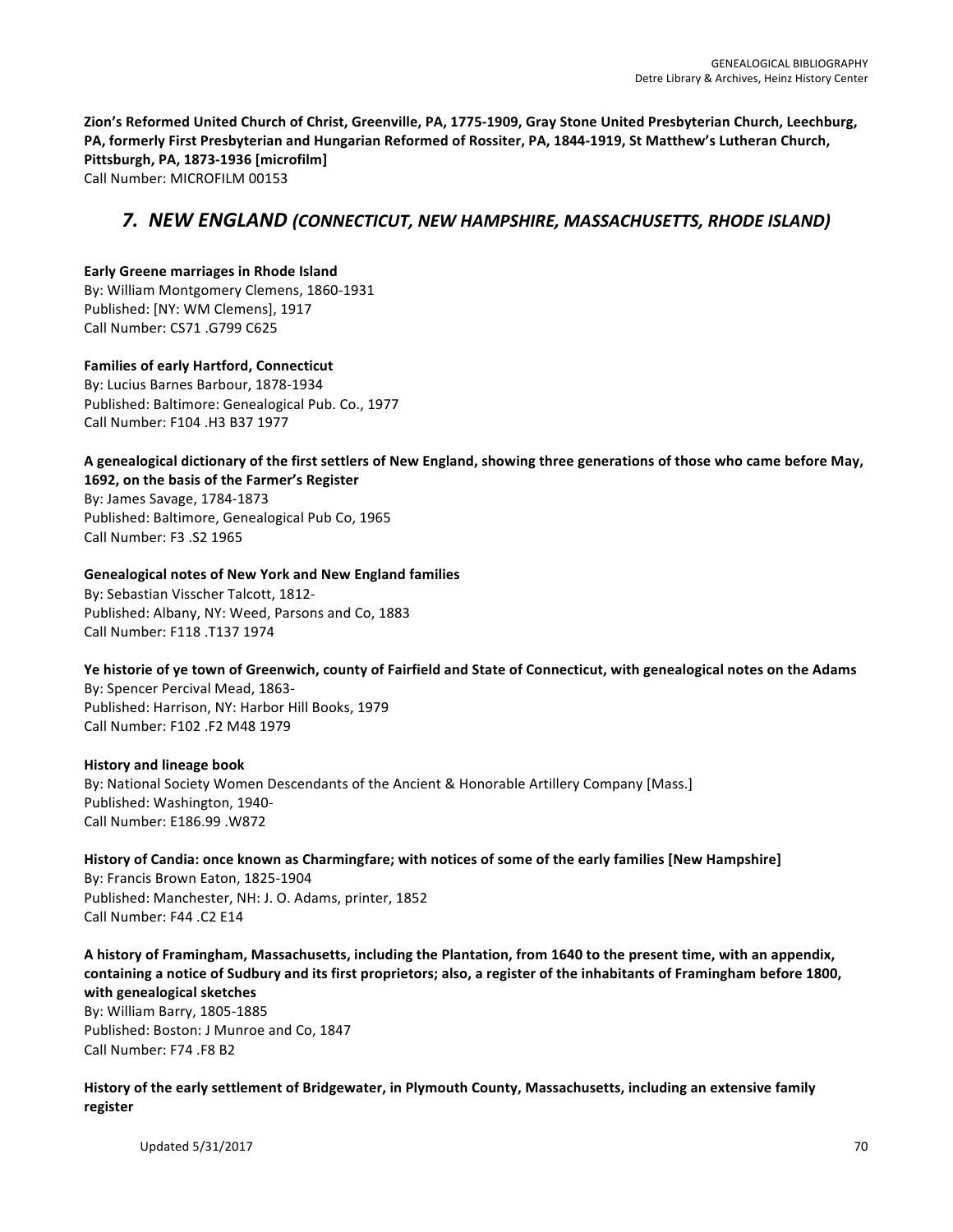By: Nahum Mitchell, 1769-1853 Published: Boston, Kidder & Wright, 1840 Call Number: F59 .B88 M681

#### Members of the Ancient and Honorable Artillery Company in the colonial period, 1638-1774

By: Maude Roberts Cowan Published: Washington, DC: National Society Women Descendants of the Ancient & Honorable Artillery Co, 1989 Call Number: E202.99.N277 M533 1989 q

#### **New England ancestors**

Published: Boston, MA: New England Historic Genealogical Society, c2000-Call Number: SERIAL

#### The New England ancestry of Oren Waters (1778-1873): of Stoughton, Massachusetts, and Pittsburgh, Pennsylvania

By: Elizabeth J "Betty" Harrell Published: Los Altos, CA: EJ Harrell, c1988 Call Number: CS71 .W329 H296

#### The New England ancestry of Wyllys Warner Baird and his wife Olivia Pomeroy Green

By: Claire M Sherwood Published: Chicago: W G Baird, c1976 Call Number: CS71 .B16 S554

#### The New England historical and genealogical register

Published: Boston: The Society, 1874-Call Number: SERIAL

# The New England historical and genealogical register: index of persons, volumes 51-148

By: Jane Fletcher Fiske Published: Boston: New England Historic Genealogical Society, 1995 Call Number: F1 .N56 Index

# **Nexus: the bimonthly newsletter of the New England Historic Genealogical Society**

Published: Boston, MA: The Society, 1994-Call Number: SERIAL

#### **Old Scituate**

By: Massachusetts Daughters of the American Revolution, Chief Justice Cushing chapter Published: Scituate, MA: Chief Justice Cushing Chapter, Daughters of the American Revolution, 1970 Call Number: F72 .P7 D238 1970

#### **Register of ancestors**

Published: Boston: The National Society Women Descendants of the Ancient & Honorable Artillery Company, 1988 Call Number: E202.99.N277 R337

# **Resources for Jewish genealogy in the Boston area**

By: Warren Blatt Published: Boston: Jewish Genealogical Society of Greater Boston, 1996 Call Number: Z6374 .B5 B53 1996

Richard Edwards (Sheriff's deputy) of Hartford Colony of Connecticut: his account book from September 1, 1753 to May **9, 1754: with an introduction and ancestral record** By: Richard [Frank D] Edwards, 1727-1770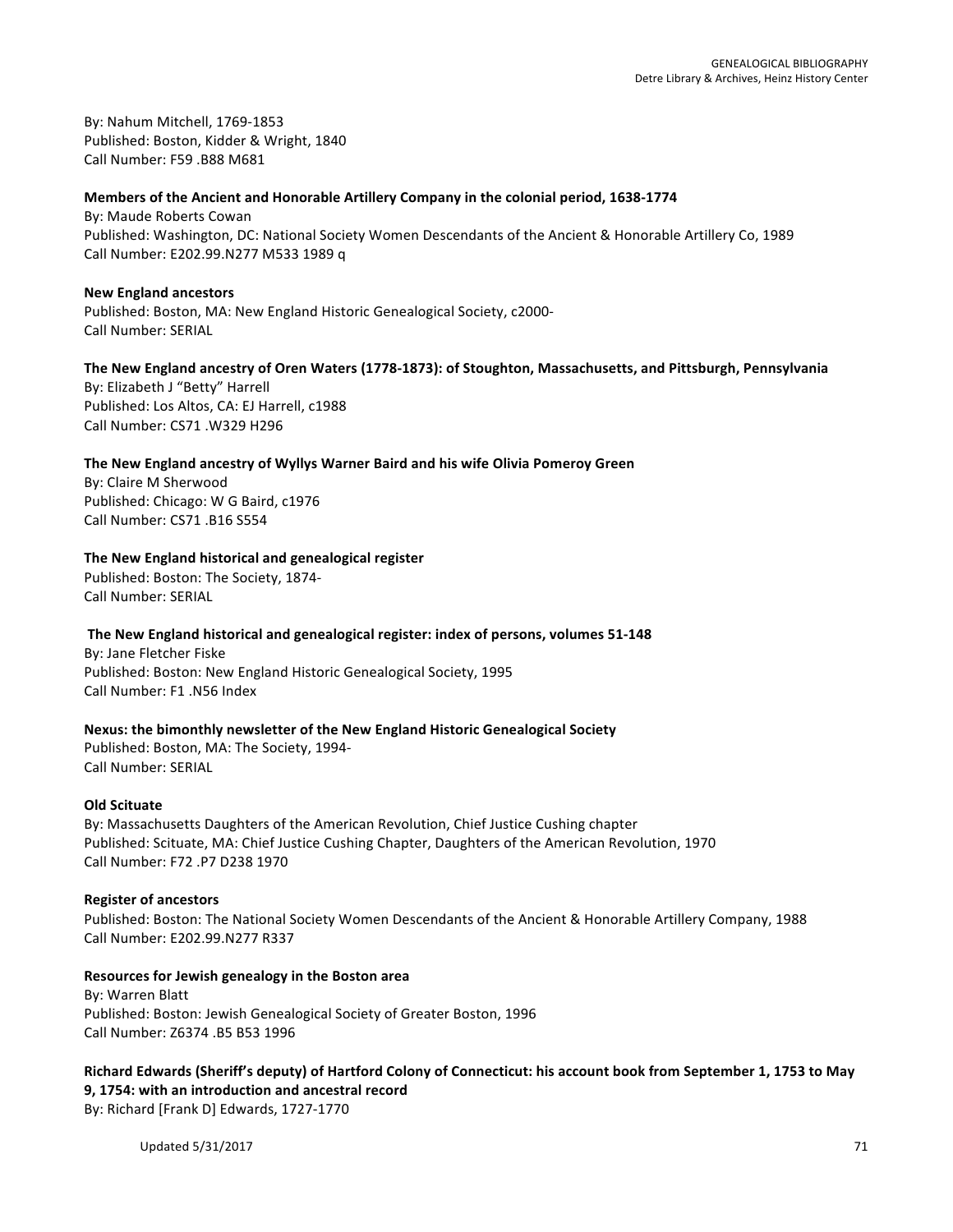Published: Vineland, NJ: F D Andrews, 1924 Call Number: CS71 .E263

# *8. MID ATLANTIC (DELAWARE, MARYLAND, NEW YORK)*

#### Ancestors from the Eastern Heartland: Pennsylvania, New Jersey, Maryland & Delaware

Author: Sherry Shopp Rehr Published: Seattle, WA (PO Box 1708, Seattle 98111): Seattle Genealogical Society, c1990. Call Number: CS1 A538 1990 q

#### Genealogical notes of New York and New England families

By: Sebastian Visscher Talcott, 1812-Published: Albany, NY: Weed, Parsons and Co, 1883 Call Number: F118 .T137 1974

# Long Island genealogies: families of Albertson...[et al]

By: Mary Powell Bunker, b. 1820 Published: Rutland, VT: CE Tuttle, 1988 Call Number: F127 .L8 B943 1988

# **Marriages and deaths from Steuben County, New York newspapers, 1837-1868**

By: Yvonne E Martin Published: Bowie, MD: Heritage Books, 1988 Call Number: F127 .S8 M371 1988

# **Newsletter – Capital District Genealogical Society**

Published: Albany, NY: Capital District Genealogical Society, 1982-Call Number: SERIAL

# **New York State Census records, 1790-1925**

By: Marilyn Douglas and Melinda Yates Published: Albany, NY: State Education Dept, University of the State of New York, New York State Library, 1981 Call Number: HA545 .U58 N567 q

# **Petitions for name changes in New York City, 1848-1899**

By: Kenneth Scott, 1900-1993 Published: Washington, DC: National Genealogical Society, 1984 Call Number: F128 .25 S383 1984

# **Ship passenger lists: Pennsylvania and Delaware (1641-1826)**

By: Carl Boyer,  $3<sup>rd</sup>$ , 1937-Published: Westminster, MD: Family Line, 1992 Call Number: CS68 .S557 P412 1992

Ulster County, NY, probate records in the office of the surrogate, and in the county clerk's office at Kingston, NY: a careful abstract and translation after interstates, and inventories from 1665, with genealogical and historical notes, and list of Dutch and Frisian baptismal names with their English equivalents

By: Gustave Anjou, 1863-1942 Published: New York: Anjou, 1906-Call Number: F127 .U4 A599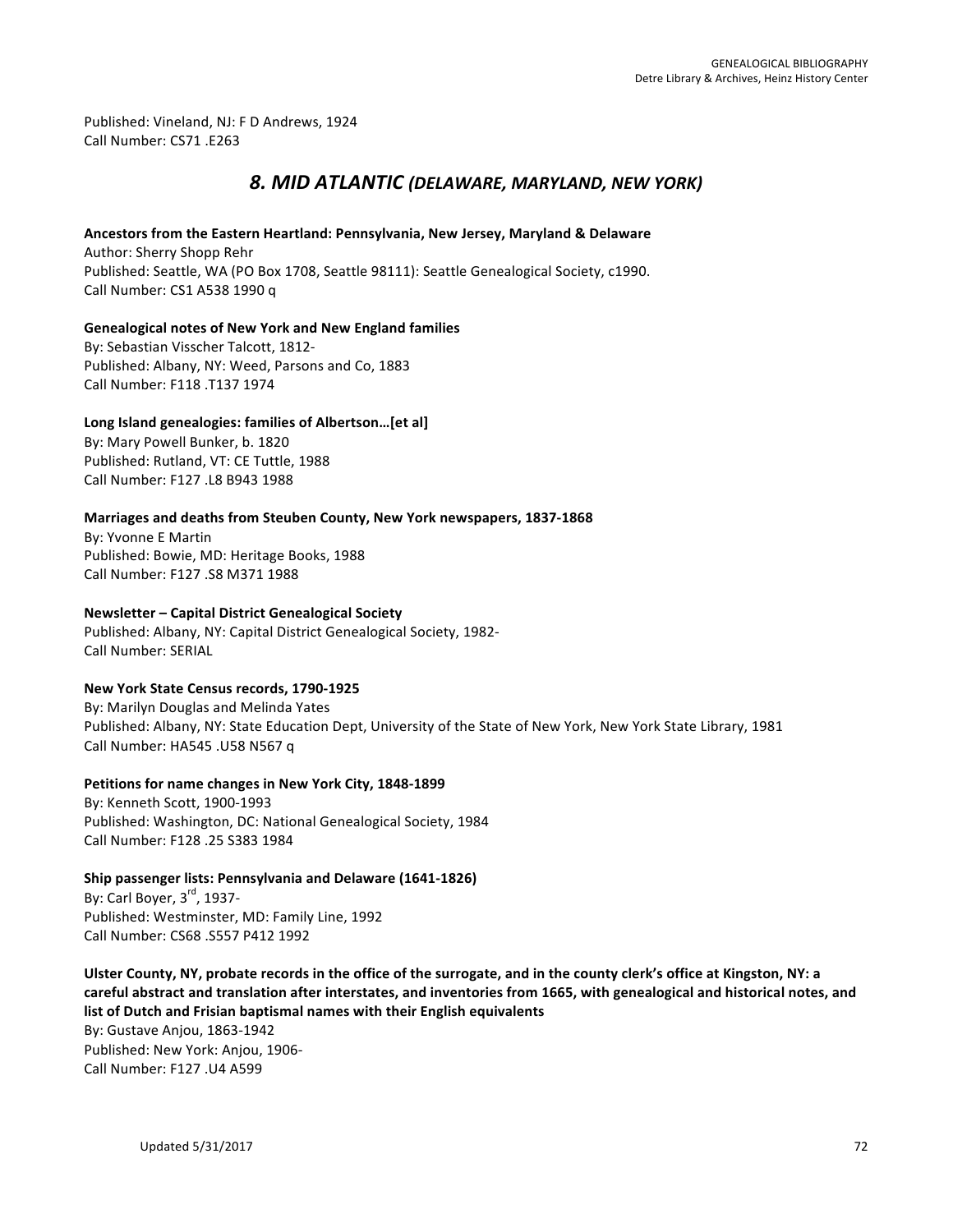## *8.1 NEW JERSEY*

#### The early Germans of New Jersey: their history, churches, and genealogies By: Theodore Frelinghuysen Chambers, 1849-1916 Published: [Dover, NJ: Dover Printing Company, 1895] Call Number: F145 .G3 C445 q

# First settlers of ye plantations of Piscataway and Woodbridge, olde East New Jersey, 1664-1714, a period of fifty years

By: Orra Eugene Monnette, 1873-1936 Published: Los Angeles, CA, The Leroy Carman press, 1930-Call Number: F144 .P68 M748

#### History and genealogy of Fenwick's colony, New Jersey

By: Thomas Shourds Published: Bridgetown, NJ: GF Nixon, 1876 Call Number: F142 .D2 S559

#### History of the county of Hudson, New Jersey: from its earliest settlement to the present time

By: Charles Hardenburg Winfield, 1829-1898 Published: New York: Kennard & Hay Stationery M'fg and Print. Co., 1874 Call Number: F142 .H8 W76

#### New Jersey biographical and genealogical notes from the volumes of the New Jersey archives, with additions and **supplements**

By: William Nelson, 1847-1914 Published: Newark, NK: 1916 Call Number: F138 .N43

#### **New Jersey History**

Published: Highland Park, NJ: New Jersey Historical Society Call Number: SERIAL

#### New Jersey in 1793; an abstract and index to the 1793 militia census of the state of New Jersey

By: James S Norton Published: Salt Lake City, UT: 1973 Call Number: UB164 .N532 N885 q

#### Patents and deeds and other early records of New Jersey, 1664-1703

By: William Nelson Published: Baltimore: Genealogical Pub Co, 1982 Call Number: F137 .P295 1982

#### **Proceedings of the New Jersey Historical Society**

By: New Jersey Historical Society Published: Edison, NJ: New Jersey Historical Society Call Number: SERIAL

#### Ancestors from the Eastern Heartland: Pennsylvania, New Jersey, Maryland & Delaware

Author: Sherry Shopp Rehr Published: Seattle, WA (PO Box 1708, Seattle 98111): Seattle Genealogical Society, c1990. Call Number: CS1 A538 1990 q

#### **The Vineland historical magazine**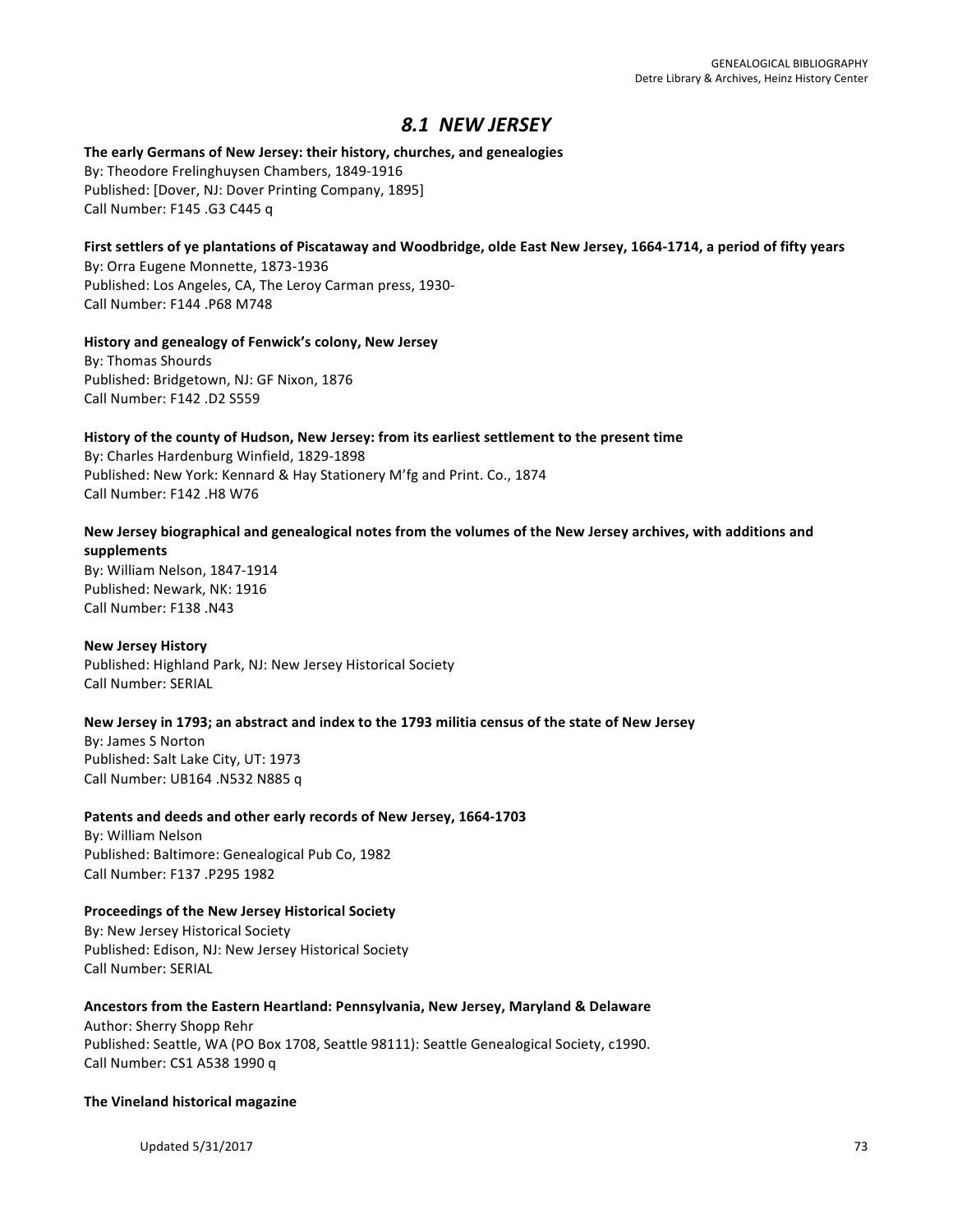Published: Vineland, NJ: Vineland Historical and Antiquarian Society Call Number: SERIAL

## *8.2 MARYLAND*

#### **1783** tax list of Baltimore County, Maryland / abstracted by Robert W. Barnes & Bettie Stirling Carothers; maps by

**George J. Horvath, Jr.** Author: Barnes, Robert William LCCN: 80150168 Published: Lutherville, Md. : B.S. Carothers, 1978.

### An alphabetical listing, by surname, of information given on grave markers and tombstones in Zion United Methodist **Church Cemetery, Freeland, Baltimore County, Maryland**

compiled, 1973, by Richard E. Winemiller. Published: York, PA : South Central Pennsylvania Genealogical Society, [1978] Call Number: CS1 .S726 No.3 q

## **Anne Arundel County Church records of the 17th and 18th centuries**

Author: F. Edward Wright Published: Westminster, MD: Family Line, [1989?] Call Number: F187 .A6 W949

#### Maryland Eastern Shore vital records, 1648-1725

By: F. Edward Wright Published: Silver Spring, MD (13405 Collingwood Terr, Silver Spring 20904): Family Line Publications, c1982 Call Number: F180 .W949 q

#### **Maryland German Church records**

By: Frederick Sheely Weiser, 1935-Published: Manchester, MD: Noodle-Doosey Press, c1986- c1989 Call Number:

#### Prince George's County, Maryland, indexes of church registers, 1686-1885

By: Helen White Brown Published: Westminister, MD: Family Line Publicatoins, 1988 Call Number: F187 .P9 B878

#### Ancestors from the Eastern Heartland: Pennsylvania, New Jersey, Maryland & Delaware

Author: Sherry Shopp Rehr Published: Seattle, WA (PO Box 1708, Seattle 98111): Seattle Genealogical Society, c1990. Call Number: CS1 A538 1990 q

Tombstone inscriptions from St Mary's Cemetery (old section), Silver Run, MD: with every name index By: Wendy Bish Published: York, PA: South Central Pennsylvania Genealogical Society, c1993 Call Number: CS1 .S726 no 50 q

## **9. MIDWEST (ILLINOIS, IOWA)**

History of Whiteside county, Illinois, from its first settlement to the present time; with numerous biographical and family **sketches**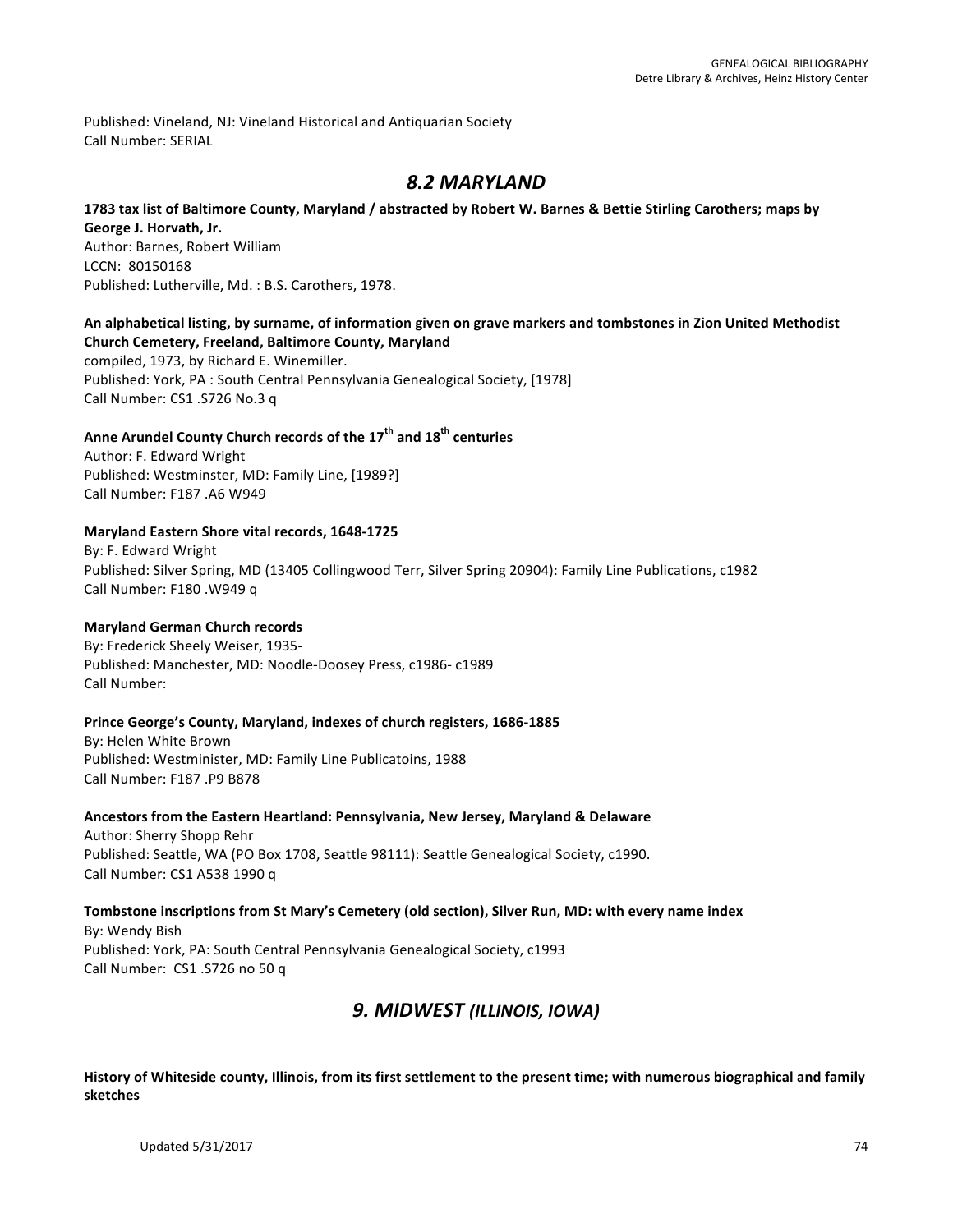By: Charles Bent, 1844-Published: Dixon, IL: Print Shop, 1975 Call Number: F547 .W4 B475 1975

#### History of Whiteside County, Illinois, from its first settlement to the present time; with numerous biographical and family **sketches**

By: Charles Bent, 1844-Published: Morrison, IL: Clinton, la: L P Allen, printer, 1877 Call Number: F547 .W4 B475

#### **Revolutionary War soldiers and patriots buried in Iowa**

By: Daughters of the American Revolution, Abigail Adams Chapter (Des Moines, Iowa) Published: Marceline, MO: Walsworth Pub Co, 1978 Call Number: E255 .D235 R449

## *9.1 OHIO*

Ashtabula County history, then and now: a history of the people of the county By: the people of the county and Ashtabula County Genealogical Society Published: Dallas, Tex. : Taylor Pub. Co., 1985. Call Number: F497 .A73 A819 f

#### **Columbiana Co., Ohio, deed abstracts**

By: Carol Willsey Bell Published: Youngstown, OH (4649 Yarmouth La., Youngstown 44512): C. W. Bell, c1983-Call Number: F497 .C6 B433 q

#### **Columbiana County, Ohio, cemetery inscriptions**

By: Ohio Genealogical Society. Columbiana County Chapter Published: [s.l.: s.n.], 1977-1981 Call Number: F497 .C6 O36 q

#### **Cuyahoga County 1852 landownership map index**

By: Greater Cleveland Genealogical Society Published: Cleveland: The Society, 1975 Call Number: F497 .C99 C635 f

#### **Early Clintonville (and Grove City) and the Bull and Smith families**

By: Nancy J. Pendleton Published: Columbus, OH: N J Pendleton, c1997 Call Number: F499 .C76 C488 1997 q

#### **Family life in the Western Reserve of Ohio**

By: Helen L Harriss Published: Salt Lake City, Utah: World Conference on Records, 1980 Call Number: F497 .W5 H313 q

#### **Franklin County Footnotes**

By: Kittochtinny Historical Society Published: Chamersburg, PA: Kittochtinny Historical Society Library Call Number: SERIAL

#### **Franklin County, Ohio, cemeteries**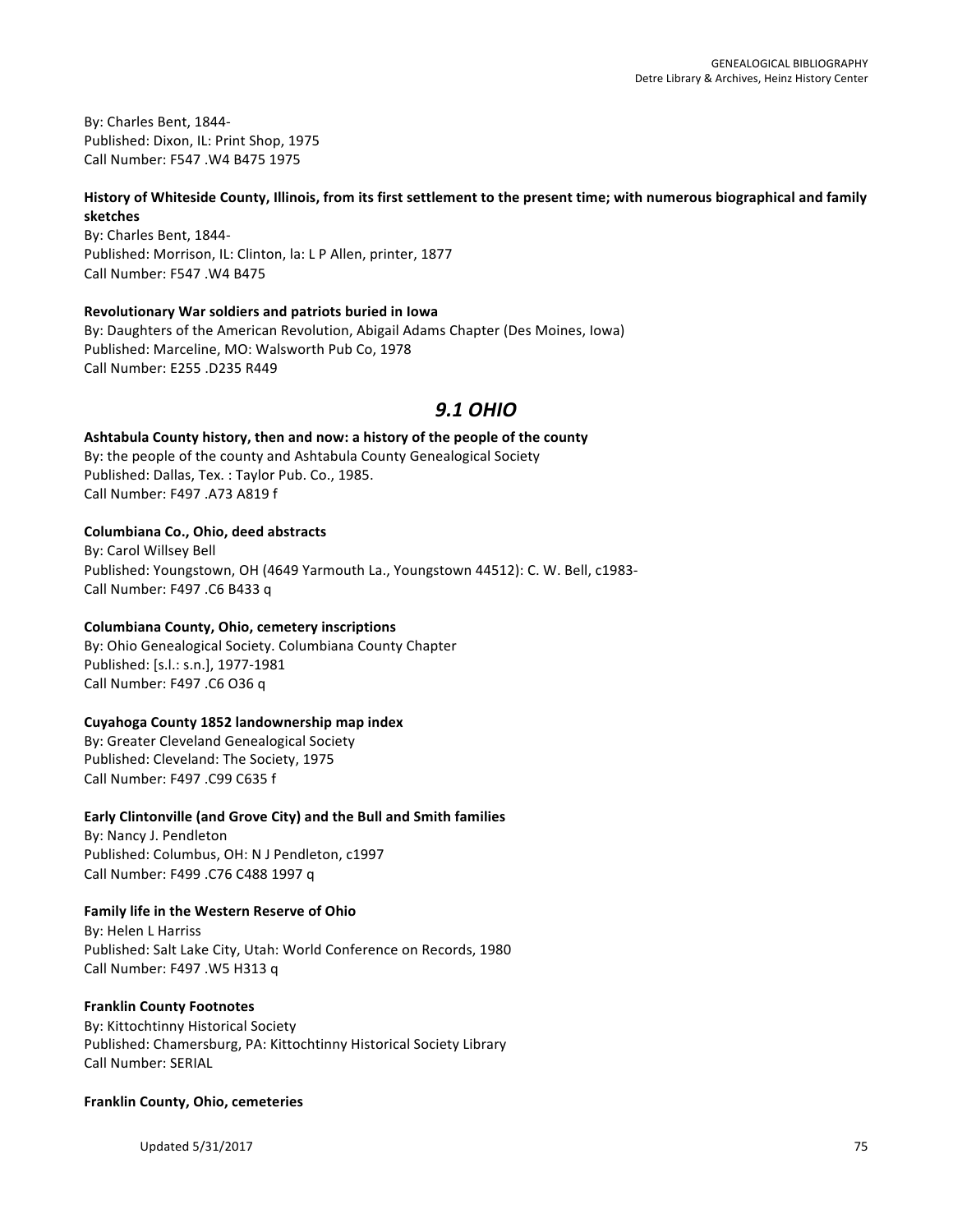By: Franklin County Chapter of the Ohio Genealogical Society Published: Columbus, OH: The Chapter, 1980-Call Number:

**Franklin County Ohio genealogical resource guide** Call Number: MFF 4355

#### A genealogical index of pioneers in the Miami Valley, Ohio: Miami Co, Montgomery Co, Preble Co, and Warren Co, Ohio By: Lindsay Metcalfe Brien Published: [Knightstown, IN] 1970 Call Number: F497 .M64 B68 f

#### Gone to Ohio—Ashland, Brown, Columbiana, Harrison, Jefferson, and Richland counties: from Pennsylvania counties: Adams, Cumberland, Dauphin, Franklin, Lancaster, and York, including surname index

By: Gloria L Aughenbaugh Published: York, PA (PO Box 1824, York 17405): South Central Pennsylvania Genealogical Society, c1990 Call Number: CS1 .S726 No.43 q

The History of Ottawa County, Ohio and its' families Published: Port Clinton, OH?: Ottawa County Genealogical Society, c1985 Call Number: F497 .O8 O89

### **Index of Ohio Valley genealogies, by Charles A Hanna**

By: Bryan LaFayette Redd, 1925-Published: BL Redd, Jr., 2000 Call Number: CS69 .H243 Suppl. F

#### **Index to Ohio pensioners of 1883**

By: W Louis Phillips Published: Bowie, MD: Heritage Books, 1987 Call Number: F490 .P49 1987

#### An index to the 1860 Federal population census of Ohio

By: Lida Flint Harshman Published: Mineral Ridge, OH: Harshman, c1979 Call Number: F490 .H324 1860 q **Mahoning County, Ohio, newspaper obituary abstracts, 1843-1870** By: Margaret Miller Simon Published: Ft. Wayne, IN (PO Box 10931, Ft. Wayne 46854): M B Clegg, c1983 Call Number:

## **New index to History of Columbiana County, Ohio and representative citizens**

By: William B McCord Published: East Liverpool, OH: Jean Butler, 1972 Call Number: F497 C6 M131 Index q

### Ohio area key: a guide to genealogical records of the State of Ohio, including maps, histories, charts and other helpful **materials**

By: Carol Willsey Flavell and Florence Clint Published: Denver: Area Keys, c1977 Call Number: CS15 .O36 C636 q

#### **Ohio cemeteries**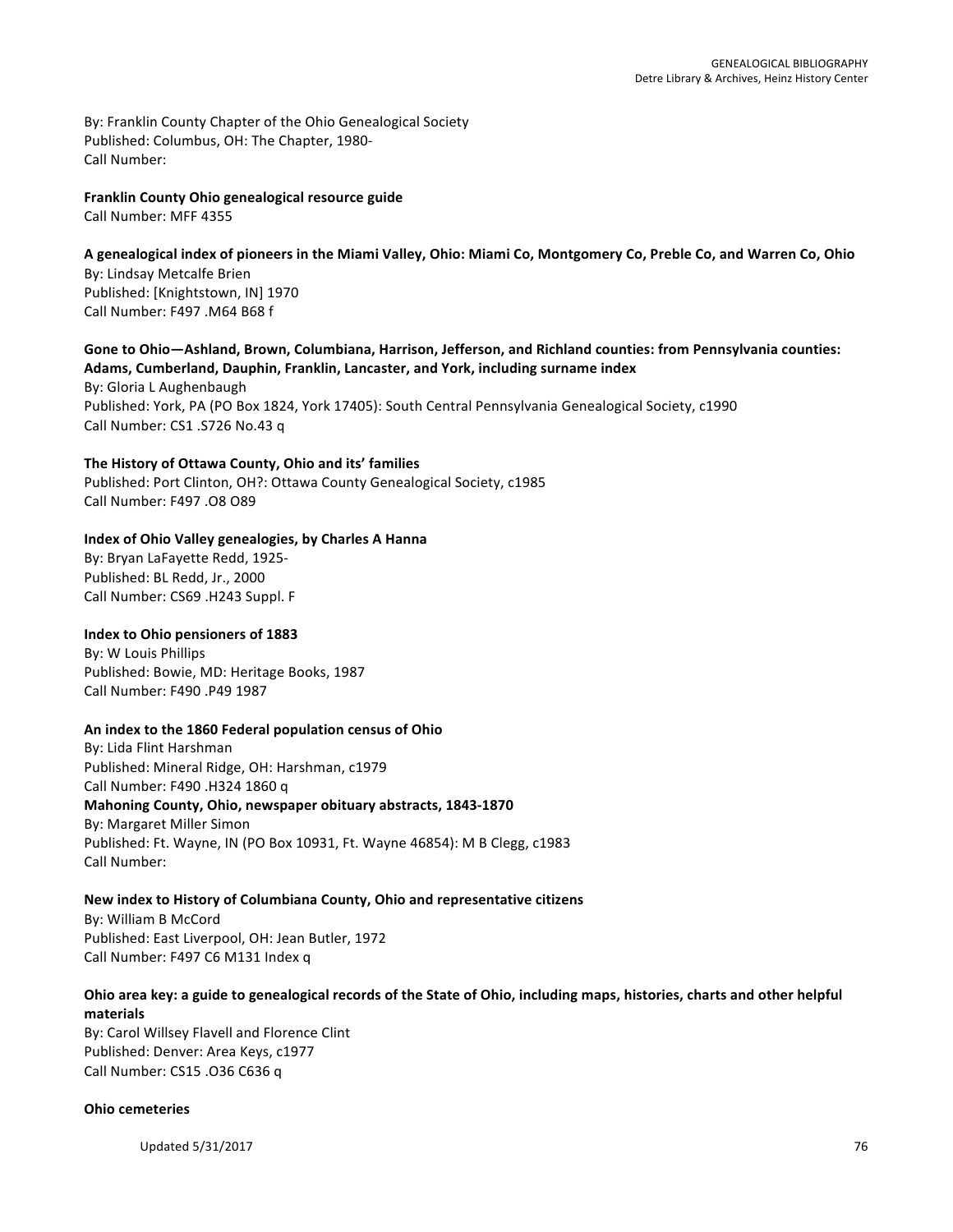Published: Mansfield, OH: The Ohio Genealogical Society, c1978 Call Number: F486 .O36 O36 q

#### **Ottawa, Sandusky, Seneca counties, Ohio newspaper obituary abstracts, 1836-1870**

By: Edith Johnson Minderman Published: Fort Wayne, ID (PO Box, 10931, Fort Wayne 46854): MB Clegg, 1985 Call Number:

#### Pioneer days: early history of Jefferson County, OH By: Mary Donaldson Sinclair, 1862-1940

Published: Steubenville, OH: Jefferson County Historical Society, 1962 Call Number: F497 .J4 S616 1976

#### Pioneer period and pioneer people of Fairfield County, OH By: Charles Milton Lewis Wiseman, 1829-1904 Published: Marceline, MO: Walsworth pub Co, 1984 Call Number: F497 .F15 W8 1984

**Ohio Valley genealogies: relating chiefly to families in Harrison, Belmont, and Jefferson Counties, Ohio and Washington, Westmoreland, and Fayette Counties, Pennsylvania** By: Charles Augustus Hanna, 1863-1950

Published: Baltimore: Genealogical Pub Co, 1968 Call Number: CS69 .H243 1968

## **Ohio Valley genealogies, relating chiefly to families in Harrison, Belmont and Jefferson Counties, Ohio, and Washington, Westmoreland, and Fayette Counties, Pennsylvania**

By: Charles Augustus Hanna, 1863-1950 Published: New York: Priv. Print. JJ Little & Co, c1900 Call Number: CS69 H243

## **Roster of Ohio soldiers in the War of 1812**

By: Ohio Adjutant General's Dept Published: Baltimore: Genealogical Pub Co, 1968 Call Number: E359.5.O2 O36 1968

#### **Surname list**

Published: Findlay, OH: The Ohio Genealogical Society, Hancock County Chapter Call Number: CS1 .03 S961

#### A time and place in Ohio: a chronological account of certain historical and genealogical miscellany in eastern Ohio

By: Robert H Richardson, 1923-Published: Smithtown, NY: Exposition Press, c1983 Call Number: F497 .J4.W286 R521

## Tuscarawas County, Ohio connections: ancestor charts from across the United States, each touching Tuscarawas County, **Ohio**

Published: New Philadelphia, OH: Tuscarawas County Genealogical Society, 1982 (printing 1986) Call Number: CS1 .T964 A538 1982 q

#### Two fathers: Robert Bowland (1774-1857), Mansfield Ohio, and James Thompson (c1792-1874), West Middletown, **Pennsylvania**

By: Jame Murdock Fulcher Published: Avella, PA: J M Fulcher, 1991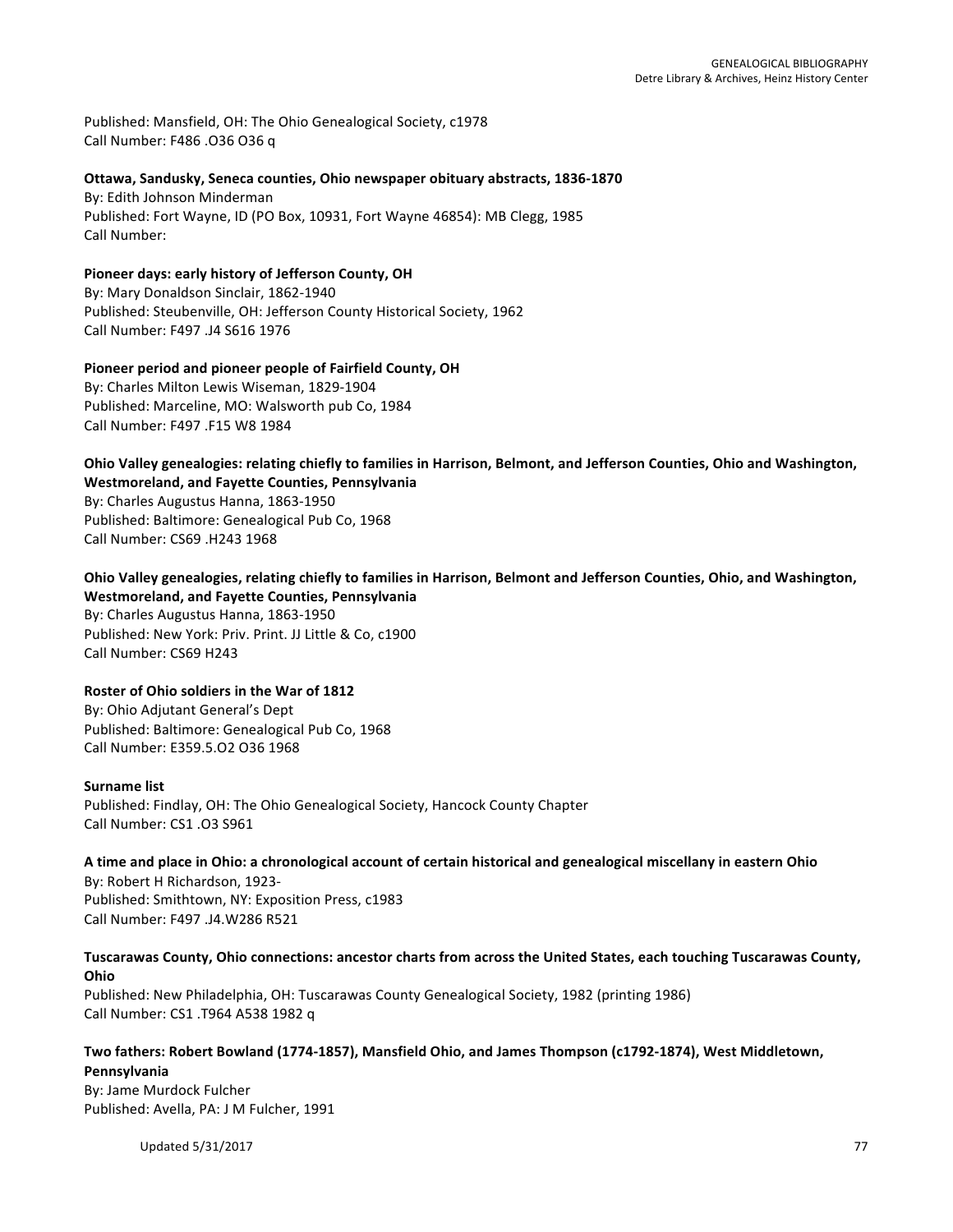Call Number: CS71 .T46 F85 1991 q

## *10. SOUTHERN STATES (GEORGIA, SOUTH CAROLINA, TENNESSEE)*

#### The Annals of Tennessee to the end of the eighteenth century, comprising its settlement, as the Watauga association, from 1769 to 1777; a part of North Carolina, from 1777 to 1784

Author: James Gettys McGready Ramsey, 1797-1884 Published: [Kingsport, Tenn., Kingsport Press, 1926] Call Number: F436 .R179 1926

Georgia interstate records By: Jeannette Holland Austin, 1936-Published: Baltimore: Genealogy Pub Co, 1986 Call Number:

**Notable Southern families** Published: Chattanooga, TN: The Lookout Pub Co, c1918 Call Number: CS71 .S511

#### Ray's index and digest to Hathaway's North Carolina historical and genealogical register, with genealogical notes and **annotations**

By: Worth Stickley Ray, b. 1877 Published: Baltimore: Southern Book Co, 1956 Call Number: F251 .R263

#### **South Carolina**

By: Betty L McCay Published: Indianapolis, IN: B L McCay, 1970 Call Number: Z688 .G3.M129 I29 q

Tennessee ancestors: a tri-annual publication of the East Tennessee Historical Society Published: Knoxville, TN: The Society, c1985-Call Number: SERIAL

**The Tennessee genealogist and family historian** Published: Nashville, TN: The Tennessee Historical Society, 1989-Call Number: SERIAL

## **Williamson County, Tennessee, deed abstracts, 1799-1811** By: Joyce Martin Murray

Published: Dallas, TX (2921 Daniel, Dallas 75205): J M Murray, c1991 Call Number: F443 .W7 M87 1991

## *10.1 KENTUCKY*

#### Cemetery records of Estill County, Kentucky, 1808-1976

By: Ellen Rogers & Diane Rogers Published: Baltimore: Gateway Press, 1976 Call Number: F457 .E7 R724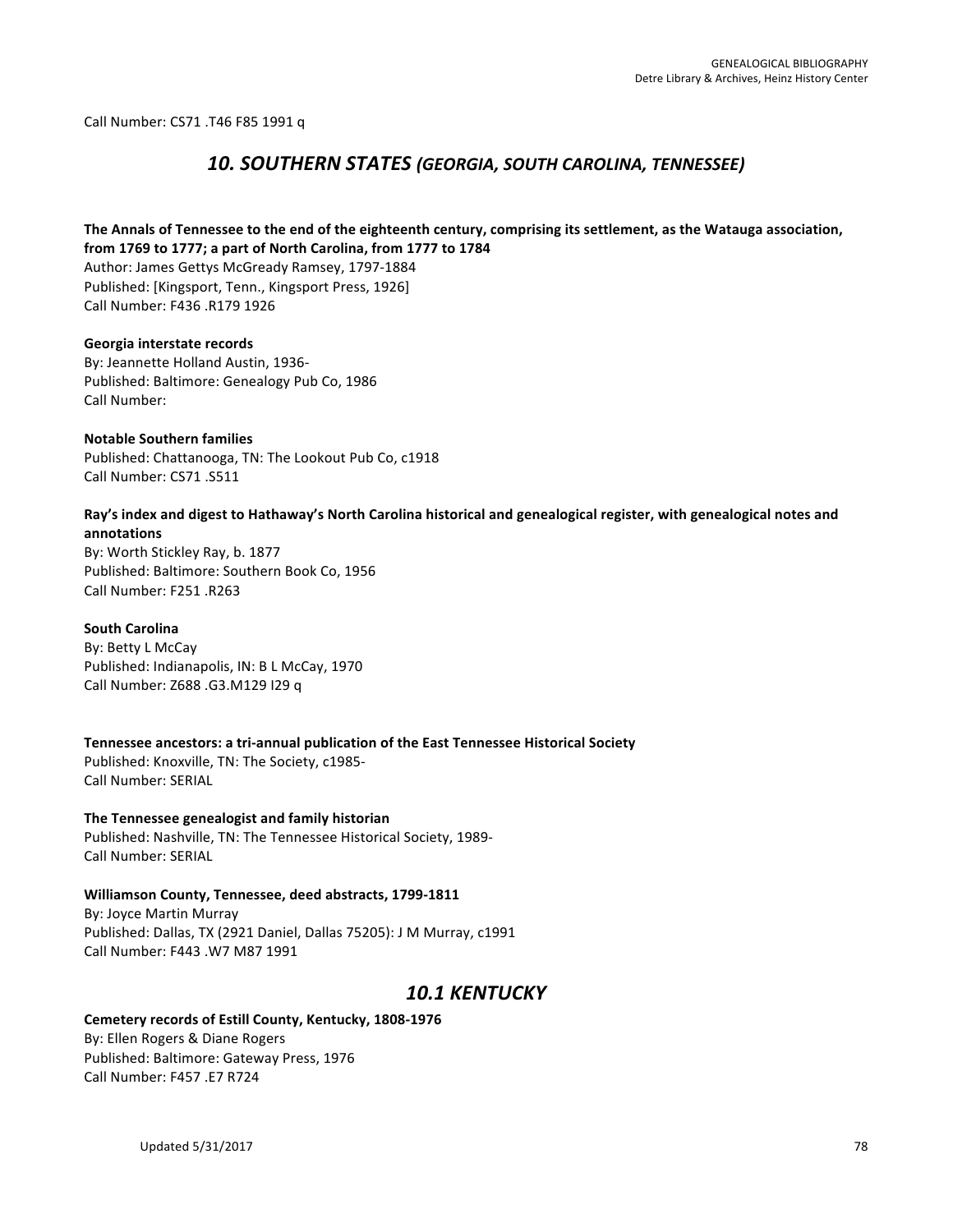# Genealogies and sketches of some old families who have taken prominent part in the development of Virginia and

Kentucky especially, and later of many other states of this Union By: Benjamin Franklin Van Meter, 1834-Published: Louisville, JP Morton and company, 1901 Call Number: F450 .V26

### **Index for Old Kentucky surveys & grants**

By: The Kentucky Historical Society Published: Frankfort, KY: The Society, 1974 Call Number: F455 .B872 long

### **Marriage records of Lincoln County, Kentucky, 1781-1792**

By: Elizabeth Prather Ellsberry Published: Chillicothe, MO: Ellsberry, 196-Call Number:

#### Population schedules of the ninth census of the United States, 1870 ... Kentucky microform

Published: Washington: National Archives, National Archives and Records Service, General Services Administration, 1965 Call Number: MICROFILM 00120

### Scott's papers: Kentucky court and other records

By: Hattie Marshall Scott, 1877-1953 Published: Frankfort, KY: Kentucky Historical Society, 1953 Call Number: KFK1714 .A8 S4265 q

#### **Sources for genealogical searching in Kentucky**

By: Betty L McCay Published: Indianapolis: 1969 Call Number: Z688 .G3 M129 1973 q

## *10.2 VIRGINIA*

#### **The Andersons of Gold Mine, Hanover County, Virginia** Call Number: CS71 .A549

## Annals of Augusta county, Virginia, from 1726 to 1871

By: Joseph Addison Waddell, 1825-1914 Published: Staunton, VA., C. R. Caldwell, 1902 Call Number: F232 .A9 W11 q

## Finding your people in the Shenandoah Valley of Virginia: a genealogical guide By: Rebecca H Good & Rebecca A Ebert; with maps by Paul J Connor

Published: Alexandria, VA: Hearthside Press, 1988 Call Number:

#### Genealogical and historical notes on Culpeper County, Virginia. Embracing a revised and enlarged edition of Dr. Philip **Slaughter's History of St. Mark's parish**

By: Raleigh Travers Green, 1872-Published: Culpeper, VA: RT Green, 1900 Call Number: F232 .C95 G79

Genealogies and sketches of some old families who have taken prominent part in the development of Virginia and Kentucky especially, and later of many other states of this Union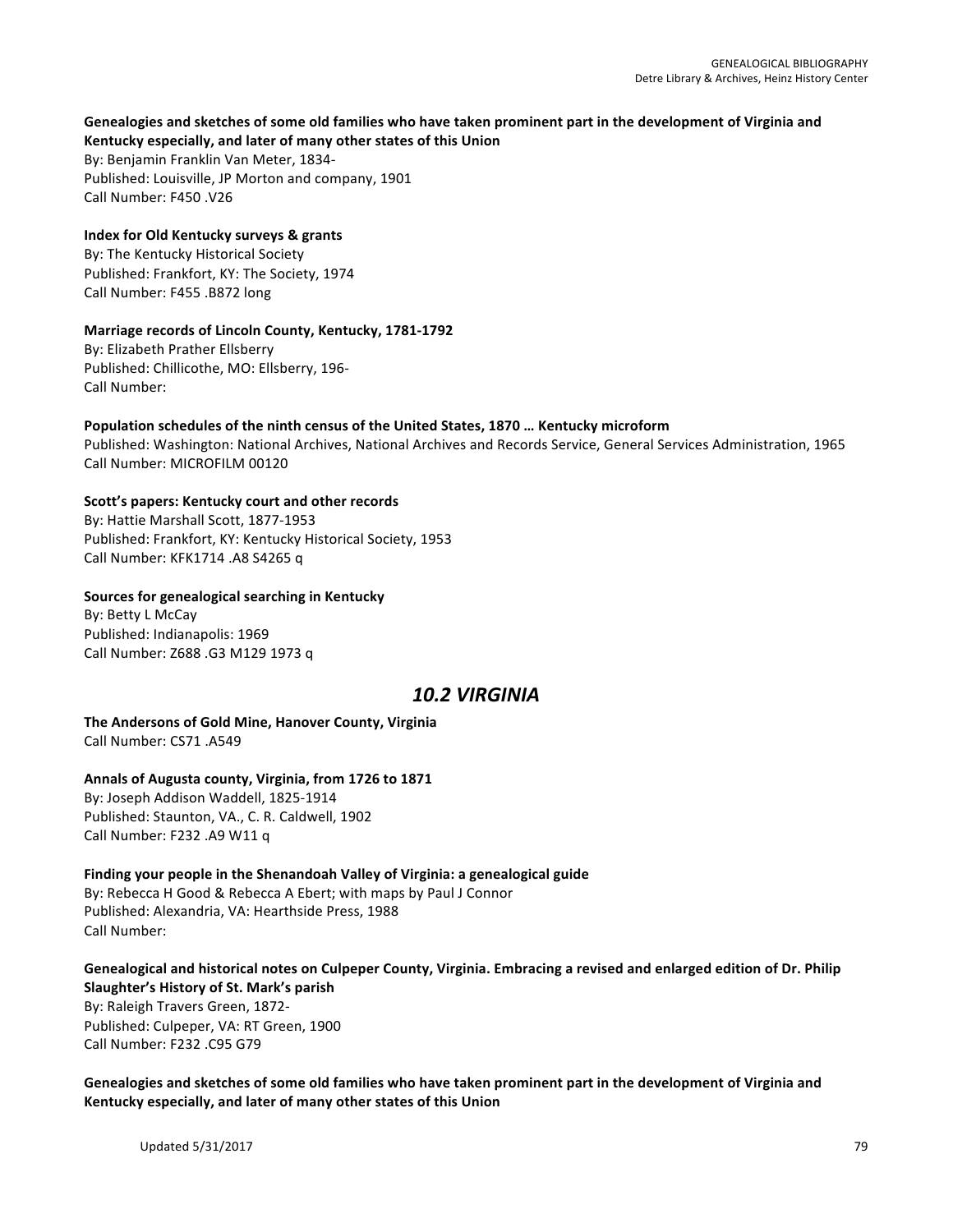By: Benjamin Franklin Van Meter, 1834-Published: Louisville, JP Morton and company, 1901 Call Number: F450 .V26

#### A history of colonial Virginia, the first permanent colony in America, to which is added the genealogy of the several shires and counties and population in Virginia from the first Spanish colony to the present time

By: William Broaddus Cridlin Published: Richmond, VA: Williams printing co, 1923 Call Number: F229 .C928

### **Master index, Virginia surveys and grants, 1774-1791**

By: Joan E Brookes-Smith Published: Frankfort, KY: Kentucky Historical Society, c1976 Call Number: F450 .B873 long

### **Old churches, ministers and families of Virginia**

By: Bishop William Meade, 1789-1862 Published: Philadelphia: Lippincott, c1857 Call Number: F225 .M48

#### Old Tenth Legion marriages: marriages in Rockingham County, Virginia, from 1778 to 1816, taken from the marriage **bonds**

By: Harry Miller Strickler Published: Dayton, OH: Joseph K Ruebush Co, 1928 Call Number: F232 .R7 S917

#### The personal property tax lists for the year 1787 for Hampshire County, Virginia (now West Virginia)

By: Netti Schreiner-Yantis, 1930- and Florene Speakman Love Published: Springfield, VA: Genealogical Books in Print, 1987 Call Number: F247 .H2 S38 1987

#### The personal property tax lists for the year 1787 for Hardy County, Virginia (now West Virginia)

By: Netti Schreiner-Yantis, 1930- and Florene Speakman Love Published: Springfield, VA: Genealogical Books in Print, 1987 Call Number: F247 .H28 S38 1987

The Personal property tax lists for the year 1787 for Ohio County, Virginia (now West Virginia) By: Netti Schreiner-Yantis, 1930- and Florene Speakman Love Published: Springfield, VA: Genealogical Books in Print, 1987 Call Number: F247 .03 S38 1987

The personal property tax lists for the years 1786, 1787 (partial) & 1788 for Monongalia County, Virginia: also fourteen **petitions submitted to the General Assembly of Monongalian residents in 1784, 1785, 1787 & 1788** By: Netti Schreiner-Yantis, 1930 and Florene Speakman Love Published: Springfield, VA: Genealogical Books in Print, 1987 Call Number: F247 .M7 Y35 1987

## Settlers by the long grey trail, some pioneers to old Augusta county, Virginia, and their descendants, of the family of **Harrison and allied lines**

By: John Houston Harrison, 1887-Published: Dayton, VA: Joseph K Ruebush company, 1935 Call Number: F232 .R7 H318 q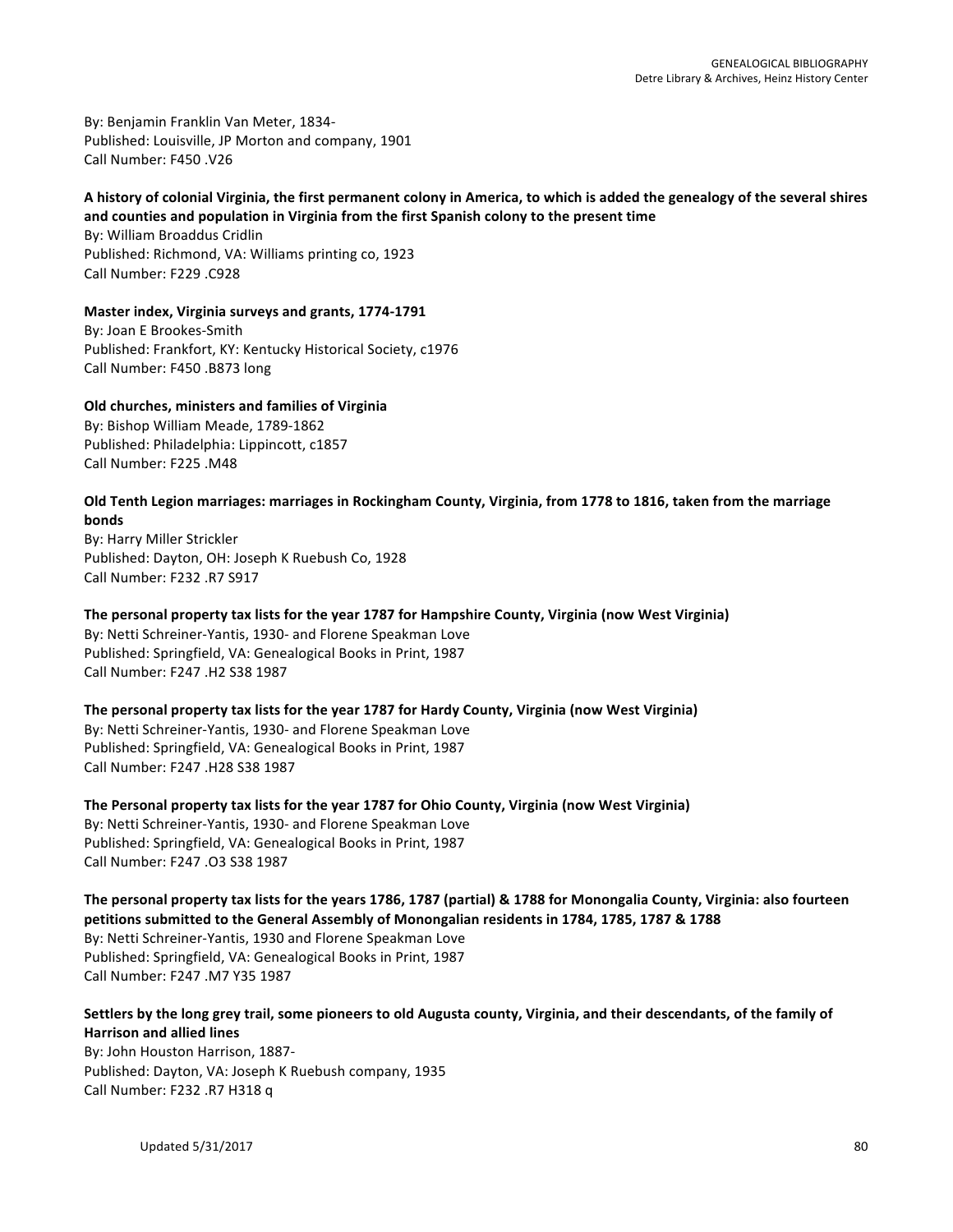#### Shenandoah Valley pioneers and their descendants; a history of Frederick County, Virginia (illustrated) from its formation **in 1738 to 1908**

By: Thomas Kemp Cartmell, 1838-1920 Published: Winchester, VA: printed by the Eddy Press Corporation, 1909 Call Number: F232 .S5 C3 q

#### Some Virginia families; being genealogies of the Kinney, Stribling, Trout, McIlhany, Milton, Rogers, Tate, Snickers, Taylor, **McCormick, and other families from Virginia**

By: Hugh Milton McIlhany, 1874-1910 Published: Staunton, VA: Stoneburner & Prufer, Printers, 1903 Call Number: CS69 .M152

#### The statutes at large; being a collection of all the laws of Virginia, from the first session of the Legislature in the year **1619**

By: William Waller Hening Published: Charlottesville, Published for the Jamestown Foundation of the Commonwealth of Virginia by the University Press of Virginia, 1969 Call Number: K .V817

#### Two lists of early residents in southwestern Pennsylvania: those holding Virginia grants 1779-1785: signers of a petition **to form a new state**

By: Helen L Harriss Published: Pittsburgh, PA: H L Harriss, 1984 Call Number: F148 .H37 1984 f

#### Virginia claims to land in western Pennsylvania: published with an account of the donation lands of Pennsylvania

By: William Henry Egle Published: Baltimore: Genealogical Pub Co, 2001 Call Number: F225 .V57 2001

#### **Virginia genealogies and county records**

By: Annie Walker Burns, 1894-Published: Washington, DC: 1941-Call Number: F225 .B967 q

Virginia genealogies; a genealogy of the Glassell family of Scotland and Virginia, also the families of Ball, Brown, Bryan, Conway, Daniel, Ewell, Holladay, Lewis, Littlepage, Moncure, Peyton, Robinson, Scott, Taylor, Wallace, and others of **Virginia and Maryland** By: Horace Edwin Hayden, 1837-1917 Published: Baltimore: Genealogical Pub Co, 1966

### **The Virginia genealogist**

Call Number: F225 .H414 1966

Published: Washington: J F Dorman Call Number: SERIAL

#### **Virginia historical index**

By: Earl Gregg Swem, 1870-1965 Published: Roanoke, VA: Designed, printed, and bound by the Stone Printing and Manufacturing Company, 1934-Call Number: F221 .S74 q

#### **Virginia in the Revolution**

By: William Fletcher Boogher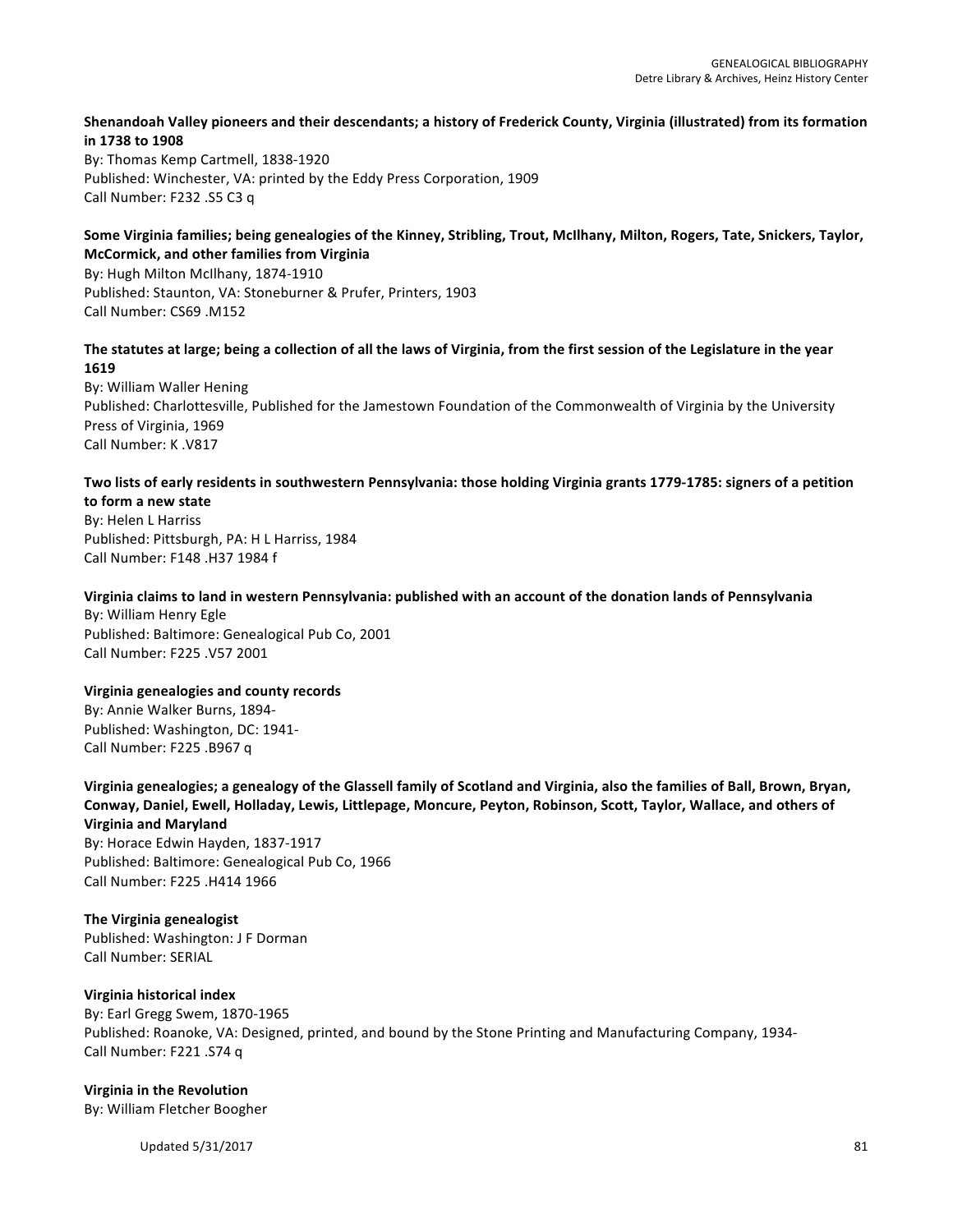Published: Washington, DC: W F Boogher, 1903 Call Number: F263 .V8 V81

#### **Virginia local history, a bibliography**

By: Virginia State Library Published: Richmond: 1971 Call Number: Z1345 .V817 q

#### **Virginia Northern Neck land grants**

By: Gertrude Entz Gray Published: Baltimore: Genealogical Pub Co, 1987-1993 Call Number: 

#### Virginia soldiers of 1776, complied from documents on file in the Virginia land office; together with material found in the Archives department of the Virginia state library, and other reliable sources

By: Louis Alexander Burgess, 1864-Published: Richmond, VA: Richmond Press, inc, 1927-Call Number: E263 .V8 B955

## *10.3 WEST VIRGINIA*

#### 1850 census, Ritchie Co. (W.) Va [by] Mrs. Don Stanley, Mrs Rodney Campbell [and] Ray Cottrill

Author: Stanley, Don, Mrs. Comp. Call Number: F247 .R6 S6 1974 q Published: Ritchie County Historical Society, 1974

#### **1860 census of Pleasants County, West Virginia**

By: Wes Cochran, Martha Metz, Linda Camp Call Number: **F247 .P5 C6 1983 q** Media: Book Published: Parkersburg, W. Va. (2515 10<sup>th</sup> Ave., Parkersburg 26101): Order from W. Cochran [1983?]

## **1860 census of Ritchie County, West Virginia**

By: Wes Cochran, Martha Metz, Linda Camp Call Number: F247 .R6 C62 1980 q Published: Parkersburg, WV: Order from W. Cochran [198-]

#### **1870 census of Ritchie County, West Virginia**

By: Wes Cochran, Martha Metz, Linda Camp Call Number: F247 .R6 C62 1981 q Published: Parkersburg, WV: Order from W. Cochran [198-]

#### Capon Valley: it's [sic] pioneers and their descendants, 1698-1940

By: Maud Pugh Published: Baltimore: Gateway Press; West Chester, PA: Book orders to W.E. Lynch, 1982 Call Number: F247 .C24 P978 1948 [West Virginia]

#### Genealogical and personal history of the Upper Monongahela Valley, West Virginia

By: Bernard Lee Butcher, 1853-Published: Baltimore: Genealogical Pub. Co., 1978 Call Number: F247 .M6 B983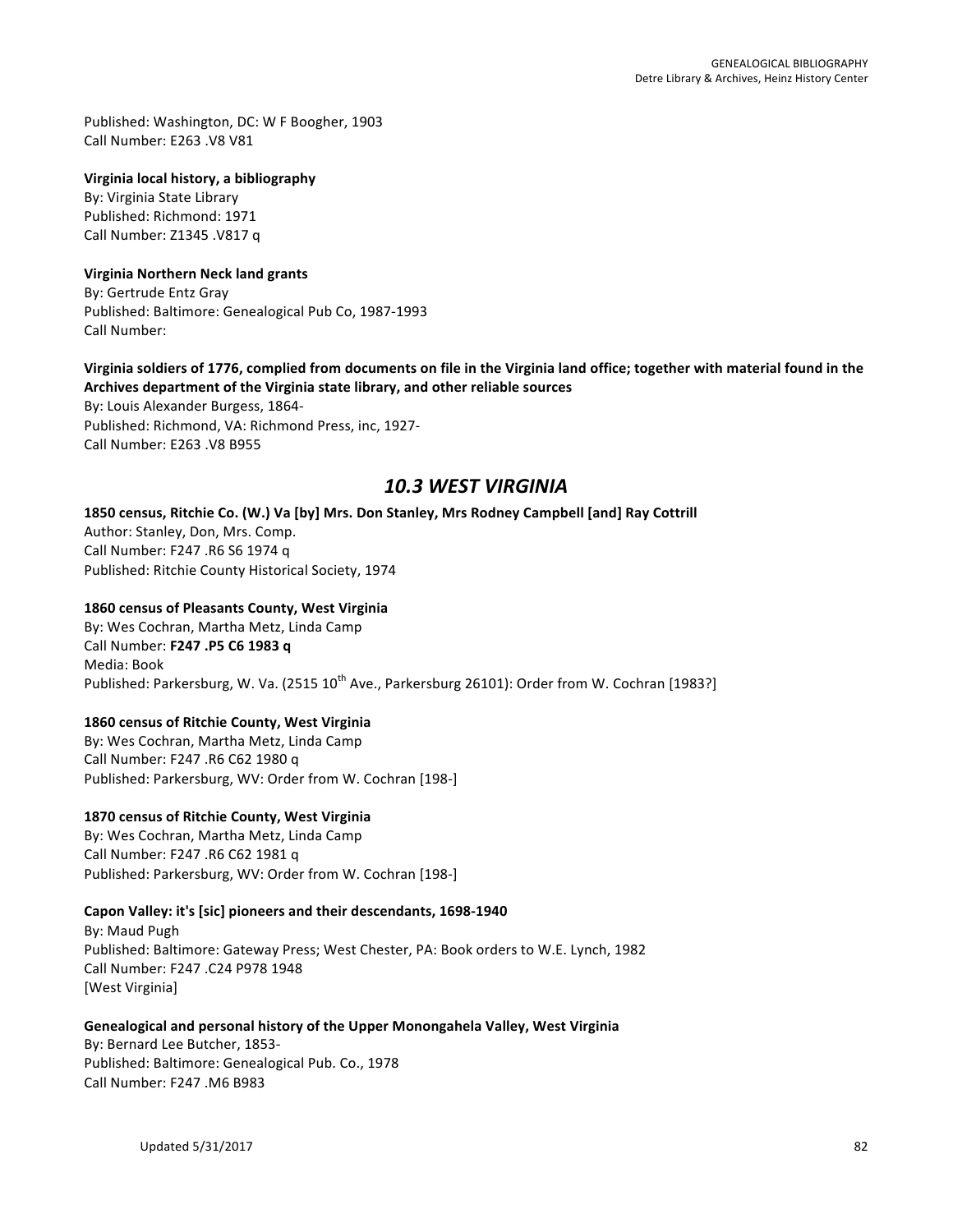Genealogical and personal history of the upper Monongahela Valley, West Virginia, under the editorial supervision of Bernard L Butcher ... with an account of the resources and industries of the upper Monongahela Valley and the tributary **region**

By: Bernard Lee Butcher, 1853-Published: New York, Lewis Historical Publishing Co, 1912 Call Number: F244 .B983 q

Genealogy of some early families in Grant and Pleasant districts, Preston County, West Virginia, also the Thorpe family of Fayette County, Pennsylvania and the Cunningham family of Somerset County, Pennsylvania

By: Edward Thorp King, 1895-Published: Marshalltown, IA, 1933 Call Number: F247 .P93 K52

**Marriage and death notices of Wheeling, western Virginia and the tri-state area** By: Carol A Scott Published: Apollo, PA: Closson Press, c1987-c1988

Call Number: F249 .W5 S425 q

**Marriage records Tyler County, West Virginia, 1815-1863** Call Number: MFF 4615

Monongalia County, (West) Virginia, records of the district, superior, and county courts

By: Melba Pender Zinn Published: Bowie, MD: Heritage Books, 1990-2000 Call Number: F247 .M7 Z56 1990

#### **Ohio County, West Virginia marriages minister's returns, 1790-1835**

By: Elizabeth Estlack Mullett and Carol Hassig Published: New Martinsville, WV: Wetzel County Genealogical Society, 1991 Call Number: F497 .04 M7 1991 q

The personal property tax lists for the year 1787 for Hampshire County, Virginia (now West Virginia) By: Netti Schreiner-Yantis, 1930- and Florene Speakman Love Published: Springfield, VA: Genealogical Books in Print, 1987 Call Number: F247 .H2 S38 1987

The personal property tax lists for the year 1787 for Hardy County, Virginia (now West Virginia) By: Netti Schreiner-Yantis, 1930- and Florene Speakman Love Published: Springfield, VA: Genealogical Books in Print, 1987 Call Number: F247 .H28 S38 1987

The Personal property tax lists for the year 1787 for Ohio County, Virginia (now West Virginia) By: Netti Schreiner-Yantis, 1930- and Florene Speakman Love Published: Springfield, VA: Genealogical Books in Print, 1987 Call Number: F247 .O3 S38 1987

**Ritchie County in history and romance** By: Minnie Kendall Lowther, 1869-1947 Published: Parsons, WV: McClain Print. Co., 1990 Call Number: F247 .R6 L6 1990

**Ritchie County, West Virginia cemeteries through 1993** Published: Harrisville, WV: The Ritchie County Historical Society, 1995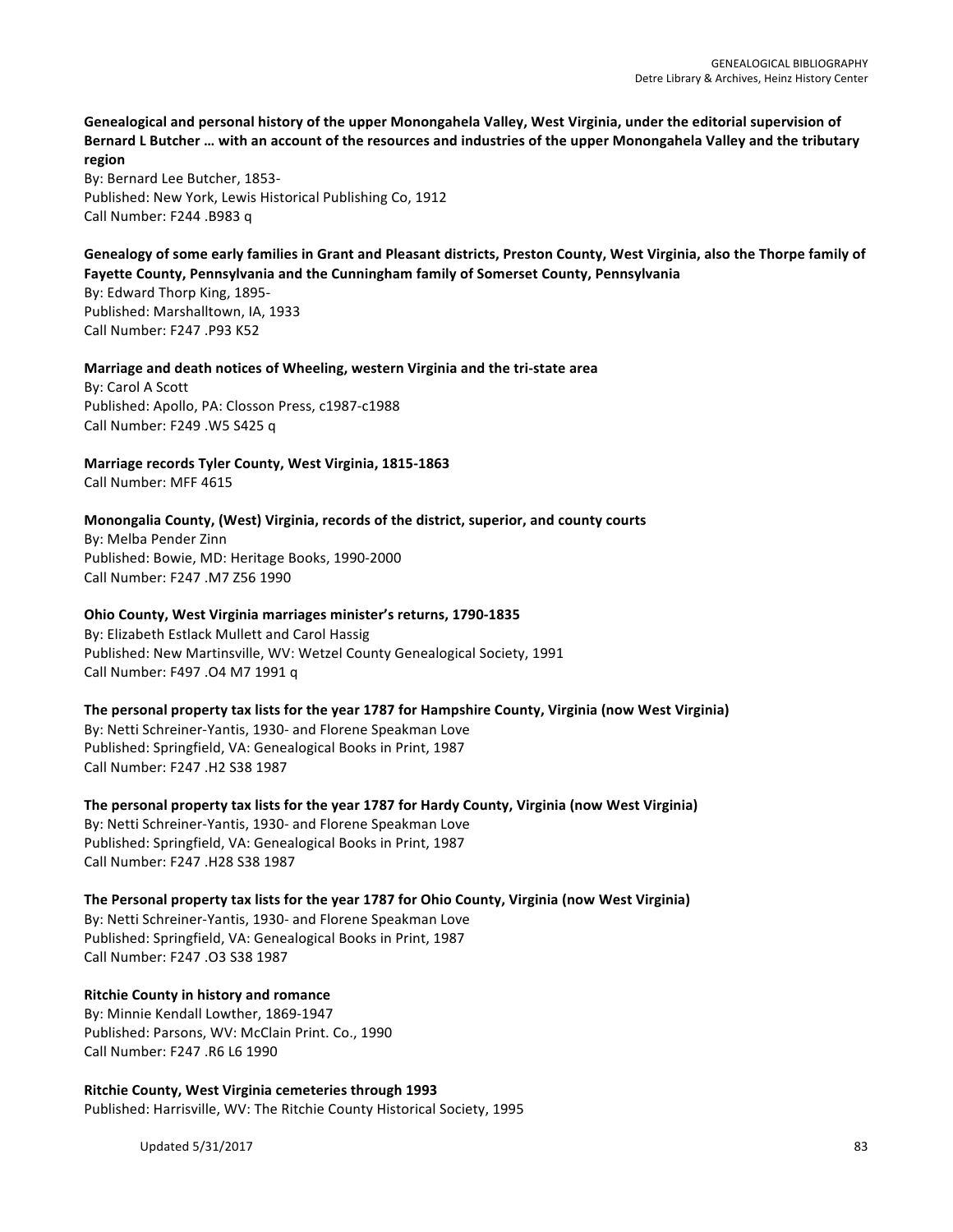Call Number: F247 .R6 R58 1995

#### **Ritchie County, West Virginia, marriages, 1843-1915**

Published: Parkersburg, WV: Order from Wes Cochran, 1985 Call Number: F247 .R6 R58 1985 q

## Sons of the revolution in the state of West Virginia: West Virginia society organized at Wheeling, April 19, 1894

By: Sons of the Revolution, West Virginia Society Published: Parkersburg, WV: Scholl Printing Co, 1925 Call Number: E202.4 .W52 q

#### West Virginia estate settlements: an index to wills, inventories, appraisements, land grants, and surveys to 1850

By: Ross B Johnston Published: Baltimore: Genealogical Pub Co, 1977 Call Number: F240 .J72 1977

#### West Virginia Revolutionary ancestors whose services were non-military and whose names, therefore, do not appear in Revolutionary indexes of soldiers and sailors. An index from manuscript public claims of the Revolutionary War in the **Virginia State Library**

By: Anne Waller Reddy, 1890-Published: Baltimore: Genealogical Pub Co, 1963 Call Number: F240 .R313 1963

#### **West Virginians in the American Revolution**

By: Ross B Johnston Published: Baltimore: Genealogical Pub Co, 1977 Call Number: E263 .V8 J72 1977

#### Wetzel County, WV, obituary book, 1870-1940

By: Carol Hassig Published: New Martinsville, WV: Wetzel County Genealogical Society, 1981-Call Number: F247 .W5 H353 q

#### **Wood County cemetery inscriptions**

Published: Parkersburg, WV: West Augusta Historical & Genealogical Society, 1978?-1983? Call Number: F247 .W8 W66 1978 q

## *11. CANADIAN RECORDS*

#### **1848 and 1850 Canada West (Ontario) census index: an every-name index** Compiled by: Bryan Lee Dilts Call Number: CS88 .O6 D54 1984 q Published: Salt Lake City: Index Pub., 1984.

#### Catholic Church records of the Pacific Northwest: Vancouver, volumes I and II, and Stellamaris Mission Translated by: Mikell De Lores Wormell Warner Published: St. Paul, OR: French Prairie Press, c1972

Call Number: F880 .C363

#### The Loyalists in Ontario: the sons and daughters of the American Loyalists of upper Canada

By William D Reid Published: Lambertville, NJ: Hunterdon House, c1973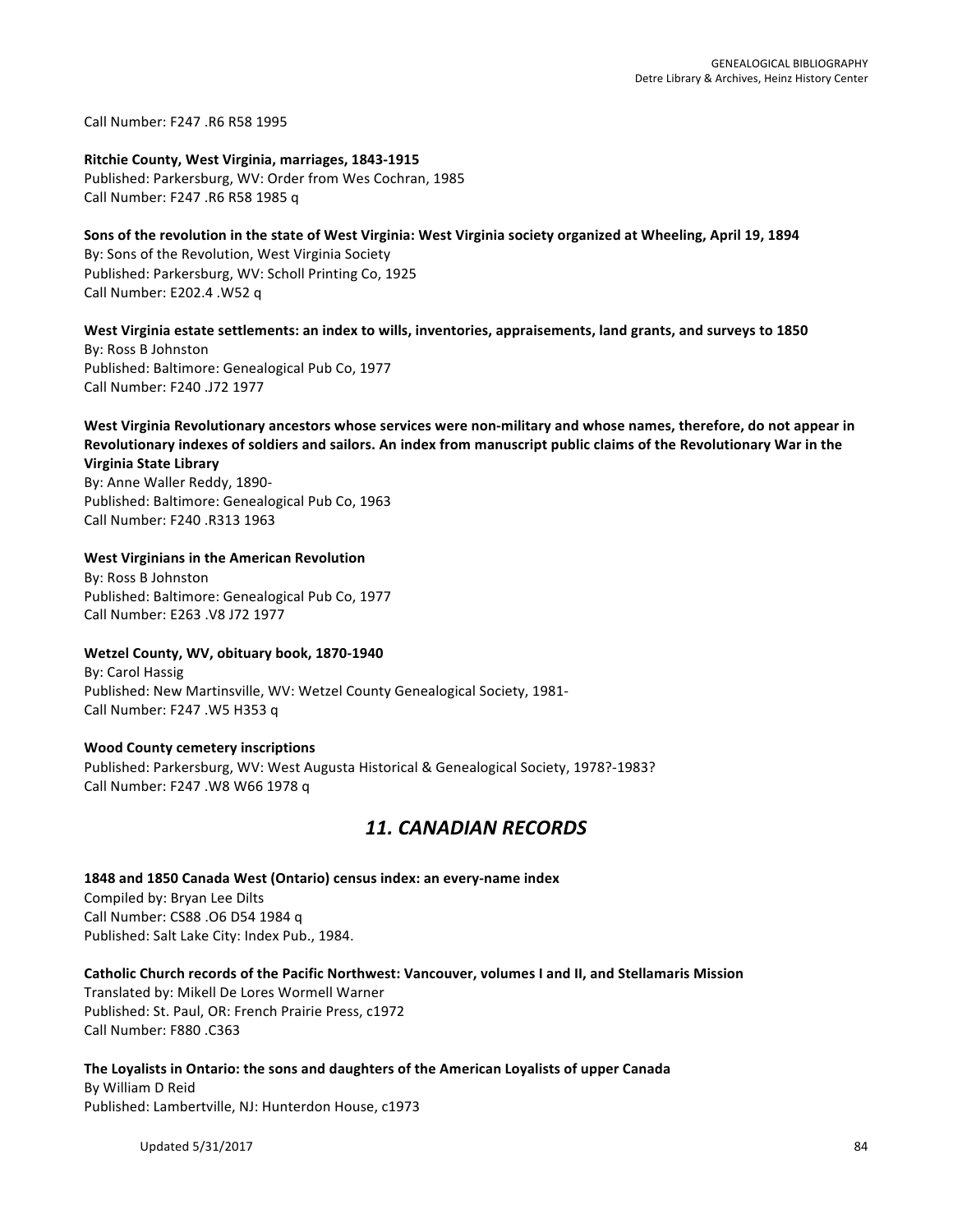Call Number: F1058 .R44 1973

#### **Major genealogical record sources for Canada**

By: The Genealogical Department of the Church of Jesus Christ of Latter-Day Saints Published: Salt Lake City, UT: The Dept, 1976 Call Number: CS83 .G4 1976 q

#### **Marriage notices of Ontario**

By: William D Reid Published: Lambertville, NJ: Hunterdon House, 1980 Call Number:

#### **The old United Empire Loyalists list**

By: United Empire Loyalists' Association of Canada, Toronto Branch, Centennial committee Published: Baltimore: Genealogical Pub Co, 1969 Call Number: F1058 .U58 1969

## The quiet adventurers in America: Channel Island settlers in the American Colonies and in the United States

By: Marion G Turk, 1914-Published: Parma, OH: Turk, c1975 Call Number: CS61 .T87

#### Scots in the USA and Canada, 1825-1875

By: David Dobson Published: Baltimore, MD: Clearfield, c1998-c2002 Call Number: E184 .S3 D63 1998

#### **Your ancient Canadian family ties**

By: Reginald L Oliver Published: Logan, UT: Everton Publishers, c1972 Call Number: CS83 .045 1972 q

## *12. JEWISH RECORDS*

### 19<sup>th</sup> Annual Conference on Jewish Genealogy: family finder sorted by town. Call Number: CS3010 .A5 1999 q Contents: family information on registrants at the  $19^{th}$  Annual Conference on Jewish Genealogy (1999: New York, NY)

### **1992 Family portrait album [Columbus Jewish Historical Society]** Published: Columbus, Ohio: The Society, c1992 Call Number: F499 .C7 J58 1989 long

#### **Americans of Jewish descent**

Author: Malcolm H. Stern Published: Washington, D.C. : National Genealogical Society, 1958 (1978 printing) Call Number: CS42 .N43 no.20

#### **Avotaynu**

Published: Teaneck, N.J.: G. Mokotoff, 1985-Elect. Location: http://www.avot aynu.com/journa l.htm Call Number: SERIAL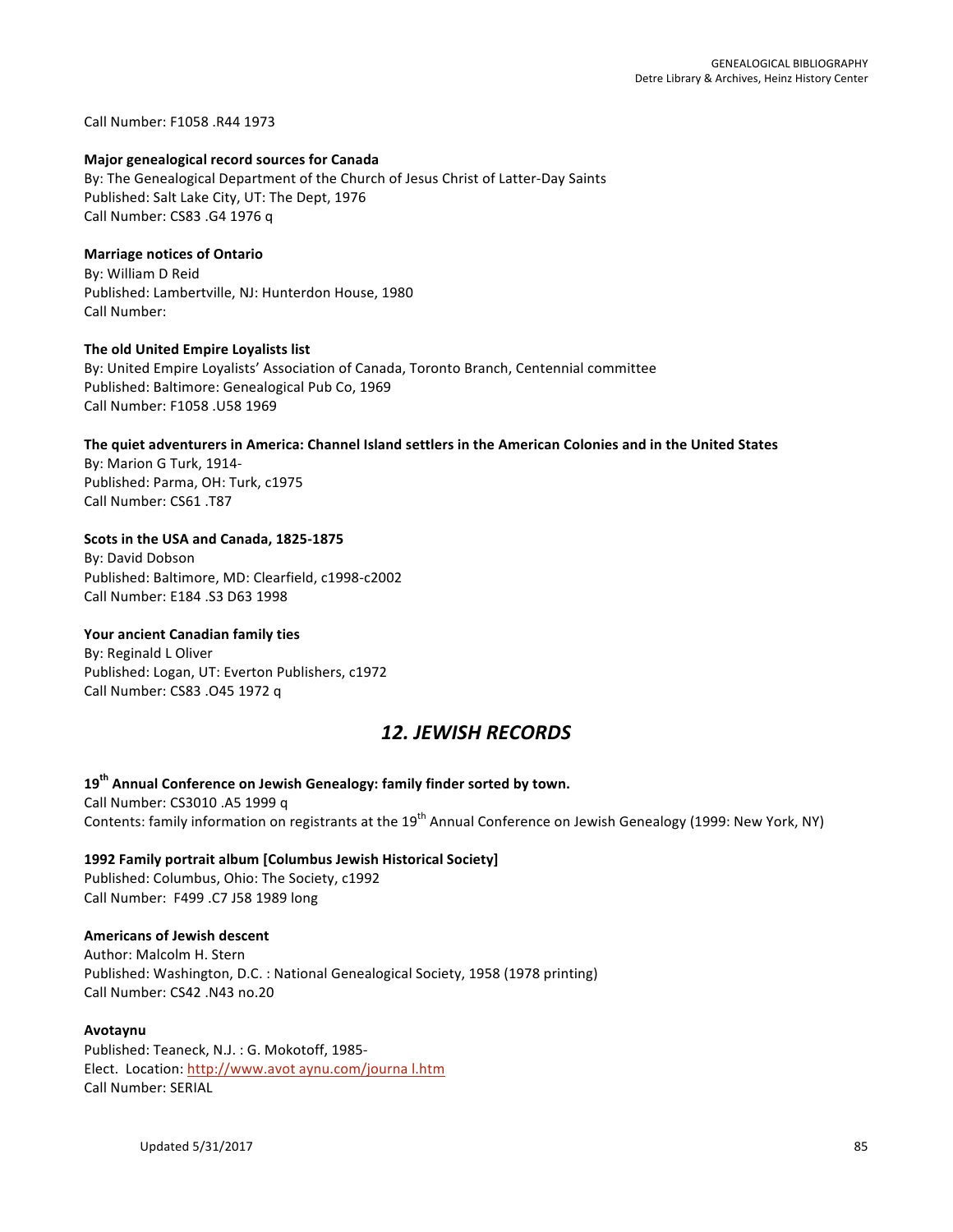#### **Avotaynu guide to Jewish genealogy**

By: Sallyann Amdur Sack & Gary Mokotoff Published: Bergenfield, NJ: Avotaynu, 2004 Call Number: CS21 .A98 2004 f 

#### **The Encyclopedia of Jewish genealogy**

Arthur Kurzweil and Miriam Weiner Published: Northvale, NJ: J Aronson, c1991-Call Number: CS21 .E56 1991 q

#### Finding our fathers: a guidebook to Jewish genealogy

By: Dan Rottenberg Published: New York: Random House, c1977 Call Number: CS19 .R851

## Finding your Jewish roots in Galicia: a resource guide

By: Suzan F Wynne Published: Teaneck, NJ: Avotaynu, c1998 Call Number: CS878 .G35 W96 1998 f

#### First American Jewish families: 600 genealogies, 1654-1988

By: Malcolm H Stern Published: Baltimore, MD: Ottenheimer Publishers, c1991 Call Number: CS59 .S76 1991 XXlong

#### From generation to generation: how to trace your Jewish genealogy & family history

By: Arthur Kurzweil Published: Northvale, NJ: Jason Aronson, c2001 Call Number: CS21 .K87 2001

#### **Getting started in Jewish genealogy**

By: Gary Mokotoff and Warren Blatt Published: Bergenfield, NJ: Avotaynu, 1999 Call Number: CS31 .M65 1999 q

#### A guide to Jewish genealogical research in Israel

By: Sallyann Amdur Sack, 1936-Published: Baltimore: Genealogical Pub Co, 1987 Call Number: CS1520 .173 S119 q

#### **Jewish roots in Poland: pages from the past and archival inventories**

By: Miriam Weiner Published: Secaucus, NJ: Miriam Weiner Routes to Roots Foundation, c1997 Call Number: DS135 .P6 W37 1997 f

#### **Jewish roots in Ukraine and Moldova: pages from the past and archival inventories**

**By: Miriam Weiner** Published: Seacaucus, NJ: Miriam Weiner Routes to Roots Foundation; New York, NY: YIVO Institue for Jewish Research, c1999 Call Number: DS135 .U4 W45 1999 f

## **Library resources for German-Jewish genealogy** By: Angelika G Ellmann-Krüger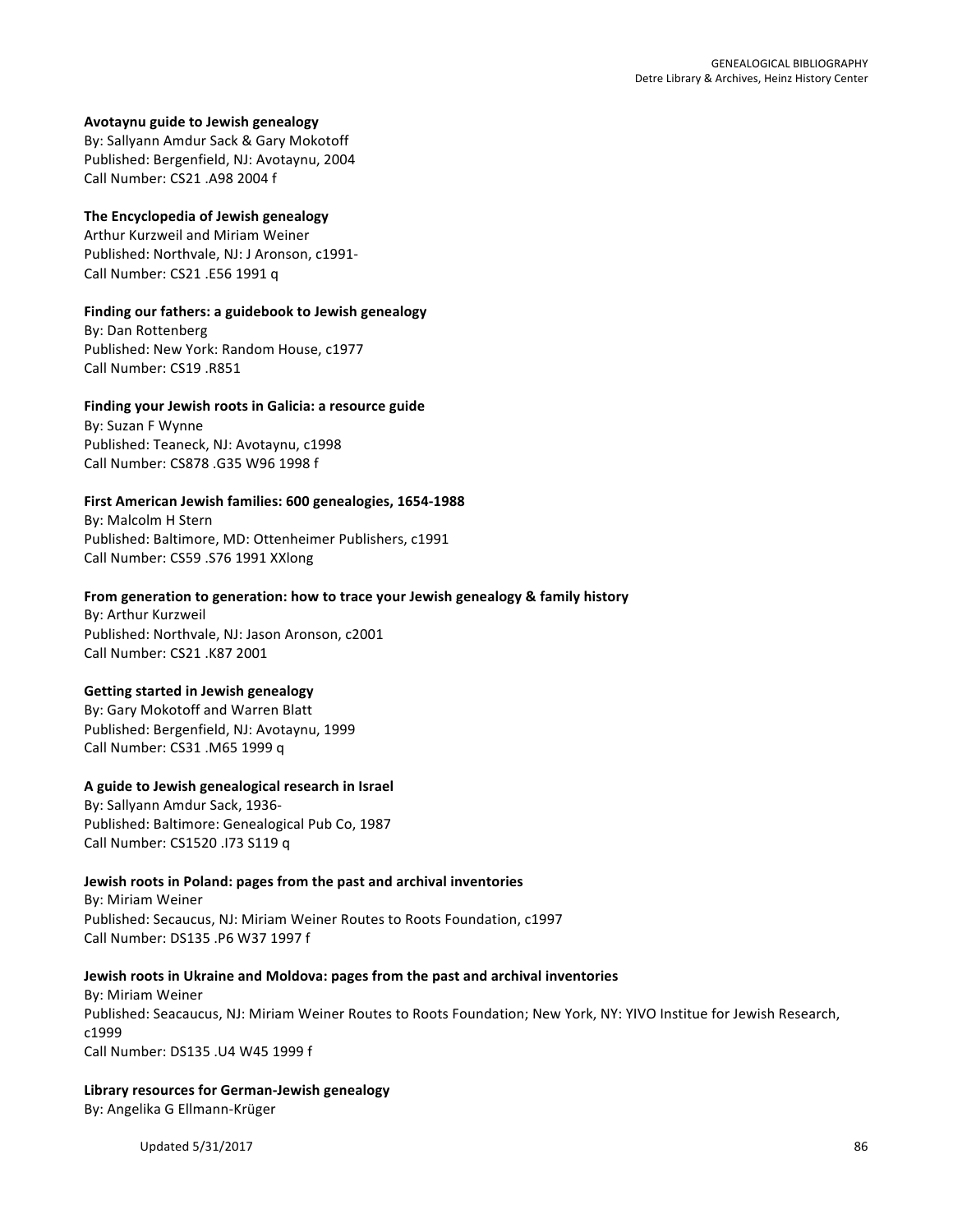Published: Teaneck, NJ: Avotaynu, 1998 Call Number: Z6373 .G3 E55 1998 q

#### My ancestor was Jewish, how can I find out more about him?

By: Michael Gandy Published: London: Society of the Genealogists, c1982 Call Number: DS135 .E5 M9 1982

#### **My generations: a course in Jewish family history**

By: Arthur Kurzweil Published: New York, NY: Behrman House, c1983 Call Number: CS15.5 .K87 1983 q

#### My Jewish roots: a practical guide to tracing and recording your genealogy and family history

By: David Kranzler, 1930-Published: New York: Sepher-Hermon Press, c1979 Call Number: CS21 .K69 q

#### **People finder [microform]**

Published: Teaneck, NJ: AJGS [distributed by Avotaynu], c1995 Call Number: MICROFICHE 0001

#### Printed books on Jewish cemeteries in the Jewish National and University Library in Jerusalem: an annotated **bibliography**

By: Mathilde A Tagger Published: Jerusalem: Israel Genealogical Society, 1997 Call Number: DS115 .T3 P7 1997 f

#### **Resources for Jewish genealogy in the Boston area**

By: Warren Blatt Published: Boston: Jewish Genealogical Society of Greater Boston, 1996 Call Number: Z6374 .B5 B53 1996

#### **Rom Sig news: a Special Interest Group for Romanian Jewish genealogy**

Published: Greenwich, CT: Romanian Special Interest Group, 1992/1993-2001 Call Number: SERIAL

Rumania! Rumania!: family finder: Jewish family names and ancestral towns in yesterday's Banat, Transylvania, Mamamures, Wallachia, Bessarabia, Bukovina, Moldavia, Dobruja and today's Romania, Moldova, southern Ukraine Published: Thornton, CO: ROM-SIG Call Number: SERIAL

**Scattered seeds: a guide to Jewish genealogy** By: Mona Freedman-Morris Published: Boca Raton, FL: RJ Press, 1998 Call Number: CS21 .F74 1998

#### **Some archival sources for Ukrainian-Jewish genealogy**

By: Aleksander Kronik and Sally Ann Amdur Sack Published: Teaneck, NJ: Avotaynu, c1997 Call Number: DS135 .U4 K76 1997 q

#### **Sourcebook for Jewish genealogies and family histories**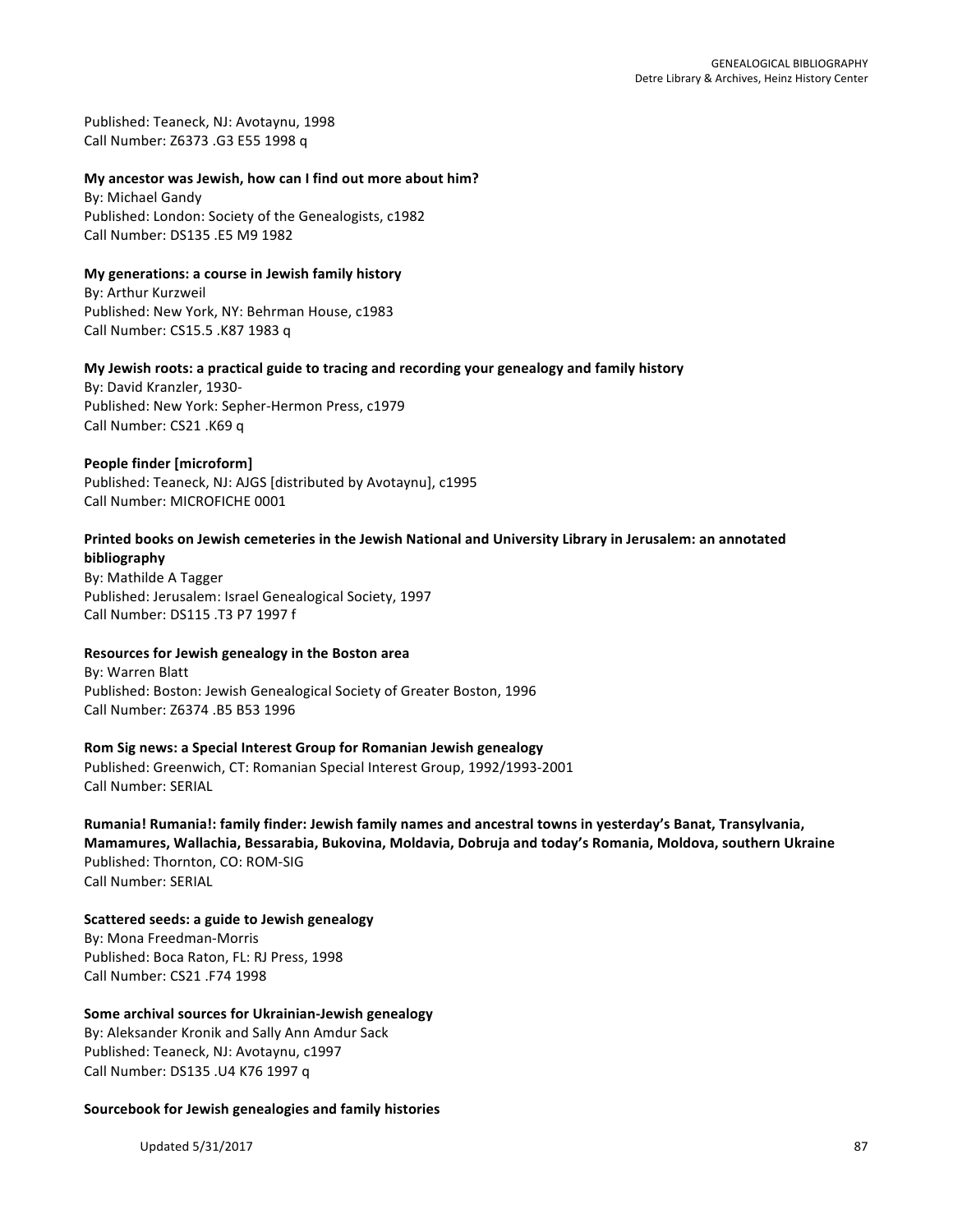By: David S Zubatsky, 1939- and Irwin M Berent Published: Teaneck, NJ: Avotaynu, 1996 Call Number: Z6374 .B5 Z83 1996 f

#### Young Peoples Synagogue / Bohnai Yisrael records 1952-1988 [manuscripts]

Elect. Location: http://digital.library.pitt.edu/cgi-bin/f/findaid/findaid-idx?c=hswpead;cc=hswpead;rgn=main;view=text;d idno=US-QQS-MSS180 Call Number: MSS 0180

**Z'chor = Remember** Published: Pittsburgh, PA: Pittsburgh Jewish Genealogical Society, 1983-Call Number: SERIAL

## *13. MILITARY RELATED RECORDS*

#### The 1955 Year Book. Sons of the American Revolution. Pennsylvania Society

Compiled By: Floyd G. Hoenstine Published: [Pittsburg, n.p. c1956] Call Number: E202.3 .P4 1955

#### **African American and American Indian patriots of the Revolutionary War**

Published: Washington, D.C.: National Society Daughters of the AMerican Revolution, 2001. Call Number: E269 .N3 H46 2001 q FORT PITT

#### Catalogue of Revolutionary war pension and bounty-land-warrant application files; American Revolutionary war service **records and general index**

By: United States National Archives and Records Service Published: [Washington: The Service, 1980?] Call Number: CD3046 .U54 1980

#### A census of pensioners for revolutionary or military services: with their names, ages, and places of residence, as returned by the marshals of the several judicial district under the act for taking the sixth census

By: Bob and Mary Closson Published: [Apollo, PA]: B. Closson and M. Closson, c1978 Call Number: UB374 .P412 C645 f

#### **Centennial register, 1888-1988**

By: Pennsylvania Sons of the Revolution Ed. Mark Frazier Lloyd & Jefferson Monroe Moak Published: Philadelphia: The Society, 1990 Call Number: E202.4.P4 C46 1990

#### The Fourteenth Pennsylvania Cavalry in the Civil War: a history of the Fourteenth Pennsylvania Volunteer Cavalry from its organization until the close of the Civil War, 1861-1865

By: William Davis Slease Published: Pittsburgh, PA: Soldiers' and Sailors' Memorial Hall and Military Museum, c1999 Call Number: E527.6 14<sup>th</sup> .S58 1999

#### French and Indian War notices abstracted from colonial newspapers

By: Armand Francis Lucier Published: Bowie, MD: Heritage Books, 1999-2000 Call Number: E199 .F866 1999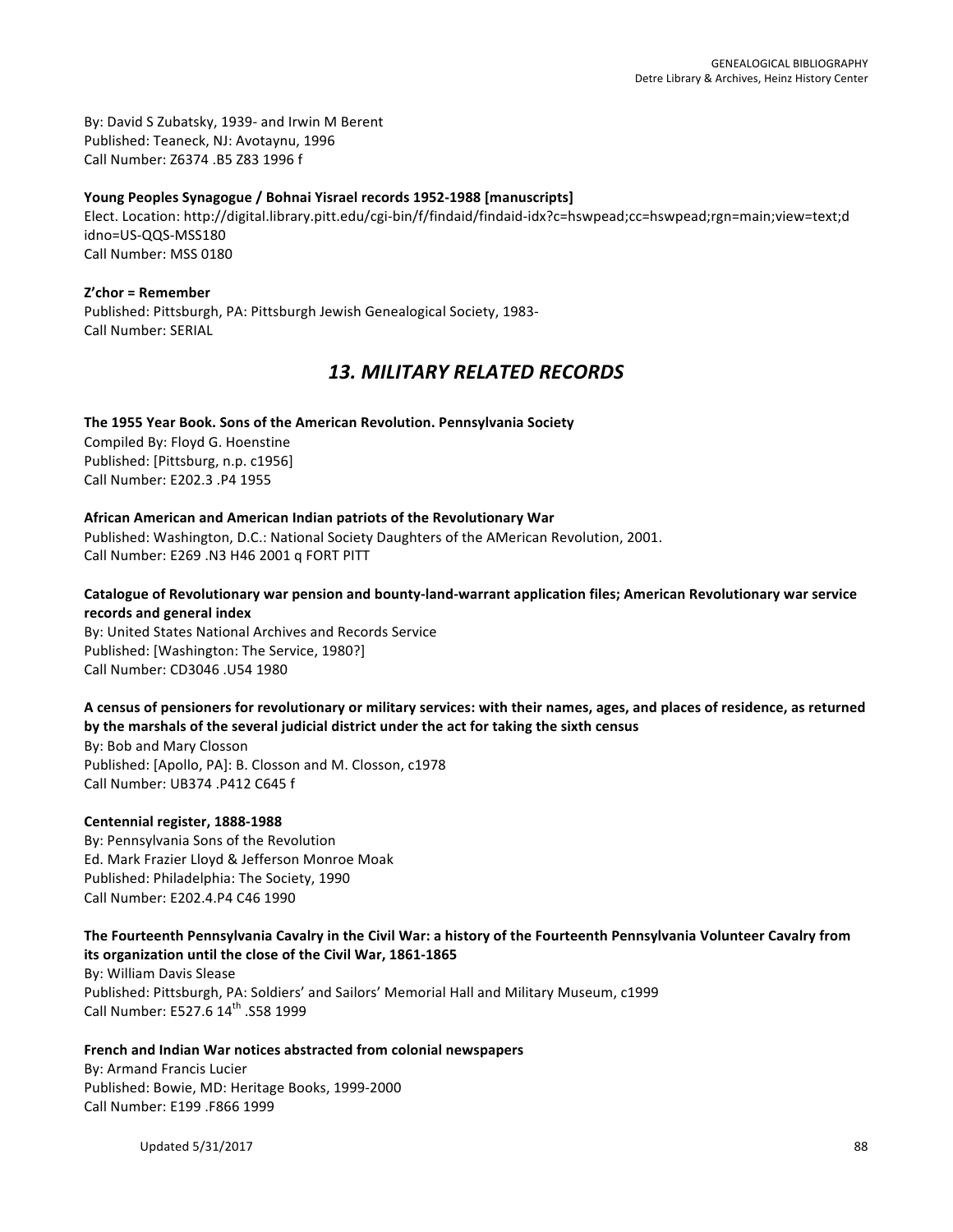#### Genealogical abstracts, Revolutionary War veterans, Scrip Act 1852: abstracted from the Bureau of Land Management, **Record group 49**

By: Margie G Brown Published: Lovettsville, VA: Willow Bend Books, 1997, c1990 Call Number: CS63 .B76 1997

#### German casualties of the Seven Weeks' War (1866) and the Franco-Prussian War (1870-1871)

By: Maralyn A Wellauer Published: Milwaukee, WI: Roots International, 1986 Call Number: CS614 .W45 1986 q

Heroes of air power: a special tribute to our Valley's distinguished military aviators and servicemen Call Number: F157 E4 M68 2011 q

Hessische Truppen im amerikanischen Unabhängigkeitskrieg (Hetrina) : Index nach Familiennamen. Published: Marburg; Archivschule Marburg, 1976-Call Number: CS658 .V546 f

#### **Index of Revolutionary War pension applications**

By: Max Ellsworth Hoyt and Frank Johnson Metcalf; Agatha Bouson Hoyt; Mabel Van Dyke Baer and Sadye Giller Published: Washington: National Genealogical Society, 1966 Call Number: CS42 .N277 I38 1964

## **Index of Revolutionary War pension applications in the National Archives**

By: National Genealogical Society Published: Washington: National Genealogical Society, 1966 Call Number: CS42 .N277 I38 q

### Index of the Rolls of honor (ancestor's index) in the Lineage books of the National Society of the Daughters of the **American Revolution, volumes 1 to 160**

By: Daughters of the American Revolution Published: Pittsburgh, PA: Press of Pierpont, Siviter & Co, 1916-1940 Call Number: E202.5 .A15 Index

#### Known resting places of our Randolph County soldiers of all wars

By: Knight Burns Wees Published: Elkins, WV: Clarks Letter Service, c1945 Call Number: F247 .R2 W394

#### Lawrence County, PA soldiers: Revolutionary War, War of 1812, Civil War

By: Paul W Myers Published: Pennsylvania: P W Myers, c1988 (Apollo, PA: Closson Press) Call Number: UA420 .L36 M996 q

# List of Revolutionary War soldiers buried in Washington County, Pennsylvania

Published: March 1967 Call Number: UB314 .W59 1967 q

#### The McCandless and related families: pioneers of Butler County, Pennsylvania

By: Joseph A Ferree, 1885-1966 Published: Natrona Heights, PA: Ferree, 1977 Call Number: CS71 .M122 F382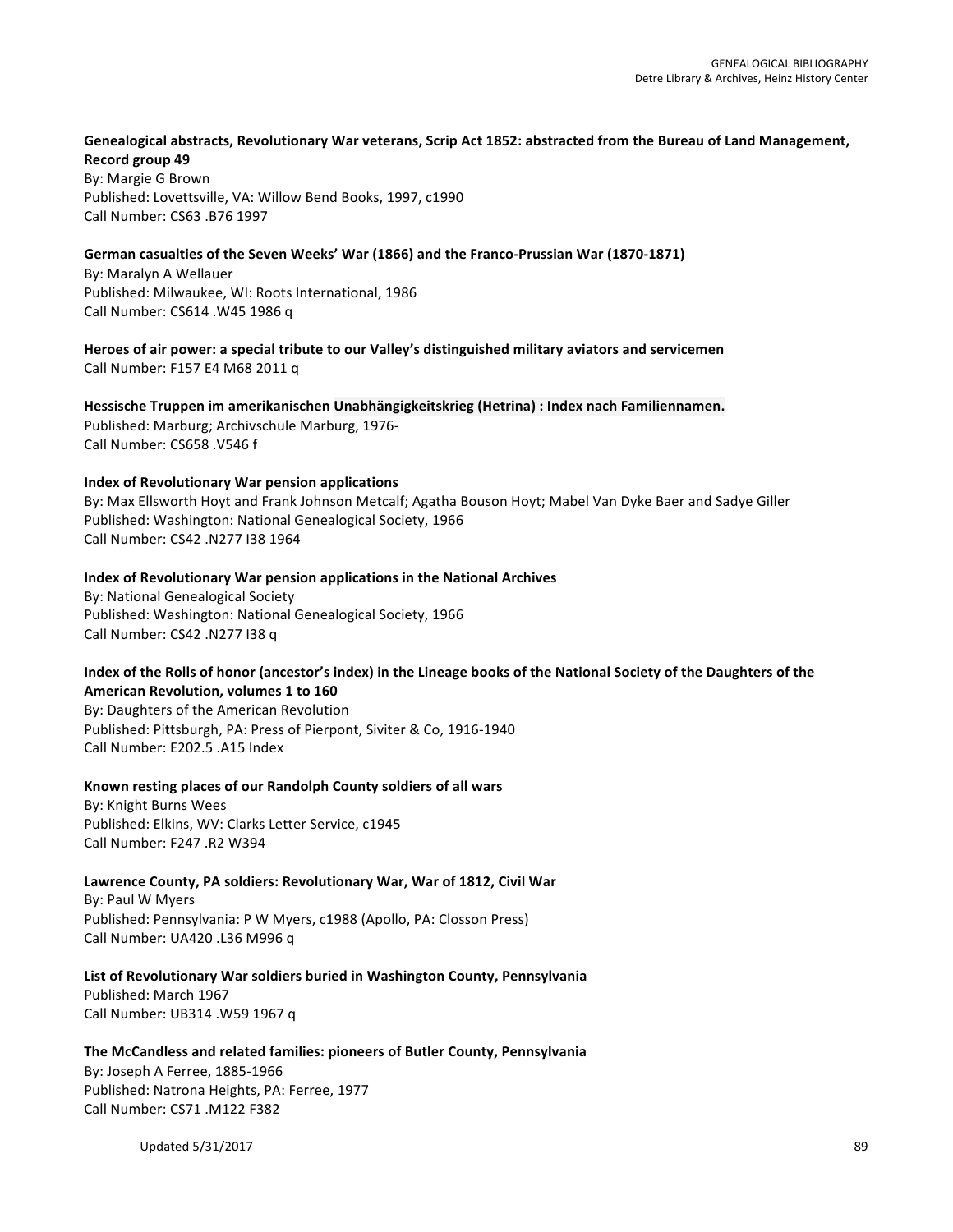#### Membership list and index of ancestors with brief histories of national and state organizations

By: Daughters of Colonial Wars Published: Somerville, MA: Somerville Printing Co, 1941-Call Number: E186.99 .D238 1941

#### Military services and genealogical records of soldiers of Blair County, Pennsylvania

By: Floyd G Hoenstine Published: Hollidaysburg, PA: 1940 Call Number: F157 >B5 H693 q

#### **Minnesota Society, Sons of the American Revolution [microform]: year book: 1889-1895**

By: William Henry Grant; Sons of the American Revolution, Minnesota Society Published: St Paul, MN: Printed by the McGill Pring. Co., c1895 Call Number: E202.3 .M6 1895 q

#### **The old United Empire Loyalists list**

By: United Empire Loyalists' Association of Canada, Toronto Branch, Centennial committee Published: Baltimore: Genealogical Pub Co, 1969 Call Number: F1058 .U58 1969

#### Path of blood: the untold story of the Kittaning PA regiment in the American Revolution

By: Harold Frederic, William C Frederick III with William J McMaster, Sr Published: Kittanning, PA: the authors, c 1998 Call Number: E263 .P4 F7 1998

#### Patriots index: members and ancestors, 1893-1993

Published: Monongahela, PA: Pennsylvania Society, Sons of the American Revolution, c1995 Call Number: E202.3.P474 A5 1995

#### **Pennsylvania in the Civil War**

Published: Laughlintown, PA: Heritage Society of Pennsylvania, c1986-Call Number: SERIAL

#### **Pennsylvania in the Revolution**

Published: Laughlintown, PA: Heritage Society of Pennsylvania, c1986-Call Number: SERIAL

#### Pennsylvania soldiers in the provincial service, 1746-1759

By: Audrey E Bradshaw Published: Ashland, OR?: A E Bradshaw, 1985 Call Number: F146 .P412 B812 q

#### Pittsburgh during the American Civil War, 1860-1865

By: Arthur B Fox Published: Chicora, PA: Mechling Bookbindery, c2002 Call Number: F159.3 .F6 2002 q

#### **Register of invalid pensions: Revolutionary service, 1789**

By: Bob Closson Published: Apollo, PA: Closson Press, c1981 Call Number: UB314 .P412 U58 1981 q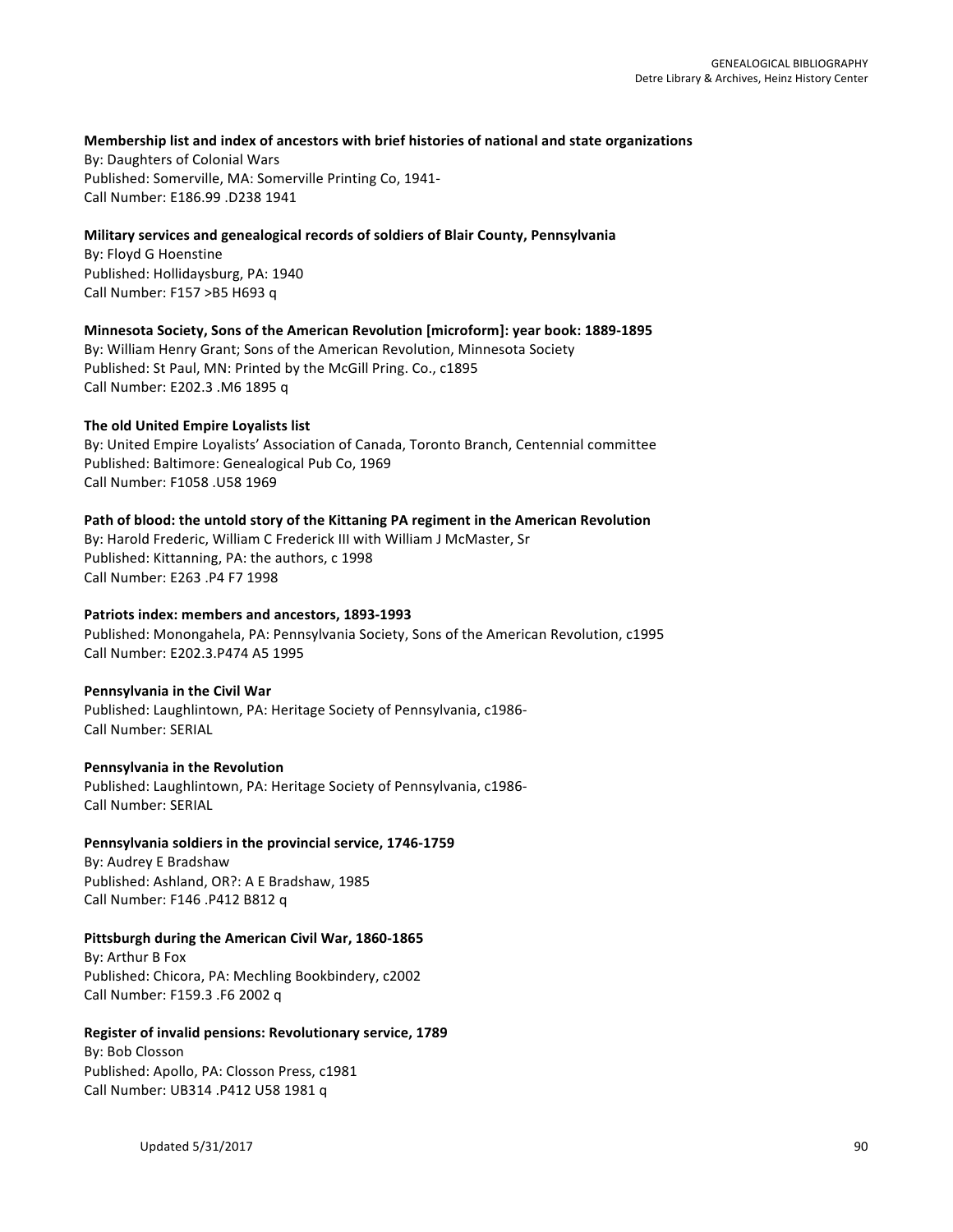## **Revolutionary ancestors: 1976 to 1976**

By: Reid W Stewart, 1931-Published: Lowe Burrell, PA: Reid W Stewart, 1976 Call Number: CS71 .S849 S8518 q

### **Revolutionary pensioners: a transcript of the pension list of the United States for 1813**

Published: Apollo, PA: Closson Press, 1980 Call Number: UB314 P412 C645 R449 q

#### **Revolutionary War genealogy**

By: George Keene Schweitzer, 1924-Published: Knoxville, TN (7914 Gleason C-1136, Knoxville 37919): GK Schweiter, c1982 Call Number: CS63 .S413

### **Revolutionary War soldiers and patriots buried in Iowa**

By: Daughters of the American Revolution, Abigail Adams Chapter (Des Moines, Iowa) Published: Marceline, MO: Walsworth Pub Co, 1978 Call Number: E255 .D235 R449

#### Revolutionary War veteran's grave register, Somerset County, Pennsylvania

Published: Laughlintown, PA: Southwest Pennsylvania Genealogical Services, c1979 Call Number: F157 .S66 S728 1979 q

## Revolutionary War veterans who settled in Butler County, Pennsylvania: an independent study

By: Paul W Myers Published: Pennsylvania: P W Myers, c1987 (Apollo, PA: Closson Press) Call Number: F157 .B85 M94 1987 q

## **Roster of Ohio soldiers in the War of 1812**

By: Ohio Adjutant General's Dept Published: Baltimore: Genealogical Pub Co, 1968 Call Number: E359.5.O2 O36 1968

## Sons of the revolution in the state of West Virginia: West Virginia society organized at Wheeling, April 19, 1894

By: Sons of the Revolution, West Virginia Society Published: Parkersburg, WV: Scholl Printing Co, 1925 Call Number: E202.4 .W52 q

## **They served with honor**

By: David Hays Published: Apollo, PA: Closson Press, c1985 Call Number: F157 .B2 H425 q

#### **Tracing your Civil War ancestor**

By: Bertram Hawthorne Groene, 1923-Published: Winston-Salem, NC: J F Blair, 1973 Call Number: CD3047 .G76

#### Venango County soldiers: includes biographical sketches & pension records of Revolutionary War soldiers, War of 1812 **burials & Civil War burials** By: Paul W Myers Published: Apollo, PA: Closson Press, c1988 Call Number: UA420 .V448 M996 q